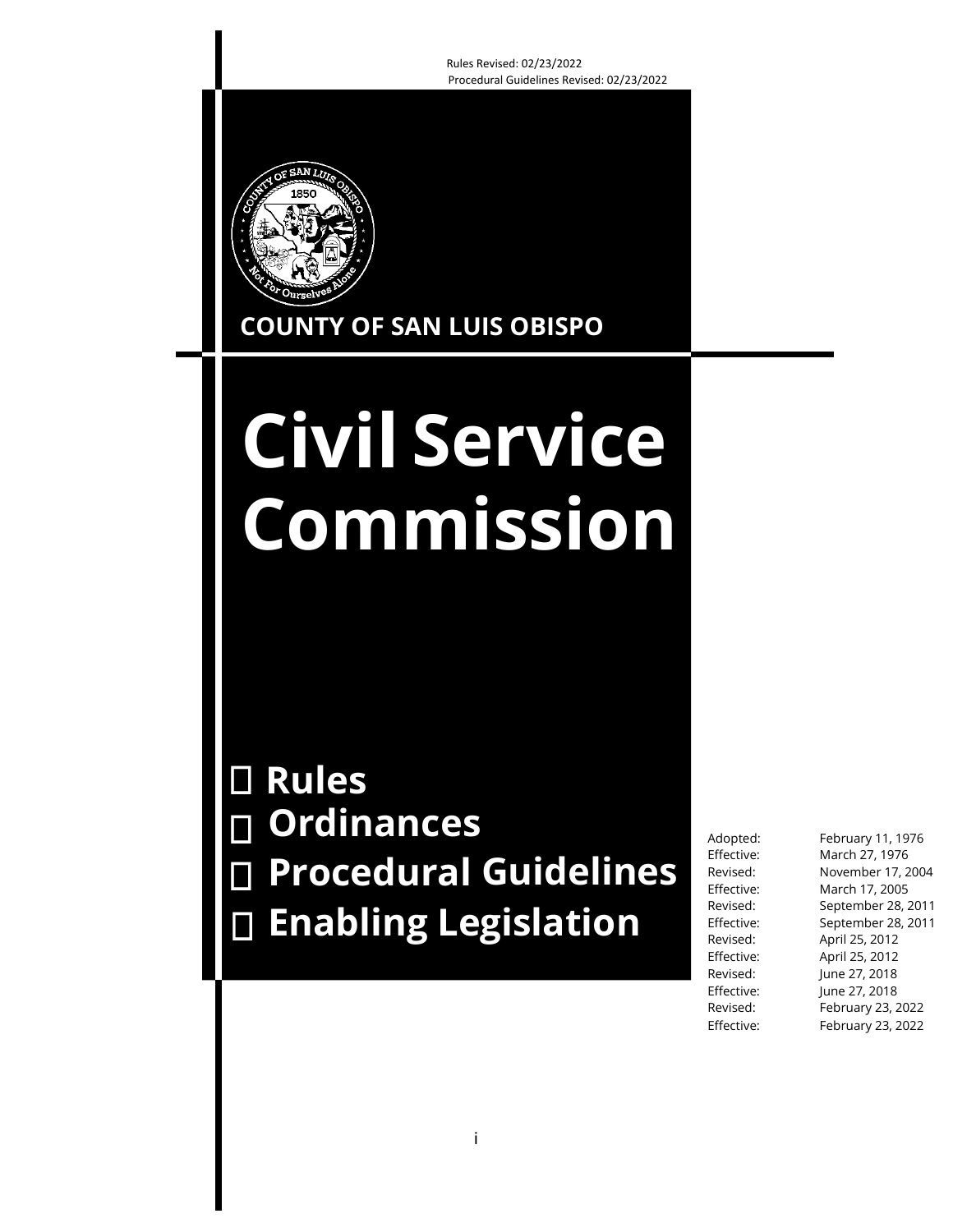# **Table of Contents**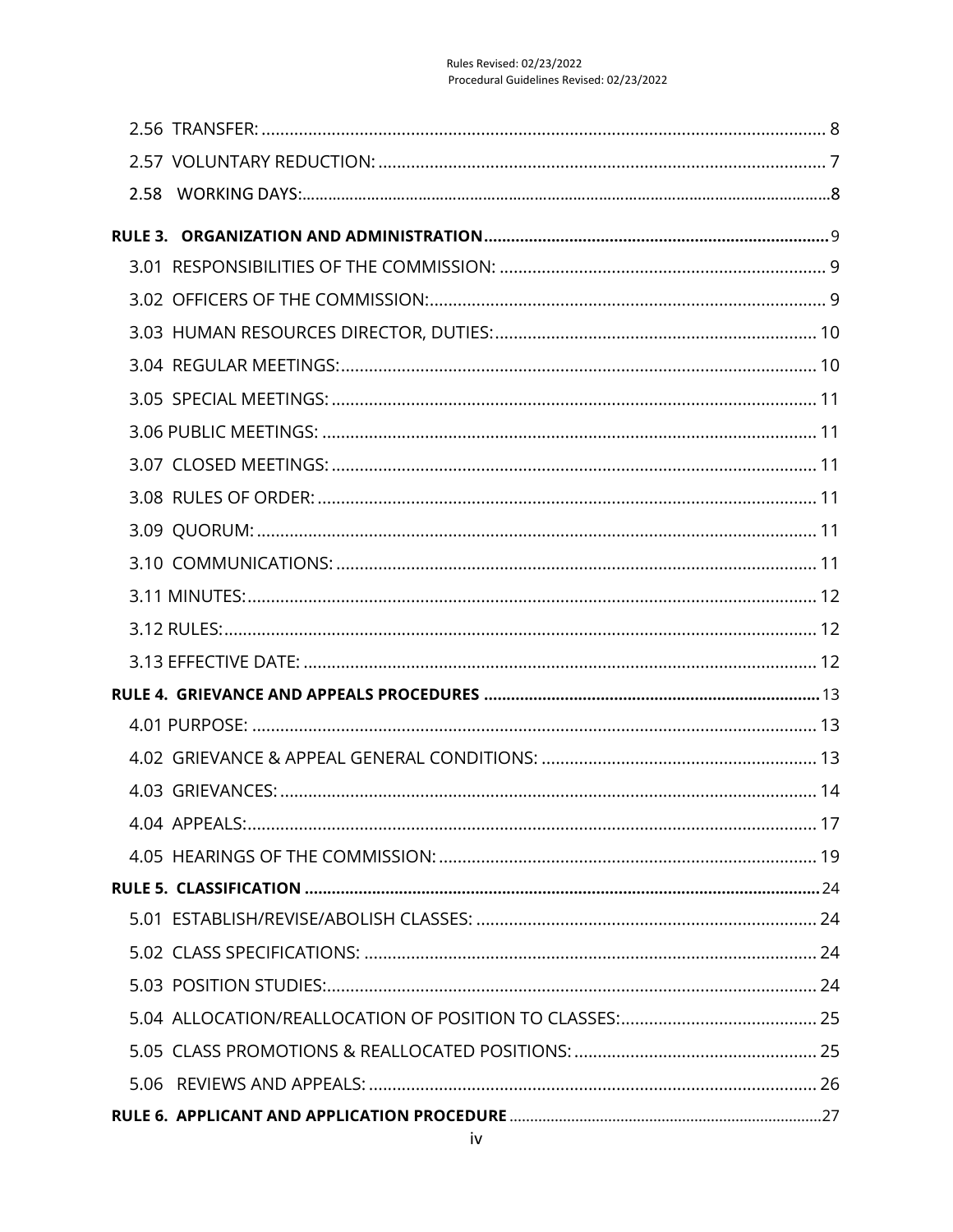| 7.17 DISTRICTS, AGENCIES, DEPARTMENTS BROUGHT UNDER CIVIL SERVICE SYSTEM:  34 |
|-------------------------------------------------------------------------------|
|                                                                               |
|                                                                               |
|                                                                               |
|                                                                               |
|                                                                               |
|                                                                               |
|                                                                               |
|                                                                               |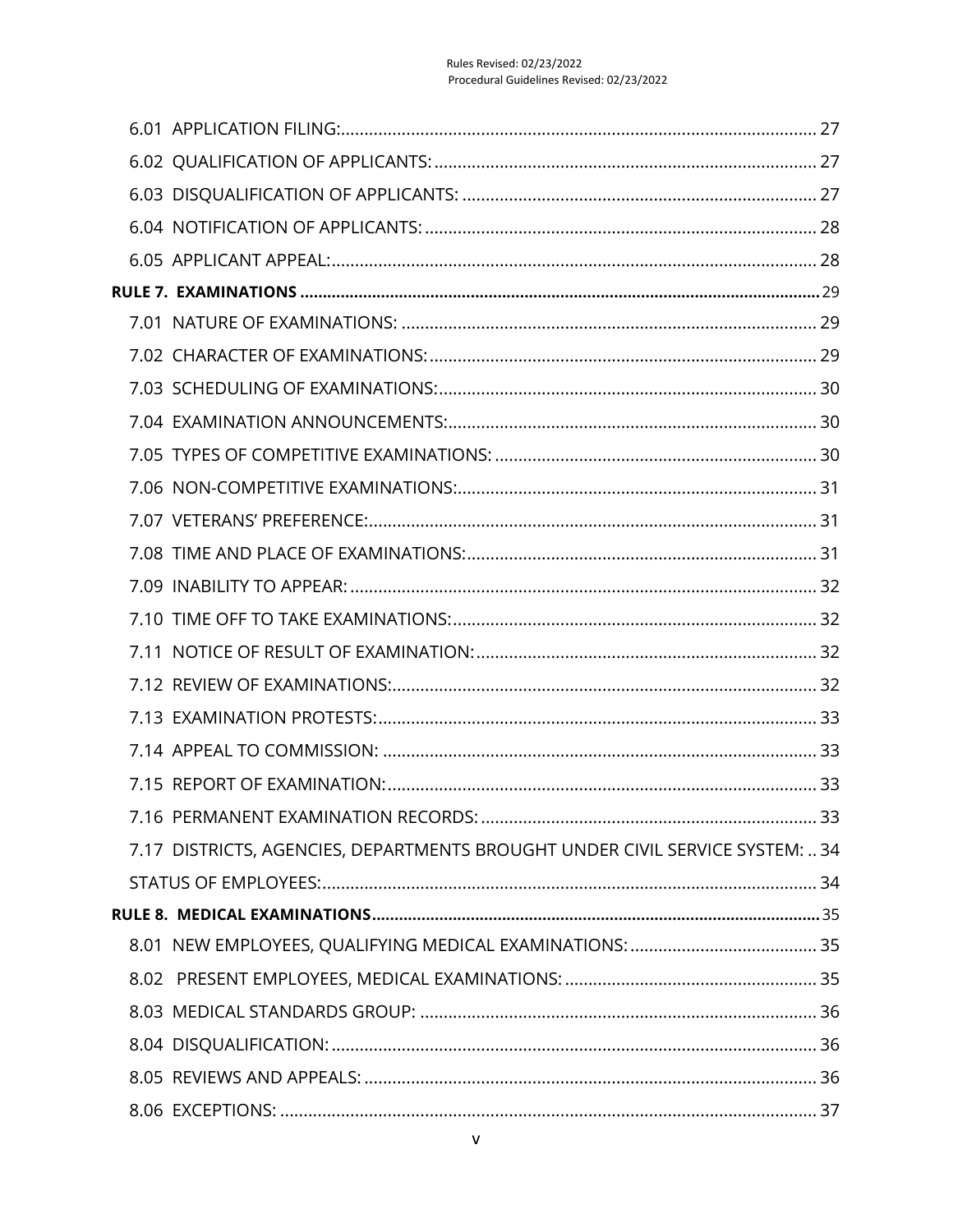| 8.07 CONFIDENTIAL NATURE OF REPORTS OF MEDICAL EXAMINATIONS:  37 |  |
|------------------------------------------------------------------|--|
|                                                                  |  |
|                                                                  |  |
|                                                                  |  |
|                                                                  |  |
|                                                                  |  |
|                                                                  |  |
|                                                                  |  |
|                                                                  |  |
|                                                                  |  |
|                                                                  |  |
|                                                                  |  |
|                                                                  |  |
|                                                                  |  |
|                                                                  |  |
|                                                                  |  |
|                                                                  |  |
|                                                                  |  |
|                                                                  |  |
|                                                                  |  |
|                                                                  |  |
|                                                                  |  |
|                                                                  |  |
|                                                                  |  |
|                                                                  |  |
|                                                                  |  |
|                                                                  |  |
|                                                                  |  |
|                                                                  |  |
| 11.06 CHANGE IN POSITION OTHER THAN THROUGH APPOINTMENT:  48     |  |
|                                                                  |  |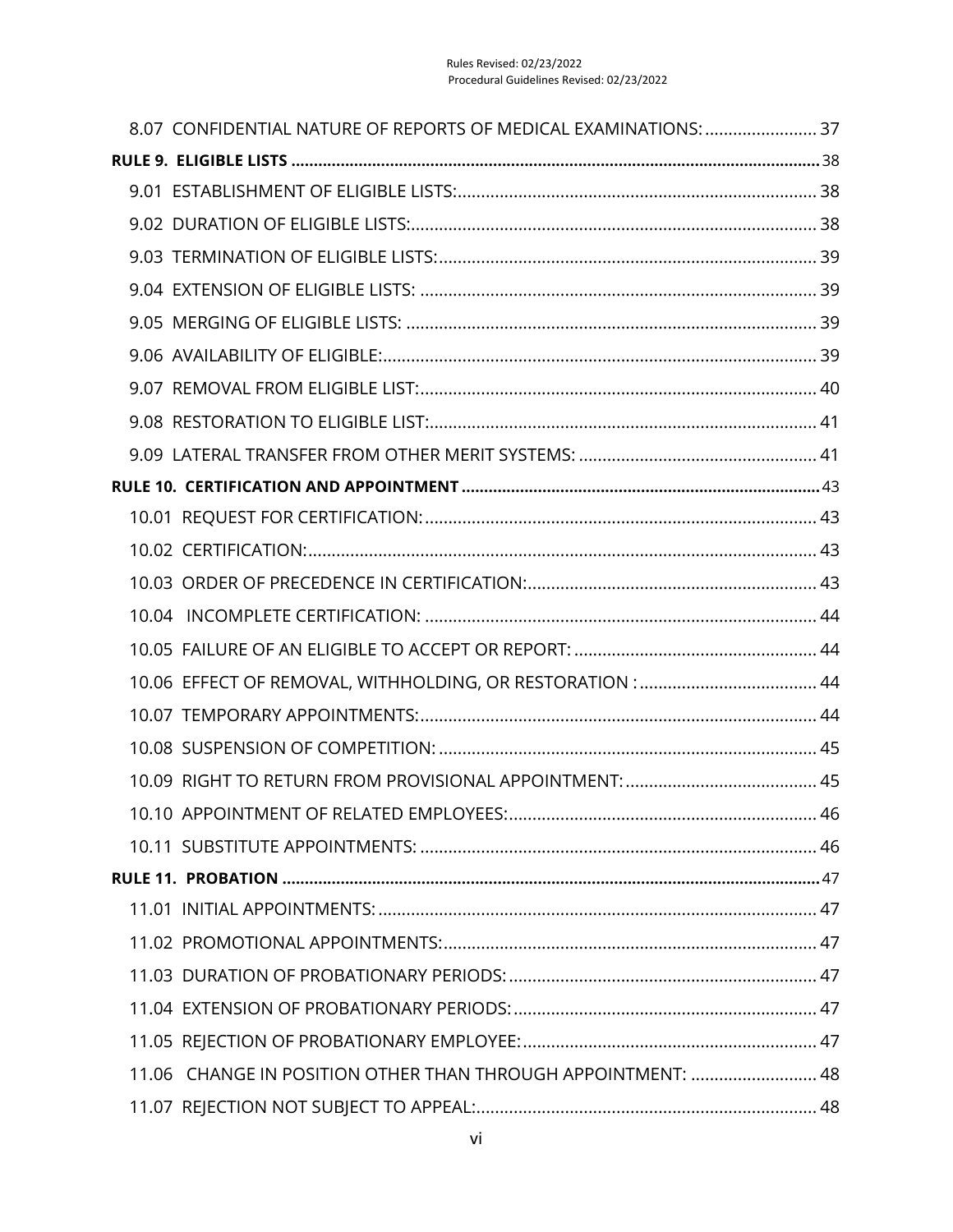| 12.07 TWO OR MORE EMPLOYEES WITH EQUAL TIME-IN-SERVICE HOURS: 50              |
|-------------------------------------------------------------------------------|
|                                                                               |
|                                                                               |
|                                                                               |
|                                                                               |
|                                                                               |
|                                                                               |
|                                                                               |
|                                                                               |
|                                                                               |
|                                                                               |
|                                                                               |
|                                                                               |
|                                                                               |
|                                                                               |
|                                                                               |
|                                                                               |
|                                                                               |
|                                                                               |
|                                                                               |
| 14.03 NOTIFICATION OF DEMOTION, SUSPENSION, REDUCTION IN PAY OR DISMISSAL: 57 |
|                                                                               |
|                                                                               |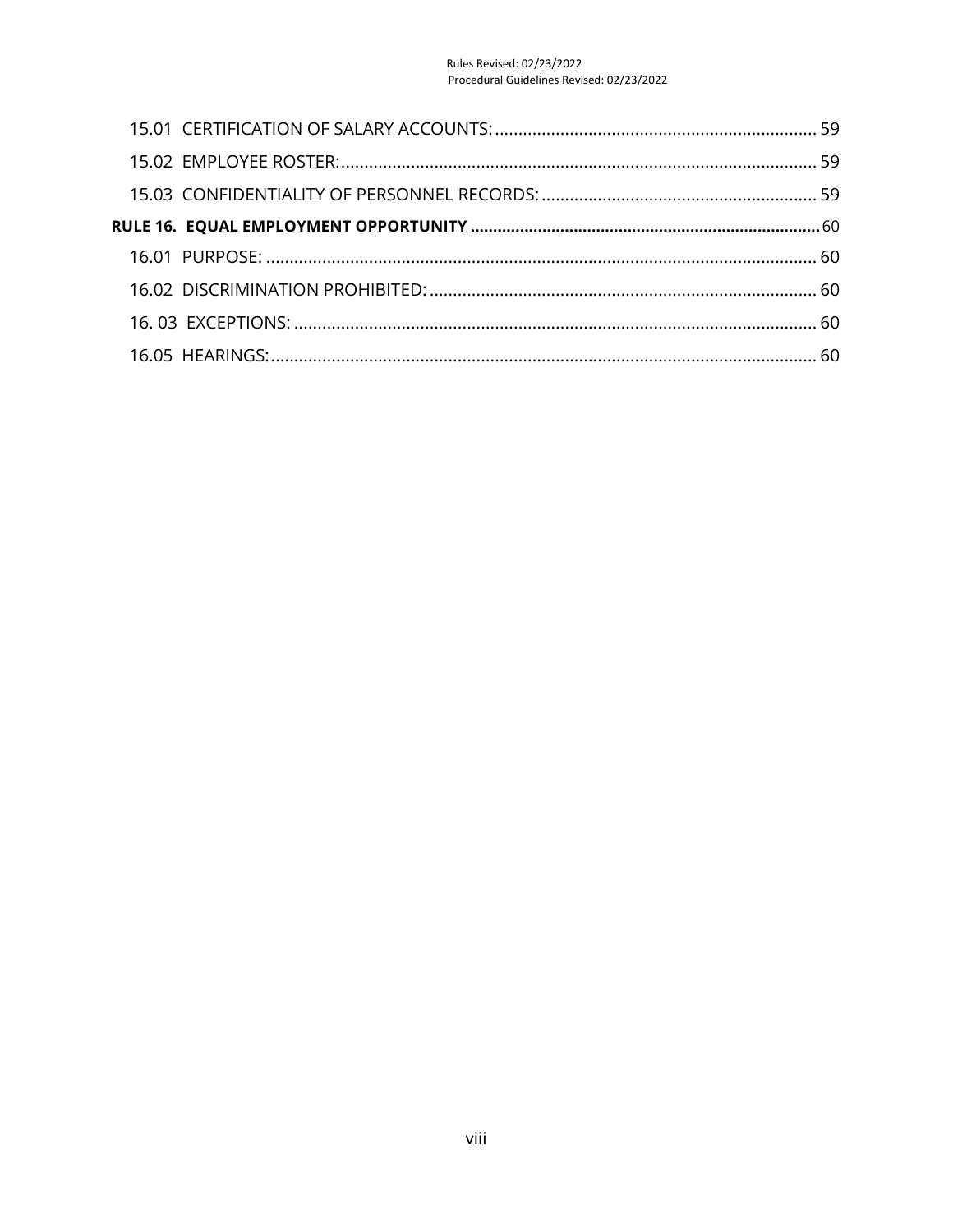# **RULE 1. AUTHORITY AND PURPOSE**

## <span id="page-8-1"></span><span id="page-8-0"></span>**1.01 AUTHORITY:**

Under the authority of Chapter 2, Part 1 of the San Luis Obispo County Code, the San Luis Obispo County Civil Service Commission does prescribe and adopt these Rules, which shall have the force and effect of law. [\[Ord. 2.40.070\(a\)\]](https://library.municode.com/ca/san_luis_obispo_county/codes/county_code?nodeId=TIT2ADPE_CH2.40CISESY_2.40.110DIPR)

## <span id="page-8-2"></span>**1.02 PURPOSE:**

These Rules are prescribed for the purposes of implementing Chapter 2, Part 1 of the County Code, assuring the use of the merit principle in County employment, promoting efficiency in the conduct of County business, and assuring fair and impartial treatment to all employees and applicants for employment in the classified service. To these ends, the Rules shall be liberally construed. (03/17/05)

#### <span id="page-8-3"></span>**1.03 SEVERABILITY:**

If any Rule, section, paragraph, sentence, clause, or phrase of these Rules is declared unconstitutional or void for any reason, such decision shall not affect the validity of the remaining portion of these Rules. The Commission hereby declares that it would have prescribed and adopted these Rules, and each Rule, section, paragraph, sentence, clause, and phrase hereof, irrespective of the fact that any one or more Rules, sections, paragraphs, sentences, clauses, or phrases be declared unconstitutional or void. [\[Ord. 2.40.070\(a\)\]](https://library.municode.com/ca/san_luis_obispo_county/codes/county_code?nodeId=TIT2ADPE_CH2.40CISESY_2.40.110DIPR)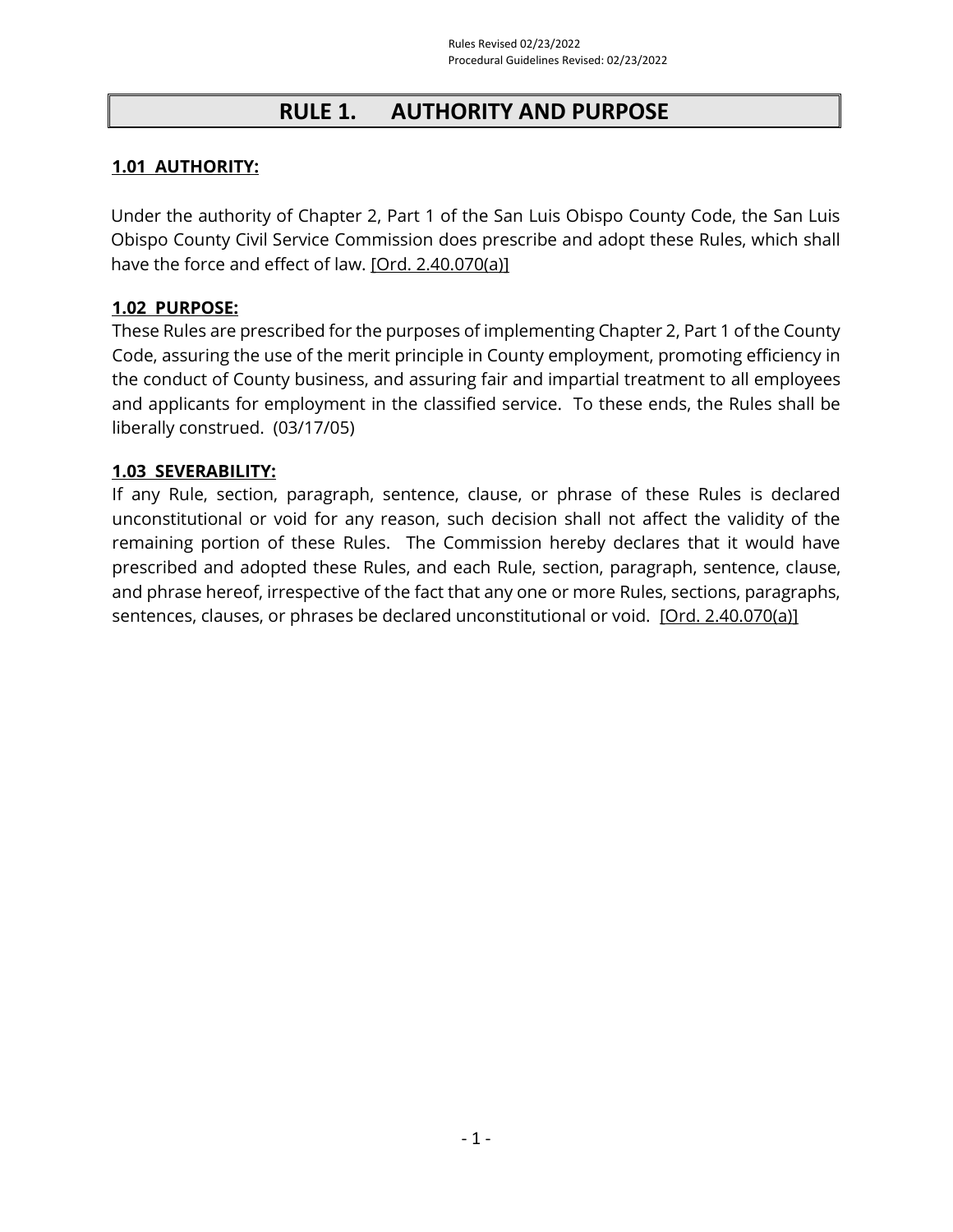# **RULE 2. DEFINITIONS**

## <span id="page-9-1"></span><span id="page-9-0"></span>**2.01 ALLOCATION:**

The act of assigning a position based on the nature of its duties, functions, and minimum qualifications to a class of positions.

## <span id="page-9-2"></span>**2.02 ANNIVERSARY DATE:**

The date established for administering performance evaluations shall be consistent with County Code 2.48.030 and County Code 2.48.034; however such date shall be no longer than two thousand eighty hours of paid time after an employee's last performance evaluation or step increase. (09/28/11)

## <span id="page-9-3"></span>**2.03 APPLICANT:**

A person who has filed an application for a position in accordance with Commission rules. (09/28/11)

## <span id="page-9-4"></span>**2.04 APPOINTING AUTHORITY:**

The person, board, or commission having authority to make appointments to a position. (09/28/11)

## <span id="page-9-5"></span>**2.05 APPOINTMENT:**

The offer to and acceptance by a person of a position either on a permanent, temporary, or provisional basis, including reemployment, reinstatement or restoration, to be effective on the execution of a Personnel Action Form by all parties. (9/28/88) (09/28/11)

## <span id="page-9-6"></span>**2.06 BOARD OF SUPERVISORS:**

The Board of Supervisors of the County of San Luis Obispo. (09/28/11)

## <span id="page-9-7"></span>**2.07 BREAK IN SERVICE:**

Any interruption in continuous service, except for absences on approved leave or absences to serve in the Armed Forces of the United States as provided for in the County Code and the California Military and Veterans Code. (9/28/88)(8/26/98) (03/17/05) (09/28/11)

## <span id="page-9-8"></span>**2.08 CANDIDATE:**

A person whose application for employment has been accepted as meeting the established minimum qualifications for the class of position applied for. (03/17/05) (09/28/11)

## <span id="page-9-9"></span>**2.09 CERTIFICATION:**

The submission to an Appointing Authority in accordance with Rule 10 of the eligibles from which the Appointing Authority shall make a selection to fill a position. (03/17/05) (09/28/11)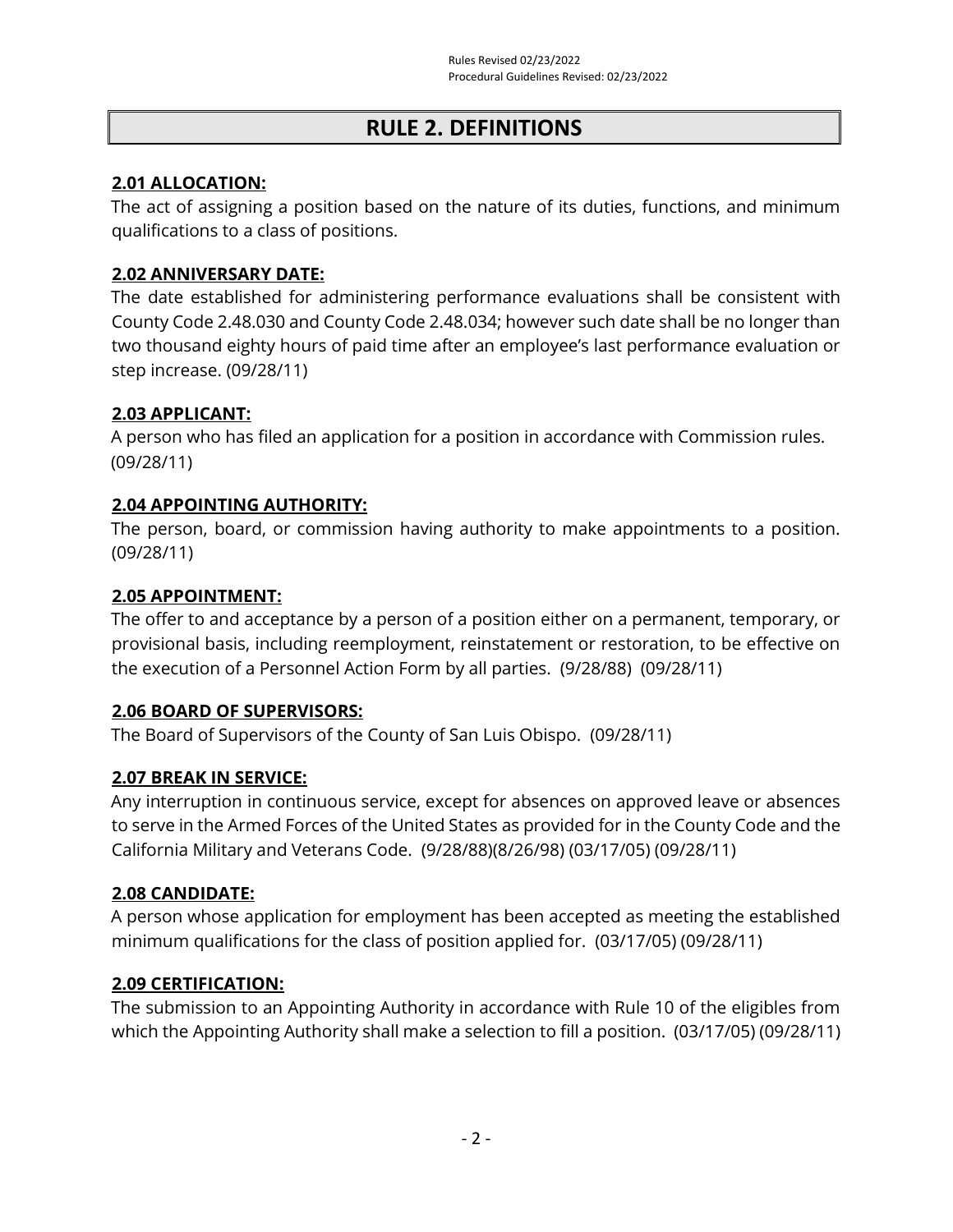## <span id="page-10-0"></span>**2.10 CLASS OR CLASS OF POSITIONS:**

A position or group of positions sufficiently similar with regard to duties and responsibilities that the same title may be used to designate each position allocated to the class. All positions allocated to a class shall have the same minimum qualifications for employment. (9/28/88)(03/17/05) (09/28/11)

## <span id="page-10-1"></span>**2.11 CLASS SERIES:**

A position allocated to a group of related classifications, allowing for promotion between the classes. e.g. Accountant I, II, or III. (06/27/18)

## <span id="page-10-2"></span>**2.12 CLASS SPECIFICATION:**

A written description of a class which identifies the factors and conditions which are essential characteristics of the class, including the minimum qualifications, typical duties, responsibilities, and tasks. (03/17/05) (09/28/11)

## <span id="page-10-3"></span>**2.13 CLASSIFICATION PLAN:**

The orderly scheme or arrangement of all classes in the classified service. (03/17/05) (09/28/11)

## <span id="page-10-4"></span>**2.14 CLASSIFIED SERVICE:**

All positions in the Civil Service of the County of San Luis Obispo except those in the unclassified service as set forth in Section 2.40.060 of the County Code. (03/17/05) (09/28/11)

## <span id="page-10-5"></span>**2.15 COMMISSION:**

The San Luis Obispo County Civil Service Commission. (03/17/05) (09/28/11)

## <span id="page-10-6"></span>**2.16 CONTINUOUS SERVICE:**

Permanent employment without interruption, except for approved leaves or absence to serve in the Armed Forces of the United States. (9/28/88)(03/17/05) (09/28/11)

## <span id="page-10-7"></span>**2.17 COUNTY:**

San Luis Obispo County. (03/17/05)

## <span id="page-10-8"></span>**2.18 COUNTY CODE OR CIVIL SERVICE ORDINANCE:**

Chapter 2.40 of the San Luis Obispo County Code. (03/17/05) (09/28/11)

## <span id="page-10-9"></span>**2.19 DAYS (BUSINESS):**

Calendar days exclusive of Saturdays, Sundays, and legal holidays. (03/17/05) (09/28/11) (09/28/11)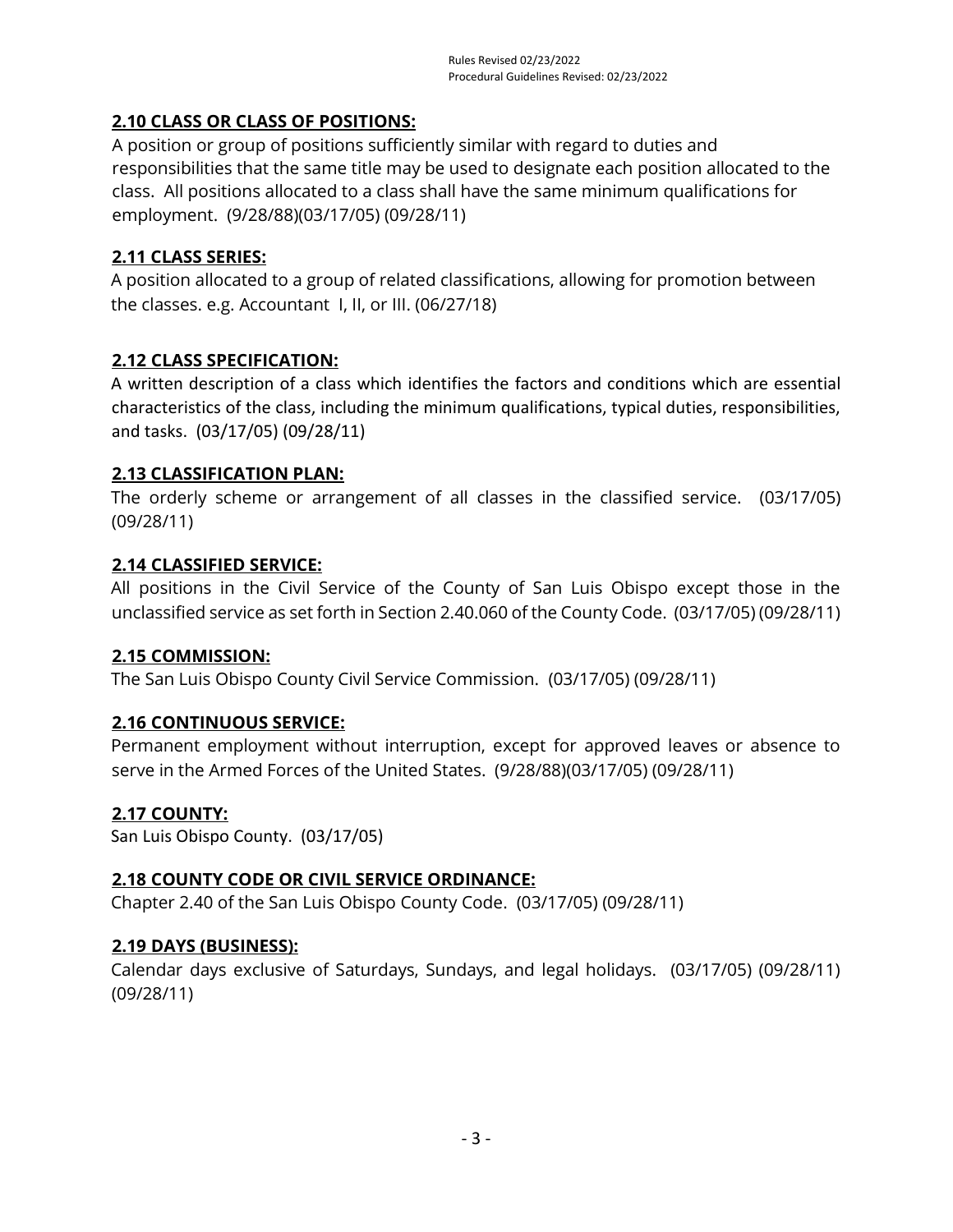## <span id="page-11-0"></span>**2.20 DEMOTION:**

Involuntary reduction, for disciplinary or medical reasons, of an employee who has permanent status in a position in the classified service to another position or class having a lower salary range. Demotion shall not include a reduction in rank or salary range resulting from layoff or downward reclassification. (9/28/88)(03/17/05) (09/28/11)

## <span id="page-11-1"></span>**2.21 DISMISSAL:**

Separation of an employee from the classified service for cause. (03/17/05) (09/28/11)

## <span id="page-11-2"></span>**2.22 ELIGIBLE:**

A person or the status of a person whose name appears on an eligible list for a class of positions within the classified service. (09/28/11)

## <span id="page-11-3"></span>**2.23 ELIGIBLE LIST:**

The list of ranked eligibles for a given classification whose names have been placed on an appropriate list pursuant to Rule 9. (09/28/11)

## <span id="page-11-4"></span>**2.24 EMPLOYEE:**

Any person holding a position in the classified service of the County of San Luis Obispo which has been duly established by ordinance or resolution of the Board of Supervisors. (09/28/11)

## <span id="page-11-5"></span>**2.25 EXAMINATION:**

Any objective, well-defined, selection instrument, process or procedure that is formal, scored or quantified and used as a basis for any selection decision. (09/28/11)

## <span id="page-11-6"></span>**2.26 HEARING:**

A procedure whereby the Commission elicits facts necessary for determination of an appeal. (03/17/05) (09/28/11)

## <span id="page-11-7"></span>**2.27 HIPAA CONFIDENTIALITY REGULATIONS:**

The Federal regulations promulgated under section 264(c) of the Health Insurance Portability and Accountability Act of 1996 (Public Law 104-191; 110 Stat. 2033) and county requirements, policies and regulations adopted to ensure confidentiality and security of health information. (09/28/11)

## <span id="page-11-8"></span>**2.28 INCUMBENT:**

Person who at any specific point in time is the permanently appointed occupant of a given position in the classified service. (09/28/11)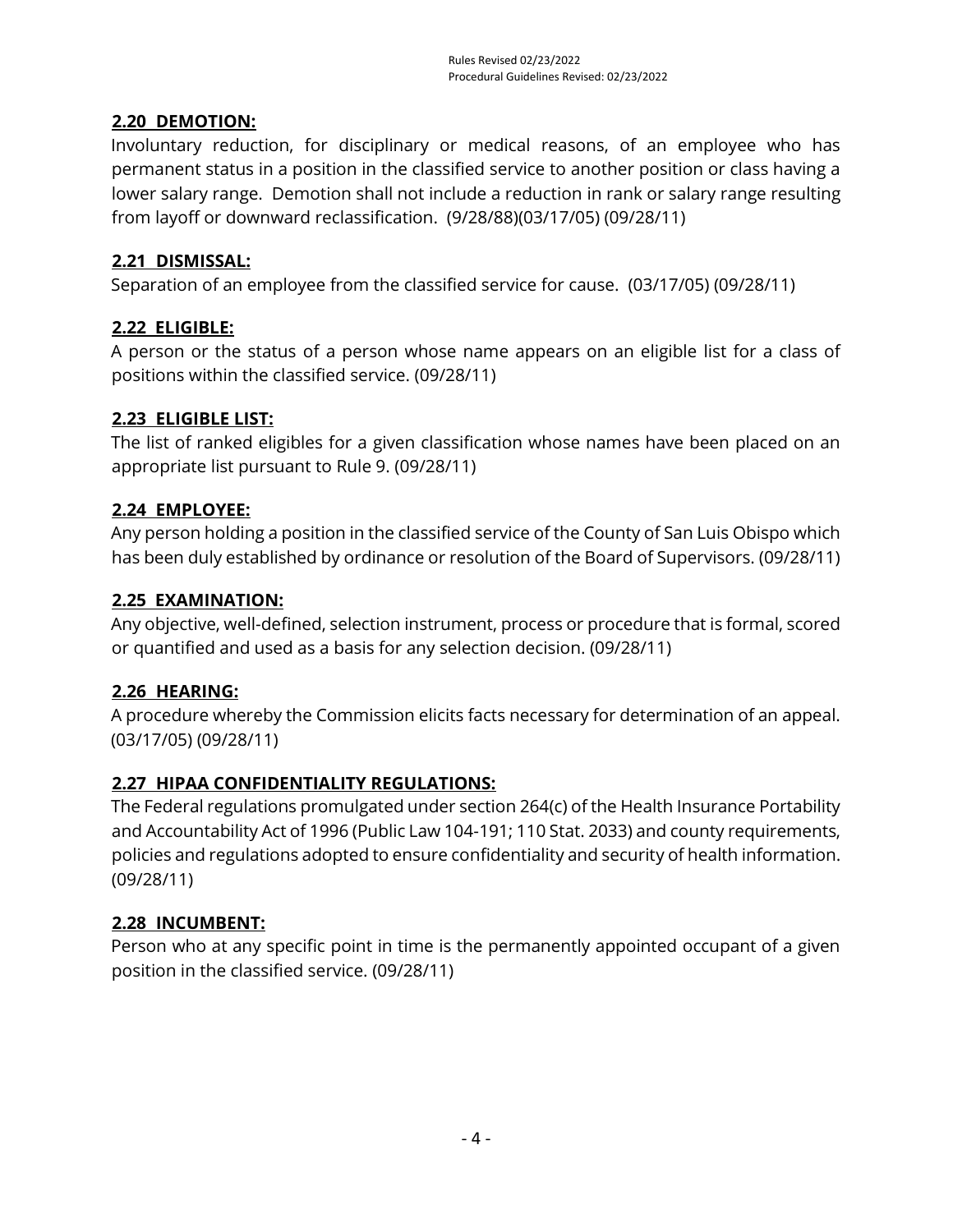## <span id="page-12-0"></span>**2.29 INEXCUSABLE ABSENCE:**

Any absence during an employee's scheduled work time when the employee is not present to perform the assigned duties of his/her position, and for which he/she is neither eligible for compensation under the provisions of the County Code or these Rules, nor is away from the position on an authorized non-paid leave of absence from County employment. (8/26/98)(03/17/05) (09/28/11)

## <span id="page-12-1"></span>**2.30 LAYOFF:**

Termination of employment, without prejudice, because of lack of work, lack of funds, reorganization or other lawful reasons. (9/28/88) (09/28/11)

## <span id="page-12-2"></span>**2.31 OFFICIAL BULLETIN BOARD:**

The bulletin board or boards used for posting of public announcements of the Commission, which shall be that bulletin board or boards designated for this purpose by resolution of the Commission. (03/17/05) (09/28/11)

## <span id="page-12-3"></span>**2.32 PERFORMANCE RATING:**

The rating given an employee relative to work performance by an Appointing Authority pursuant to Rule 13 herein. (9/28/88)(03/17/05) (09/28/11)

## <span id="page-12-4"></span>**2.33 PERMANENT STATUS:**

Status of a classified employee who is legally retained in a position after completion of a probationary period. (03/17/05) (09/28/11)

## <span id="page-12-5"></span>**2.34 POSITION:**

Any office or employment in the classified service of the County of San Luis Obispo, which has been duly authorized by the Board of Supervisors and which requires the full- or parttime employment of one or more persons. (03/17/05) (09/28/11)

## <span id="page-12-6"></span>**2.35 PROBATIONARY STATUS:**

Status of an employee in the classified service who has been certified and appointed to a permanent position, but who has not completed a probationary period. (03/17/05) (09/28/11)

## <span id="page-12-7"></span>**2.36 PROBATIONER:**

An employee who has probationary status. (03/17/05) (09/28/11)

## <span id="page-12-8"></span>**2.37 PROMOTION:**

Advancement from a position in one class to a position in another class which has a higher salary range. (03/17/05) (09/28/11)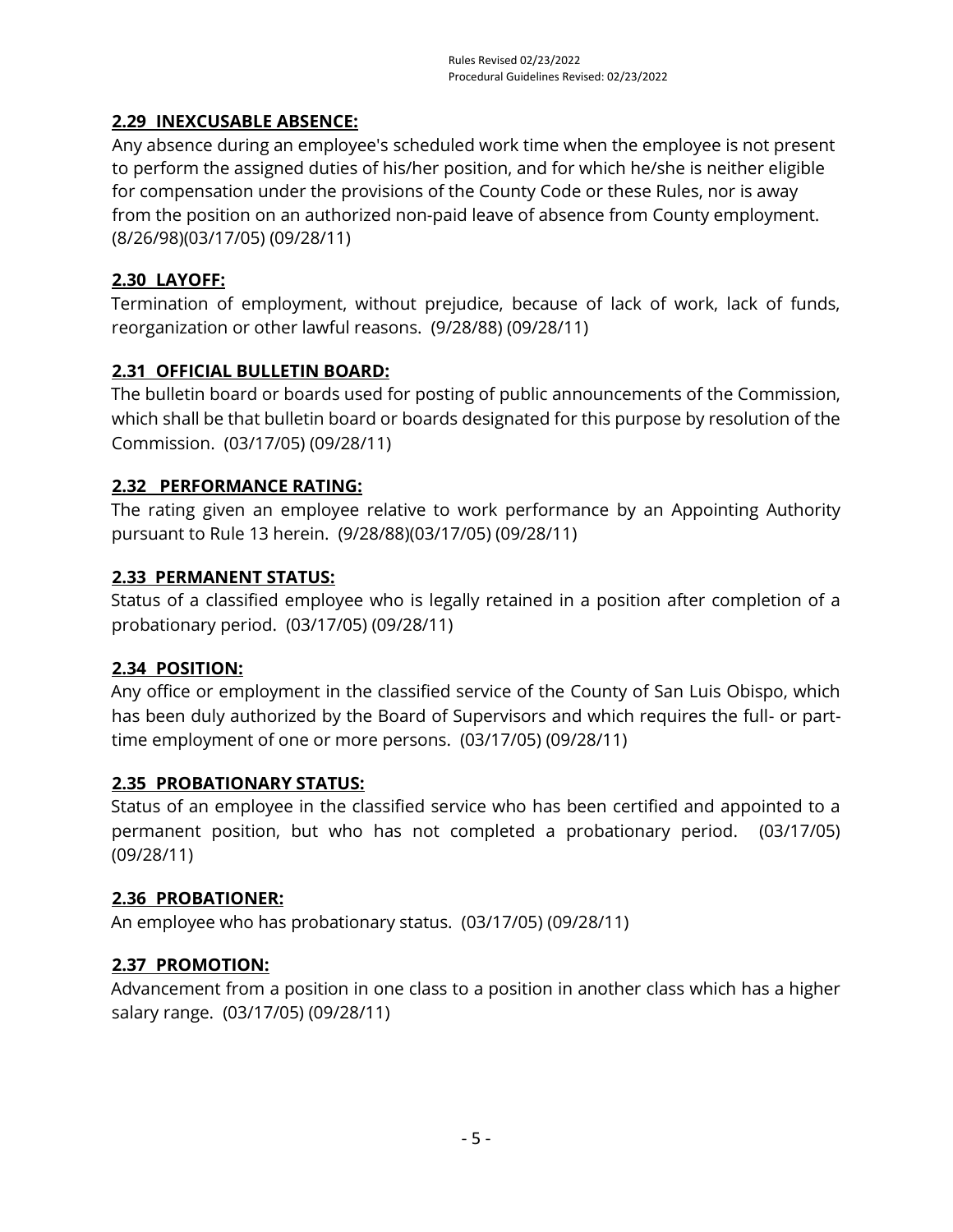## <span id="page-13-0"></span>**2.38 PROVISIONAL APPOINTMENT:**

The temporary appointment without examination of a permanent County employee to another position in the classified service when there is no eligible list available for the class involved or when the list available for the class contains an insufficient number of eligibles to permit a complete certification. (03/17/05) (09/28/11)

## <span id="page-13-1"></span>**2.39 REASSIGNMENT:**

The assignment of an employee without examination from one position within a department to another position in the same department in the same class and salary range. (03/17/05) (09/28/11)

## <span id="page-13-2"></span>**2.40 REDUCTION IN COMPENSATION:**

A change in salary to a lower step in the salary range or other reduction in compensation for disciplinary reasons. (09/28/11) (09/28/11)

## <span id="page-13-3"></span>**2.41 REEMPLOYMENT:**

The reappointment without examination of persons laid off or reduced in lieu of layoff. (03/17/05) (09/28/11)

## <span id="page-13-4"></span>**2.42 REINSTATEMENT:**

Reappointment without examination after a break in service pursuant to Section 2.40.080(n) of the County Code. (03/17/05) (09/28/11)

## <span id="page-13-5"></span>**2.43 REJECTION:**

Termination of a probationer from a probationary position for failure to satisfactorily complete the terms of probation. (03/17/05) (09/28/11)

## <span id="page-13-6"></span>**2.44 RESTORATION:**

Return of an employee to a position in a class in which status was formerly held. (03/17/05) (09/28/11)

## <span id="page-13-7"></span>**2.45 RULES:**

The rules of the San Luis Obispo Civil Service Commission. (09/28/11) (09/28/11)

## <span id="page-13-8"></span>**2.46 SALARY:**

Salary, wage, fee, or allowance paid an employee for performing the duties of a position. (03/17/05) (09/28/11)

## <span id="page-13-9"></span>**2.47 SALARY RANGE:**

The multi-step pay range for each classification as specified in the County salary schedule. (03/17/05) (09/28/11)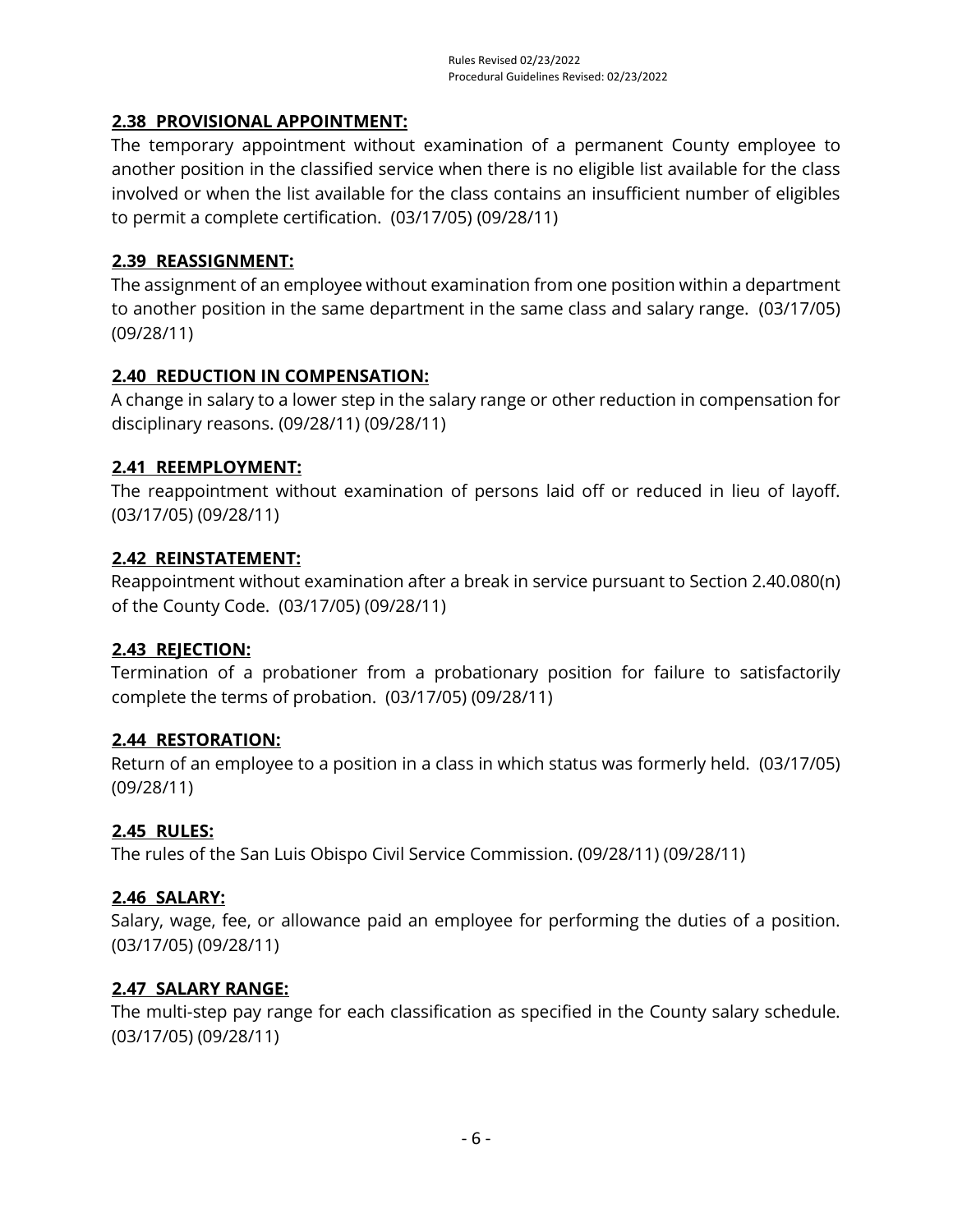## <span id="page-14-0"></span>**2.48 SENIORITY:**

The total length of full-time paid employment in the classified service or proportional credit for part-time service as defined in rule 2.55. (9/28/88)(03/17/05) (09/28/11)(02/23/22)

## <span id="page-14-1"></span>**2.49 SERVICE:**

<span id="page-14-2"></span>Employment by the County. (8/26/98)(03/17/05) (09/28/11)(02/23/22)

## **2.50 SPECIAL EVALUATION:**

Any evaluation, other than a regular or probationary evaluation, that may be issued at any time during the evaluation period. (09/28/11) (02/23/22)

## **2.51 STATUS:**

At a specific point in service, the type of employment, such as permanent, probationary, provisional, or temporary, which an employee holds pursuant to Chapter 2.40 of the County Code or these Rules. (9/28/88)(03/17/05) (09/28/11)(02/23/22)

## <span id="page-14-3"></span>**2.52 SUBSTITUTE APPOINTMENT:**

Any permanent position, which will remain continuously unfilled for twenty or more business days, due to the incumbent's approved leave of absence, may be filled by a substitute employee pursuant to a request made by the Appointing Authority and with the prior approval of the Human Resources Director. (9/28/88)(8/26/98)(03/17/05) (09/28/11)(02/23/22)

## <span id="page-14-4"></span>**2.53 SUSPENSION:**

An involuntary absence without salary for disciplinary purposes. (03/17/05) (09/28/11)(02/23/22)

## <span id="page-14-5"></span>**2.54 TEMPORARY APPOINTMENT:**

An appointment, which is non-permanent or seasonal in character, is not an appointment to a permanently allocated position, and is not utilized to accomplish workload of a continuing nature. (9/28/88)(03/17/05) (09/28/11)(02/23/22)

## <span id="page-14-6"></span>**2.55 TIME-IN-SERVICE:**

Total hours of recorded time with the exception of Leave Without Pay (LWOP), all forms of Standby Time, Comp Time in lieu of Overtime and Callback pay. Time-in-Service shall not accrue in excess of 80 hours in a two-week pay period. (09/28/11) (02/23/2022)

## <span id="page-14-7"></span>**2.56 TRANSFER:**

The change without examination of an employee from one position to a similar position in the same class and range in another department; or to a position in another class and the same range either within the same department or in another department as long as the transfer applicant meets the minimum qualifications. [2.40.080(m)] (03/17/05) (09/28/11) (02/23/22)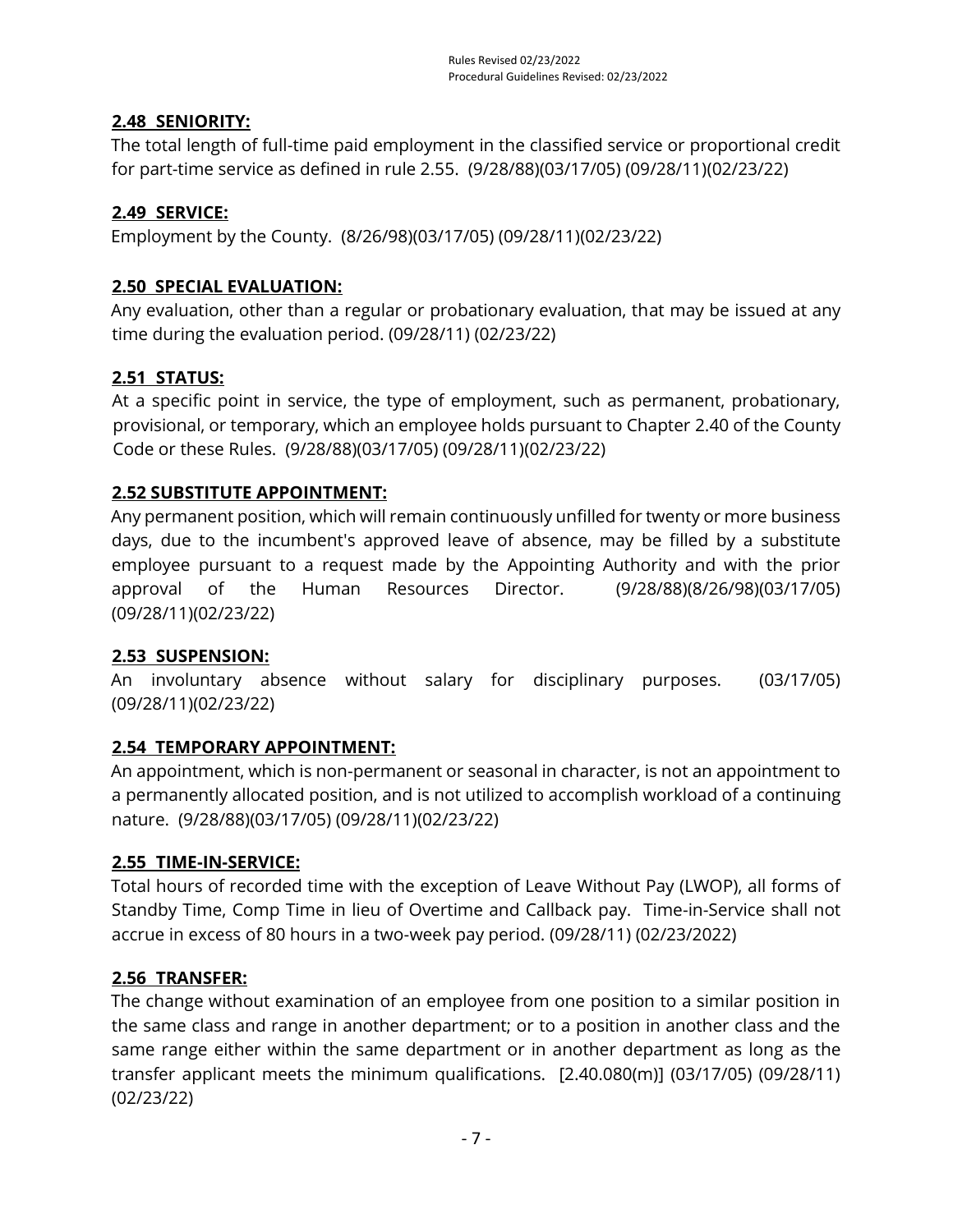## <span id="page-15-0"></span>**2.57 VOLUNTARY REDUCTION:**

Assignment of an employee, at his/her request or with his/her concurrence, to a position in a classification at a lower salary range and in accordance with the reasons outlined in Rule 12.14 herein. (9/28/88)(03/17/05) (09/28/11) (02/23/22)

#### <span id="page-15-1"></span>**2.58 WORKING DAYS:**

The day duly scheduled as a day of work for the particular position. It is not necessarily synonymous with "days" in that Saturdays, Sundays, or legal holidays may be working days for the particular position. Working day, for the purpose of County Code Section 2.44.040(a) (03/17/05) (09/28/11) (02/23/22)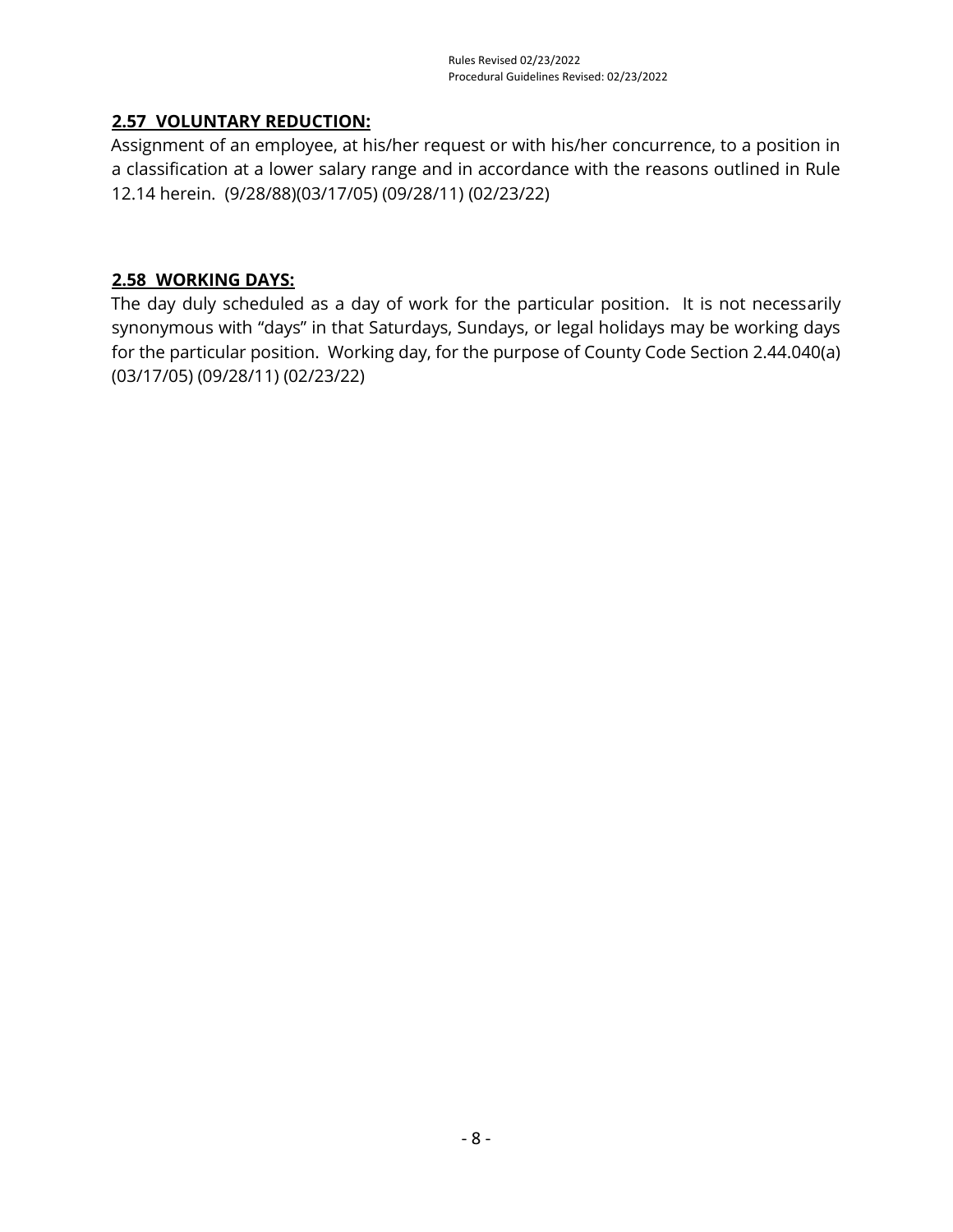## **RULE 3. ORGANIZATION AND ADMINISTRATION**

#### <span id="page-16-1"></span><span id="page-16-0"></span>**3.01 RESPONSIBILITIES OF THE COMMISSION:**

- **(a)** Prescribe, amend, repeal, and enforce these Rules, and make investigations concerning the enforcement and effect thereof; [Ord. [2.40.070\]](https://library.municode.com/ca/san_luis_obispo_county/codes/county_code?nodeId=TIT2ADPE_CH2.40CISESY_2.40.110DIPR) (03/17/05)
- **(b)** Oversee the administration of the County Civil Service program in accordance with applicable provisions of the County Code and these Rules, and take actions as are prescribed by the specific provisions of these Rules; [\[Ord. 2.40.070\]](https://library.municode.com/ca/san_luis_obispo_county/codes/county_code?nodeId=TIT2ADPE_CH2.40CISESY_2.40.070DUCOPEDI)
- **(c)** Consider the legitimacy of, and hear, as appropriate, appeals and grievances initiated by individuals regarding actions taken on matters governed by these Rules; and [Ord. 2.40.070] (03/17/05)
- **(d)** Conduct disciplinary hearings as provided under these Rules. [\[Ords. 2.40.070;](https://library.municode.com/ca/san_luis_obispo_county/codes/county_code?nodeId=TIT2ADPE_CH2.40CISESY_2.40.070DUCOPEDI)  [2.40.120\]](https://library.municode.com/ca/san_luis_obispo_county/codes/county_code?nodeId=TIT2ADPE_CH2.40CISESY_2.40.070DUCOPEDI)

#### <span id="page-16-2"></span>**3.02 OFFICERS OF THE COMMISSION:**

- **(a) Election:** The Commission shall elect one of its members as President and another as Vice President at the first regular meeting in January of each year. The incumbent officers shall hold office until their respective successors are duly elected and qualified. [\[Ord. 2.40.020\]](https://library.municode.com/ca/san_luis_obispo_county/codes/county_code?nodeId=TIT2ADPE_CH2.40CISESY_2.40.070DUCOPEDI) (03/17/05)
- **(b) President, Duties:** The President shall preside at all meetings of the Commission, sign official documents of the Commission, and speak on behalf of the Commission when so authorized.
- **(c) Vice President, Duties:** In the event of the absence of the President, the Vice President shall have all the duties of the President. (03/17/05)
- **(d) Secretary, Duties:** The secretary of the Commission shall:
	- **(1)** Keep minutes of Commission proceedings;
	- **(2)** Prepare agenda for Commission meetings and schedule such hearings as may be required by these Rules; and
	- **(3)** Carry on all correspondence on behalf of the Commission.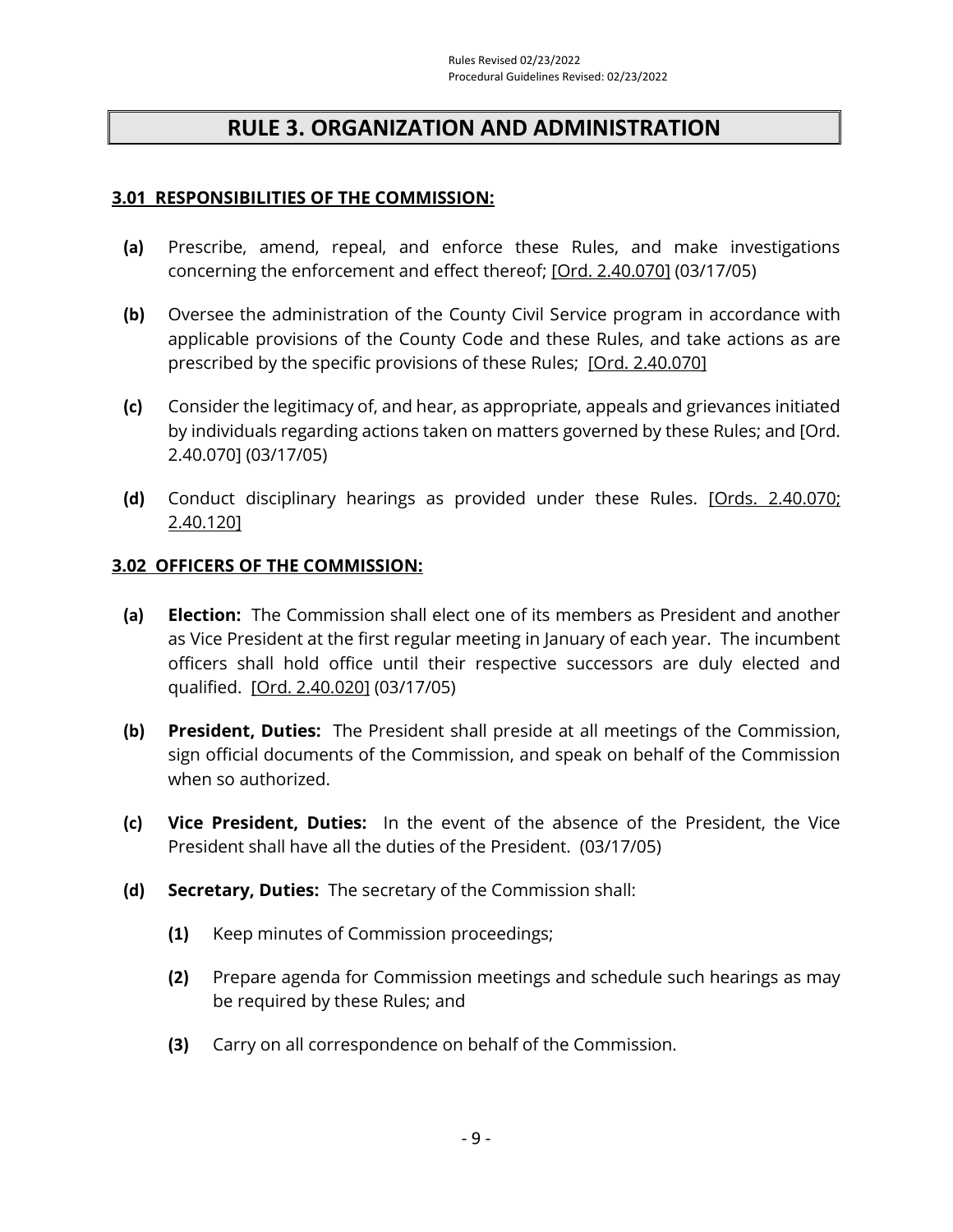## <span id="page-17-0"></span>**3.03 HUMAN RESOURCES DIRECTOR, DUTIES:**

The Human Resources Director, or his/her designee, under general direction of the Commission, shall administer the Civil Service System pursuant to the rules adopted by the Commission. Such administration shall include: (12/22/82)

- **(a)** Advising the Commission upon Civil Service matters;
- **(b)** Furnishing a recording secretary to the Commission, who shall take the minutes; the appointment of said secretary to be approved by the Commission; (03/17/05)
- **(c)** Preparing the budget for operation of the Commission; (03/17/05)
- **(d)** Administering the expenditure of funds appropriated for the Commission;
- **(e)** Administering the programs provided for by these Rules;
- **(f)** Establishing such administrative controls and procedures as may be necessary for enforcement of these Rules;
- **(g)** Making recommendations relative to matters of policy and for necessary amendments to these Rules;
- **(h)** Certifying appointments on behalf of the Commission pursuant to Section 2.40.140 of the County Code; (03/17/05)
- **(i)** Preparing the Annual Report for the Commission's approval prior to submission to the Board of Supervisors; and (03/17/05)
- **(j)** Performing such other duties as may be assigned time to time by the Commission. [\[Ord. 2.40.070\(b\)\]](https://library.municode.com/ca/san_luis_obispo_county/codes/county_code?nodeId=TIT2ADPE_CH2.40CISESY_2.40.070DUCOPEDI)

## <span id="page-17-1"></span>**3.04 REGULAR MEETINGS:**

The Commission shall hold at least one regular meeting in January of each year and at such other times throughout the year as may be necessary for the conduct of Commission business. Regular meeting dates and places shall be designated by resolution. Notice of the time and place of meetings so designated shall when determined be posted on the Commission's official bulletin board and otherwise appropriately announced. (03/17/05)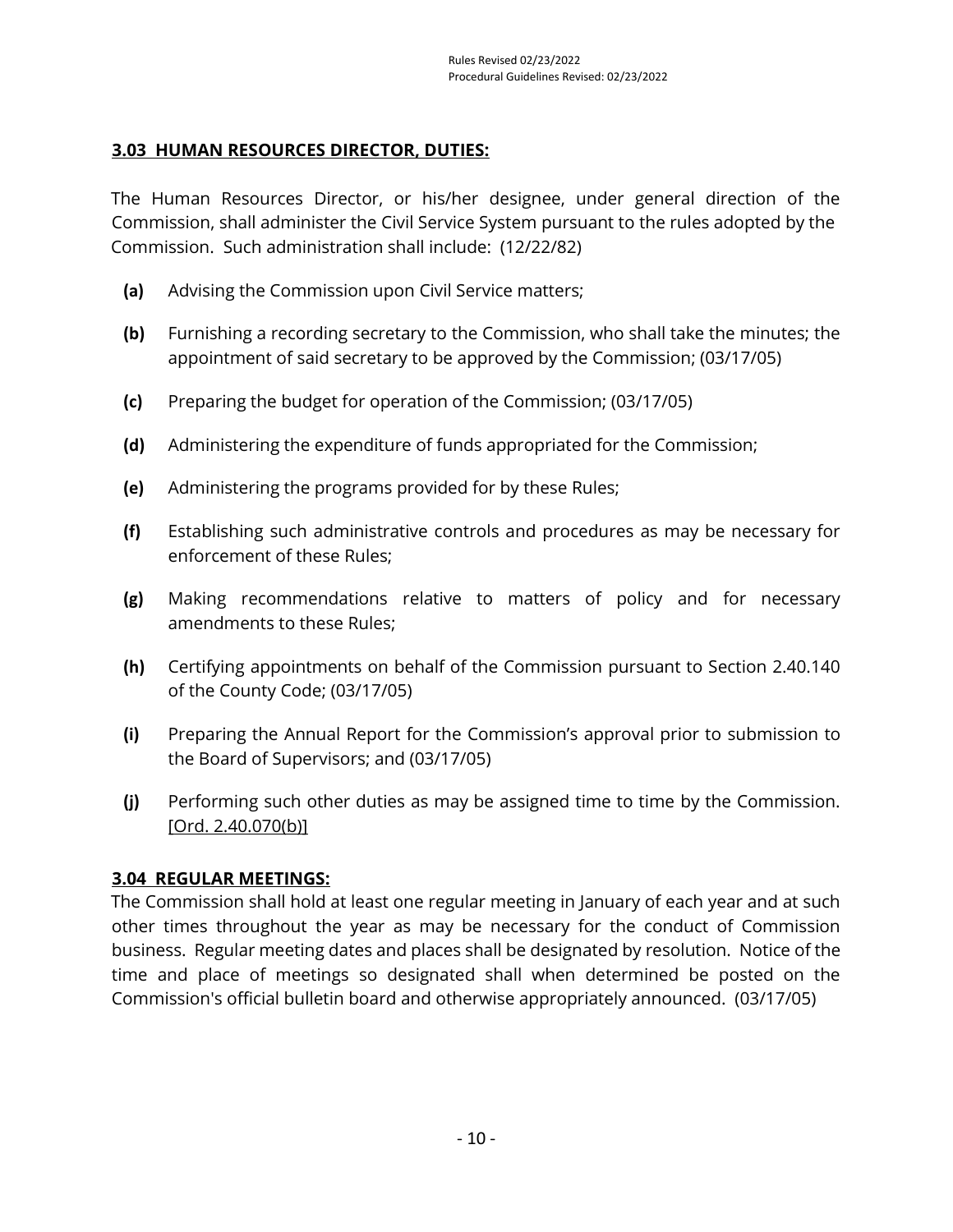## <span id="page-18-0"></span>**3.05 SPECIAL MEETINGS:**

A special meeting may be called at any time by the President of the Commission or by a majority of the Commission by delivering written notice to each member of the Commission and to each local newspaper of general circulation, radio or television station requesting notice in writing. The notice shall be delivered personally or by mail and shall be received at least 24 hours before the time of the meeting as specified in the notice. The notice shall specify the time and place of the special meeting and the business to be transacted. At such meeting no other business shall be considered by the Commission. The written notice may be dispensed with as to any member who at or prior to the time the meeting convenes files with the Secretary of the Commission a written waiver of notice. The written notice may also be dispensed with as to any member who is actually present at the meeting at the time it convenes. Notice shall be required pursuant to this Rule regardless of whether any action is taken at the special meeting. A copy of the notice shall be posted at least 24 hours prior to the special meeting on the Commission's official bulletin board. (9/28/88)(03/17/05)

## <span id="page-18-1"></span>**3.06 PUBLIC MEETINGS:**

All meetings of the Commission shall be open and public, and all persons shall be permitted to attend any meeting of the Commission, except as otherwise provided in Rule 3.07.

## <span id="page-18-2"></span>**3.07 CLOSED MEETINGS:**

The Commission may hold closed meetings as allowed by law including closed meetings to consider the employment or dismissal of a public officer or employee, or to hear complaints or charges brought against such officer or employee by another public officer, person, or employee unless the officer or employee against whom the complaints or charges are brought requests a public hearing. The Commission also may exclude witnesses and others as provided in Rule 4.05(e). (12/17/86)(8/26/98)(03/17/05)

## <span id="page-18-3"></span>**3.08 RULES OF ORDER:**

Except as otherwise provided herein, Robert's Rules of Order shall guide the Commission in its proceedings.

## <span id="page-18-4"></span>**3.09 QUORUM:**

Three members of the Commission shall constitute a quorum for the transaction of business. No formal action shall be taken by the Commission unless it is adopted by the concurring votes of at least three members of the Commission. (03/17/05)

## <span id="page-18-5"></span>**3.10 COMMUNICATIONS:**

Communications and requests to the Commission, insofar as practicable, shall be in writing. The substance of each request and the action of the Commission thereon shall be noted in the minutes.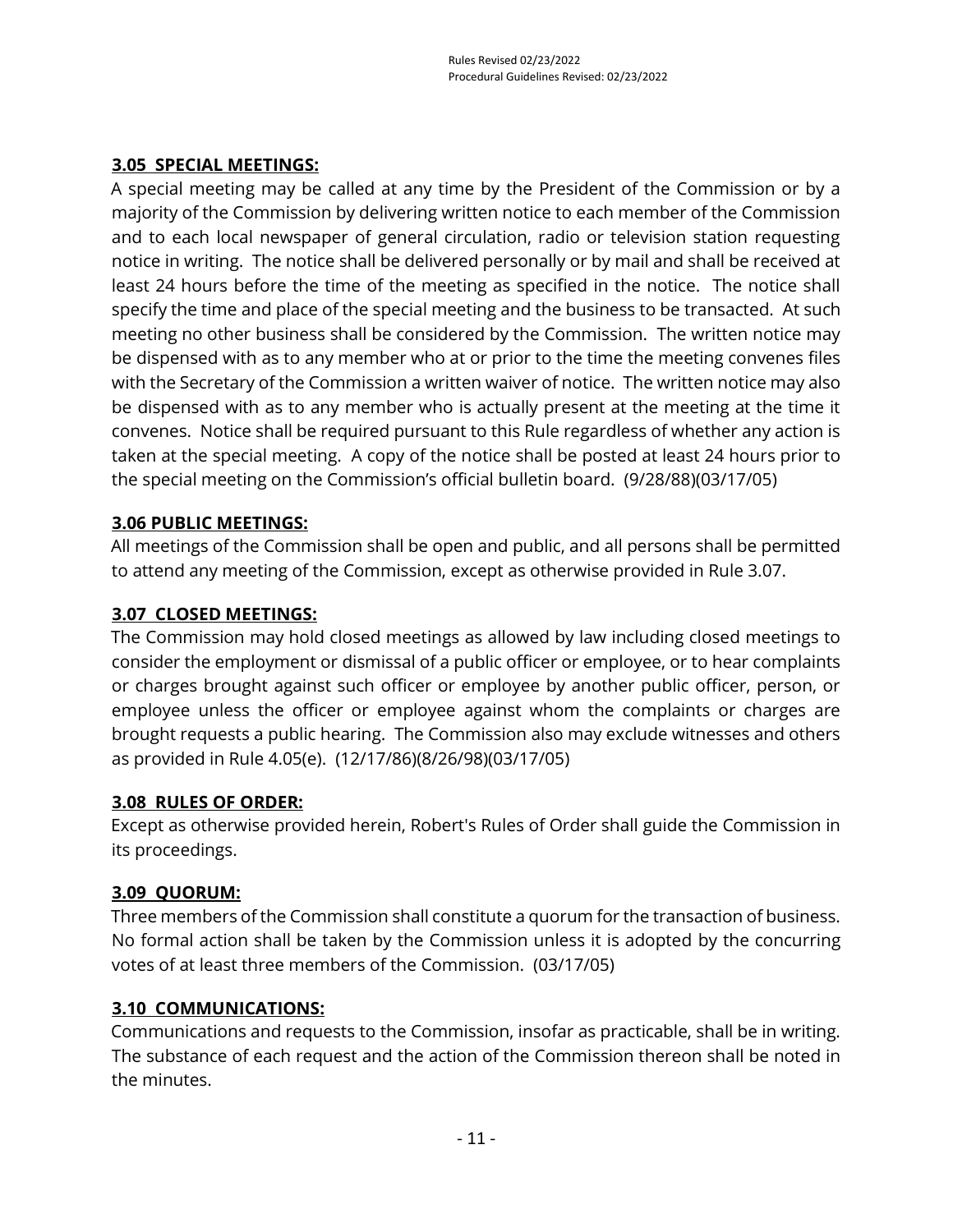## <span id="page-19-0"></span>**3.11 MINUTES:**

All official actions of the Commission shall be recorded in the minutes. An official copy of approved minutes shall be kept by the Secretary and shall be open to public inspection. [Ord. [2.40.070\]](https://library.municode.com/ca/san_luis_obispo_county/codes/county_code?nodeId=TIT2ADPE_CH2.40CISESY_2.40.070DUCOPEDI) (03/17/05)

## <span id="page-19-1"></span>**3.12 RULES:**

The adoption or amendment of rules will be conducted pursuant to the Procedural Guidelines established by the Commission, but final action thereon shall be taken only after public notice and hearing. Public notice of such intention shall be posted on the official bulletin board on the date proposed and continuously thereafter until the date of hearing. Such hearing shall be held no sooner than one week after such public notice is given. [Ords.] [2.40.070; 2.40.080\(18\)\]](https://library.municode.com/ca/san_luis_obispo_county/codes/county_code?nodeId=TIT2ADPE_CH2.40CISESY_2.40.070DUCOPEDI) (03/17/05)

## <span id="page-19-2"></span>**3.13 EFFECTIVE DATE:**

All Rules and amendments shall become effective immediately upon adoption unless some later date is specified by the Commission.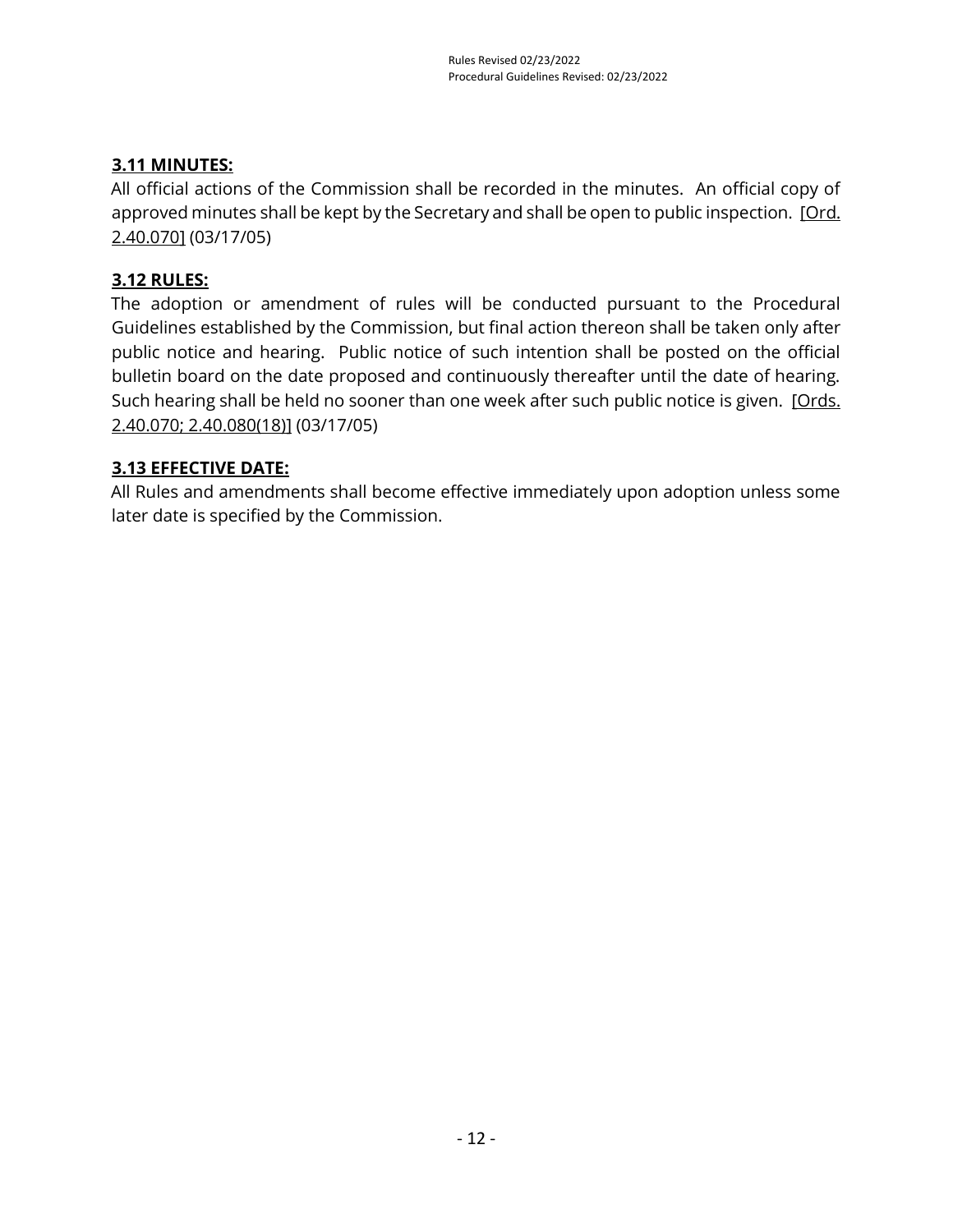## **RULE 4. GRIEVANCE AND APPEALS PROCEDURES**

#### <span id="page-20-1"></span><span id="page-20-0"></span>**4.01 PURPOSE:**

- (a) The purpose of the procedures established herein is to provide a systematic means to:
- (b) Keep channels of communication open between all persons employed by the County; (03/17/05)
- (c) Resolve issues and differences between employees and management through discussions; and (09/28/11)
- (d) Settle unresolved employee disputes and complaints in a reasonable manner at fair hearings.

#### <span id="page-20-2"></span>**4.02 GRIEVANCE & APPEAL GENERAL CONDITIONS:**

- (a) **Right of Participation:** Grievants and Appellants have the right to be present at all steps in the procedure and shall be permitted a reasonable amount of time to prepare for proceedings during working hours provided his/her supervisor determines that it will not unduly interfere with the workload of the employee's work unit. (09/28/11)
- (b) **Representation:** Any employee or group of employees shall be entitled to representation at each step of these procedures established herein. The representative shall be of the employee's or group's own choosing and if the representative is an employee, he/she may be permitted to participate in the proceedings during working hours if his/her supervisor determines that his/her participation will not unduly interfere with the workload of the employee's work unit. (03/17/05)
- (c) **Retaliation:** Retaliation against any employee or group of employees for presenting an appeal or grievance, or participating in any procedure permitted by these Rules is prohibited. (09/28/11)
- (d) **Prehearing Procedures:** Parties are required to conduct appeals and grievances according to the process established by the Commission's Procedural Guidelines. (03/17/05)
- (e) **Time Extensions:** Unless otherwise provided for in these Rules, a time limit established in these procedures can be extended by mutual written consent of the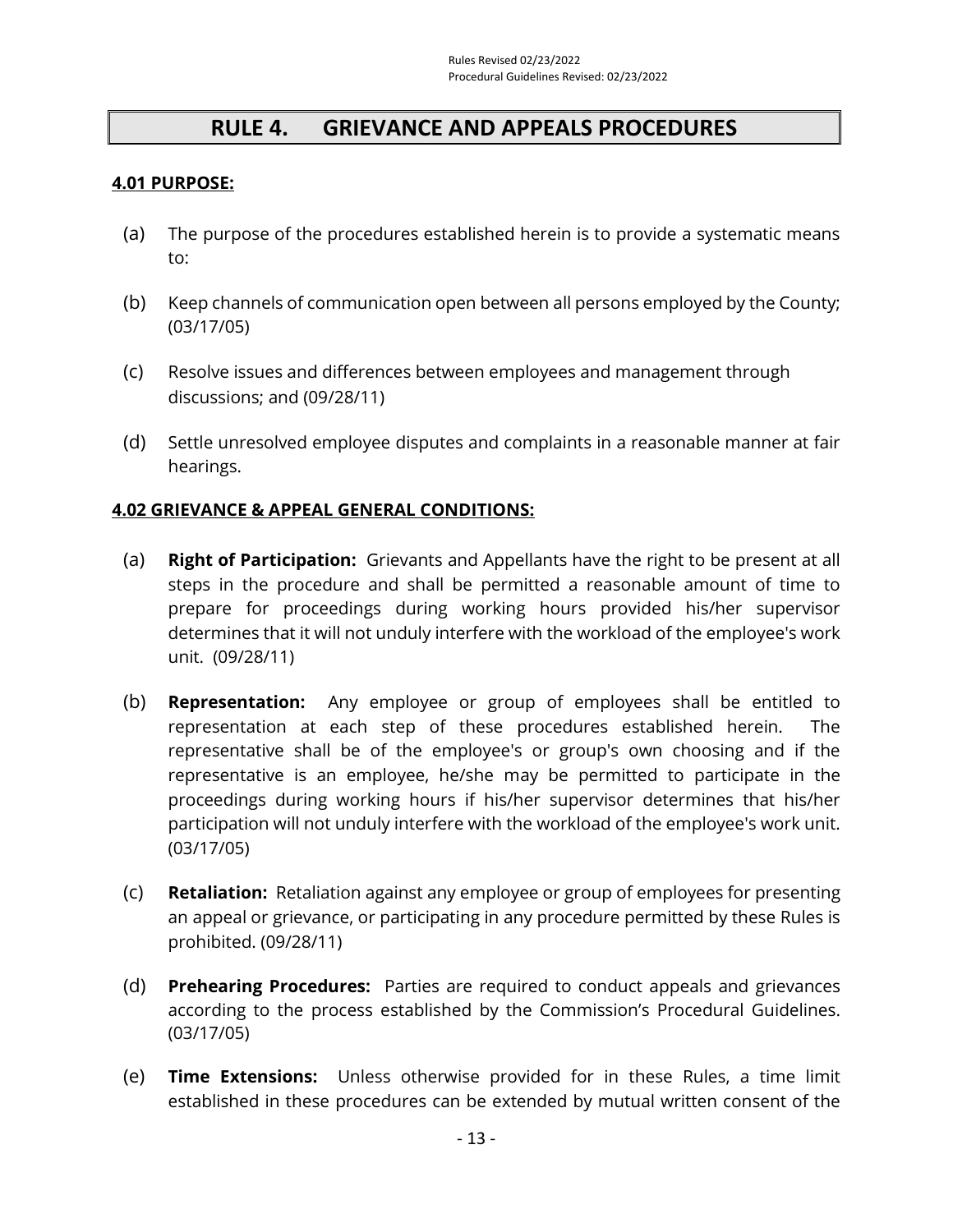parties with a showing of good cause and approval of the Human Resources Director. (09/28/11)

- (f) **Service:** Documents can be served via personal delivery, electronically, facsimile or first class mail. Service is deemed complete upon personal delivery, on the date sent, or in the case of first class mail, on the postmark date. (09/28/11)
- (g) **Discrepancy:** All documents, including all subsections, corrections, addendums, submitted to Human Resources as called for in these Rules are the official, controlling documents in the case of discrepancy. (09/28/11)
- (h) **Waiver:** Any provision of these procedures may be waived by mutual written consent of the parties with a showing of good cause and approval of the Human Resources Director. (09/28/11)

## <span id="page-21-0"></span>**4.03 GRIEVANCES:**

- (a) **Definition:** A Grievance is a dispute between one or more classified employees and the County involving the interpretation, application or enforcement of a County ordinance, rule, policy, practice or agreement. (09/28/11)
- (b) **Scope:** The procedure established herein is limited in application to complaints of unfair or improper treatment in County employment and to matters specifically involving the interpretation or application of ordinances, rules, policies, practices and agreements. Specifically excluded from this procedure are grievances related to: (03/17/05) (09/28/11)
	- **(**1**)** Matters which, in their solution, require the amendment or change of Board of Supervisors' policies as set forth in: (03/17/05)
		- (A) The County Code and Resolutions of the Board of Supervisors; (03/17/05)
		- (B) Rules formally adopted by the Commission; and (03/17/05)
		- (C) Matters within the Employee Relations Policy adopted by Resolution of the Board of Supervisors. (9/28/88)
	- (2) Any action for which there already exists an appeal procedure to the Commission. (03/17/05)
	- (3) Workers' compensation matters. (03/17/05)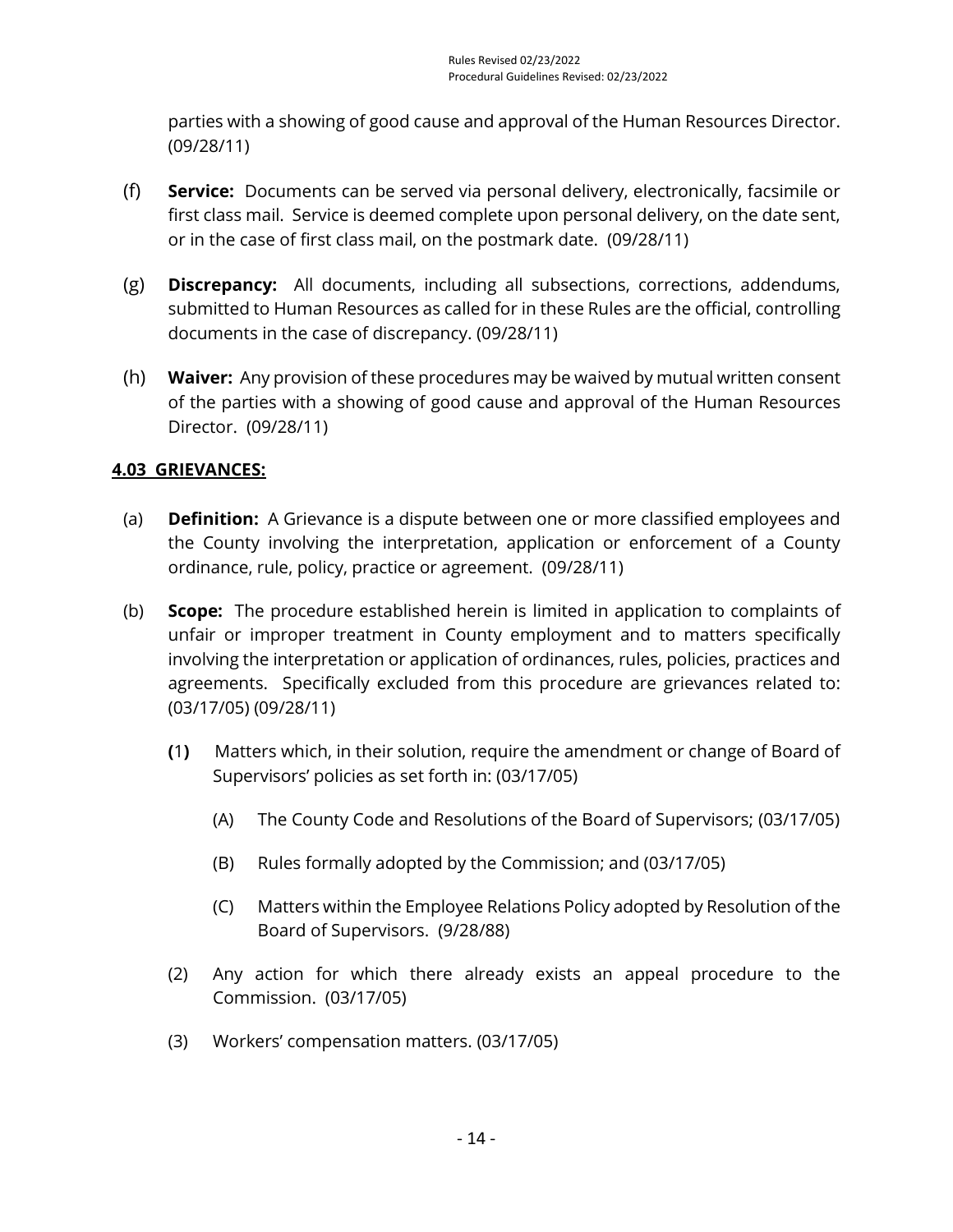#### (c) **Grievance Procedures:**

The following is a series of steps, each a succeeding higher level of review. Every effort is to be made by all who participate in the process to find acceptable solutions to the issues involved at the earliest possible step in the process. Employees are encouraged to attempt to resolve matters informally with their supervisor prior to proceeding to Step 1 of the grievance process. (9/29/88)(03/17/05) (09/28/11)

#### **Step l:**

- i. Within twenty business days following the event which caused or led to the dispute, or within twenty business days after it is determined that the dispute cannot be resolved informally, the Grievant or representative must initiate Step 1 of the grievance procedure by serving a completed County Grievance Form to the Human Resources Director. (09/28/11)
- ii. Upon service of the Grievance Form, the Human Resources Director will immediately forward the form to the appropriate Appointing Authority. (09/28/11)
- iii. Within 15 business days from the date the grievance was served the Appointing Authority or designee shall (1) investigate the grievance; (2) confer with the Grievant in an attempt to resolve the issues(s); (3) prepare a written reply on the matter; and (4) serve the original on the Human Resources Director and a copy on the Grievant. (09/28/11)
- iv. If the Appointing Authority is the subject of the grievance the County Administrator, or designee, shall undertake the Step 1 obligations of the Appointing Authority. A copy of all such grievances shall be sent to the County Administrator. (09/28/11)
- v. If the grievance is not resolved at Step 1, the Grievant may proceed to Step 2. (09/28/11)

#### **Step 2:**

i. Within ten business days of service of the Step 1 response, the Grievant or representative must provide written notice to the Human Resources Director requesting commencement of Step 2. (09/28/11)

ii. Within fifteen business days of service of the Step 2 notification, the Human Resources Director shall: (1) convene a meeting of the Grievant, Appointing Authority (or designee) and/or any other persons deemed necessary to assist the parties in resolving the issue(s); (2) document the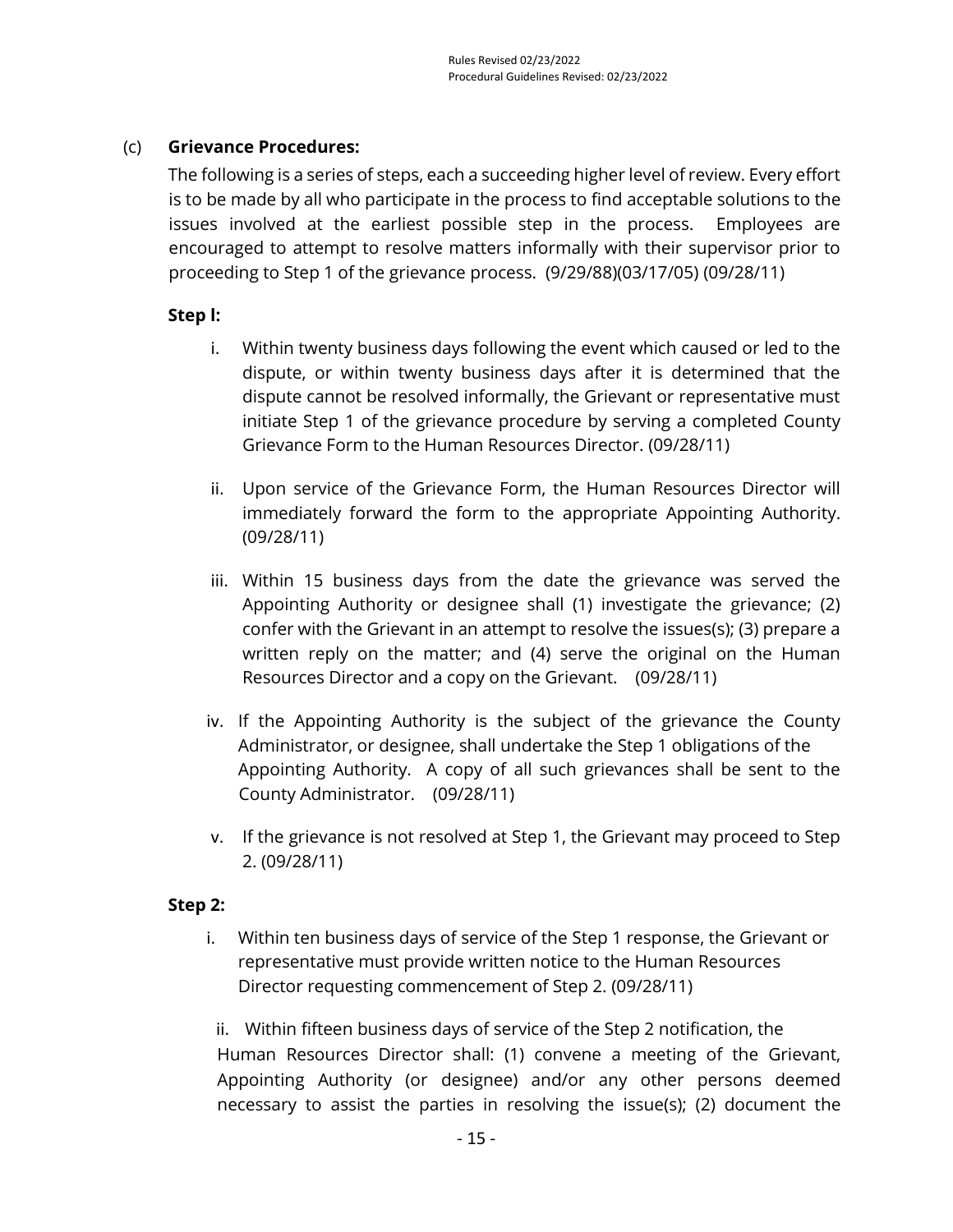outcome of the meeting; and (3) provide a copy of the documentation to the Grievant and Appointing Authority. (09/28/11)

iii. If the grievance is not resolved at Step 2, the Grievant may proceed to Step 3. (09/28/11)

## **Step 3:**

- i. Within ten business days of service of the Step 2 response the Grievant or representative must provide written notice to the Human Resources Director requesting commencement of Step 3. (09/28/11)
- ii. Within fifteen business days of service of the Step 3 notification, the Human Resources Director shall: (1) notify the Grievant and the Appointing Authority of his/her routing decision; and (2) notify the parties of a prehearing date and tentative hearing before either the Civil Service Commission or Board of Supervisors as applicable. (09/28/11)
- iii. Those matters covered by the Civil Service Ordinance and Rules shall be routed to the Commission. All other matters shall be routed to the Board of Supervisors. (09/28/11)
- iv. A Grievant may appeal the Human Resource Director's routing decision, for review by the Commission President. Said objection shall be filed within five business days of service of the decision. The President's decision on the objection shall be final. (09/28/11)
- v. Those matters set for hearing before the Commission shall be conducted in accordance with Rule 4.05. (09/28/11)
- vi. Those matters directed to the Board of Supervisors shall be routed to the County Administrative Office for submission to the Board of Supervisors. (09/28/11)
- (d) **Submittal Requirements:** All grievances shall be submitted on the Human Resources Director approved Grievance Form and shall contain the following information: (09/28/11)
	- (1) The ordinance, rule, policy, or practice in dispute; (09/28/11)
	- (2) Specific facts describing the alleged dispute; (09/28/11)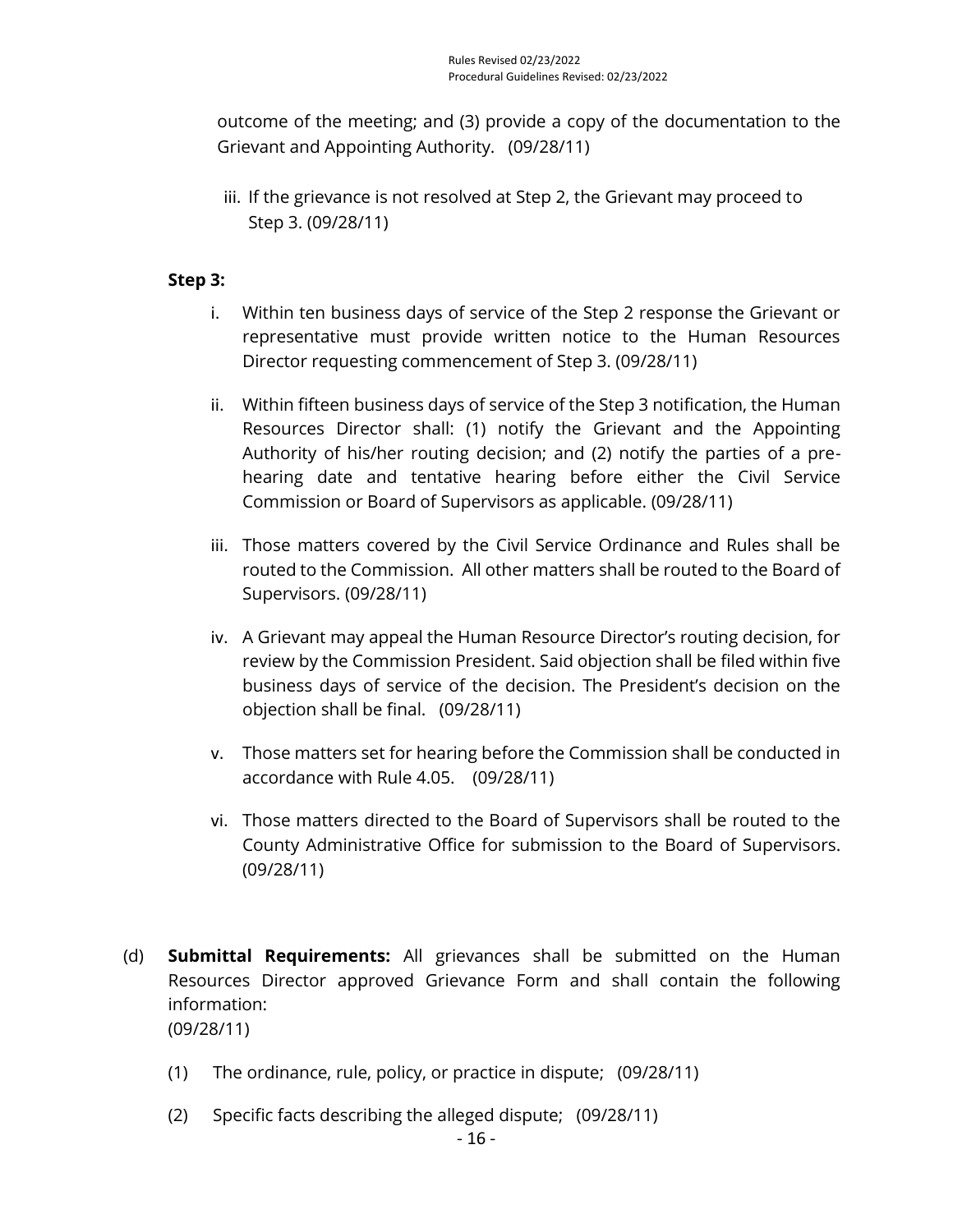- (3) The relief requested; (09/28/11)
- (4) The signature of the Grievant or his/her representative. If the grievance form is submitted via e-mail it will be considered the same as if the employee had signed the form. (09/28/11)
- (e) **Rejections:** The Human Resources Director has discretion to reject a grievance for processing due to insufficiency of information required by Rule 4.03(d). Notice of insufficiency shall be served on the Grievant within five business days of the Human Resources Director's receipt of the grievance. The rejection of a grievance is subject to review by the Commission on appeal. The Grievant shall have five business days from the notice of insufficiency to correct any error or insufficiency. The time to grieve shall be tolled for the period of time that the Human Resources Director is considering whether the corrected information cures the insufficiency. (09/28/11)
- (f) **Failure to respond:** Should a Grievant fail at any time to proceed to the next step of the grievance process, it shall be deemed that the Grievant has withdrawn the grievance. If either the Appointing Authority, or the Human Resources Director fail to meet any time limit for response called for in these Rules, the grievance will be deemed unresolved and the Grievant may proceed to the next step. (09/28/11)

## <span id="page-24-0"></span>**4.04 APPEALS:**

- (a) **Definition:** An Appeal is a request for a review of an action taken by either the Human Resources Director or the Appointing Authority as identified in Rule 4.04(b). A Recognized Employee Organization may not use the appeal procedure in its own name. (09/28/11)
- (b) **Scope:** The following matters may be appealed: (09/28/11)
	- (1) **Grievance Routing Decision:** A routing decision made by the Human Resources Director authorized by Rule 4.03(c) Step 3 (ii). Pursuant to Rule 4.05(g)(2) (Employee can appeal.) (03/17/05) (09/28/11)
	- (2) **Classification Action:** A classification decision made by the Human Resources Director as authorized in Rule 5.06. (Employee or Appointing Authority can appeal.) (03/17/05) (09/28/11)
	- (3) **Applicant Disqualification:** A decision made by the Human Resources Director disqualifying an applicant made as authorized in Rule 6.05. (Applicant can appeal.) (09/28/88) (09/28/11)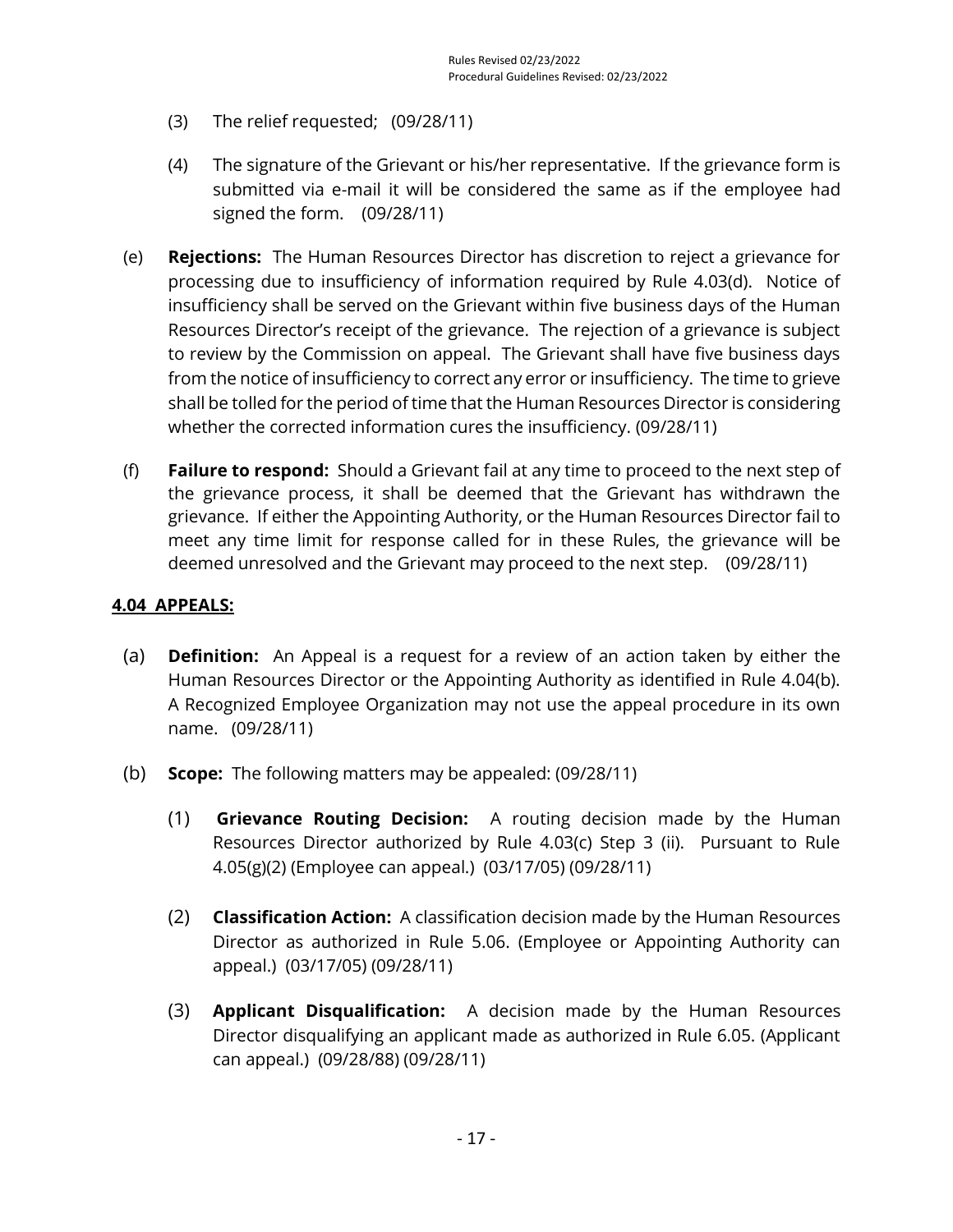- (4) **Exam Administration:** A decision made by the Human Resources Director, following investigation, of alleged exam administration errors, improprieties, or ambiguities authorized in Rule 7.14. (Candidate or Employee can appeal.) (03/17/05) (09/28/11)
- (5) **Medical or Physical Standards Disqualification:** A decision made by the Human Resources Director, after review, regarding disqualification of a candidate or an employee for failure to meet medical or physical standards as authorized in Rule 8.05. (Candidate or Employee can appeal.) (03/17/05) (09/28/11)
- **(**6**) Eligible List Rejection:** A decision made by the Human Resources Director to withhold, remove, or restore a person to or from an eligible list as authorized in Rules 9 and 10. (Candidate or Employee can appeal.) (09/28/11)
- **(**7) **Needs Improvement Evaluation:** Issuance of a performance evaluation with an overall rating of Needs Improvement as authorized in Rule 13.04. (Employee can appeal.) (03/17/05) (09/28/11) (06/27/18)
- (8) **Disciplinary Action:** A Letter of Reprimand or final written order made by an Appointing Authority imposing discipline on an employee as authorized in Rule 14. (Employee can appeal.) (03/17/05) (09/28/11)
- (9) **Grievance Rejection:** The Human Resources Director's rejection of a Grievance Form. (Rule 4.03(e)) (Employee can appeal.) (09/28/11)
- (10) **Discriminatory Probationary Rejection:** A decision made by an Appointing Authority to reject an employee during his/her probationary period as authorized in Rule 11.07. (Employee can appeal.) (09/28/88) (09/28/11)
- (11) **Discriminatory Treatment:** Allegation of illegal discriminatory treatment as defined in Rule 16.02 (Employee or applicant can appeal) (09/28/11)
- (c) **Appeals Procedure:** Appeals to the Commission must be served on the Human Resources Department within ten business days of service of the notice of the challenged decision; or, in the case of Rule 14, of the final written order. Pursuant to 4.03(c) Step 3(iv) appeals of a routing decision must be submitted within five business days. Upon service of an appeal, the Human Resources Director will immediately forward a copy of the appeal to the appropriate Appointing Authority and concurrently serve the Appellant and Respondent notice of a pre-hearing date and tentative Commission hearing date for the appeal. (09/28/11)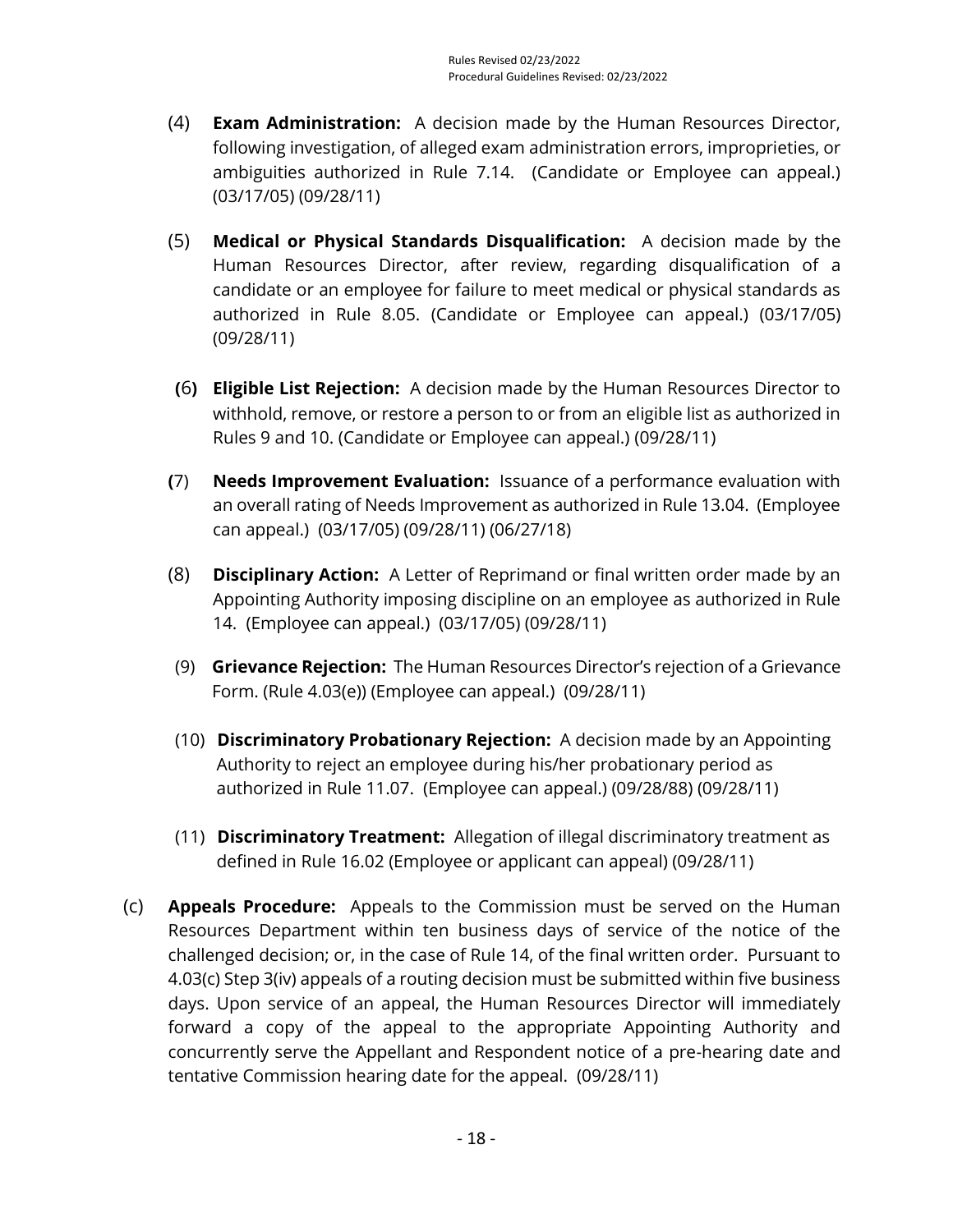## (d) **Submittal Requirements:**

- **(**1**)** Appeals shall be submitted on the Appeal Forms provided by the Human Resources Director, and shall contain the following information.
	- (A) The action for which review is requested, with reference to Rule 4.04 (09/28/11)
	- (B) Specific facts describing the basis for the appeal; (09/28/11)
	- (C) The relief requested; (09/28/11)
	- (D) The signature of the Appellant or his/her representative. If the Appeal Form is submitted via e-mail it will be considered the same as if the Appellant or representative had signed the form. (09/28/11)

## <span id="page-26-0"></span>**4.05 HEARINGS OF THE COMMISSION:**

- (a) **Notice of Hearing:** Upon receipt of a notice of prehearing and tentative hearing date, the parties shall promptly confirm with the Human Resources Director their availability. As may be necessary, the parties and Human Resources Director will work cooperatively to select mutually agreeable alternative dates. If an agreement cannot be reached, the Commission shall set the matter for hearing. The date for hearing can be continued at the discretion of the Human Resources Director only with a showing of good cause. (09/28/11)
- (b) **Rights of Parties Involved:** At the hearing, the Grievant/Appellant, the Appointing Authority, Human Resources Director, staff, and any other person(s) whom the Commission determines to have a legitimate interest in the matter shall be entitled to: (09/28/11)
	- (1) Be represented by legal counsel or otherwise represented at such hearings and;
	- (2) Testify under oath and;
	- (3) Question under oath any witnesses or other persons involved in or related to the matter being considered and;
	- (4) Impeach any witnesses before the Commission and;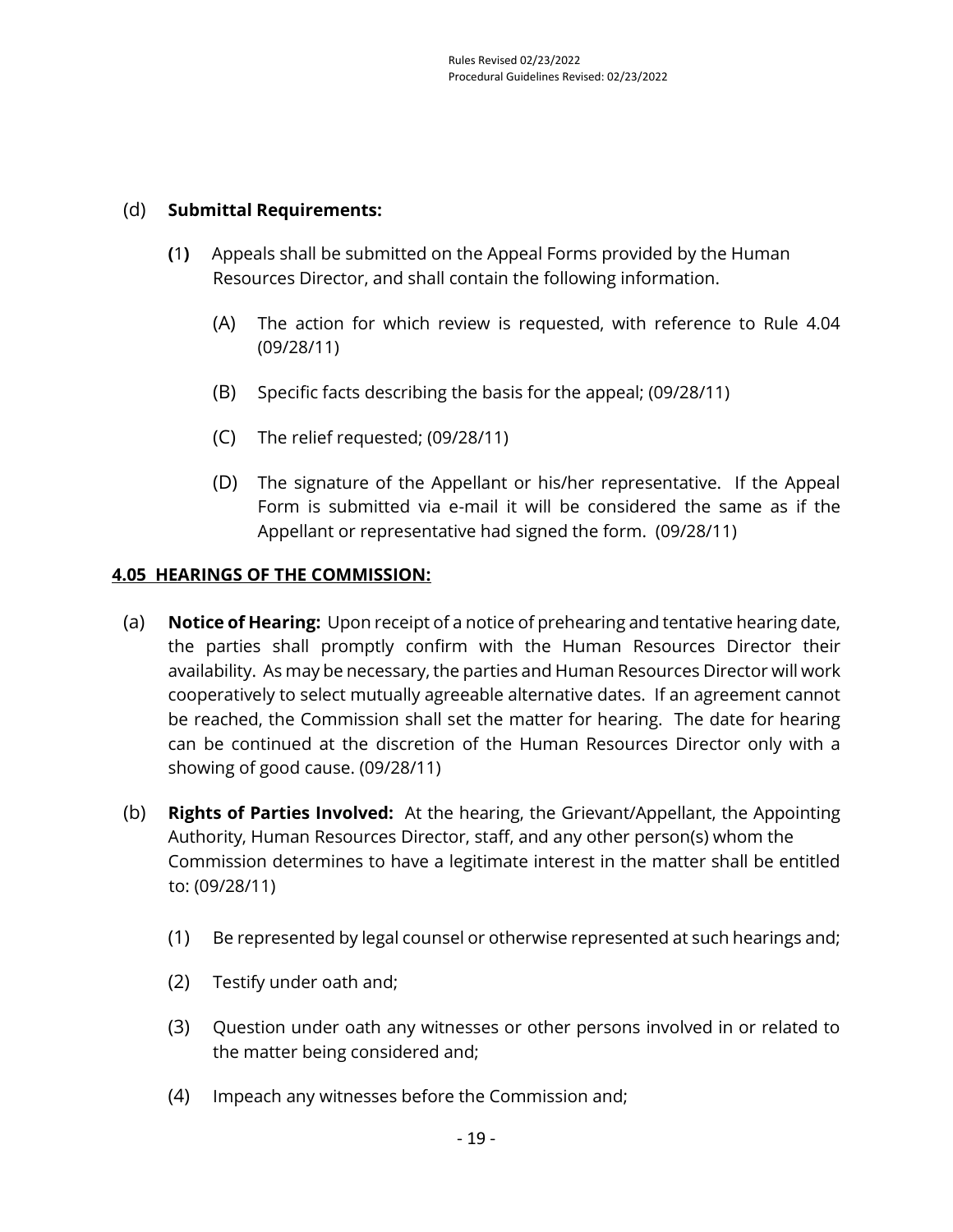- (5) Present such affidavits, exhibits, and other evidence as the Commission deems relevant to the inquiry; and
- (6) Argue his/her own case and
- (7) Receive a copy of recordings or transcripts of statements made during investigations and which were relied upon in taking the action, pursuant to Skelly v. State Personnel Board. (09/28/11)
- (c) **Failure of Grievant/Appellant to Appear:** In all hearings, the failure of the Grievant/Appellant to appear in person without good cause shown at the time and place set for hearing shall be deemed a withdrawal of his/her grievance/appeal and consent to the action, order, or ruling from which the grievance/appeal was taken. (03/17/05)

## (d) **Evidence:**

- (1) The hearing shall be informal and need not be conducted according to technical rules relating to evidence and witnesses. (03/17/05)
- (2) Relevant evidence shall be admitted regardless of the existence of any common law or statutory rule that would render it inadmissible upon timely objection. Relevant evidence is that evidence upon which a reasonable person would rely in the conduct of serious affairs. (03/17/05)
- (3) Hearsay evidence may be admitted for any purpose but upon timely objection shall not be sufficient in itself to support a finding unless it would be admissible over objection in civil actions. (03/17/05)
- (4) The rules of evidence relating to privileged communications and to official or judicial notice shall be effective to the same extent as in a civil action. (03/17/05)
- (5) The Commission may exclude evidence that is irrelevant or repetitious. (03/17/05)
- (6) Oral evidence shall be taken only under oath or affirmation. (03/17/05)
- (e) **Exclusion of Witnesses and Other Persons:** At its discretion, subject to the provision of existing law or any law which may hereafter be enacted, the Commission may exclude from hearings witnesses who are not under examination and any other persons not having a direct interest in the matter being considered. (03/17/05)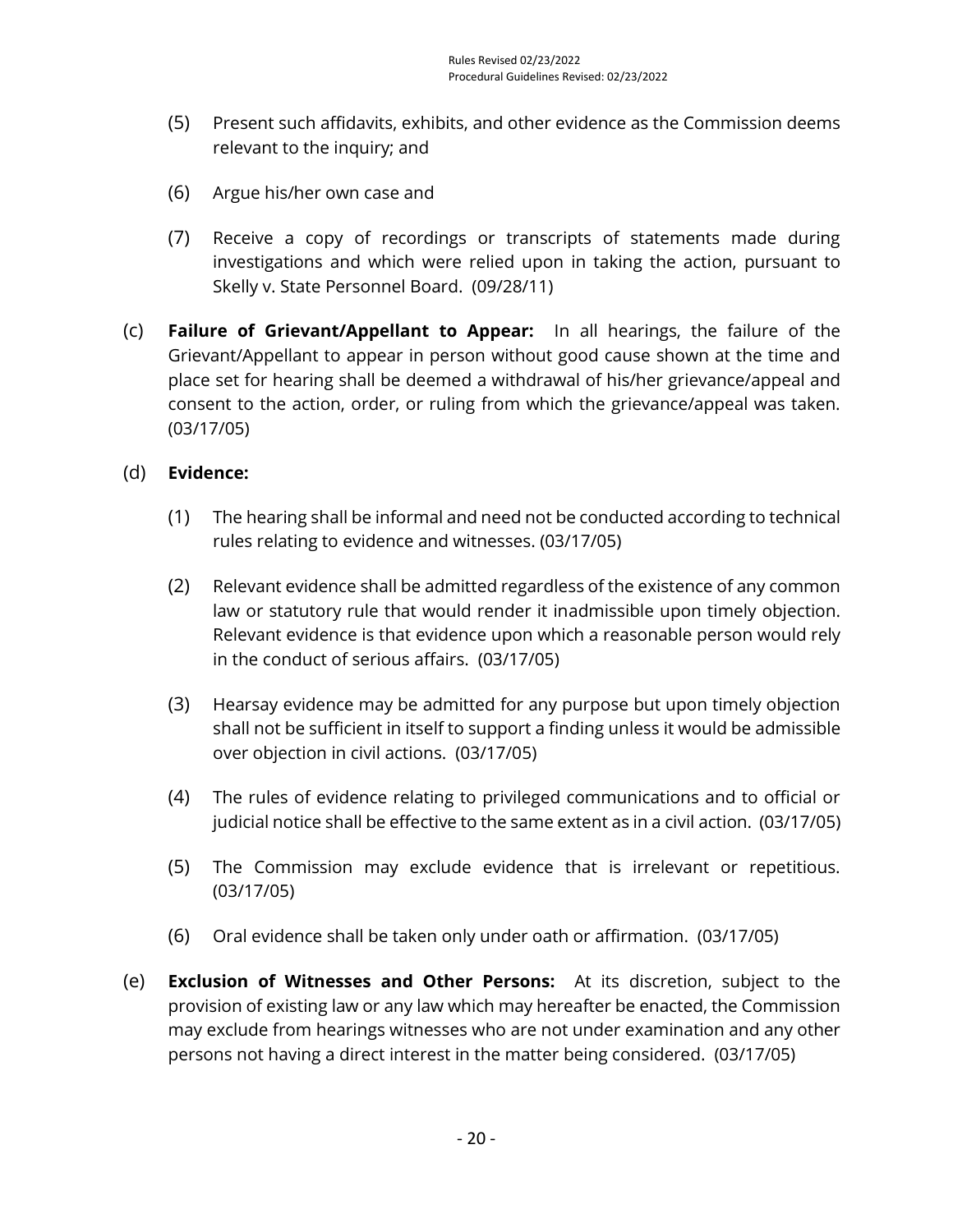(f) **Testimony of Grievant/Appellant:** In dismissal, suspension, reduction in compensation, demotion or Letter of Reprimand hearings, the appealing employee shall not be required to testify on his/her own behalf. An Appellant who voluntarily testifies in these proceedings may be cross-examined relative to any matter relevant to the issues in dispute. In all other types of hearings, a Grievant/Appellant may be called to testify and questioned under oath even though he/she has not done so voluntarily. (03/17/05) (09/28/11)

## (g) **Written Briefs:**

- (1) Either party may submit a hearing brief discussing the law applicable to the facts raised by the grievance/appeal to the Commission. A copy of the brief must be served on all parties to the action at the time it is served on the Commission. (09/28/11)
- (2) As an alternative to an evidentiary hearing, where the facts of a grievance/appeal are not in dispute, the parties may mutually agree to submit the matter to the Commission via written briefs which state: the nature of the dispute, a discussion of the applicable rules and law, and the remedy/finding sought of the Commission. The Commission retains discretion to set the matter for hearing. In all instances, an appeal of the routing decision [Rule 4.03(c) Step 3 (ii)] shall follow this alternative process in lieu of an evidentiary hearing. Pursuant to Rule 4.03(c) Step 3(iv) the appeal will be decided by the Commission President. (03/17/05) (09/28/11)
- (h) **Burden of Proof:** In dismissal, suspension, reduction in compensation, demotion, or letter of reprimand hearings, the burden of proof shall be on the Appointing Authority. In all other types of hearings, the burden of proof shall be on the Grievant/Appellant. (9/28/88)(03/17/05) (09/28/11)

## (i) **Findings and Decisions:**

(1) **Process:** After hearing the evidence, the Commission shall adjourn to closed session to deliberate and issue written evidentiary findings and a decision on the matter under consideration. In appeal hearings, the decision will affirm, revoke, or modify the order, action, or ruling. In grievance hearings the decision will issue a ruling on the dispute. In accordance with the decision, the Commission will direct that specific corrective action be taken as necessary. Unless the Commission or circumstances provide otherwise, the decision shall be final, conclusive, and immediately effective. The findings and decisions of the Commission shall be certified to the Appointing Authority or officer whose action was the subject of the hearing and forthwith enforced and followed by that official. (09/28/11)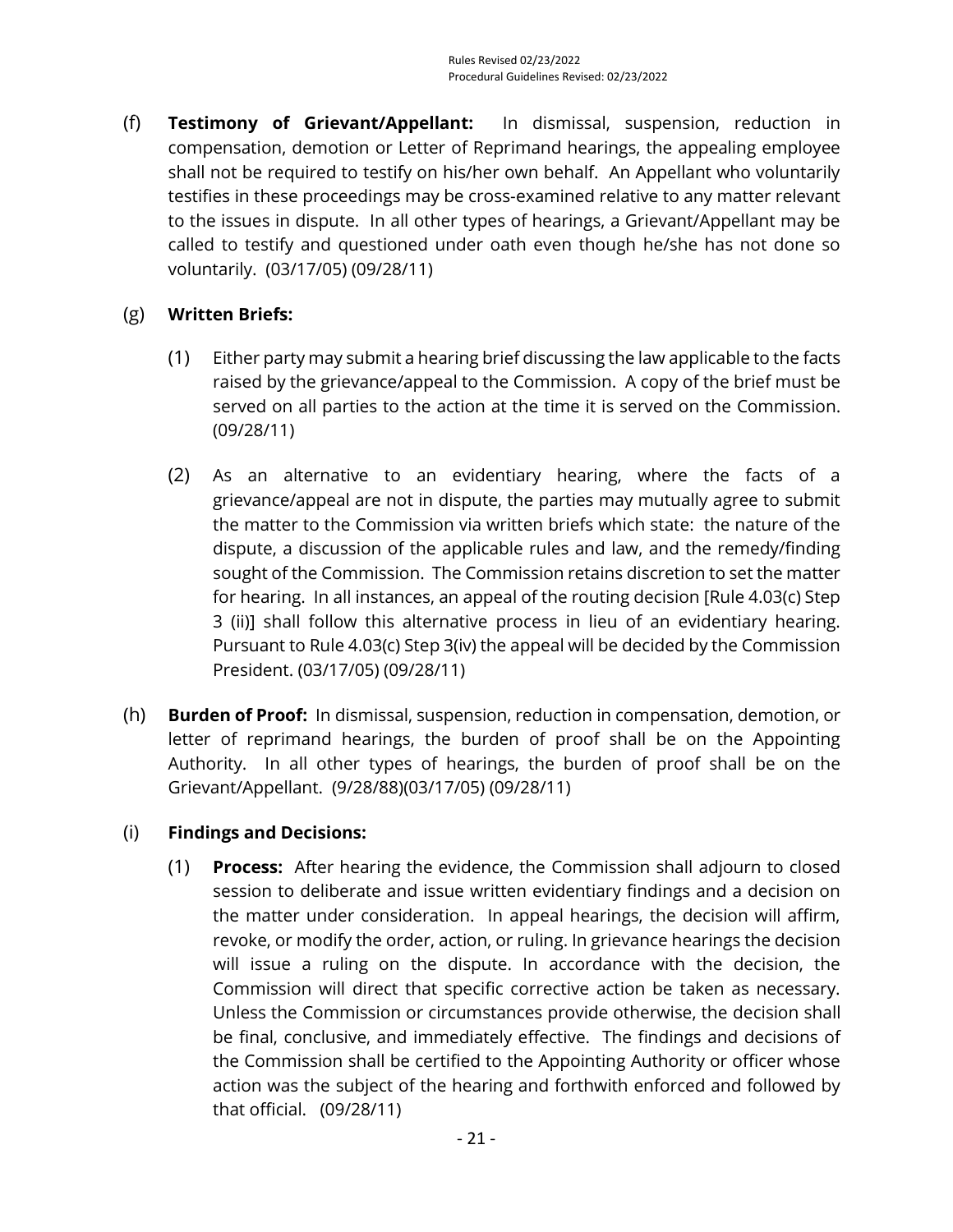- (2) **Distribution:** The decision of the Commission shall be served promptly on the Grievant/Appellant, the Appointing Authority, and other persons deemed by the Commission to have an interest in the proceedings. (09/28/11)
- (3) **Judicial Review:** In those cases where a party to the hearing is entitled to a judicial review of the Commission's findings and decisions, the petition to the reviewing court shall be in accordance with the then existing law governing the reviewing court. (09/28/11)
- (j) **Report of Hearings:** Hearings shall be recorded via auditory recording and be made available to the parties involved. Hearings may be conducted with a stenographic reporter if a party to the hearing requests the hearing be reported and pays the cost or fee for such reporting. (03/17/05) (09/28/11)

## (k) **Subpoena of Witnesses; Production of Records:**

- (1) **Subpoena Expense:** Any expense incurred in the subpoena of witnesses shall be paid by the party requesting the presence of those witnesses. [Ord. [2.41.010\(b\)\]](https://library.municode.com/ca/san_luis_obispo_county/codes/county_code?nodeId=TIT2ADPE_CH2.41SUNF_2.41.010SU) (03/17/05)
- (2) **Witness Thresholds:** Normally, each party may subpoena no more than ten witnesses. In requesting that more than ten witnesses be permitted, a party must demonstrate to the Commission good cause for all witnesses requested. [\[Ord. 2.41.010\(c\)\]](https://library.municode.com/ca/san_luis_obispo_county/codes/county_code?nodeId=TIT2ADPE_CH2.41SUNF_2.41.010SU) (03/17/05)
- (3) **Subpoena Execution:** All written subpoenas for witnesses shall bear the signature of either the President or Secretary of the Commission. [Ord. [2.41.010\(d\)\]](https://library.municode.com/ca/san_luis_obispo_county/codes/county_code?nodeId=TIT2ADPE_CH2.41SUNF_2.41.010SU)
- (4) **Subpoena Duces Tecum:** A subpoena duces tecum may require a person to produce at the hearing all books, papers and documents in his/her possession or under his/her control, relating to the hearing. All applications for a subpoena duces tecum shall include a statement showing good cause for production of the records requested, specifying the exact records to be produced, setting forth in full detail the materiality thereof to the issues involved in the hearing, and stating that the person has the desired records in his/her possession or under his/her control. A subpoena duces tecum must be served on the responding party no later than 20 business days prior to the hearing date. The responding party may serve objections to the Commission regarding the validity or scope of the subpoena, no later than ten business days prior to the date set for the hearing. The desired records shall be served on the subpoenaing party no later than seven business days before the hearing. (05/23/79) (09/28/11)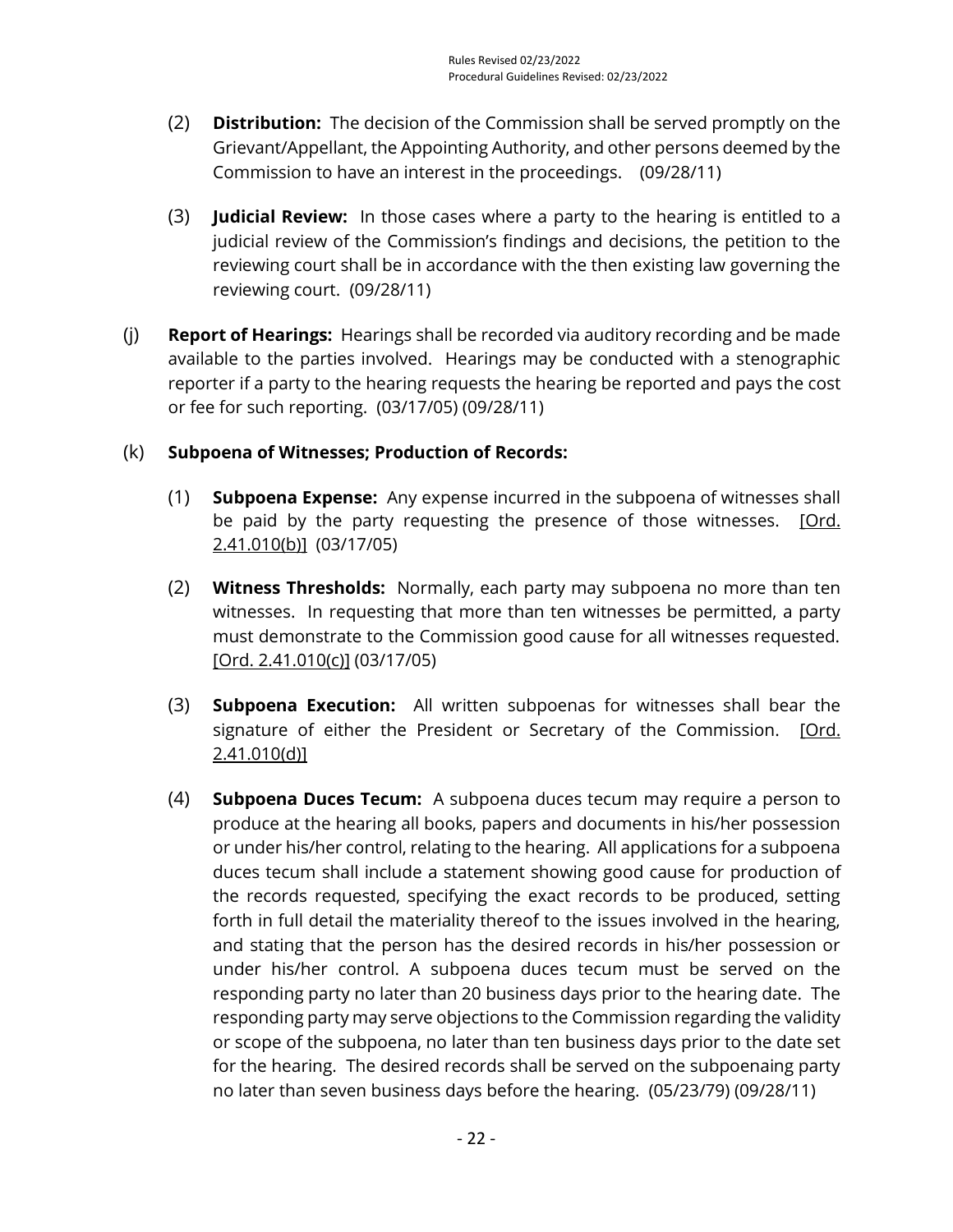(5) **Failure to Comply with Subpoena:** If a person does not comply with a subpoena or order regarding a subpoena, the Commission may take appropriate remedial action. (09/28/11)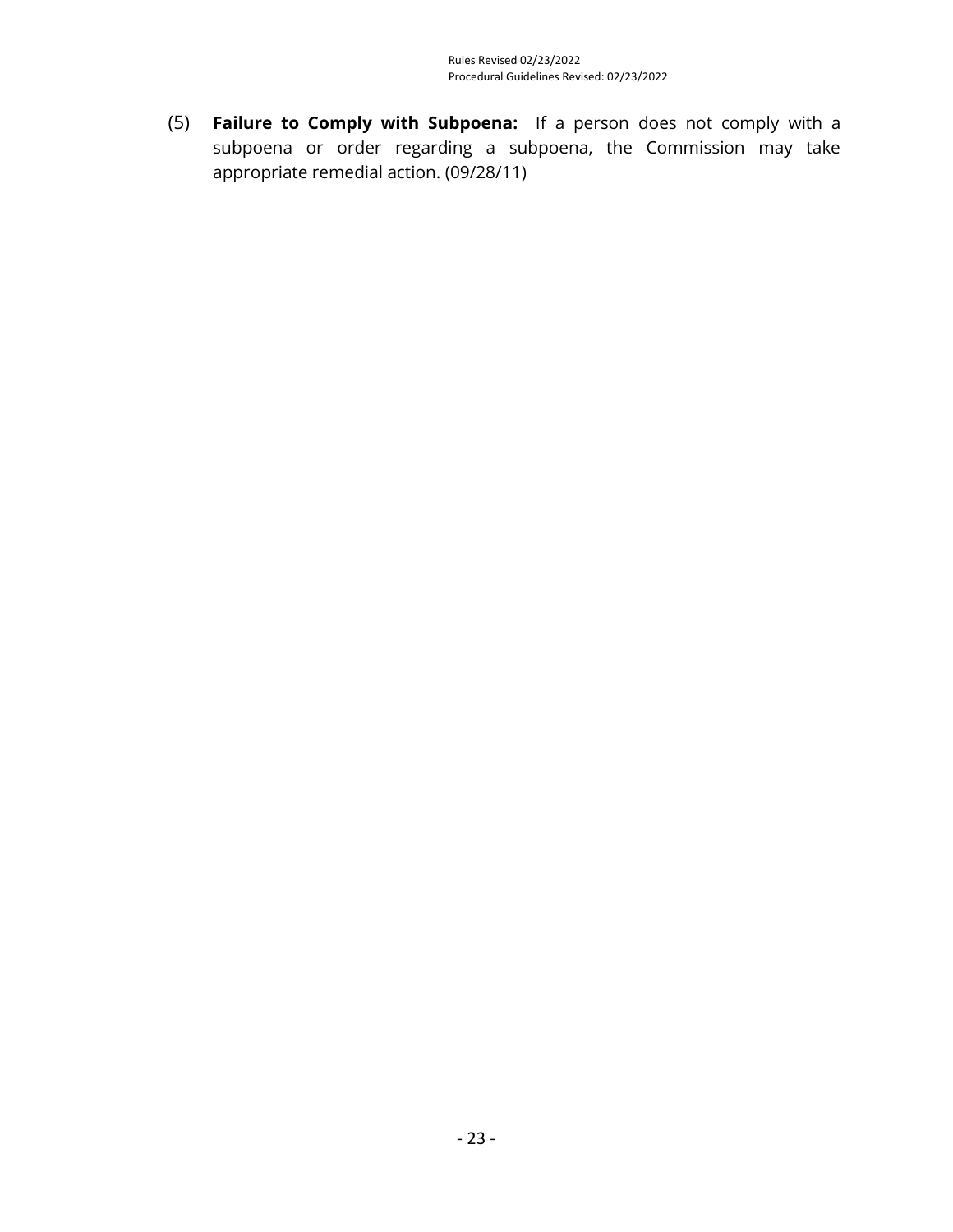# **RULE 5. CLASSIFICATION**

## <span id="page-31-1"></span><span id="page-31-0"></span>**5.01 ESTABLISH/REVISE/ABOLISH CLASSES:**

In accordance with changing needs of the classified service, and upon recommendation from the Human Resources Director or its own determination, the Commission may establish new classes and revise or abolish existing classes of positions.

## <span id="page-31-2"></span>**5.02 CLASS SPECIFICATIONS:**

The Human Resources Director shall prepare or cause to be prepared written specifications for each new class established by the Commission, and shall be responsible for the revision of existing specifications when classes are redefined, consolidated, rendered out-of-date, or otherwise changed in concept. Each class specification shall include a representative class title; brief description of duties and responsibilities characteristic of positions in the class; and a statement of minimum qualifications deemed to be requisite to proficient performance. The class specifications are not to be considered restrictive nor construed as limiting the duties and responsibilities of any position. They neither limit nor modify the authority of any County official or the Board of Supervisors to assign duties, direct and control the work of employees in the classified service. However, no employee shall be required to perform duties of the position outside of the classification to which he/she has been appointed, except on a temporary basis. The class specifications are descriptive and explanatory of characteristic duties and responsibilities of positions in a class and, as such, they are to be interpreted in their entirety and in relation to others in the classification plan. Official copies of all class specifications indicating the dates of establishment and revision shall be on file in the office of the Human Resources Director and available for public reference. [\[Ord. 2.40.080\(1\)\]](https://library.municode.com/ca/san_luis_obispo_county/codes/county_code?nodeId=TIT2ADPE_CH2.40CISESY_2.40.080CORU)

## <span id="page-31-3"></span>**5.03 POSITION STUDIES:**

The Human Resources Director shall be responsible for conducting classification studies of proposed new or presently authorized positions in the classified service when: directed by the Commission; notified by the County Administrative Officer that new positions are being created; notified by an Appointing Authority that the duties and responsibilities of a position or positions have undergone significant change; periodically, or as circumstances dictate, the Human Resources Director identifies a need to review a certain position or area in the classified service. Whenever a department head proposes or assigns on a permanent basis duties, which are significantly different from those described in the class specification for that position, a report will be made to the Human Resources Director, who will initiate a classification study. [\[ Ord. 2.40.080\(1\)\]](https://library.municode.com/ca/san_luis_obispo_county/codes/county_code?nodeId=TIT2ADPE_CH2.40CISESY_2.40.080CORU) (03/17/05)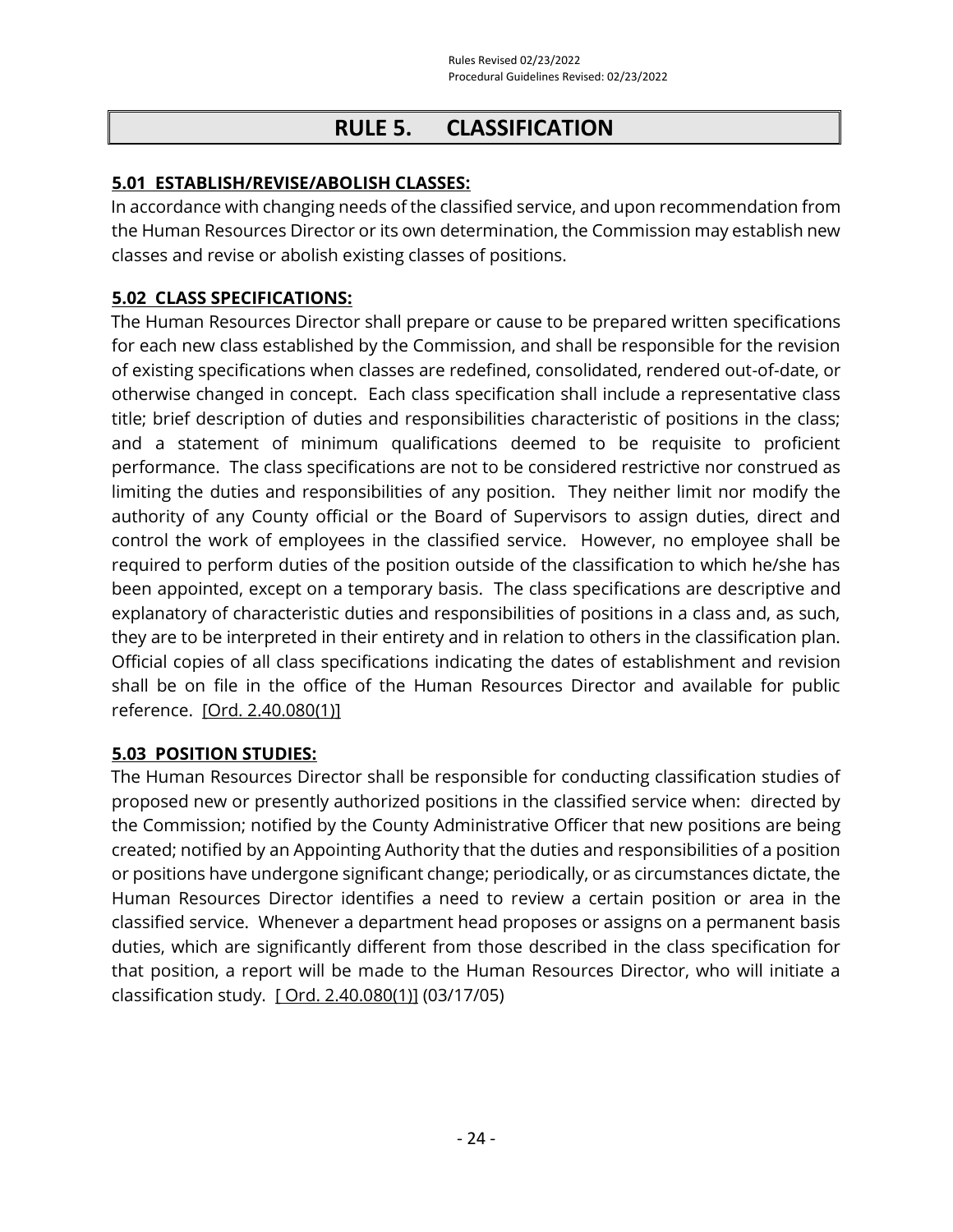## <span id="page-32-0"></span>**5.04 ALLOCATION/REALLOCATION OF POSITION TO CLASSES:**

When a new position is authorized, the Human Resources Director shall assign the position to a proper class in the classification plan or, if a proper class is not available, recommend to the Commission that a new class be created to accommodate the position. When, following a study of a position or group of positions, the position or positions is/are found to be incorrectly classified, the Human Resources Director shall initiate action to reallocate the position(s) to a more appropriate class(es) in the classification plan or, when necessary, recommend to the Commission that a new, more descriptive class or classes be established. [\[Ord. 2.40.080\(1\)\]](https://library.municode.com/ca/san_luis_obispo_county/codes/county_code?nodeId=TIT2ADPE_CH2.40CISESY_2.40.080CORU)

## <span id="page-32-1"></span>**5.05 CLASS PROMOTIONS & REALLOCATED POSITIONS:**

**(a) Class Series:** When a position is in a defined class series, the incumbent may receive a class series appointment to the new class if the Appointing Authority requests such an appointment, the employee meets the minimum qualifications for the new classification, and upon approval of the Human Resources Director. (06/27/18)

**(b) Upward:** When a position is allocated to a class with higher level duties and responsibilities, the incumbent may receive a non-competitive appointment to the new class if the following criteria are met: the Appointing Authority requests such an appointment; the employee meets the minimum qualification for the new class; the employee has been satisfactorily performing the duties of the new class; and following a timely classification study, the Human Resources Department concludes that the incumbent is performing a majority of the duties at a higher level. Otherwise, the incumbent shall be required to qualify through qualifying competitive examination, be certifiable, and be appointed to the reallocated position. If not successful in the examination, the employee may request to be reassigned within his or her own department or transferred to a vacant position in the class in which he or she has permanent status; elect to displace another employee in his or her own department who has less time-in-service in the class in which he or she has permanent status; or be laid off in accordance with the provisions of Rule 12.04. In addition, those incumbents whose position has been reclassified upward shall not be required to serve a probationary period if they have been satisfactorily performing the duties for a period of six months. (12/22/82)(9/28/88)(5/24/00)

**(c) Lateral:** When a position is allocated to a class with the same or essentially equivalent duties and responsibilities, the incumbent shall be granted status in the reallocated position.

**(d) Downward:** When a position is allocated to a class with lower level duties and responsibilities, the incumbent may: request to be reassigned within his or her own department or transferred to a vacant position in the class in which he or she has permanent status; elect to retain the position at the lower level with status at that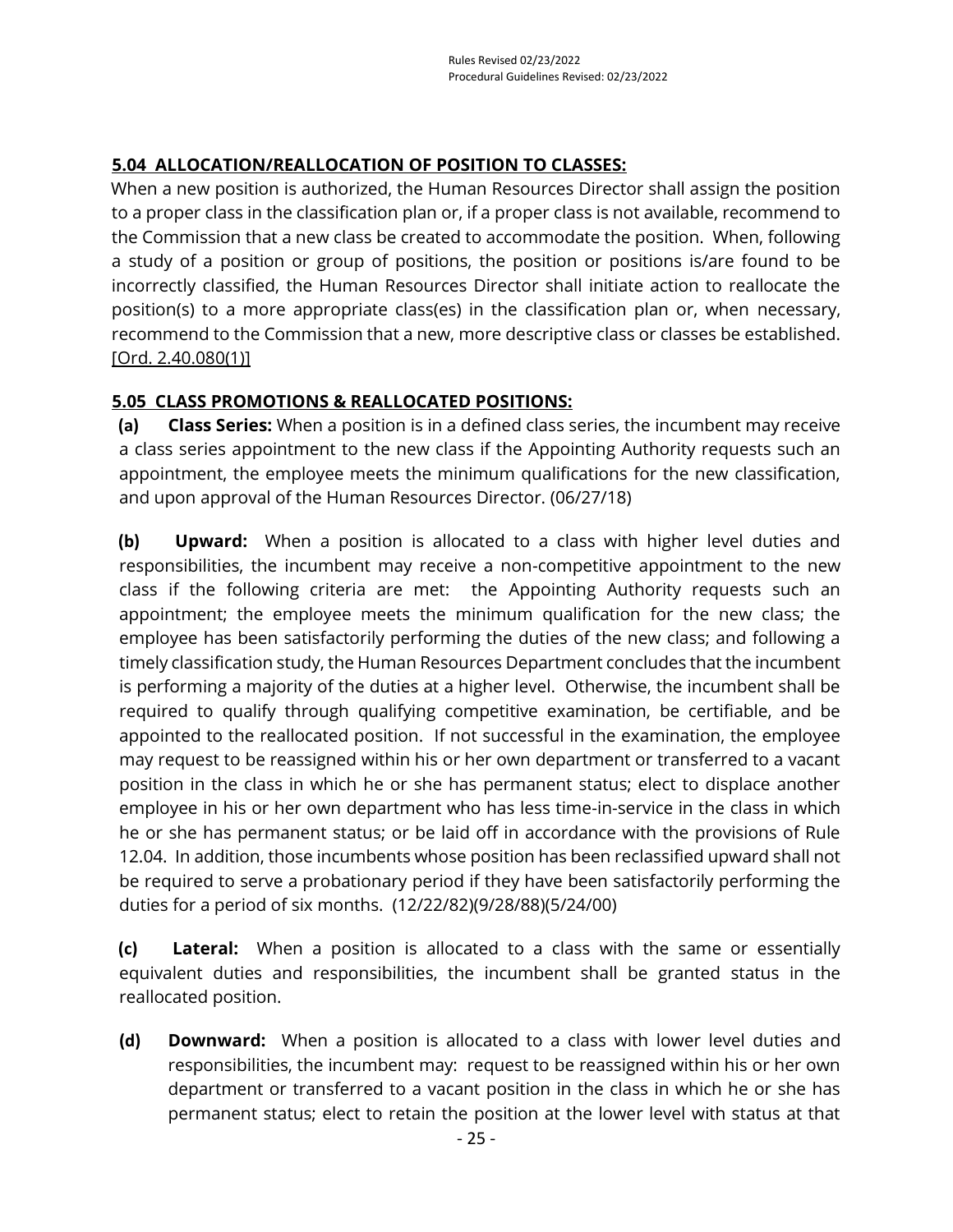level; or be separated from County service and placed on a reemployment list for the class in which he or she has permanent status. (03/17/05)

## <span id="page-33-0"></span>**5.06 REVIEWS AND APPEALS:**

The employees or appointing authorities affected by any classification action may appeal as provided for in Rule 4.04. [\[Ord. 2.40.080\(17\)\]](https://library.municode.com/ca/san_luis_obispo_county/codes/county_code?nodeId=TIT2ADPE_CH2.40CISESY_2.40.080CORU) (12/22/82)(03/17/05)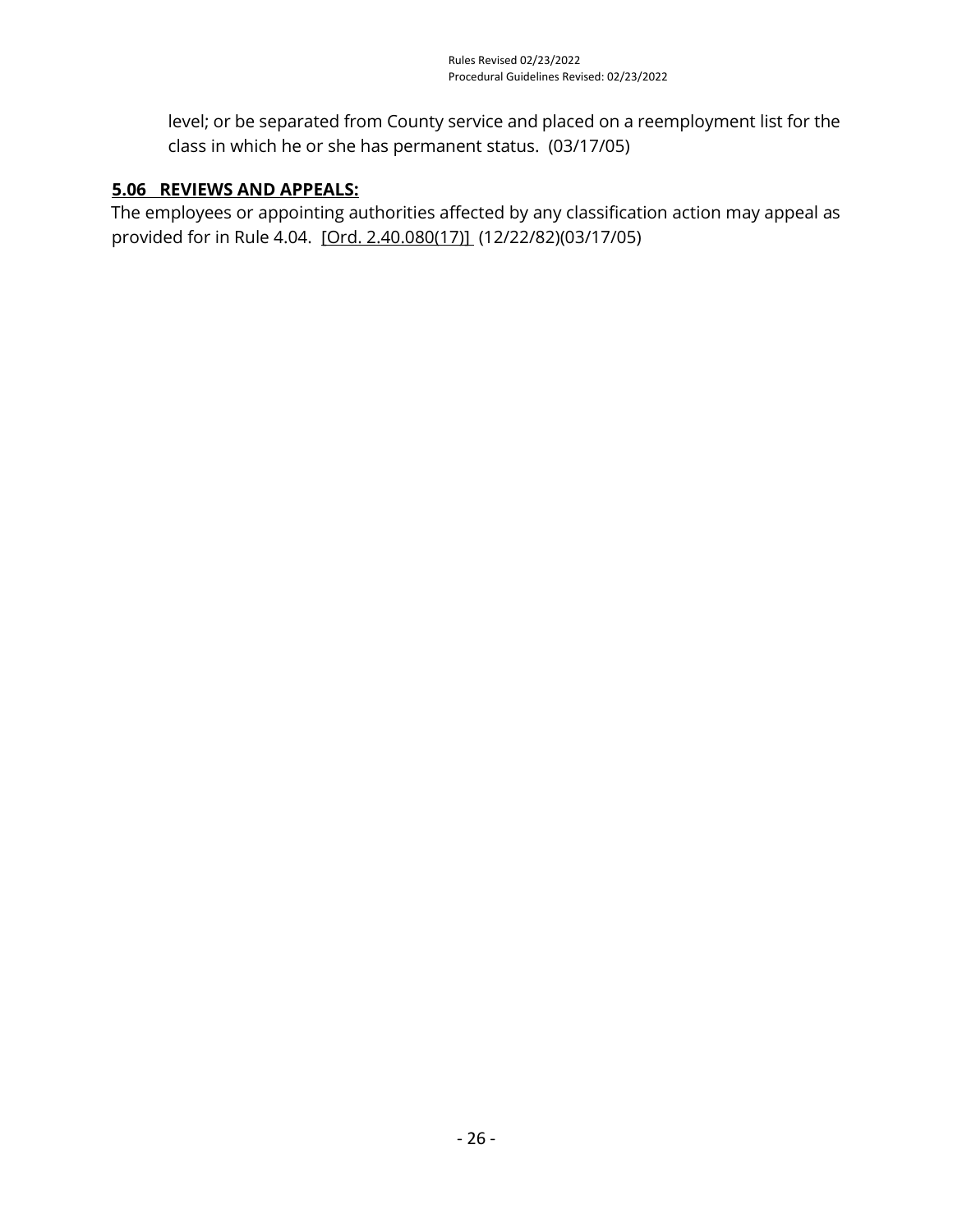## **RULE 6. APPLICANT AND APPLICATION PROCEDURE**

#### <span id="page-34-1"></span><span id="page-34-0"></span>**6.01 APPLICATION FILING:**

All applications for employment must be made on the official forms or electronic form supplied and approved by the Human Resources Director for that purpose, and filed with the Human Resources Director on or before 5:00 p.m. on the specified final filing date. Applications submitted through use of the County's Internet application system must be submitted by midnight of the final filing date. Once filed, all applications become the property of the Commission and will not be returned. A separate and complete application is required for each examination unless otherwise specified in the examination announcement. (03/17/05)

## <span id="page-34-2"></span>**6.02 QUALIFICATION OF APPLICANTS:**

Except as otherwise provided by law, to qualify for admission to the examination process, applicants must: meet all the qualifications for the position as set forward in the applicable class specifications and published in the examination announcement; and, in filing for promotional examinations, have permanent status in the classified service or appear on a reemployment eligible list on or before the final filing date and whose most recent regular performance evaluation indicates an overall level of performance of Successful[.\[Ord.](https://library.municode.com/ca/san_luis_obispo_county/codes/county_code?nodeId=TIT2ADPE_CH2.40CISESY_2.40.080CORU)  [2.40.080\(9\)\]](https://library.municode.com/ca/san_luis_obispo_county/codes/county_code?nodeId=TIT2ADPE_CH2.40CISESY_2.40.080CORU) (06/27/18)

## <span id="page-34-3"></span>**6.03 DISQUALIFICATION OF APPLICANTS:**

The Human Resources Director may refuse to examine or, after examination, may refuse to certify as eligible, or may withhold or remove from an eligible list, any person who:

- (a) Lacks any of the qualifications set forth in these Rules or published in the examination announcement;
- (b) Has used or attempted to use any unfair method to obtain an advantage in an examination or an appointment in County employment;
- (c) Has willfully omitted or misstated material facts in completing an application for County employment;
- (d) Has left any position in County employment without good cause, or has been absent from duty without authorized leave;
- (e) Has failed to make application correctly or within established time limits as provided in these Rules;
- (f) Has been terminated from employment with the County for cause; (09/28/11)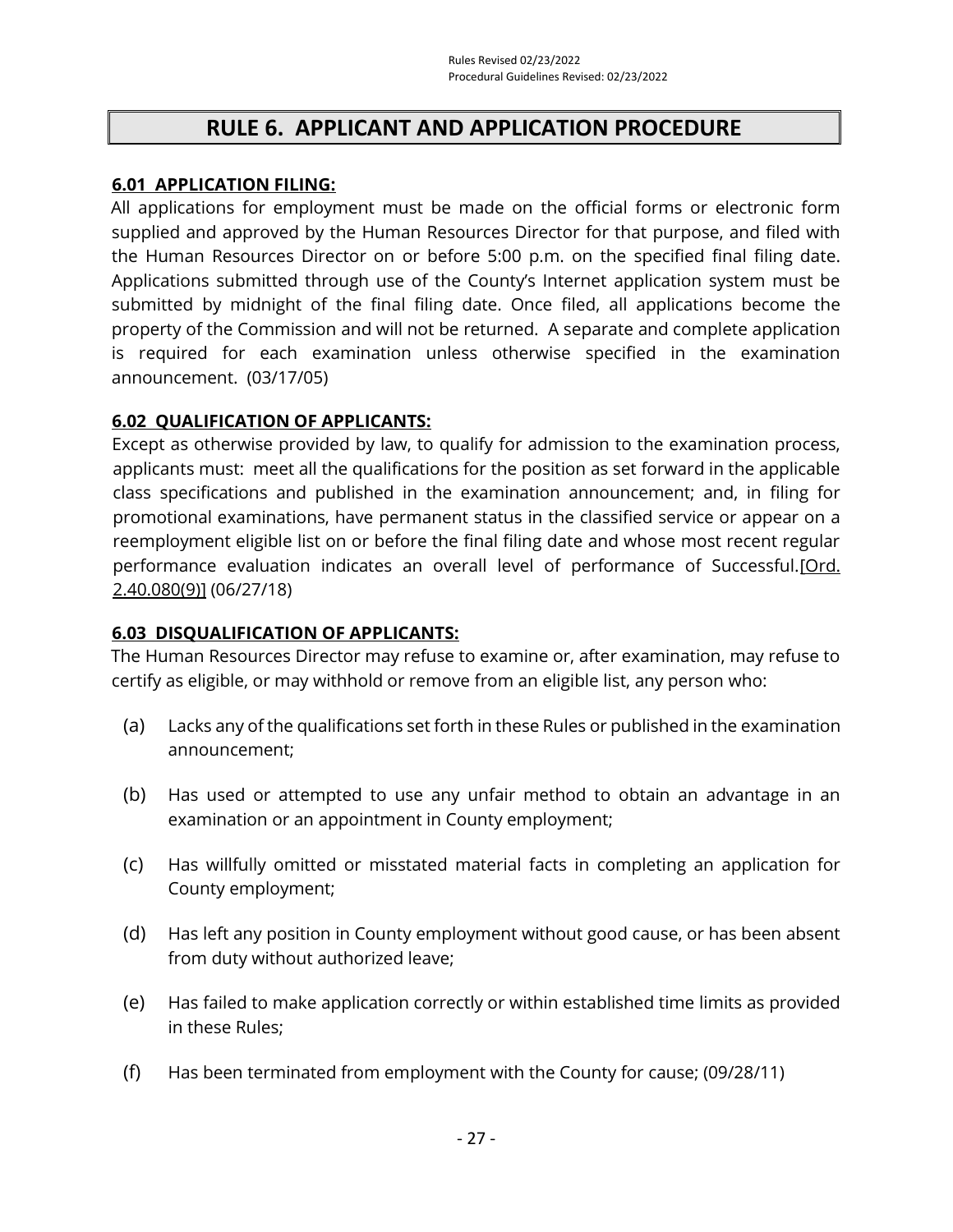(g) Would be disqualified for any of the reasons specified in Rule 9.07 (b) - (n). (9/28/88)

## <span id="page-35-0"></span>**6.04 NOTIFICATION OF APPLICANTS:**

Each applicant shall be notified of acceptance or rejection prior to the examination date. Notification shall be by mail to the address which appears on the application form or by electronic means. (03/17/05)

#### <span id="page-35-1"></span>**6.05 APPLICANT APPEAL:**

Any person who is disqualified as an applicant may appeal the ruling to the Commission in accordance with the provisions of Rule 4.04. The Human Resources Director shall admit to the examination without prejudice any person whose application was rejected and who has appealed such rejection. (9/28/88)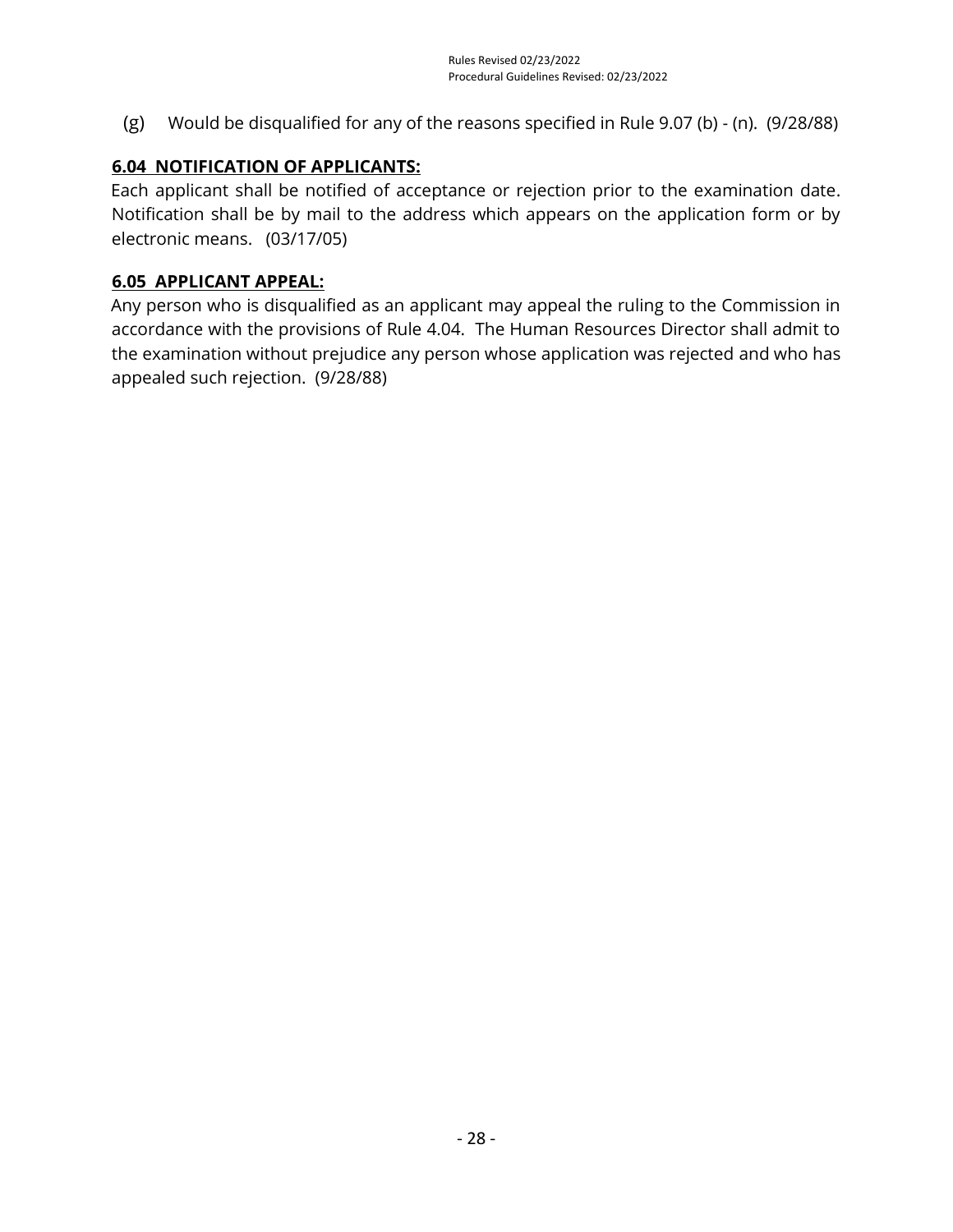# **RULE 7. EXAMINATIONS**

#### **7.01 NATURE OF EXAMINATIONS:**

All examinations for employment in the classified service shall be fair, impartial, and except as otherwise provided in Rule 7.06, competitive. [\[Ord. 2.40.080\(2\)\]](https://library.municode.com/ca/san_luis_obispo_county/codes/county_code?nodeId=TIT2ADPE_CH2.40CISESY_2.40.080CORU)

## **7.02 CHARACTER OF EXAMINATIONS:**

All competitive examinations shall consist of one or more parts, each carrying a specific numerical weight as indicated on the examination announcement or reported to candidates at the time of examination. When there are two or more candidates competing, the examination shall be designed to both qualify and rank the candidates relative to their individual abilities to perform the duties of the position or positions to be filled through the examination process.

- **(a) Methods of Testing:** The qualifications and/or relative ability of candidates shall be determined through an examination process consisting of one or more of the following methods of testing: written test; oral examinations by appraisal boards; personal interviews; tests of physical agility, strength, or stamina; practical performance tests; application rating; reference inquiry relative to past performance; any other valid and reliable method of examination.
- **(b) Establishing Minimum Passing Scores/Weighting:** The Human Resources Director shall establish minimum passing scores for each examination consistent with the requirements of the position or positions to be filled, the complexity of the examination, and sound statistical analysis of the distribution of scores. The Human Resources Director shall weigh the sections of the examination according to the relative importance of each in the examination process and may require a passing score in each section in addition to an overall passing score. When written tests are used in the examination process, the examinations shall be so conducted that the identity of candidates will not be known to persons administering or scoring the tests until all tests have been scored and a minimum passing score established. (03/17/05)
- **(c) Oral Examinations:** Oral examinations shall be included in all examinations for classes which involve important supervisory or administrative duties; or are professional or technical and require frequent contact with the public. This requirement may be waived by the Human Resources Director when it is anticipated that the entire eligible list will be certified or it is impractical to conduct such tests because of a statewide or national recruitment effort, or when other examination procedures are more appropriate for a particular recruitment. Oral boards for such examinations shall include at least one person who is well acquainted with the personal and professional requirements of the class for which the examination in conducted. Promotional oral boards shall include at least one person who has not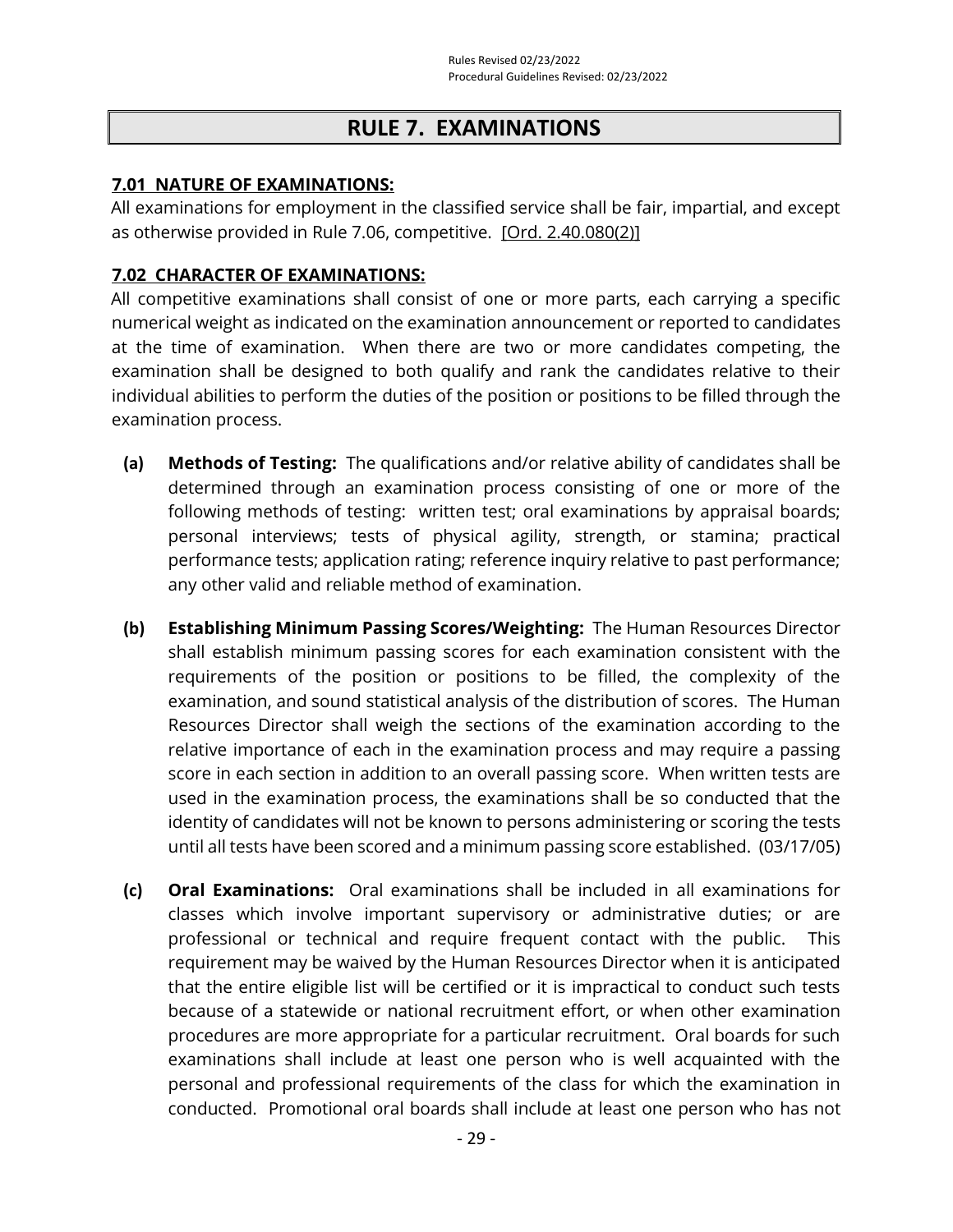worked as an employee in the department(s) in which the class is used. (12/22/82) (09/28/11) (02/23/22)

# **7.03 SCHEDULING OF EXAMINATIONS:**

The Human Resources Director shall schedule examinations as necessary to fill existing or anticipated vacancies in the classified service, and may conduct continuous testing for those classes where vacancies occur frequently.

# **7.04 EXAMINATION ANNOUNCEMENTS:**

A written announcement of each examination shall be posted on the official bulletin board or boards for at least a one-week period prior to the final filing date of the examination. The need for further publicity and/or distribution of the announcements shall be determined by the Human Resources Director in accordance with the anticipated availability of candidates. The examination announcement shall specify:

- (a) The title and a brief description of the specific position or class of positions for which the examination is announced;
- (b) The salary for the position or class;
- (c) The minimum qualifications required for admission to the examination;
- (d) The final filing date and method of filing;
- (e) A general statement of the methods of testing which may be used in the examination; and
- (f) Such other information as the Human Resources Director deems useful in the recruitment of applicants. [\[Ord. 2.40.080\(8\)\]](https://library.municode.com/ca/san_luis_obispo_county/codes/county_code?nodeId=TIT2ADPE_CH2.40CISESY_2.40.080CORU)

# **7.05 TYPES OF COMPETITIVE EXAMINATIONS:**

Whenever practicable and in the best interest of the County, vacant positions in the classified service shall be filled through promotion of employees working at lower levels in the County organization. Examinations shall be of the following types:

- **(a) Departmental Promotional:** An examination in which only employees with permanent status within the requesting department are eligible to compete, and in which the resulting eligible list may only be used to promote employees to positions within the requesting department. (5/23/79)
- **(b) Promotional:** An examination in which only permanent employees are eligible to compete.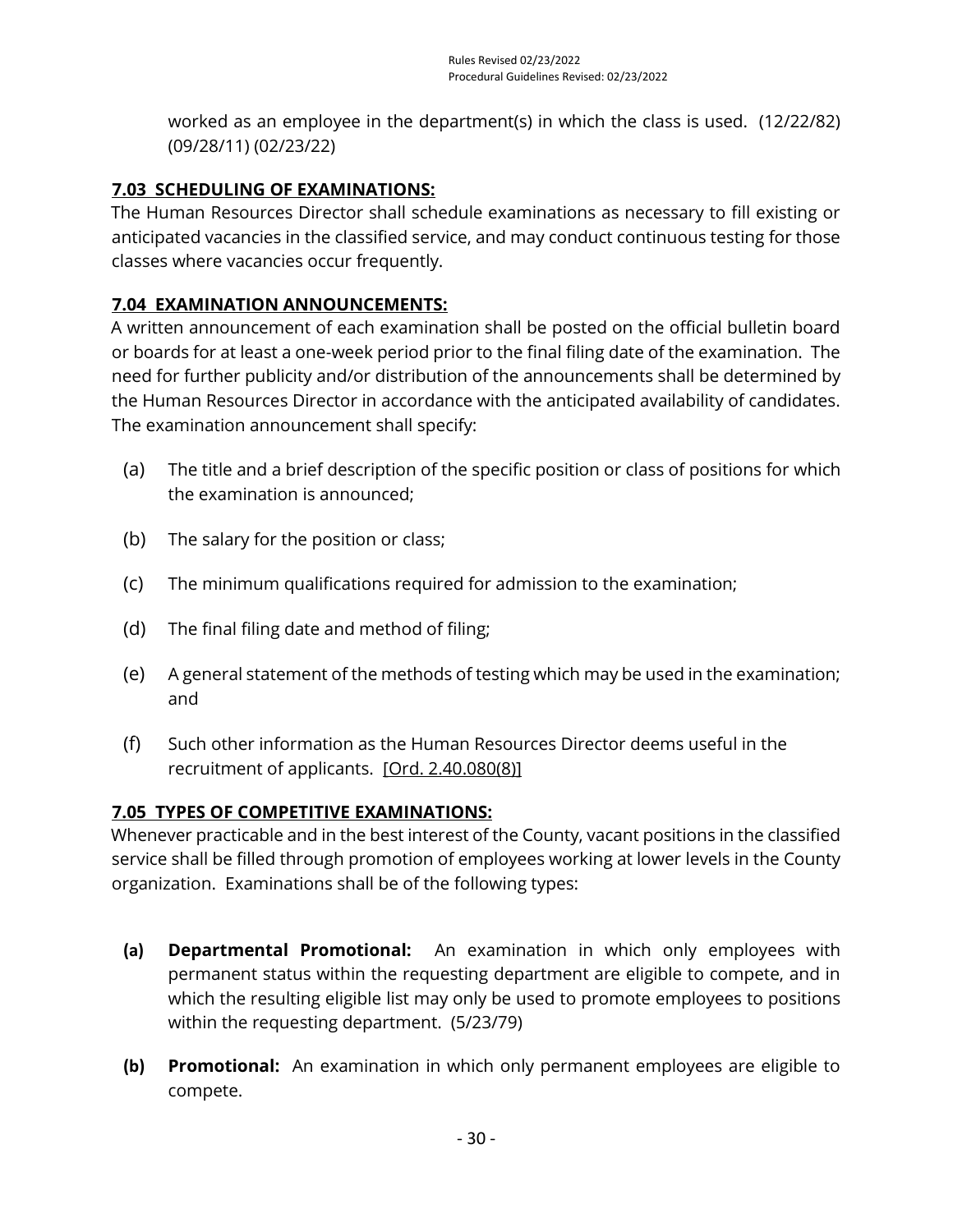**(c) Open:** An examination in which employees and outside applicants compete on an equal basis and priority in certification is based solely on the relative score of successful candidates.

# **7.06 NON-COMPETITIVE EXAMINATIONS:**

In situations wherein it is impractical to conduct a competitive examination to determine the relative qualifications of candidates due to a scarcity of qualified candidates, the number and frequency of vacancies to be filled, the fact that the candidates are established as qualified by public licensure or certification, or any other circumstances approved by the Commission and as required by Equal Employment Opportunity, the positions involved may be filled through qualifying application only, and shall be rated on a pass/fail basis only. These noncompetitive examinations need not comply with the provisions in these Rules, which pertain to competitive examinations. [\[Ord. 2.40.080\(5\)\]](https://library.municode.com/ca/san_luis_obispo_county/codes/county_code?nodeId=TIT2ADPE_CH2.40CISESY_2.40.080CORU) (02/23/22)

# **7.07 VETERANS' PREFERENCE:**

A person who is seeking employment with the County, who competes in an Open Examination, and who has on file with the County Veterans' Services Office an acceptable Veterans' Preference certificate shall, upon achieving a passing score in the examination, have a preferential credit of five percent (5%) of the maximum possible score on the examination added to his/her score. Such score shall constitute his/her total rating. However, in the case of a disabled veteran, such person shall have a preferential credit of ten percent (10%) of the maximum possible score on the examination added to his/her score, which shall constitute his/her total rating. For purposes of this section, "disabled veteran" means: a veteran as described in County Code Section 2.40.150(a) who has on file with the County Veterans' Service Office an acceptable Veterans' Preference Certificate and who is currently declared by the United States Veterans Administration to be ten percent (10%) or more disabled as a result of his/her military service. Proof of disability shall be deemed conclusive if it is of record with the United States Veterans Administration. [\[Ord. 2.40.150\]](https://library.municode.com/ca/san_luis_obispo_county/codes/county_code?nodeId=TIT2ADPE_CH2.40CISESY_2.40.150VEPR) (03/17/05)

# **7.08 TIME AND PLACE OF EXAMINATIONS:**

Whenever applicants are required to appear for an examination, the time and place shall be designated in the official bulletin or the applicants shall be notified in person, by mail, electronic means, or by telephone. At the discretion of the Human Resources Director and examination may be given in more than one session or at more than one place, either within or outside the County. The administration of an examination, or any part thereof, may be postponed, canceled, or changed at any time. Notice of such postponement, cancellation, or change shall be posted on the official bulletin board and mailed, telephoned, electronically transmitted, or directly presented to candidates. No candidates shall be admitted after the designated time except at the discretion of the Human Resources Director or the Human Resources Director's official designee. (03/17/05)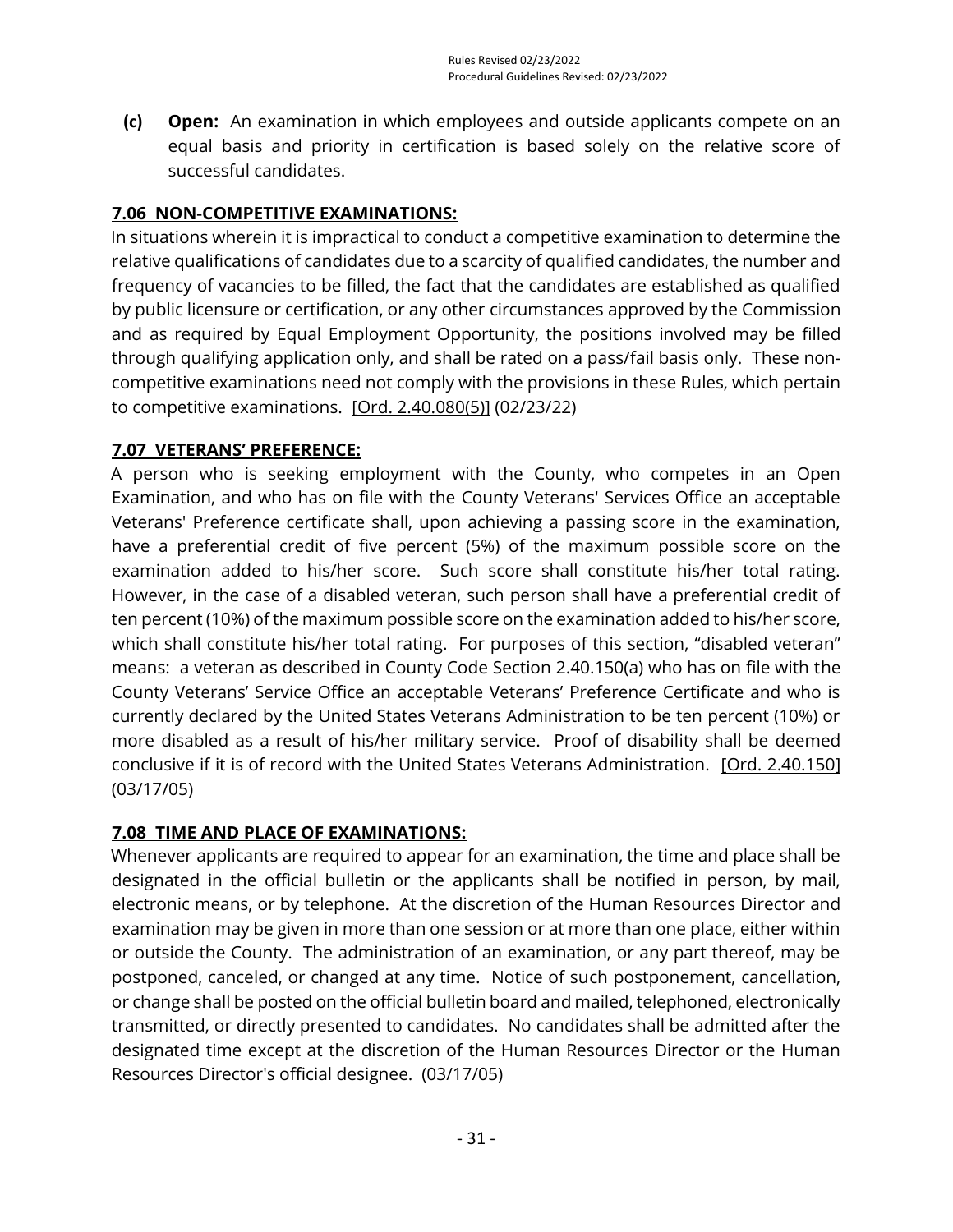# **7.09 INABILITY TO APPEAR:**

If a candidate is unable to appear at the time and place designated, and so notifies the Human Resources Director on or before the designated date, the Human Resources Director may specially arrange to give the candidate the examination at another time and place provided that: (03/17/05)

- **(a)** There are sufficient and unavoidable legal, military, or religious reasons for the inability to appear;
- **(b)** No fraud will be perpetrated as a result of the special arrangements; and
- **(c)** No candidate involved in the examination will be materially prejudiced or assisted in taking that examination as a result of the special arrangements.

# **7.10 TIME OFF TO TAKE EXAMINATIONS:**

When employees in the classified service are candidates for examinations, including hiring interviews administered by the County, and the examinations are scheduled during working hours, the employees shall be granted sufficient time off from their assigned duties to compete in such examinations. Time off granted for examination purposes shall be with salary and in addition to any vacation, sick leave, compensating time, or overtime accrued by the employee. (03/17/05)

# **7.11 NOTICE OF RESULT OF EXAMINATION:**

When the scoring of an examination has been completed and the eligible list established, each candidate shall be notified by mail or electronic means of the result of his/her examination. If the examination is competitive, candidates who successfully passed the examination shall be additionally notified of their relative standing on the resultant eligible list. (03/17/05)

# **7.12 REVIEW OF EXAMINATIONS:**

Within five business days of being mailed the results of a test, a candidate who participated in that examination may review his/her examination papers in the Human Resources Department office. Rating sheets utilized in the interviews conducted by an oral board shall not be available for review by candidates, nor shall any copyrighted examinations, standardized examinations, or essay type problem sections. Whenever the Human Resources Director deems that such review would violate test security, the Human Resources Director may modify or curtail this process accordingly. (12/22/82)(8/26/98)(03/17/05) (09/28/11)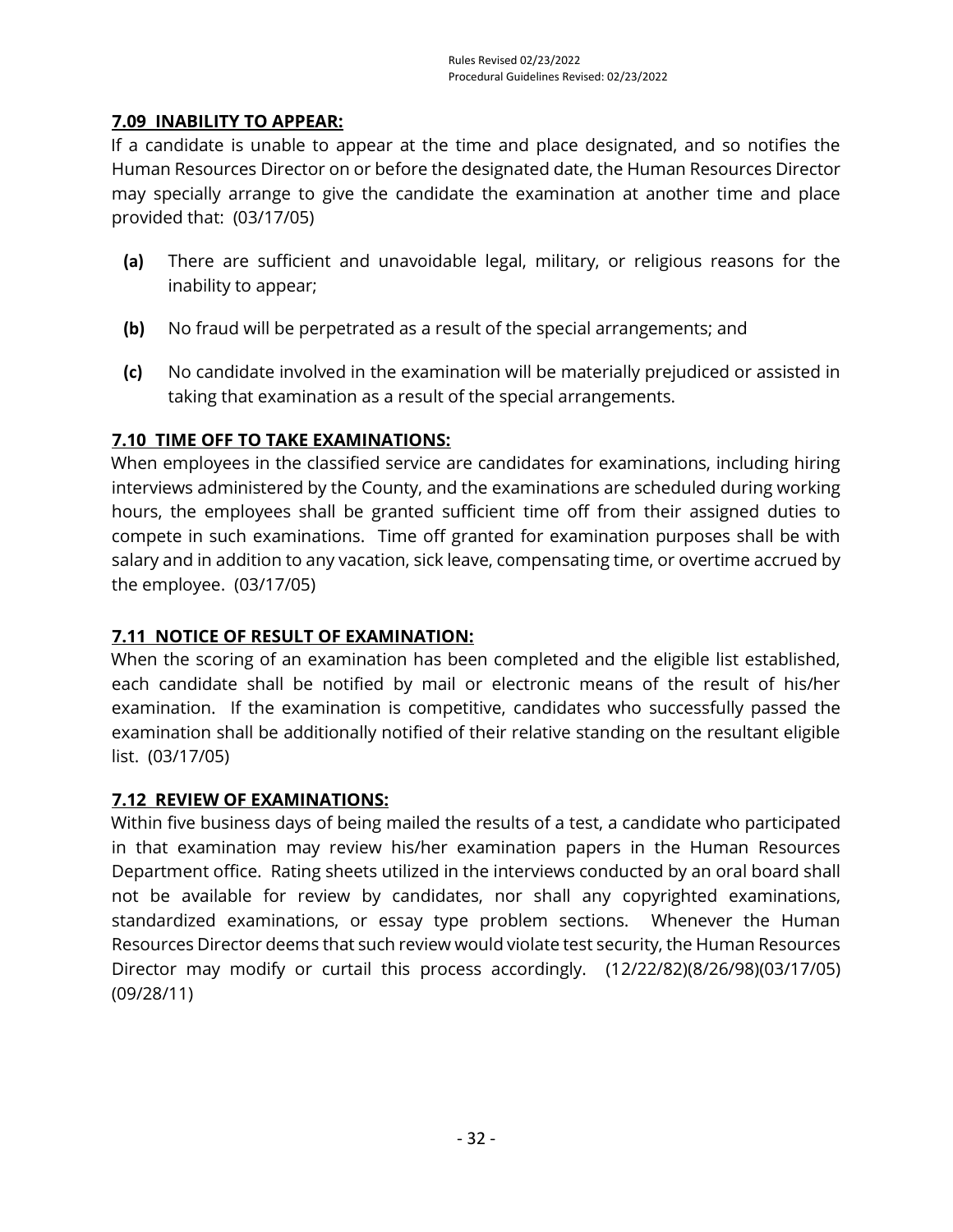## **7.13 EXAMINATION PROTESTS:**

Any candidate who believes that any errors, improprieties, or ambiguities have occurred in the examination process may protest these concerns to the Human Resources Director during the review period. The Human Resources Director shall carefully investigate and review all such protests. Upon determining an alleged problem to be valid, the Human Resources Director shall make any necessary corrections or adjustments to the resultant eligible list(s), examination scores, and/or ratings as to nullify any effect that the error, impropriety, or ambiguity has had on the examination process. During the duration of any eligible list, the Human Resources Director may similarly correct any computational, typographic or related errors as may occur. (03/17/05)

## **7.14 APPEAL TO COMMISSION:**

Any person aggrieved by a ruling of the Human Resources Director relative to the examination administration may appeal to the Commission pursuant to Rule 4.04 The Appellant shall be admitted to the next step in the examination process. However, no such appeal shall stay or prevent the promulgation of an eligible list or report of examination pursuant to Rule 9. (03/17/05)

## **7.15 REPORT OF EXAMINATION:**

The Human Resources Director shall compile and submit to the Commission a complete report on each examination. The report shall include, along with other relevant information, a narrative properly describing the nature and disposition of any protests associated with the examination. (03/17/05)

# **7.16 PERMANENT EXAMINATION RECORDS:**

The following examination records shall be deemed to be the property of the Commission and shall remain permanently in the custody of the Human Resources Director unless their destruction is authorized by the Commission and the Board of Supervisors: (03/17/05)

- **(a)** The Report of Examination (as provided in Rule 7.15) containing the names, ranks and scores of all applicants on each part of the examination, and in the total examination; (03/17/05)
- **(b)** A summary or narrative statement of the examination showing the method of testing used or the general nature of the examination, the weights of the various parts, the time and place each part was given, the minimum scores required, if any, and the names of the examiners;
- **(c)** A record of oral examinations or interviews, when used, showing the basis of rating and the formula or schedule for translation into a numerical score;
- **(d)** A keyed copy of the written examination, if any used; and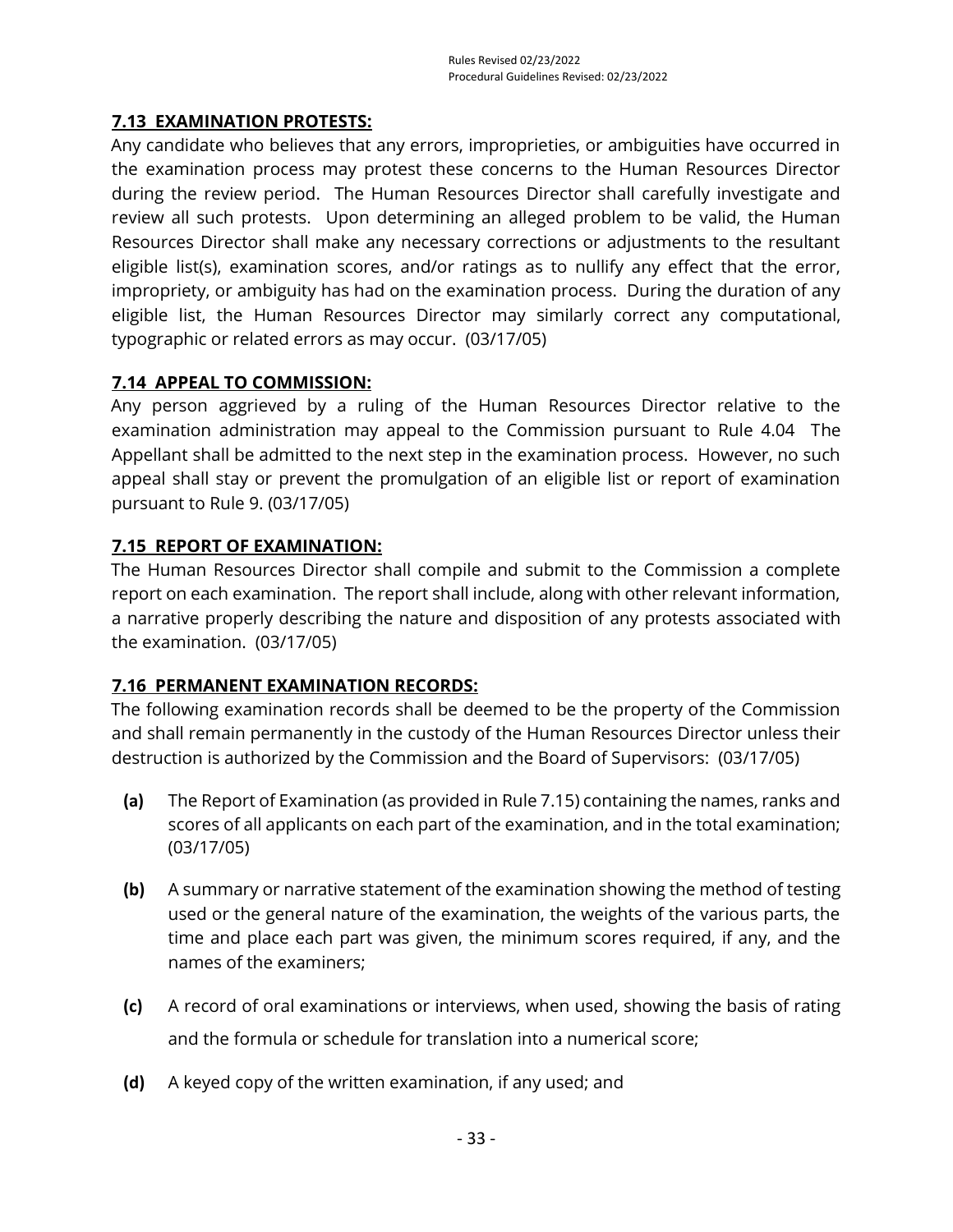**(e** ) A copy of the examination announcement.

All other examination records, including examination papers, may be destroyed after expiration of the eligible list or such other period of time as required by law. (5/23/79)

# **7.17 DISTRICTS, AGENCIES, DEPARTMENTS BROUGHT UNDER CIVIL SERVICE SYSTEM: STATUS OF EMPLOYEES:**

Should any public district, agency, or department now under the purview of the Board of Supervisors but not covered by the provisions of these Rules be brought into the Civil Service System of the County, employees of the district, agency, or department shall be blanketed in with permanent status if continuously employed by the district, agency or department for a period of at least six months immediately prior to being brought under the Civil Service System. Other employees of such district, agency, or department which have been employed for less than the six months required for blanketing in with permanent status, shall be eligible for permanent status upon completion of six months total combined Civil Service and non-Civil Service employment with the district, agency, or department. (03/17/05)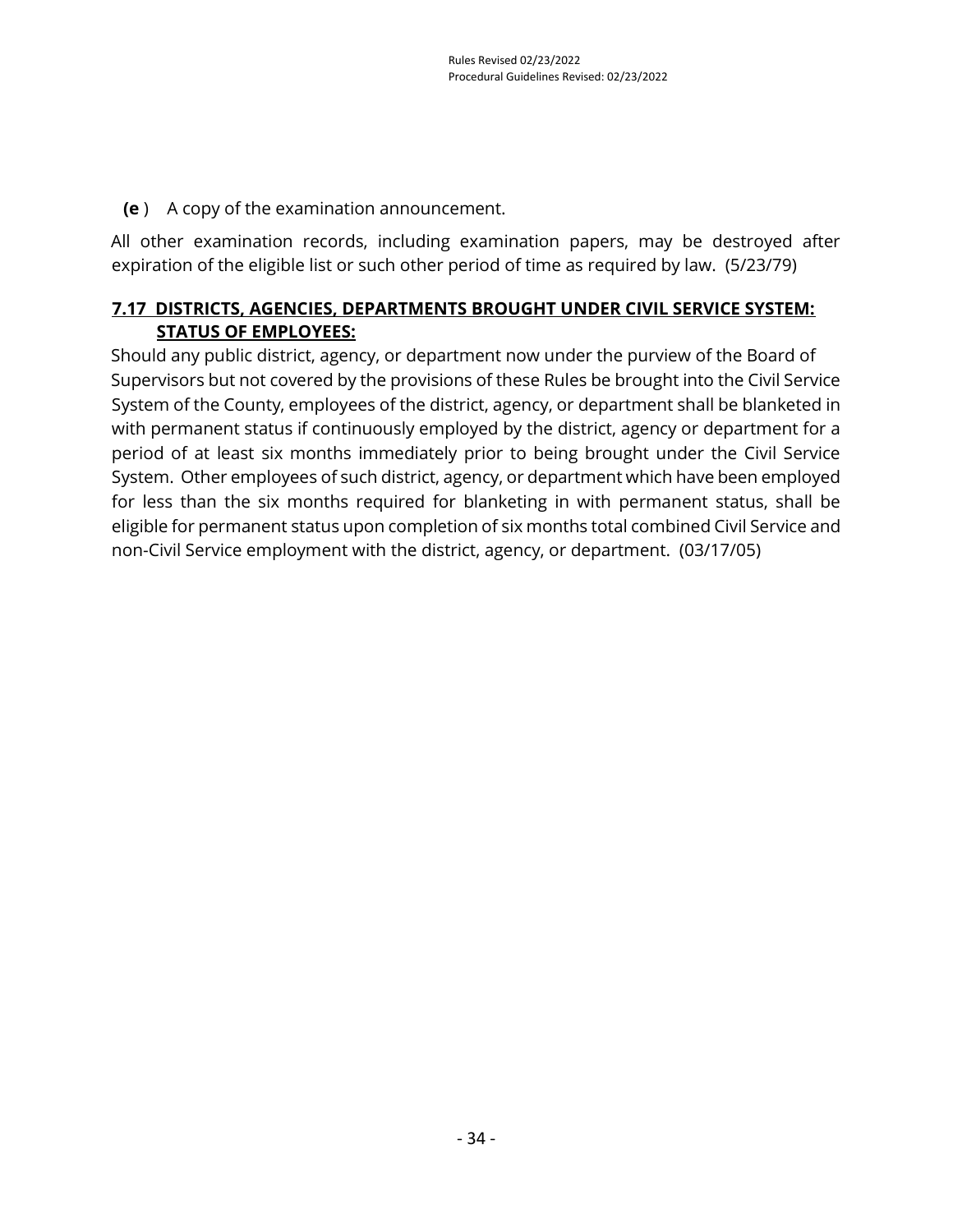# **RULE 8. MEDICAL EXAMINATIONS**

## **8.01 NEW EMPLOYEES, QUALIFYING MEDICAL EXAMINATIONS:**

All persons selected for appointment to permanent full-time positions in the classified service and, as deemed appropriate by the Human Resources Director, persons selected for appointment to part-time, provisional or temporary assignments, shall be required to take and pass a qualifying medical examination as a condition of employment. Psychological examination shall be required as a condition of employment for any classes for which California statutes have established such a requirement. Qualifying medical examinations shall be administered at County expense prior to appointment or as soon thereafter as practical by physicians who are designated or approved by the Human Resources Director. Employees who fail to meet the medical standards for the position for which they were hired shall be terminated. [\[Ord. 2.40.080\(9\)\]](https://library.municode.com/ca/san_luis_obispo_county/codes/county_code?nodeId=TIT2ADPE_CH2.40CISESY_2.40.080CORU) (9/28/88)

#### **8.02 PRESENT EMPLOYEES, MEDICAL EXAMINATIONS:**

- **(a)** If, in the opinion of the Appointing Authority, an employee is having difficulty performing the reasonable duties of his/her position due to suspected physical or mental health issues, the employee may be required to submit to and pass a medical examination designated or approved by the Human Resources Director, and based on objective evidence, to assure fitness for continued employment. If the examination finds the employee to be in an unfit condition to perform the position duties, the Appointing Authority, subject to the approval of the Human Resources Director, may require that the employee take a leave of absence to correct the condition as provided in Section 2.44.040(a) of the County Code. (03/17/05) (02/23/22)
- **(b)** Employees returning to duty from sick leave or leave of absence granted for medical reasons may be required by the Human Resources Director to take and pass a designated or approved medical examination to assure fitness to return to work. [\[Ord. 2.44.040\(5\)\]](https://library.municode.com/ca/san_luis_obispo_county/codes/county_code?nodeId=TIT2ADPE_CH2.44EMTE_2.44.040LEABWIPA)
- **(c)** The Human Resources Director may require that a present employee moving from a position in one medical standards group take and pass a designated or approved medical examination for the higher level to assure that the employee will be fit to meet the more demanding physical requirements of the new assignment.
- **(d)** The Commission may authorize the Human Resources Director to require such other special or periodic medical examinations, as it deems necessary to assure the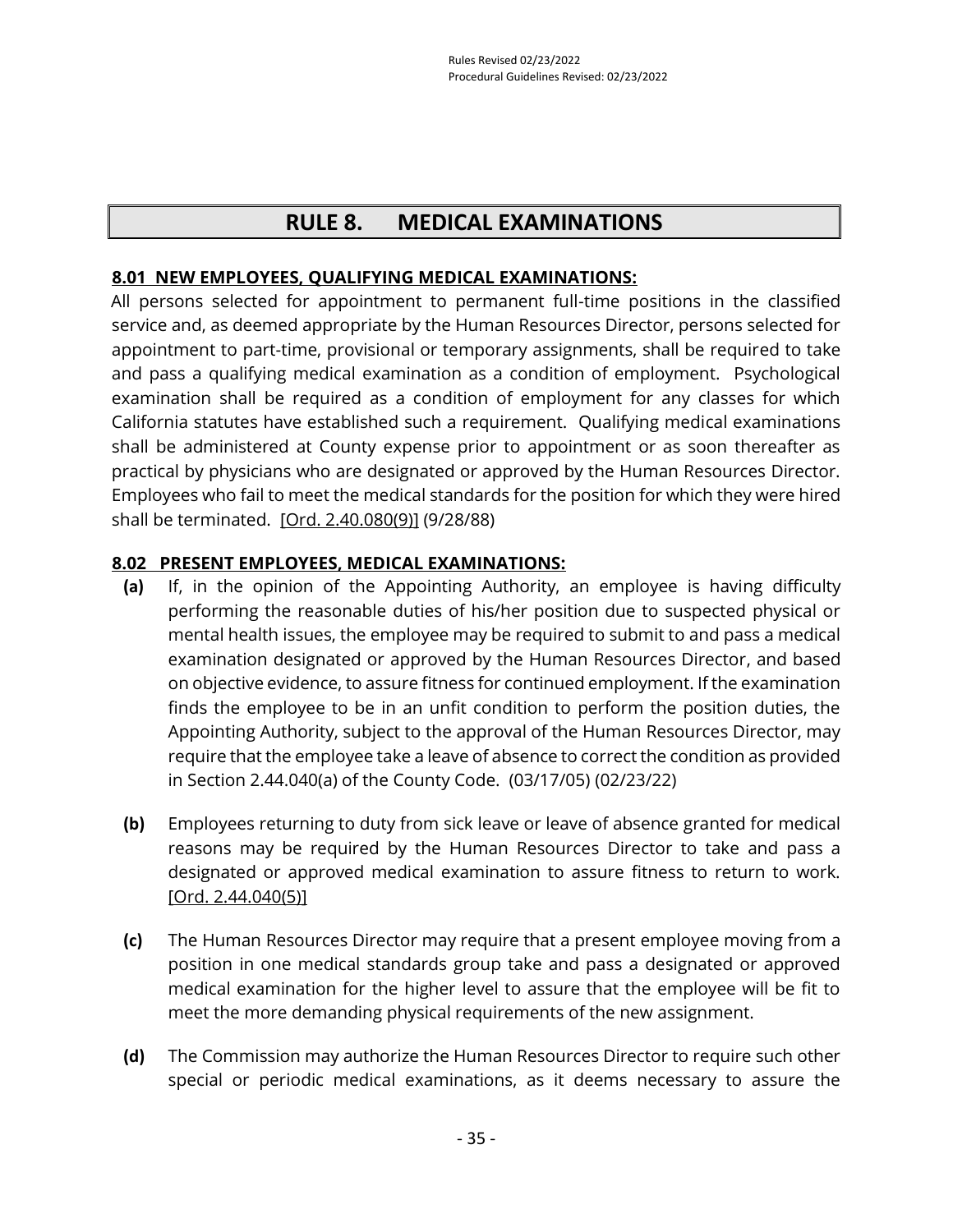continuing health, safety, and competent performance of employees in the classified service.

**(e)** Any medical examination required or authorized by the Human Resources Director in accordance with this Rule shall be administered at County expense. [Ord. [2.40.080\(9\)\]](https://library.municode.com/ca/san_luis_obispo_county/codes/county_code?nodeId=TIT2ADPE_CH2.40CISESY_2.40.080CORU) (03/17/05)

# **8.03 MEDICAL STANDARDS GROUP:**

The Human Resources Director shall assign all classes of positions to one of the medical standard groups set forth in the Medical Exam Program. The Human Resources Director, with appropriate medical consultation, shall maintain and update the specific medical standards established for each of the medical standards groups and shall change the assignment of positions to the groups as the needs of the classified service require. Such changes shall not affect persons who at the time the changes are implemented hold permanent appointments in classes impacted by the changes. [\[Ord. 2.40.080\(9\)\]](https://library.municode.com/ca/san_luis_obispo_county/codes/county_code?nodeId=TIT2ADPE_CH2.40CISESY_2.40.080CORU) (12/22/82)

# **8.04 DISQUALIFICATION:**

An applicant, candidate, or employee who fails to meet the designated medical standards shall be disqualified and his/her name shall be removed from the eligible list for permanent appointment, and if appointed shall be dismissed from appointment. If, upon subsequent medical examination, such applicant, candidate, or employee shall meet the position's designated medical standards, that person shall be reinstated to employment or restored to the eligible list for the remaining duration of the list and recertified. Such reinstatement or restoration shall not affect any appointment or conditional job offer made to another certified applicant by the Appointing Authority and an acceptance of such offer made after the employee was dismissed from County employment nor shall it affect any appointment or conditional job offer and acceptance of such offer made while such applicant's name was not on the list. [\[Ord. 2.40.080\(9\)\]](https://library.municode.com/ca/san_luis_obispo_county/codes/county_code?nodeId=TIT2ADPE_CH2.40CISESY_2.40.080CORU) (03/17/05)

#### **8.05 REVIEWS AND APPEALS:**

An applicant, candidate, or employee who is disqualified because of failure to meet the medical or physical standards, may appeal to the Human Resources Director in writing within ten business days after the mailing of notification of disqualification. In support of the appeal, the Appellant may file written medical or laboratory reports, X-rays, photographs, or other exhibits or written statements. The Human Resources Director shall then review the entire matter with appropriate medical consultation and may direct that the Appellant be reexamined or that additional medical data be obtained. Upon the completion of such review of the case as may be deemed necessary, the Human Resources Director shall make a determination as to the fitness of the Appellant for County employment and shall so notify him or her. If not satisfied by the decision of the Human Resources Director, the Appellant shall have the further right to appeal to the Commission pursuant to the provisions of Rule 4.04 (03/17/05) (09/28/11)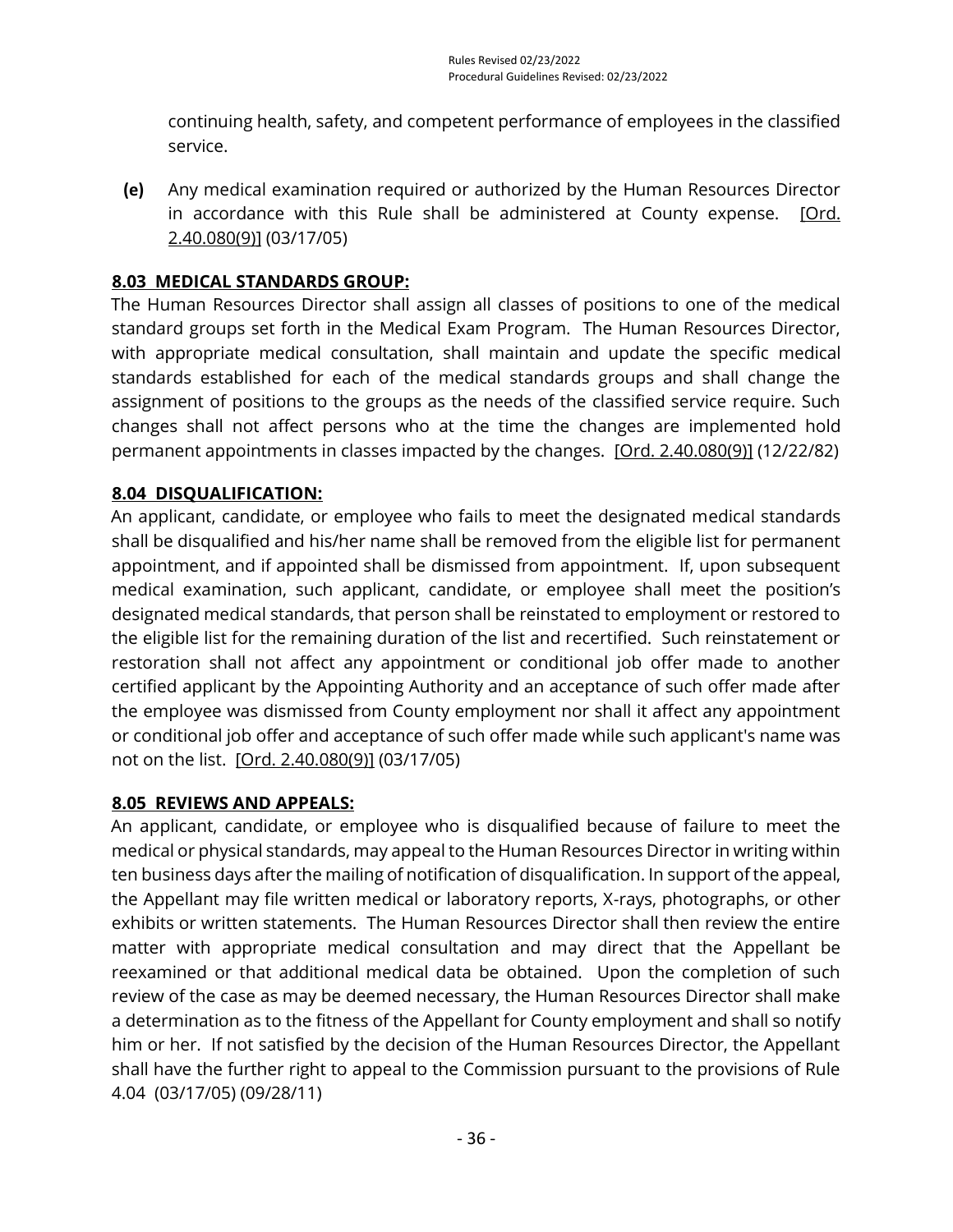# **8.06 EXCEPTIONS:**

Medical examinations may be omitted, or specific requirements waived, in the following cases as determined by the Human Resources Director.

- (a) Employees who are appointed to promotional positions requiring the same or less arduous physical standards than those required in their previous positions;
- (b) Applicants who within one year next preceding the date of appointment have passed a

County medical examination for the same or more arduous standards;

- (c) Applicants for permanent service of half-time or less; or
- (d) Applicants for positions in which physically handicapped persons may be employed without danger to themselves or others.

## **8.07 CONFIDENTIAL NATURE OF REPORTS OF MEDICAL EXAMINATIONS:**

The report of a medical examination shall be confidential and released only with the consent of the applicant concerned, except that such reports shall always be available to the Human Resources Director, the Human Resources Director's authorized representative, and an appropriately designated or approved physician(s). Any claim by the applicant against the County shall constitute a waiver of the confidential nature of such reports and consent to the use of such reports insofar as material to such claim. Nothing herein shall preclude the Human Resources Director from supplying such information, as he/she deems necessary to a department head or the Commission in order that an informed decision can be made, provided that the Director shall comply with HIPAA confidentiality regulations. (10/25/00)(03/17/05) (09/28/11)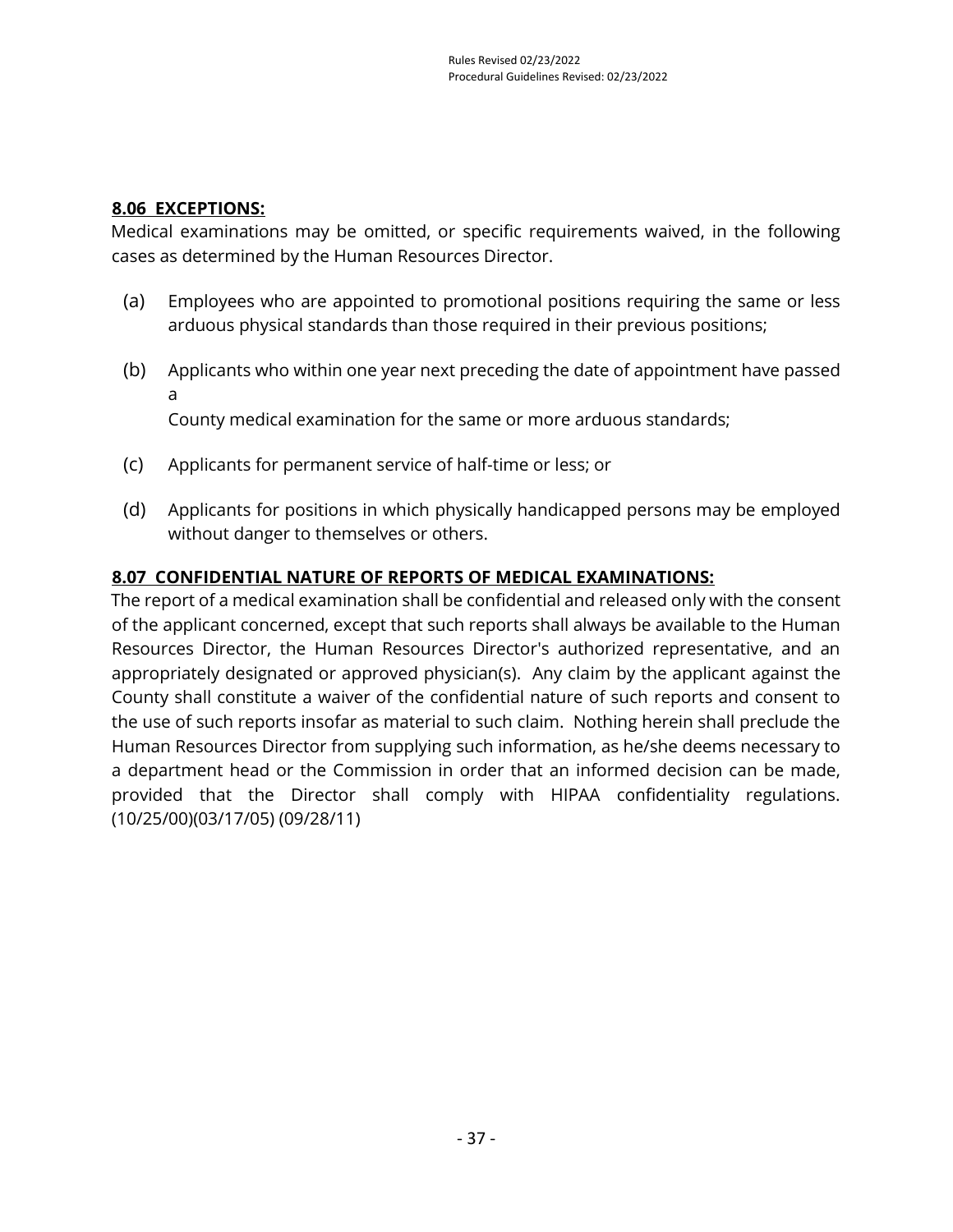# **RULE 9. ELIGIBLE LISTS**

#### **9.01 ESTABLISHMENT OF ELIGIBLE LISTS:**

The Human Resources Director shall establish eligible lists as a result of:

- (a) **Competitive Examinations:** When competitive examinations are administered on a promotional or departmental promotional basis, the resultant eligible list shall be a listing of all successful employee candidates in rank order of scores. When competitive open examinations are administered, the resultant eligible list shall be a listing of all successful candidates, employee and non-employee, in rank order of scores, intermingled in rank order with the scores of successful candidates who are not permanent County employees. All scores shall include any applicable veteran's preference points. If two or more candidates have identical total scores, they shall be given the same ranking and be certified together. [\[Ords. 2.40.080\(3\);](https://library.municode.com/ca/san_luis_obispo_county/codes/county_code?nodeId=TIT2ADPE_CH2.40CISESY_2.40.080CORU) [2.40.150\]](https://library.municode.com/ca/san_luis_obispo_county/codes/county_code?nodeId=TIT2ADPE_CH2.40CISESY_2.40.150VEPR) (03/17/05)
- (b) **Non-Competitive Examinations:** An eligible list established as a result of a noncompetitive examination shall be a random listing of all candidates who successfully qualify in the examination. [\[Ord. 2.40.080\(6, 7\)\]](https://library.municode.com/ca/san_luis_obispo_county/codes/county_code?nodeId=TIT2ADPE_CH2.40CISESY_2.40.080CORU)
- (c) **Layoff or Reduction in Lieu of Layoff:** Employees laid off or who reduce to avoid layoff in accordance with these Rules shall be placed on a "Reemployment List" in reverse order of the succession of layoff prescribed in Rule 12.05. Certifications shall be made from the "Reemployment List" as provided in Rule 10.03. Such list shall be used by every appointing power when a vacancy arises in the same or a lower related class of position as determined by the Human Resources Director for which the person possesses the minimum qualifications. Whenever a vacancy is to be filled, the appointing power shall appoint the person highest on the "Reemployment List" who is available and who was laid off from a position in that particular department. If no one was laid off from the department in which the appointment is to be made, then the appointing power shall appoint any one of the first three persons named on such list. If only two names are on the list he shall appoint one of such persons. If only one name is on the list, he shall appoint that person. (1/24/79)(03/17/05)

#### **9.02 DURATION OF ELIGIBLE LISTS:**

An Eligible List which has resulted from an open examination shall be in effect for a period of not less than six months, a Promotional Eligible List and a Reemployment Eligible List shall be in effect for a period of one year following the date that the Human Resources Director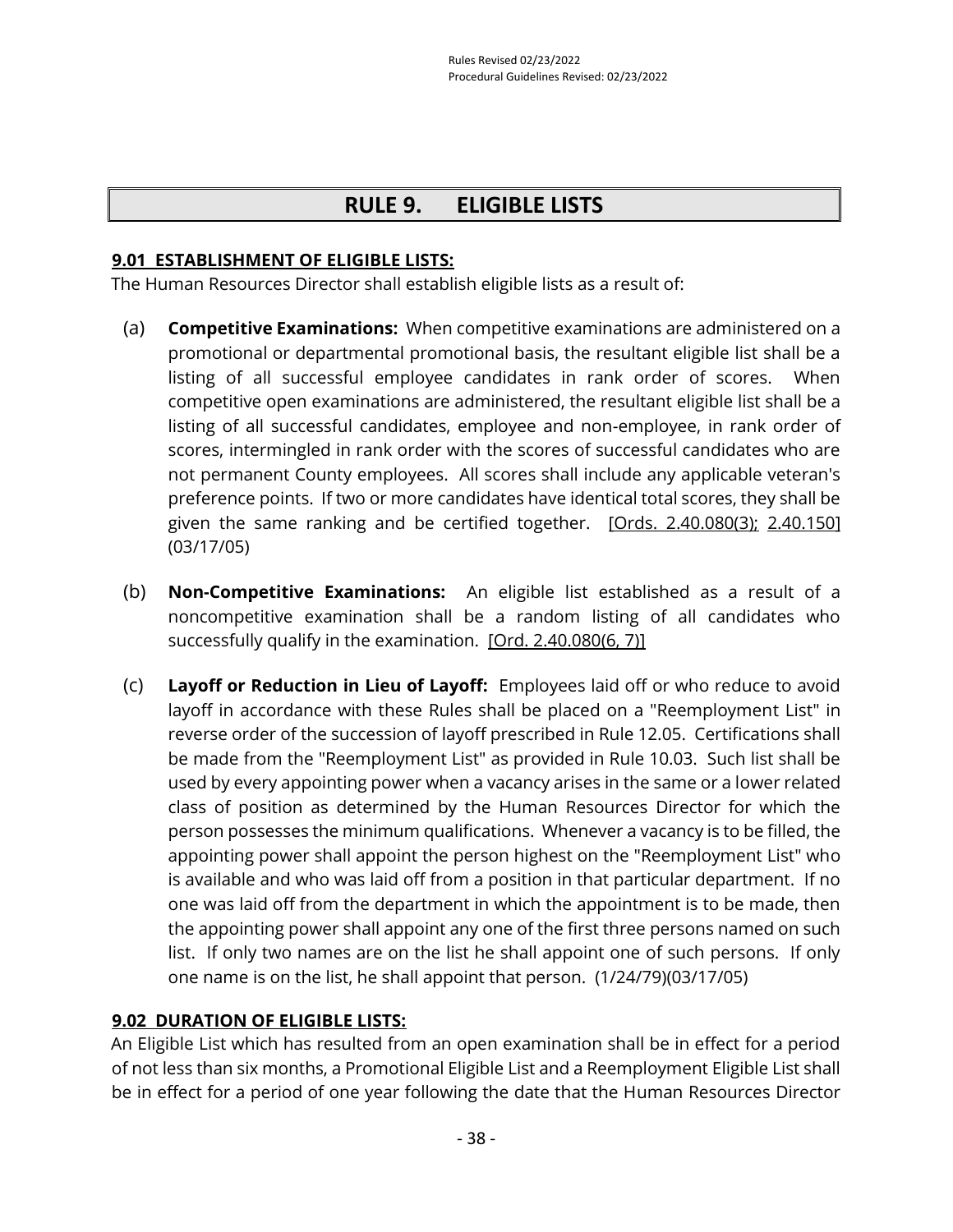notifies the candidates in writing that the list is in effect, or until such time as the list is terminated by action of the Commission or the Human Resources Director in accordance with these Rules. (10/25/00)

# **9.03 TERMINATION OF ELIGIBLE LISTS:**

The Commission may terminate an eligible list upon notification of all eligibles affected by the action. The Human Resources Director may terminate an eligible list at any time when it is not possible, due to a lack of sufficient eligibles and/or insufficient availability of eligibles, to certify at least three persons to an Appointing Authority for consideration in the filling of a position. No list, however, may be terminated that has not been in existence at least three months and contains the name or names of one or more eligibles. (09/28/11) (09/28/11)

# **9.04 EXTENSION OF ELIGIBLE LISTS:**

The Human Resources Director may extend the period of duration of an eligible list provided that no such extension shall cause the list to be in effect more than two years beyond its original effective date. [\[Ord. 2.40.080 \(3, 6\)\]](https://library.municode.com/ca/san_luis_obispo_county/codes/county_code?nodeId=TIT2ADPE_CH2.40CISESY_2.40.080CORU)

# **9.05 MERGING OF ELIGIBLE LISTS:**

Provided that any written test used in the examinations involved was of the same content and format, two or more active eligible lists for the same class may be merged by the Human Resources Director. The names of eligibles affected shall be listed in rank order of final examination score, including applicable preference points. If an eligible appears on more than one of the lists involved, only that person's highest score shall be considered. If successive eligible lists for the same class are not merged, the oldest list shall precede the newer one(s). When any action is taken to merge active eligible lists, the Human Resources Director shall report such action to the Commission at its next regularly scheduled meeting. Available eligibles will be provided notification of an announcement for a new recruitment for an employment list, which will be merged, with the one for which they are currently an available eligible. (9/28/88)(03/17/05)

#### **9.06 AVAILABILITY OF ELIGIBLE:**

The Human Resources Director shall, prior to or at the time of examination and periodically as deemed necessary during the duration of an eligible list, request that candidates or eligibles specify their availability for employment in the classified service. Such specifications shall include length and nature of appointment, conditions of salary and/or working environment, shifts, locations, and other circumstances relevant to availability for certification. Failure of an eligible to respond to a written inquiry from the Human Resources Director regarding availability within five business days shall constitute good cause for removal from the eligible list. An eligible may request that his/her name be withheld from all certification for a specified period of time. (03/17/05) (09/28/11) (09/28/11)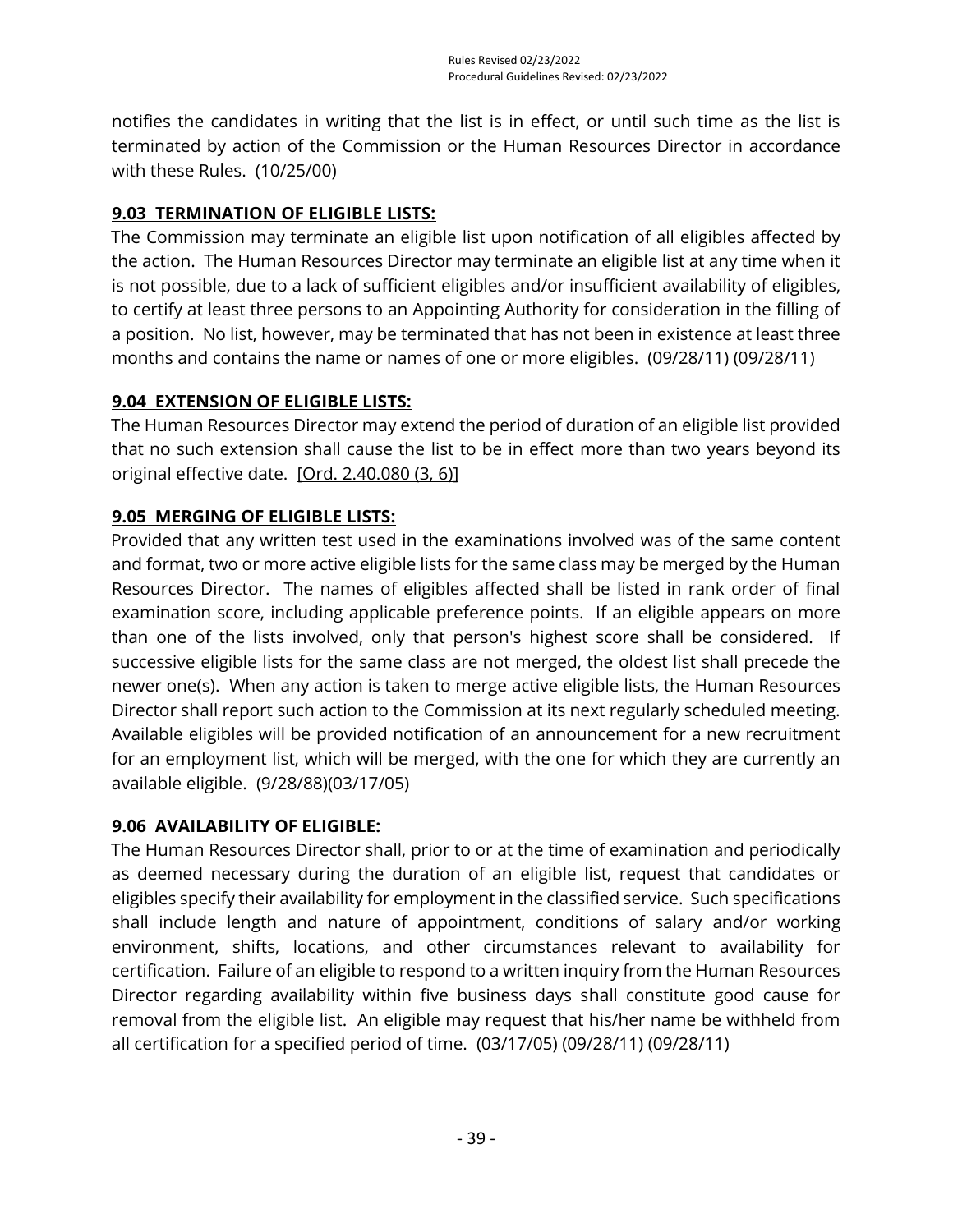#### **9.07 REMOVAL FROM ELIGIBLE LIST:**

The Human Resources Director may withhold any eligible from certification or remove the name of a person from an eligible list for any of the following reasons:

- (a) Any of the reasons specified in Rule 6.03;
- (b) On evidence that the eligible cannot be located by postal authorities;
- (c) On receipt of a written request from the eligible that his/her name be removed;
- (d) If the eligible declines three offers of permanent appointment to the class for which the list was established;
- (e) If the eligible twice requests that his/her name be withheld from all certification;
- (f) If an eligible, without suitable explanation, does not report to or communicate with an Appointing Authority or the Human Resources Director within five business days of being mailed a notice to do so; (09/28/11) (09/28/11)
- (g) If the eligible is so physically or mentally incapacitated as to be unable to perform the duties of the position; (03/17/05)(02/23/22)
- (h) If the eligible is addicted to the use of intoxicating substances, narcotics, or habit forming drugs; (03/17/05)(02/23/22)
- (i) If the eligible has been convicted of a felony or of a misdemeanor involving moral turpitude; (03/17/05)(02/23/22)
- (j) If the eligible fails to submit to, or pass the qualifying medical examination required by these Rules; (03/17/05) (02/23/22)
- (k) If the eligible has been dismissed from public or private employment for reasons which would be cause for dismissal from County employment; (03/17/05) (02/23/22)
- (I) If the eligible refuses to execute the oath as prescribed by law;  $(03/17/05)(02/23/22)$
- (m) When the Commission finds, after public hearing, good and sufficient cause. (03/17/05)(02/23/22)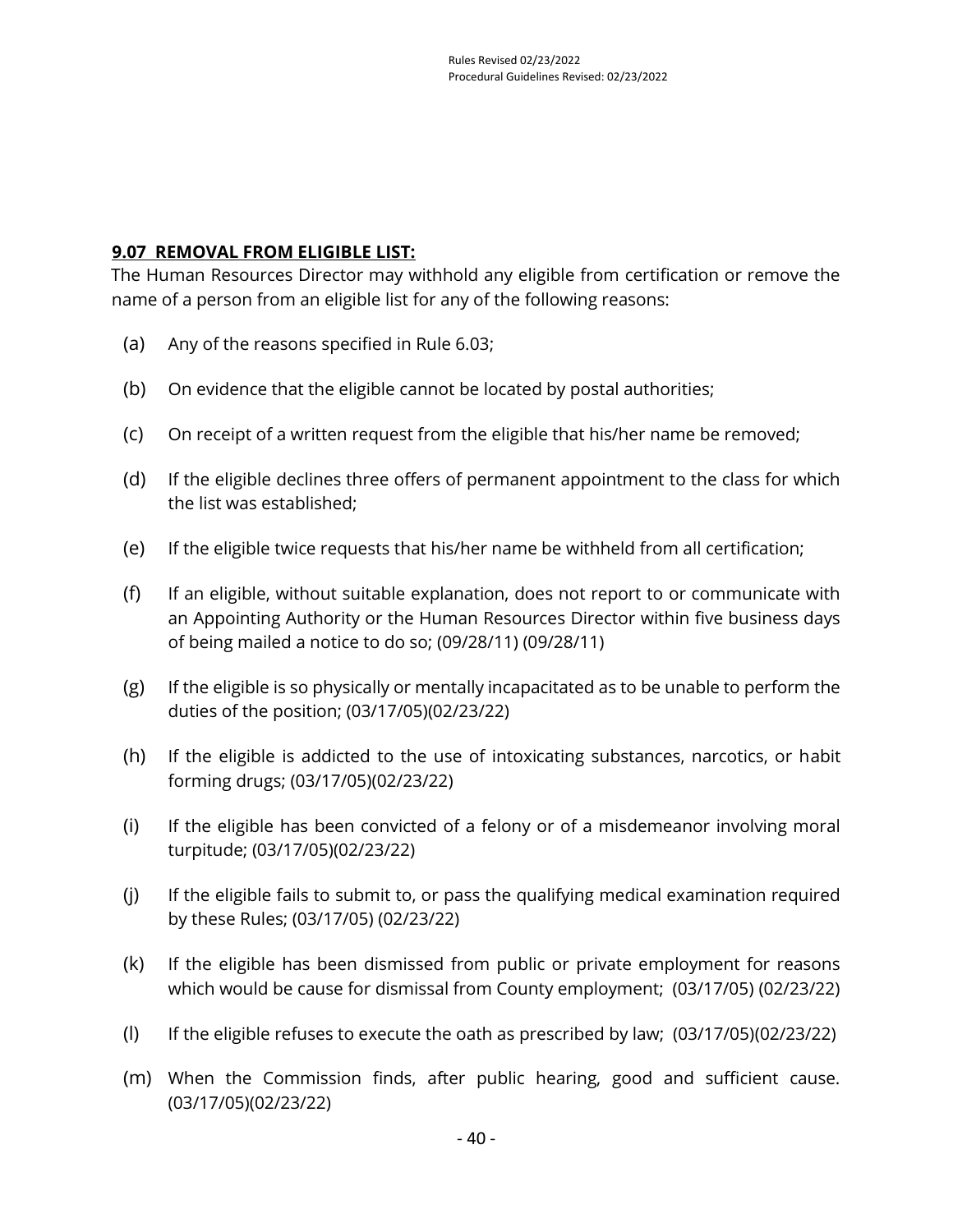The eligible that is being withheld from certification or removed from an eligible list shall be immediately notified of such action. Such notification shall include the reason(s) for action being taken. [\[Ord. 2.40.080\(9\)\]](https://library.municode.com/ca/san_luis_obispo_county/codes/county_code?nodeId=TIT2ADPE_CH2.40CISESY_2.40.080CORU) (03/17/05) (02/23/22)

# **9.08 RESTORATION TO ELIGIBLE LIST:**

When the name of a person has been withheld from an eligible list, from certification, or has been removed from an eligible list, it may be restored to its proper position on the list by the Human Resources Director when the Human Resources Director deems that there is good cause for such action, or by the Commission as corrective action taken as a result of an appeal. (03/17/05) (09/28/11)

## **9.09 LATERAL TRANSFER FROM OTHER MERIT SYSTEMS:**

Upon approval of the Human Resources Director, the names of individuals having permanent status in the classified service of a public agency operating a civil service or merit system may be placed on an open employment list for a comparable class in the County service. (03/17/05)

- **(**a**)** In each case, the following conditions must be met: (8/26/98)(03/17/05)
	- (1) The class in which employment is contemplated is closely related and comparable in duties and minimum qualifications to the class in which the individual holds permanent status. (03/17/05)
	- (2) The individual must have been employed by the other public agency within one year prior to the date of his or her application to the County. (03/17/05)
	- (3) The individual was appointed to the class in which he or she holds permanent status from an eligible list resulting from an open competitive or promotional examination which meets the standards of the County. (03/17/05)
	- (4) There must be written information submitted by the other public agency and on file with the Commission confirming the individual's permanent status and containing the following statements: (03/17/05)

(A) The employment record of the individual has been entirely satisfactory; (03/17/05)

(B) The individual has not been separated, nor is he/she being considered for separation, due to fault or delinquency on his/her part. (03/17/05)

(5) The individual may be required to take and pass an oral examination as administered by an oral board as provided in Rule 7.02 (03/17/05)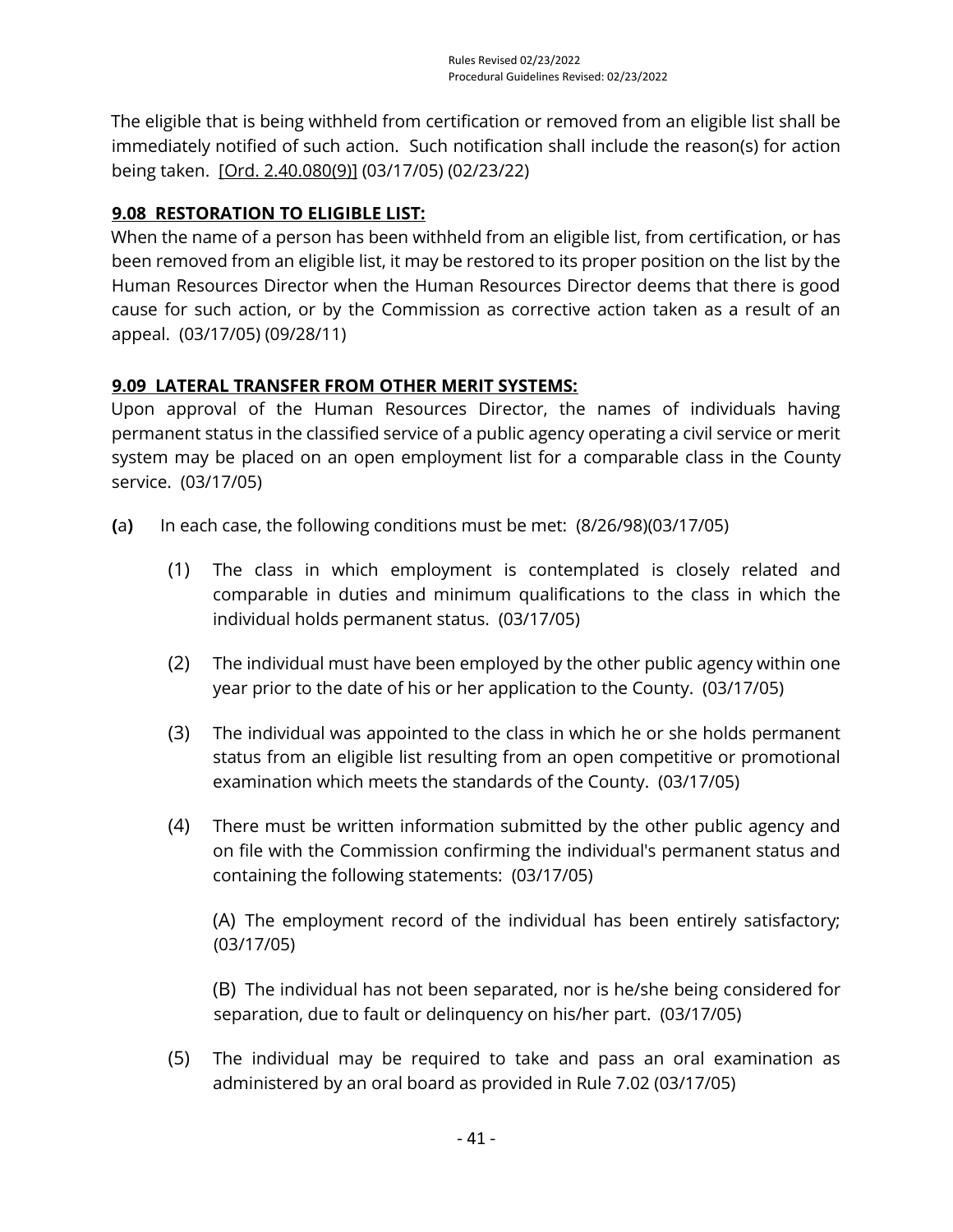- (6) The individual shall meet the medical requirements as provided in Rule 8. (03/17/05)
- (7) The names of such individuals shall be placed on the open eligible list in the order of their approval and shall follow any names which may already appear on the eligible list. (8/23/78)(03/17/05)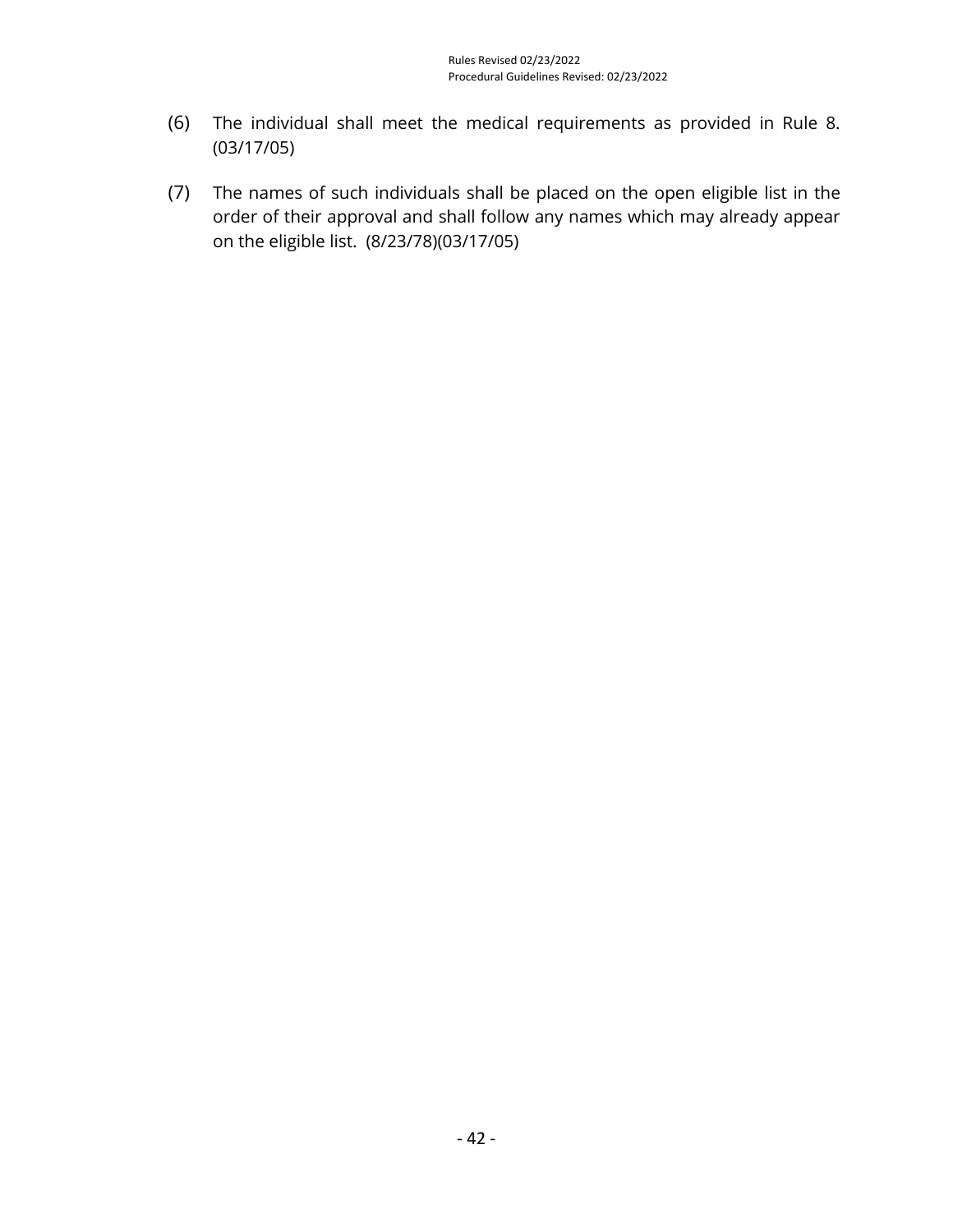# **RULE 10. CERTIFICATION AND APPOINTMENT**

#### **10.01 REQUEST FOR CERTIFICATION:**

Whenever a vacancy is to be filled in the classified service, the Appointing Authority involved shall request, on a form provided by the Human Resources Director for that purpose, that a certification of eligibles be made. The request shall specify the nature and specific requirements of the position, the hours and location of the job, and any other information which might impact the availability of candidates.

#### **10.02 CERTIFICATION:**

Upon receipt of a certification request, the Human Resources Director shall certify to the Appointing Authority nine ranked eligibles (and their ties) and one additional ranked eligible for each vacancy to be filled in the class. Such eligibles shall have indicated their availability to accept appointments under those conditions specified by the Appointing Authority and deemed by the Human Resources Director to be justified. The Appointing Authority or designee may interview eligibles who are reasonably available from the certified eligible list who meet the specific requirements of the position. "Reasonably available" means the eligible contacts the Appointing Authority within five business days after notification of the request to schedule an interview. If fewer than the full number of ranked eligibles are available for certification from the list, additional ranked eligibles shall be certified from the various lists next lower, in order of precedence, until sufficient ranked eligibles are obtained. If fewer than the required number of ranked eligibles are available for certification from all lists as specified above, the Human Resources Director shall certify the ranked eligibles that are available even though fewer than the required number. As non-competitive examinations do not rank candidates in order of fitness, all names from such lists established as the result of non-competitive examinations shall be certified to the Appointing Authority. [\[Ord. 2.40.080\(4,6,7\)\]](https://library.municode.com/ca/san_luis_obispo_county/codes/county_code?nodeId=TIT2ADPE_CH2.40CISESY_2.40.080CORU) (10/25/00)(03/17/05) (09/28/11)

#### **10.03 ORDER OF PRECEDENCE IN CERTIFICATION:**

The Human Resources Director shall observe the following order of precedence in certifying the ranked eligibles from eligibility lists:

- (a) Eligibles on Reemployment List;
- (b) Promotional eligibles from within the department having the vacancy;
- (c) Promotional eligibles from outside the department which has the vacancy; (03/17/05)
- (d) Eligibles on the Open competitive list; (03/17/05)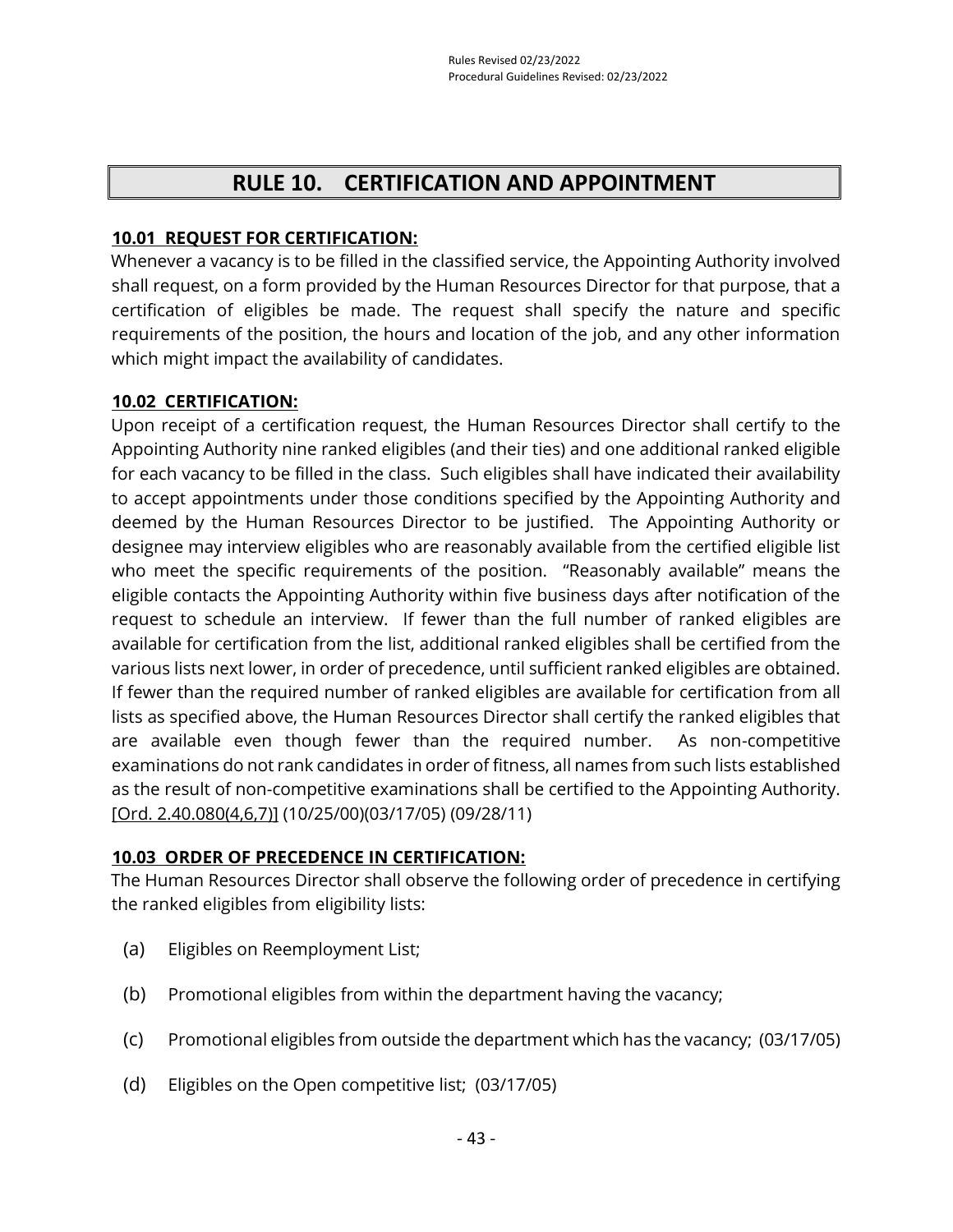- (e) Non-competitive list eligibles; and (03/17/05)
- (f) Eligibles from other related lists which require equal or greater qualifications, and which the Human Resources Director deems to be appropriate for use, with the exception that eligibles on a Departmental Promotional list may only be certified to the department originally requesting the establishment of said list. (5/23/79)(03/17/05)

#### **10.04 INCOMPLETE CERTIFICATION:**

Whenever there are one or more ranked eligibles on a list, appointment to permanent, provisional, or temporary positions should be made from the list. If, however, a certification made pursuant to Rules 10.02 and 10.03 is incomplete, the Appointing Authority involved may refuse to appoint from the list and request that a new examination be called. (09/28/11)

#### **10.05 FAILURE OF AN ELIGIBLE TO ACCEPT OR REPORT:**

If upon certification an eligible declines in writing or neglects to report to or communicate with an Appointing Authority within five business days after transmission of a notice to do so, the name of the next available person on the eligible list shall be certified. [Ord. [2.40.080\(9\)\]](https://library.municode.com/ca/san_luis_obispo_county/codes/county_code?nodeId=TIT2ADPE_CH2.40CISESY_2.40.080CORU) (09/28/11)

#### **10.06 EFFECT OF REMOVAL, WITHHOLDING, OR RESTORATION :**

The removal or withholding of an eligible shall automatically advance all of the eligibles below it on the eligible list. Restoration of an eligible to the list shall not affect an appointment from any certification made before such eligible was restored or added. The acceptance or refusal by an eligible of a provisional or temporary appointment shall not affect that eligible's certification from the eligible list for permanent appointment.

#### **10.07 TEMPORARY APPOINTMENTS:**

All temporary appointments shall be made in accordance with Section 2.40.080(l) of the County Code. (03/17/05)

- (a) **Non-Permanent Positions:** Temporary appointments shall be made to nonpermanent positions and shall not be utilized to accomplish workload of a continuing nature [\[Ord. 2.40.080\(12\)\]](https://library.municode.com/ca/san_luis_obispo_county/codes/county_code?nodeId=TIT2ADPE_CH2.40CISESY_2.40.080CORU) (03/17/05)
- (b) **Appointment from Eligible Lists:** Temporary appointments shall be made from appropriate eligible lists when such lists exist and the eligibles thereon are willing to accept such appointment. Subject to the consent of the Human Resources Director, temporary appointment of persons not on eligible lists may be made when there is no appropriate eligible list or when three eligibles cannot be certified to fill a vacancy. Such persons shall not continue under temporary appointment beyond the date of promulgation of an appropriate eligible list for the class of employment. [Ord.] [2.40.080\(4,12\)\]](https://library.municode.com/ca/san_luis_obispo_county/codes/county_code?nodeId=TIT2ADPE_CH2.40CISESY_2.40.080CORU)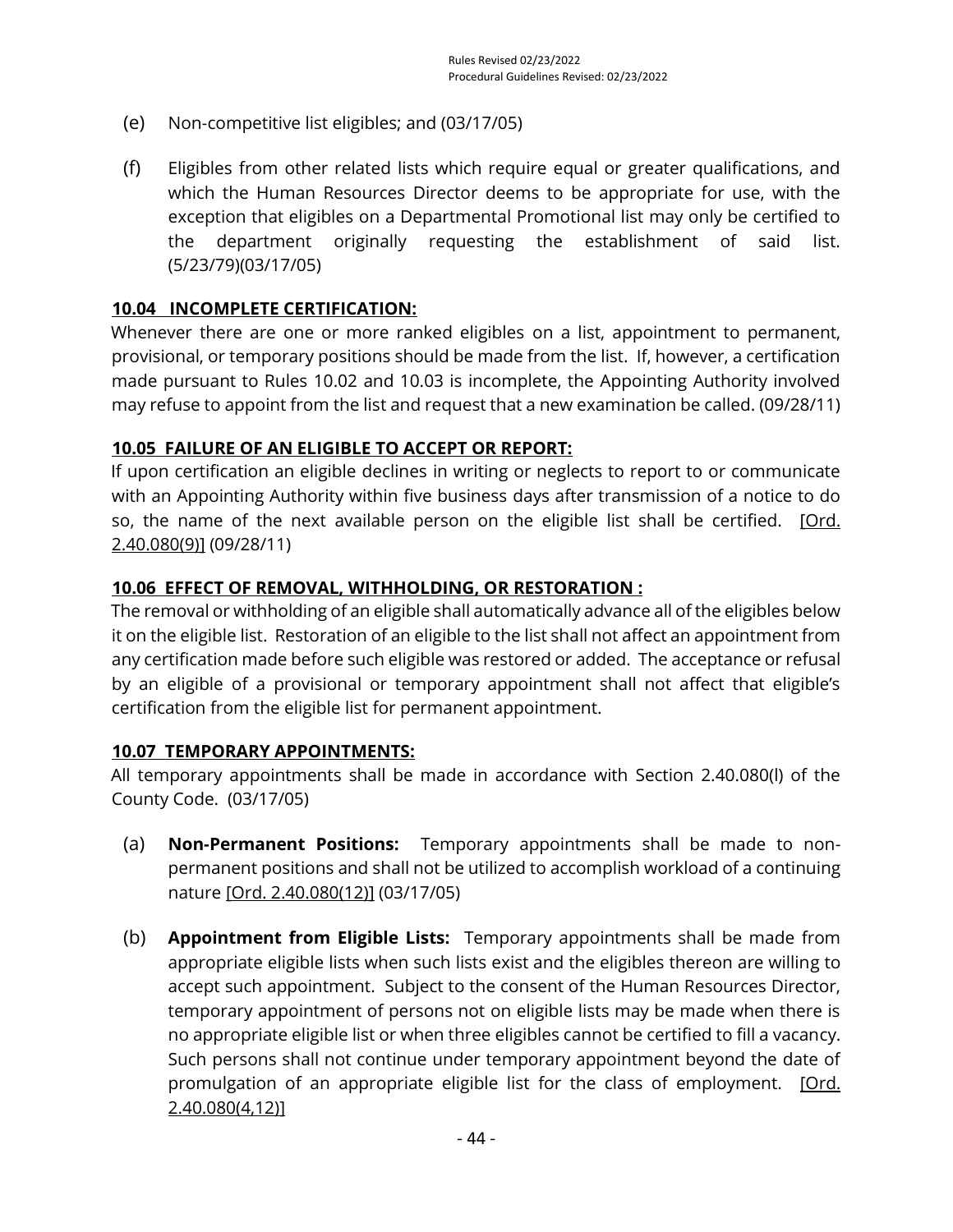- (c) **Duration of Temporary Appointment:** Temporary appointments to nonpermanent positions shall not continue for longer than 960 working hours in any fiscal year. Appointment to a temporary position for a successive fiscal year is subject to the consent of the Human Resources Director, regardless of the number of hours worked in the preceding fiscal year. Persons who are appointed to temporary positions, but who were not certified for employment consideration from an appropriate eligible list, shall not continue under such an appointment beyond the date that an appropriate eligible list for the class of the position is promulgated. (9/28/88)(03/17/05)
- (d) **Provisional Appointments:** Pending creation of the new list of eligibles, the Appointing Authority may temporarily appoint a permanent County employee to the position as a provisional appointment in accordance with Section 2.40.080(k) of the County Code. All provisional appointments must bear the prior consent of the Human Resources Director, and involve the temporary reassignment of existing employees who have permanent status with the County, and the persons so appointed shall be required to fully meet the minimum requirements established for the class. When a provisional appointment is required, an examination to fill the position on a permanent or substitute basis shall be conducted within six months following the provisional appointment date, unless extended by the Human Resources Director for good cause. (03/17/05)

#### **10.08 SUSPENSION OF COMPETITION:**

In accordance with Section 2.40.090 of the County Code, the Human Resources Director may authorize the appointment of a person of recognized qualifications without examination when the particular scientific, professional, or specialized character of a position is such that competition is deemed by the Human Resources Director to be unnecessary. These provisions shall not be applicable in filling positions used in the health, mental health, civil defense, or welfare programs. [\[Ord. 2.40.090\]](https://library.municode.com/ca/san_luis_obispo_county/codes/county_code?nodeId=TIT2ADPE_CH2.40CISESY_2.40.090VAPEPO) (03/17/05)

#### **10.09 RIGHT TO RETURN FROM PROVISIONAL APPOINTMENT:**

An employee who held a position with permanent status immediately prior to the acceptance of a provisional appointment shall upon termination of such appointment be reinstated to the former position or to one which is equivalent. The Human Resources Director may restore, at his/her discretion, a rejected employee's name to the eligible list, but the employee shall not again be certified to the department in which he/she was rejected. [Ord. [2.40.080\(14\)\]](https://library.municode.com/ca/san_luis_obispo_county/codes/county_code?nodeId=TIT2ADPE_CH2.40CISESY_2.40.080CORU) (03/17/05)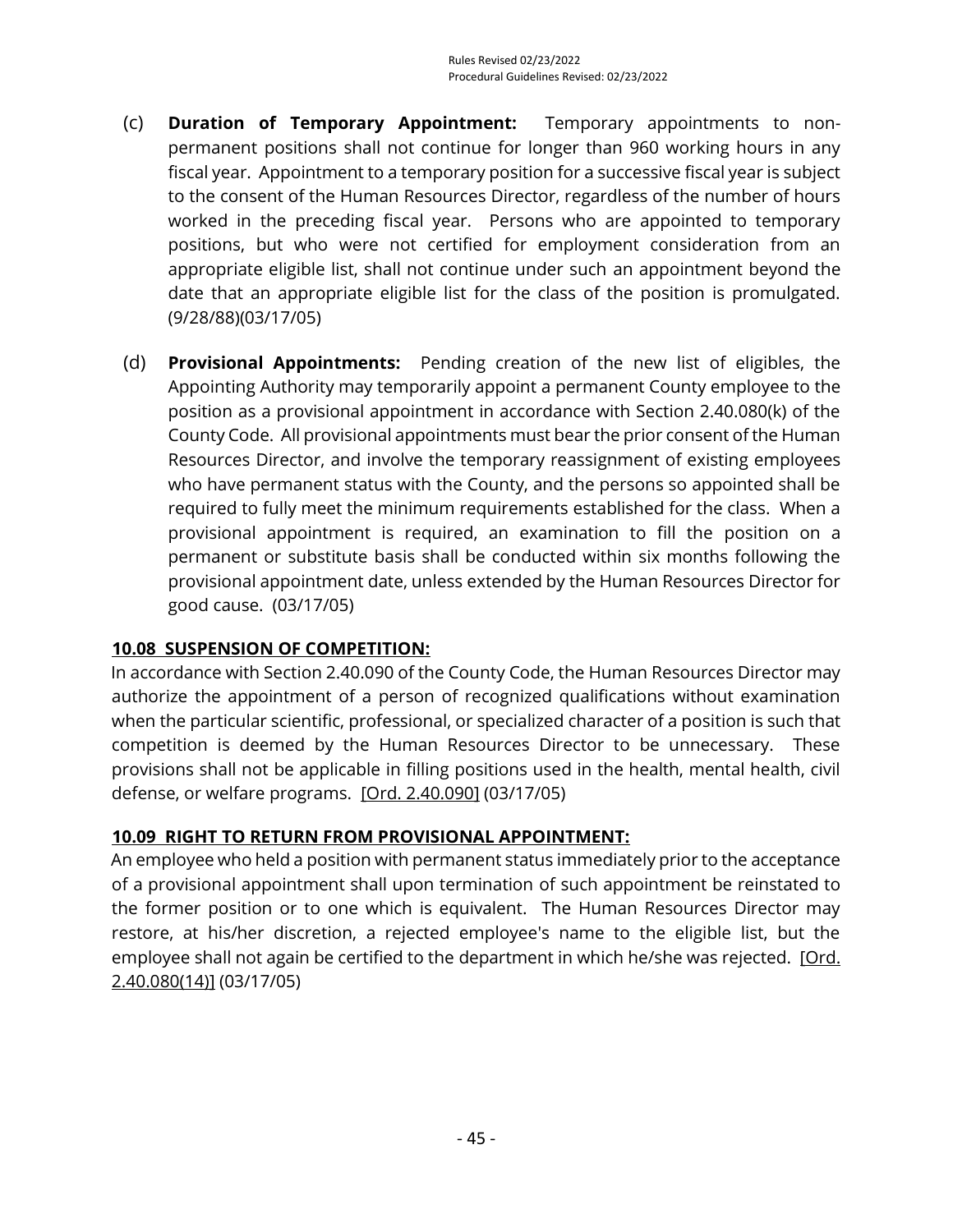# **10.10 APPOINTMENT OF RELATED EMPLOYEES:**

The fact that an applicant is related by blood or marriage to a current employee of the County shall neither aid nor hinder the person's opportunities for County employment. However, a person may not be appointed to a position wherein he or she would either directly or indirectly supervise or be directly or indirectly supervised by a close relative, to the extent consistent with applicable law.\* (9/28/88)(03/17/05) \*Spouse, parents, children, siblings.

## **10.11 SUBSTITUTE APPOINTMENTS:**

Any permanent position, which is anticipated to remain continuously unfilled for 20 or more business days, due to the incumbent's approved leave of absence, may be filled by a substitute employee pursuant to a request made by the Appointing Authority and with the prior approval of the Human Resources Director. Substitute employee appointments shall occur on, or at any time after, the effective date of the leave of absence. Provided that the incumbent employee is medically qualified to return to his/her former position, the appointment of the substitute employee shall be terminated prior to the return of the incumbent from the leave of absence. If the incumbent employee is not medically qualified to return to his/her former position, the substitute employee shall assume the position. Incumbent employees have an absolute right to return to a position in their original class of employment subject only to the requirement that the position or class has not been abolished, and subject further to the medical examination requirement of Rule 8.02(b). A new probationary employee, who is laid off due to the return of the incumbent, shall be rejected and terminated from employment in the classified service. A substitute employee who achieved permanent status in any lower level classification prior to the substitute appointment, and who is laid off due to the return of the incumbent shall be permitted to return without loss of status or time-in-service, to a permanent position in that job classification unless in the meantime such position has been abolished. A substitute employee who achieves permanent status in the substitute appointment position, and who is laid off due to the return of the incumbent, may also have bumping rights as to similar allocated positions. Any other employees displaced due to the exercise of layoff rights by a substitute employee shall have those layoff rights as provided for in these Rules. [Ord.] [2.40.080\(14\)\]](https://library.municode.com/ca/san_luis_obispo_county/codes/county_code?nodeId=TIT2ADPE_CH2.40CISESY_2.40.080CORU) (8/26/98)(03/17/05) (09/28/11)

A substitute employee must meet the minimum qualifications for the class to which he/she is appointed as a substitute employee. All substitute appointments will be from appropriate eligible lists and substitute employees shall serve a probationary period. (9/28/88)(03/17/05)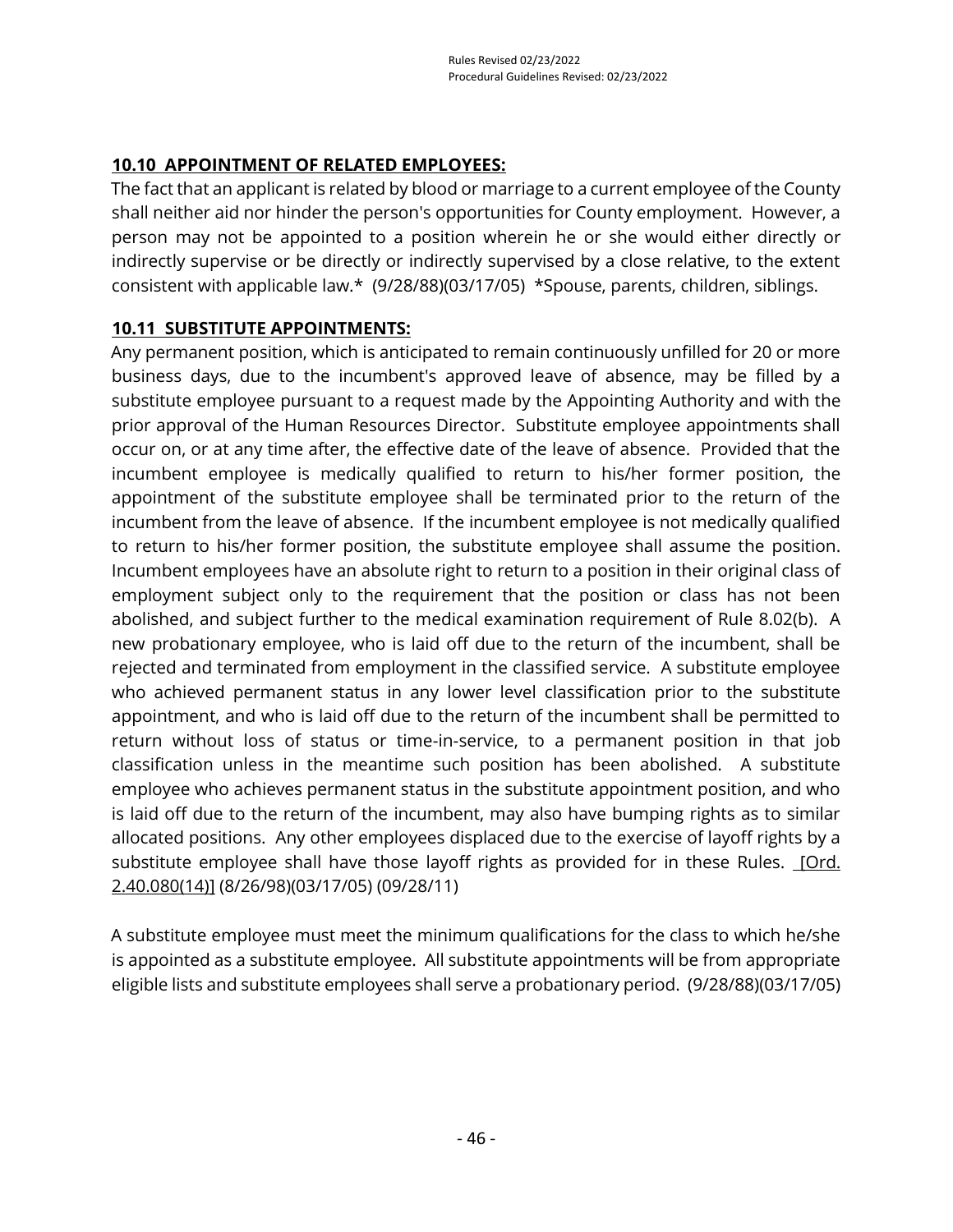# **RULE 11. PROBATION**

#### **11.01 INITIAL APPOINTMENTS:**

All persons appointed to permanent positions in the classified service shall be required to satisfactorily serve a period of probation prior to achieving permanent status in County employment. [\[Ord. 2.40.080\(10\)\]](https://library.municode.com/ca/san_luis_obispo_county/codes/county_code?nodeId=TIT2ADPE_CH2.40CISESY_2.40.080CORU)

## **11.02 PROMOTIONAL APPOINTMENTS:**

All employees who accept promotional appointments in the classified service shall be required to satisfactorily serve a period of probation in the promotional position prior to achieving permanent status at the level to which promoted. [\[Ord. 2.40.080\(10\)\]](https://library.municode.com/ca/san_luis_obispo_county/codes/county_code?nodeId=TIT2ADPE_CH2.40CISESY_2.40.080CORU)

# **11.03 DURATION OF PROBATIONARY PERIODS:**

Except as provided below, the probationary period for all classified positions shall be the equivalent of six months of full time paid service commencing with the date of appointment. Deputy Sheriff, Sheriff's Dispatcher I, Sheriff's Correctional Deputy, Sheriff's Senior Correctional Deputy (lateral transfer) Juvenile Services Officer I, Juvenile Services Officer II (lateral transfer), Deputy Probation Officer I, Deputy Probation Officer II (lateral transfer), Correctional Technician I, Employment Resource Specialist I, Social Worker I and Social Services Investigator shall serve a probationary period of the equivalent of one year of full time paid service. The probationary period shall not include any period of leave with pay exceeding 20 business days. A person having received a noncompetitive appointment to the higher classification after an upward reclassification of his/her currently held position shall be deemed to have satisfactorily served a probationary period in that position consistent with Rule 5.05(b). [\[Ord. 2.40.080\(10\)\]](https://library.municode.com/ca/san_luis_obispo_county/codes/county_code?nodeId=TIT2ADPE_CH2.40CISESY_2.40.080CORU) (7/22/92) (8/26/98)(03/17/05) (09/28/11) (06/27/18)

# **11.04 EXTENSION OF PROBATIONARY PERIODS:**

The Appointing Authority may, with the approval of the Human Resources Director, extend an employee's probationary period up to a maximum of one-half of the initial probationary period (520 or 1040 hours). (09/28/11)

# **11.05 REJECTION OF PROBATIONARY EMPLOYEE:**

- (a) Following proper and timely notification, a new probationary employee who fails to satisfactorily meet the requirements of his/her position shall be rejected and terminated from employment in the classified service.
- (b) Following proper and timely notification, an employee who is serving a probationary period in a promotional appointment and fails to satisfactorily meet the requirements of the promotional position, shall be rejected and reinstated to the lower level position in which the employee has achieved permanent status or to one which is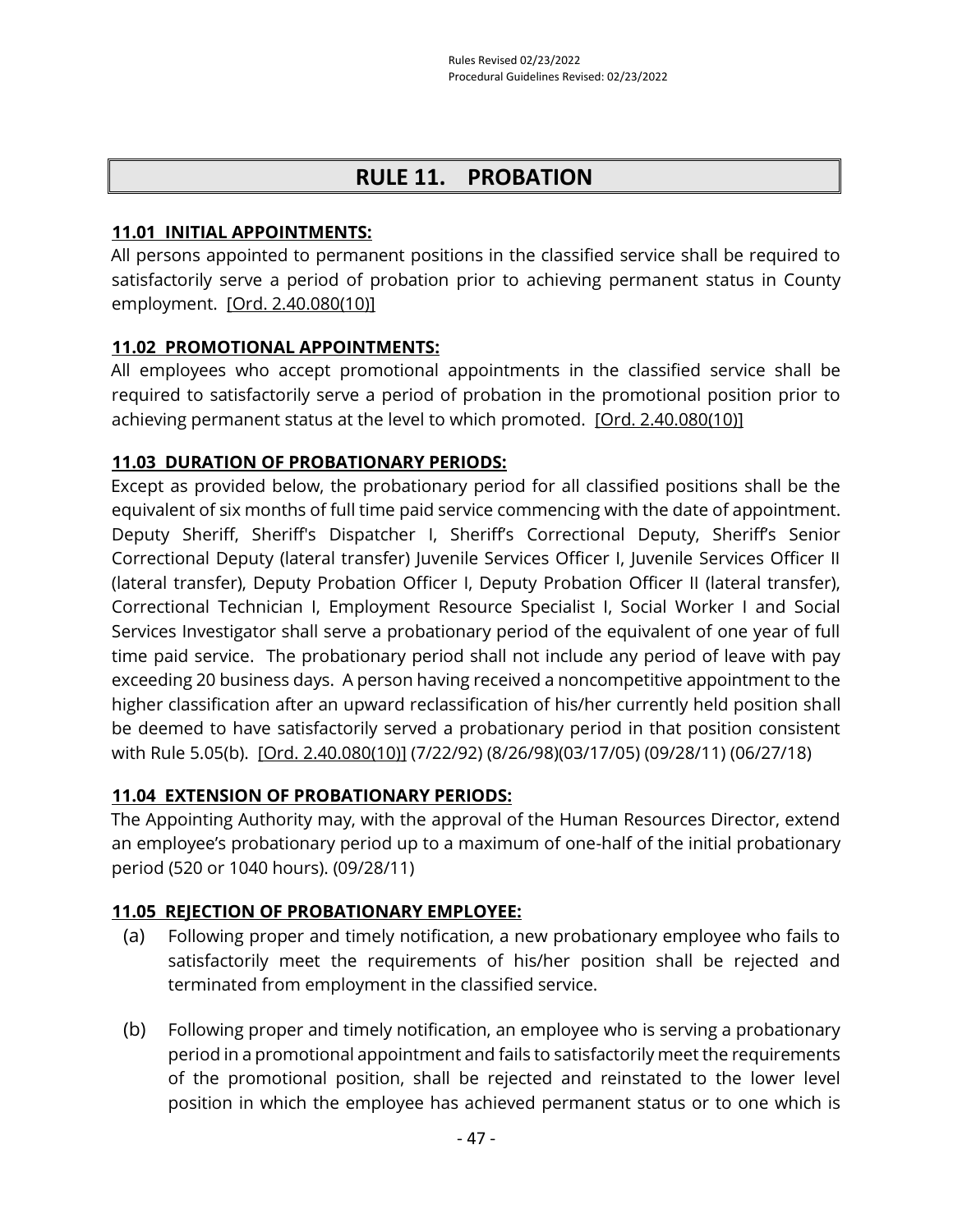equivalent. When a probationary employee accepts an appointment to a position in another class during the probationary period, such appointment interrupts the old probationary period. [\[Ord. 2.40.080\(10\)\]](https://library.municode.com/ca/san_luis_obispo_county/codes/county_code?nodeId=TIT2ADPE_CH2.40CISESY_2.40.080CORU) (03/17/05)

# **11.06 CHANGE IN POSITION OTHER THAN THROUGH APPOINTMENT:**

An employee who is reassigned, transferred, reinstated, restored, demoted, re-employed, or voluntarily reduces to a class in which they have previously obtained status shall not be required to serve a probationary period as a result of such action; all other employees are required to serve a probationary period. (10/15/00)(03/17/05)

## **11.07 REJECTION NOT SUBJECT TO APPEAL:**

A probationary employee may be rejected by the Appointing Authority during probation without right to a hearing, except as to appeals regarding the issue of discrimination as provided for in Rule 16.02 of these Rules. [\[Ord. 2.40.080\(10\)\]](https://library.municode.com/ca/san_luis_obispo_county/codes/county_code?nodeId=TIT2ADPE_CH2.40CISESY_2.40.080CORU) (9/28/88) (09/28/11)

# **11.08 NOTICE OF REJECTION OF PROBATIONER:**

To be effective, the written notice of rejection of a probationary employee must be served before midnight of the last day of the probationary period. (5/23/79)(9/28/88)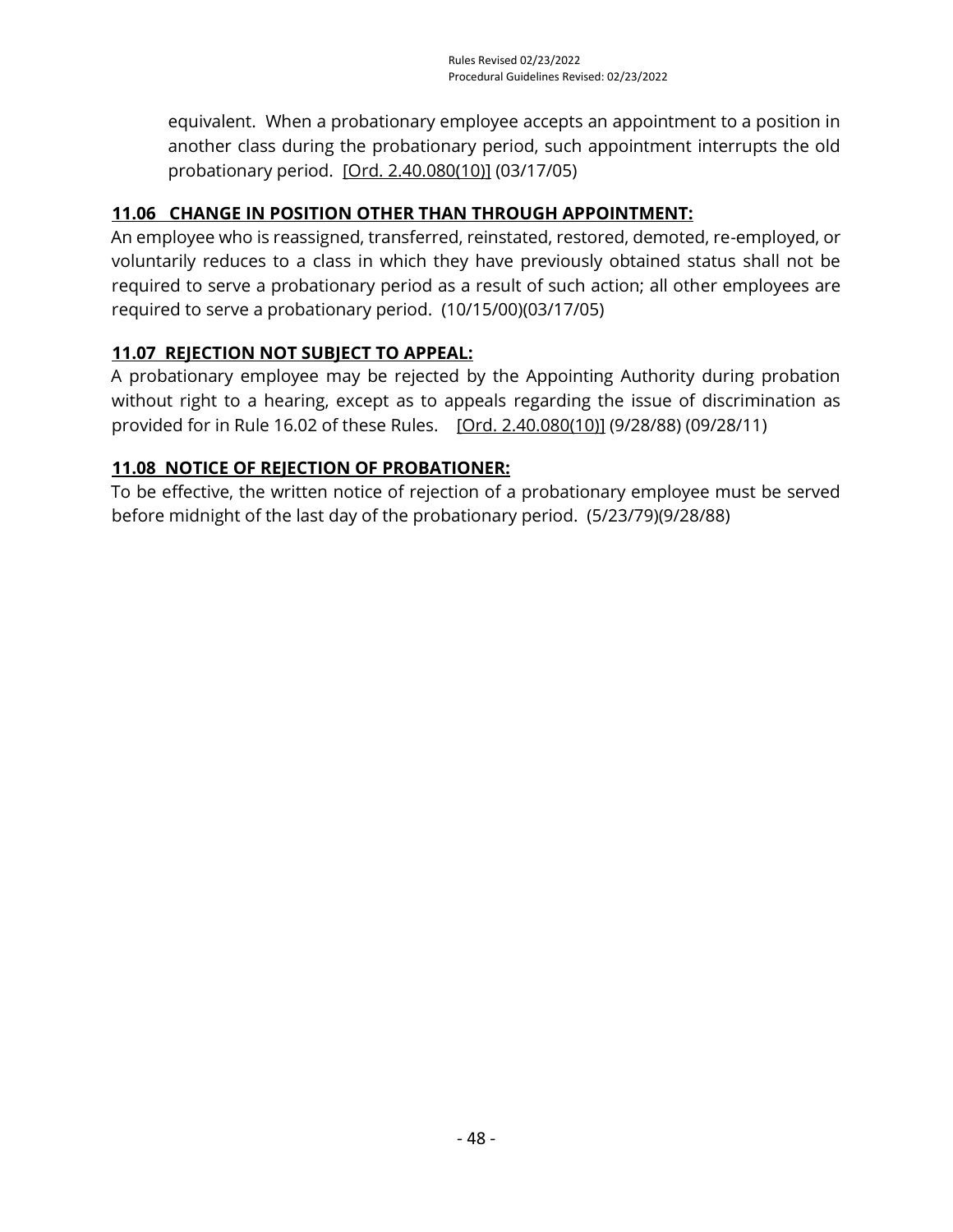# **RULE 12. CHANGES IN ASSIGNMENT, SEPARATION AND LAYOFFS**

# **12.01 ASSIGNMENT AND REASSIGNMENT:**

Once appointed to a position in a specific classification in a department, an employee may be reassigned within the department to another position within the class at the discretion of the Appointing Authority. [\[Ord. 2.40.080\(13\)\]](https://library.municode.com/ca/san_luis_obispo_county/codes/county_code?nodeId=TIT2ADPE_CH2.40CISESY_2.40.080CORU)

# **12.02 TRANSFER:**

On written request from the appointing authorities concerned, the Human Resources Director may authorize the transfer of an employee for a limited period of time. Any permanent transfer of this nature shall require the written consent of the employee prior to implementation. [\[Ord. 2.40.080\(13\)\]](https://library.municode.com/ca/san_luis_obispo_county/codes/county_code?nodeId=TIT2ADPE_CH2.40CISESY_2.40.080CORU) (9/28/88)

# **12.03 MEDICALLY INCAPACITATED:**

When, in the estimation of the Appointing Authority, an employee becomes physically or mentally unfit to perform the duties which have been assigned to him/her, pursuant to Rule 8.02(a) the authority may request that the employee be medically examined to determine the fitness of the employee in accordance with the medical standards as outlined in these Rules. Should the employee be determined to be physically unfit to perform the normal and reasonable duties of the class to which the employee has been appointed, the Appointing Authority may be authorized by the Human Resources Director to transfer or demote the employee to a more medically suitable position and/or for which the employee might be able to acquire the necessary skills following a reasonable period of training. Should the opportunity for transfer or demotion be unavailable, the Human Resources Director shall place the employee on Reemployment lists for positions that the employee is physically capable of accomplishing. This section will be applied consistent with applicable state and federal law. [\[Ords. 2.40.080\(9\);](https://library.municode.com/ca/san_luis_obispo_county/codes/county_code?nodeId=TIT2ADPE_CH2.40CISESY_2.40.080CORU) [2.40.120\(1\);](https://library.municode.com/ca/san_luis_obispo_county/codes/county_code?nodeId=TIT2ADPE_CH2.40CISESY_2.40.120RESUDI) [2.44.040\(e\)\]](https://library.municode.com/ca/san_luis_obispo_county/codes/county_code?nodeId=TIT2ADPE_CH2.44EMTE_2.44.040LEABWIPA) (2/28/79) (9/28/88) (03/17/05) (02/23/22)

# **12.04 LAYOFFS, PROCEDURE FOR:**

When the number of employees in the classified service is reduced, such reduction shall be by department. The appointing authorities involved shall determine the positions to be affected and the layoff date, and shall notify the Human Resources Director accordingly. The Human Resources Director shall identify the employees who are subject to layoff and will direct the appointing authorities to serve a notice of layoff (9/28/88)(5/24/00) (09/28/11)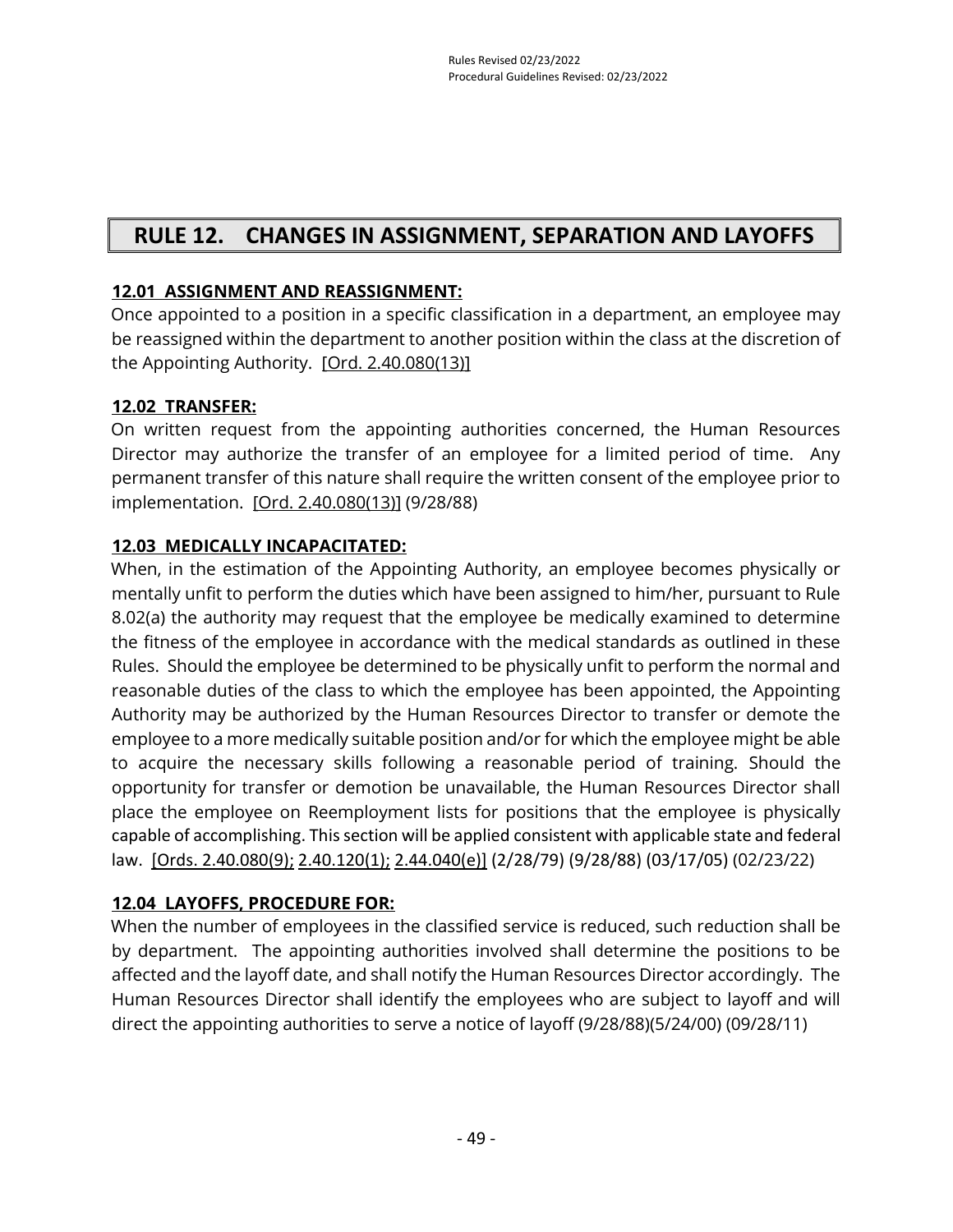#### **12.05 ORDER OF LAYOFF:**

(a) Temporary employees performing work within the affected class(es) shall be laid off first.

(b) Provisional employees in affected class(es) shall be laid off next.

(c) Probationary employees working the affected class(es) shall be laid off next in reverse order of time-in-service.

(d) Permanent employees working in the affected class(es) who have one or more regular evaluations during the last two years with an overall rating of Needs Improvement accompanied by sustained discipline related to Rule 13.04 (b), shall be laid off next in reverse order of time-in-service hours. (09/28/11) (06/27/18)

(e ) Permanent employees working in the affected class(es) who have not received a regular evaluation with an overall rating of Needs Improvement in the last two years, shall be reduced or laid off last by reverse order of time-in-service hours.(09/28/11) (06/27/18)

# **12.06 RIGHT TO REDUCE:**

Permanent employees laid off shall be entitled to reduce to a position at the same or lower salary range in a class in which they previously established permanent Civil Service status starting with the highest class and proceeding to the lowest class in the order herein specified. This entitlement is limited to the employee's current department at the time of layoff. (03/17/05) (09/28/11)

#### **12.07 TWO OR MORE EMPLOYEES WITH EQUAL TIME-IN-SERVICE HOURS:**

Should it occur that after the computation of time-in-service hours, two or more persons have earned equal total of such hours, among those so equal in hours, that person shall be laid of first, who: (03/17/05) (09/28/11)

- (a) Placed lowest on the eligible list if these persons were appointed from the same eligible list, or
- (b) Was appointed from the most recent eligible list, if these persons were appointed from separate eligible lists.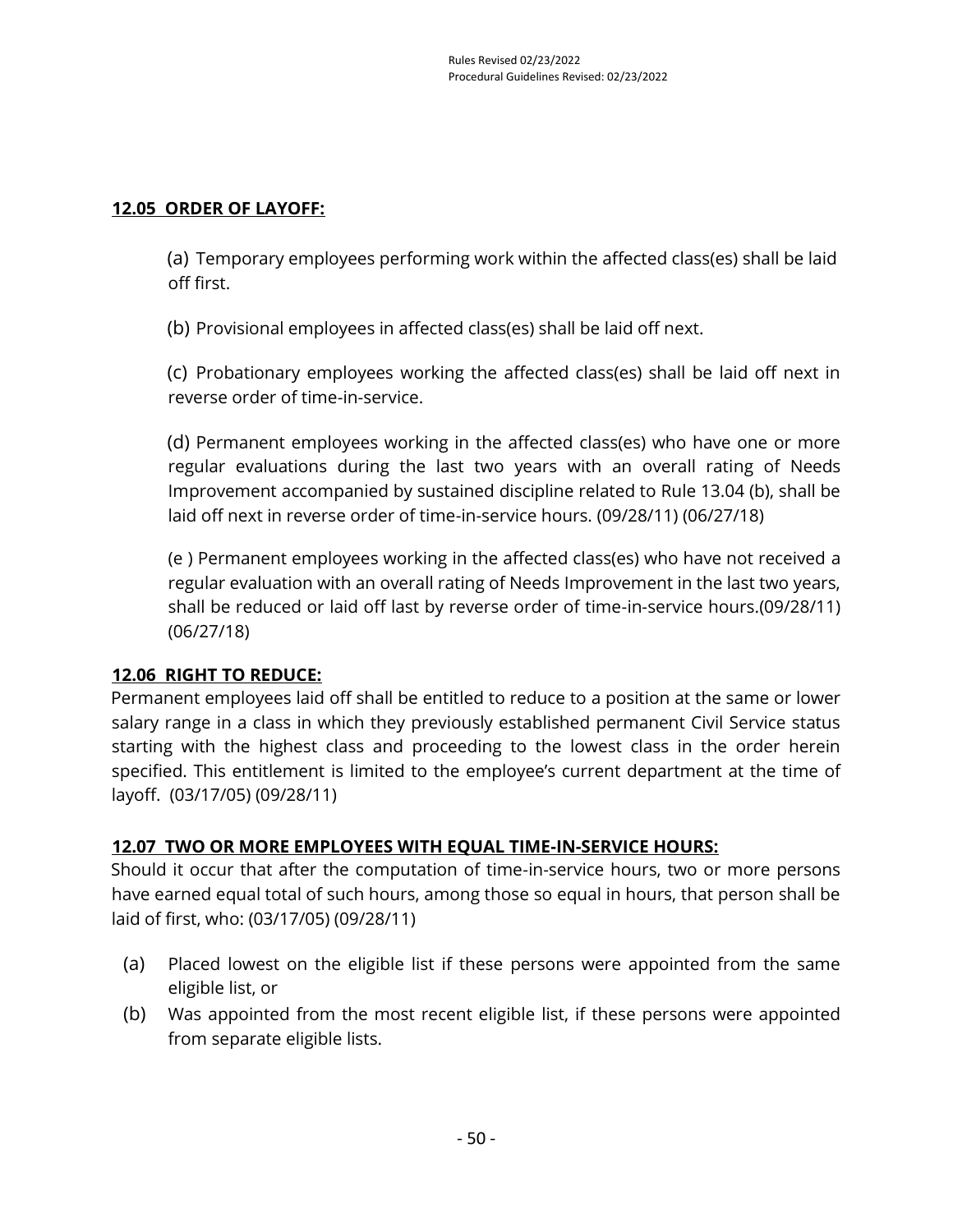## **12.08 NOTICE OF LAYOFF:**

Notice of layoff shall be given to the affected employees in writing as soon as the layoff list has been established. (03/17/05) (09/28/11)

# **12.09 RESIGNATIONS:**

Resignations shall be in writing, directed to the Appointing Authority. A resignation is effective on the date designated therein and if no date is designated, it shall be effective immediately. When submitted to an Appointing Authority, a resignation may not be withdrawn without the consent of the Appointing Authority. (03/17/05) (09/28/11)

## **12.10 RESTORATION TO REEMPLOYMENT LISTS:**

The name of any person who has been appointed to a permanent position from a reemployment list and who is subsequently separated without delinquency or fault shall be restored to the reemployment list. (9/28/88)(03/17/05) (09/28/11)

## **12.11 REINSTATEMENT AFTER SEPARATION:**

Upon approval by the Human Resources Director, any permanent employee who has been separated from County service, without fault or delinquency, may be reinstated by the Appointing Authority within one year from the date of such separation to any position the employee has held on a permanent or probationary basis prior to such separation or to any other position to which the transfer, reassignment, or voluntary reduction from that position would be authorized by these Rules. Employees who are called into military duty will be afforded reinstatement rights consistent with applicable law. [Ord. 2.40.080(14)] (9/28/88)(03/17/05) (09/28/11)

#### **12.12 RIGHTS RESTORED:**

Upon reinstatement, all rights except vacation, sick leave, and those rights prohibited by express provisions of contractual agreements between the County and insurance carrier, acquired by an employee prior to separation from the service shall be restored; provided, however, that the rate of compensation shall be that authorized by the County Code. [Ord.] [2.40.080\(14\)\]](https://library.municode.com/ca/san_luis_obispo_county/codes/county_code?nodeId=TIT2ADPE_CH2.40CISESY_2.40.080CORU) (03/17/05) (09/28/11)

# **12.13 RESTORATION TO PREVIOUS LEVEL:**

In cases of reduction in rank an Appointing Authority may restore an employee so reduced to the position from which he/she was reduced with the consent of the Human Resources Director, provided that the service has been continuous since holding such position or that any break in such service has been followed by reinstatement. (9/28/88)(03/17/05) (09/28/11)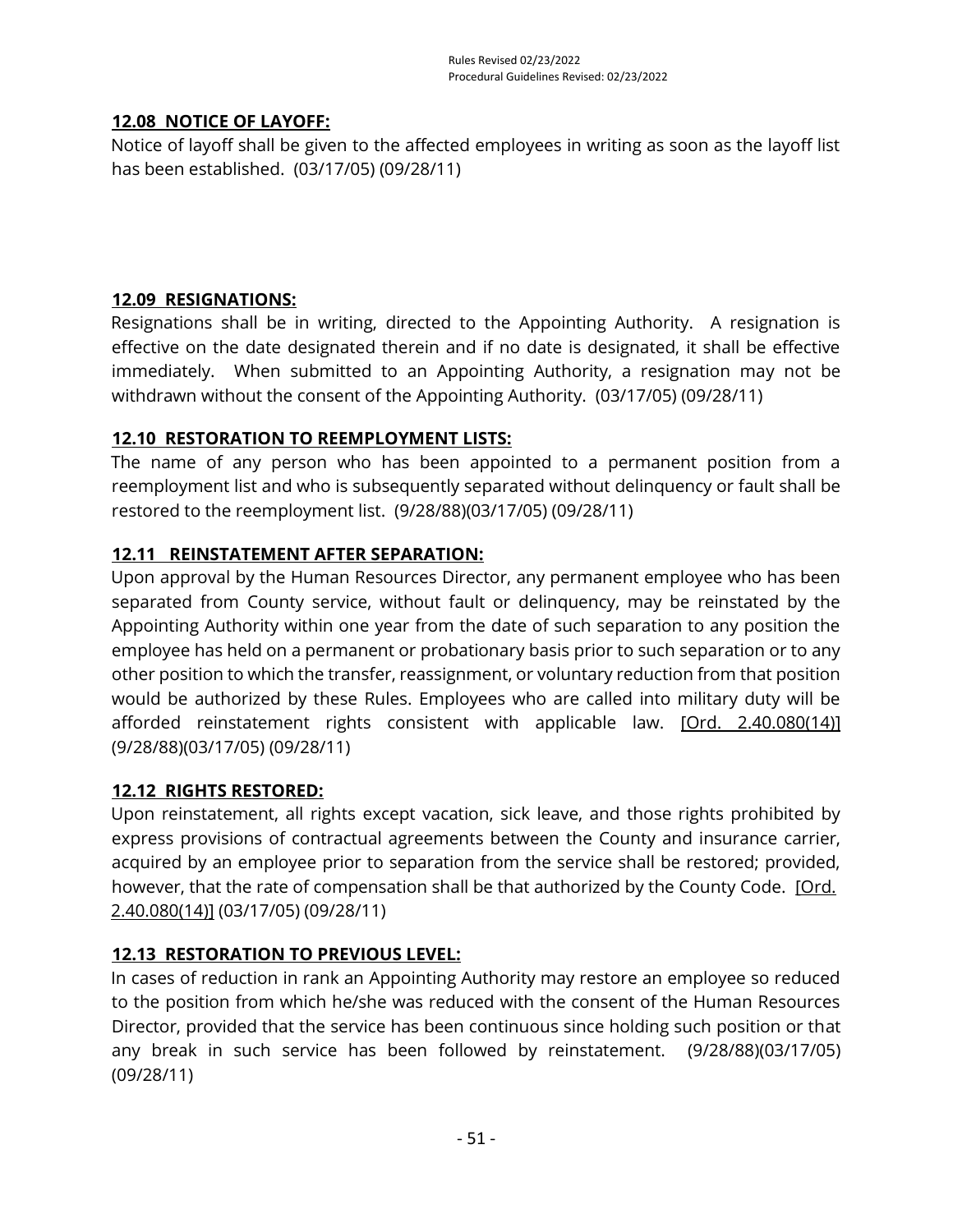# **12.14 VOLUNTARY REDUCTION:**

With the approval of the Appointing Authority and the Human Resources Director, and for any of the following reasons, an employee who has achieved permanent status at a lower level in the classified service or who meets the required minimum qualifications and applicable medical, physical and psychological requirements for a classification with a lower salary range may voluntarily reduce to that level: (03/17/05) (09/28/11)

- (a) To avoid being rejected during probation from a promotional appointment;
- (b) To avoid being laid off when there is a reduction in force affecting the employee's current position;
- (c) For personal reasons which cause the employee to seek a less responsible or complex assignment;
- (d) To remain in a position which has been reallocated to a lower class as a result of a narrowing or lessening of the responsibilities and duties assigned to the position; or
- (e) Any other reasons deemed by the Human Resources Director and the Appointing Authority involved to be in the best interest of the County.

Persons who voluntarily reduce to avoid layoff shall be placed on a reemployment list for the class from which reduced, pursuant to the provisions contained in Rule 12. 05.

#### **12.15 JOB ABANDONMENT:**

An employee, who is voluntarily absent from duty for five consecutive scheduled work days without obtaining approval from the Appointing Authority, with the concurrence of the Human Resources Director, shall be deemed to have resigned from employment. The employee or his/her representative may submit evidence to the Human Resources Director within ten business days from the first day of absence to verify that the absence was not voluntary. The decision of the Human Resources Director shall be final. (03/17/05) (09/28/11) (02/23/22)

#### **12.16 DISQUALIFICATION OF EMPLOYEE:**

An employee who fails to maintain required local, state, or federal certification or license that is a requirement of the position may be terminated for becoming disqualified to continue such employment. (03/17/05) (09/28/11)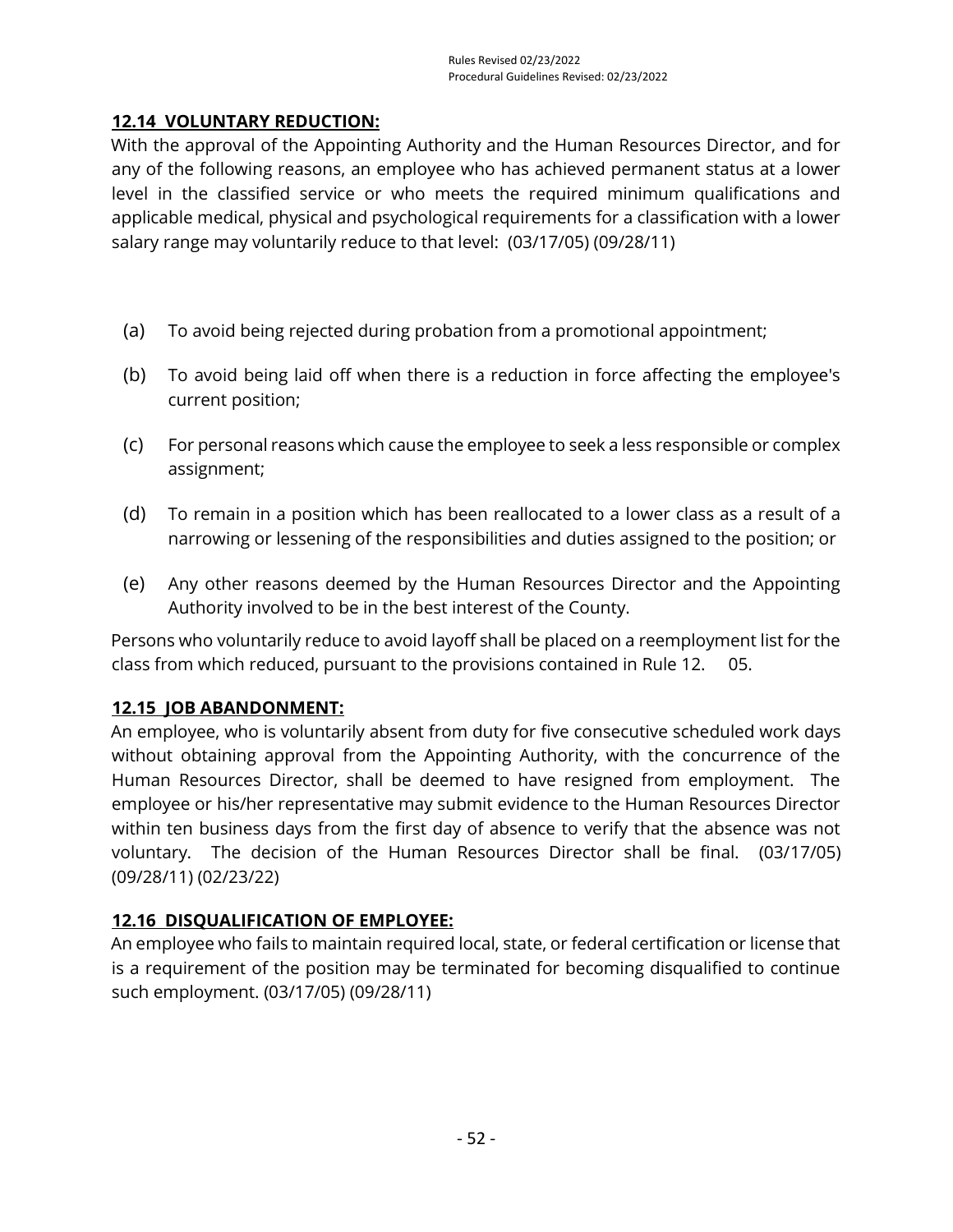# **RULE 13. PERFORMANCE EVALUATION**

## **13.01 PROVISION AND PURPOSE OF THE EVALUATION PLAN:**

The Human Resources Director shall establish, implement, and maintain an effective system for periodic evaluation of the performance and conduct of employees in the classified service. The objective of this system is to record the performance of employees during the evaluation period, assist supervisors and their employees in measuring progress toward work goals; identify employee development needs; and establish a basis for personnel decisions. [\[Ord. 2.40.080\(16\)\]](https://library.municode.com/ca/san_luis_obispo_county/codes/county_code?nodeId=TIT2ADPE_CH2.40CISESY_2.40.080CORU) (09/28/11)

## **13.02 EVALUATION PROCEDURE:**

In accordance with County procedures, and on forms approved by the Human Resources Director, supervisors shall evaluate, record and report the performance of their employees. Performance evaluations shall be one of the following: (09/28/11)

- (a) **Probationary Evaluation:** Probationary employees who are recommended by the Appointing Authority for permanent status in their position shall receive a performance evaluation at the conclusion of their probationary period. (03/17/05) (09/28/11)
- (b) **Regular Evaluation:** Employees who have achieved permanent status in their position shall receive a performance evaluation on or before the individual employee's anniversary date. (09/28/11) .
- (c) **Special Evaluation:** The Appointing Authority may at their discretion issue a special performance evaluation. All special performance evaluations shall be created and administered in accordance with the provisions of this Rule. (09/28/11)

Each evaluation shall be discussed with the employee by their supervisor and the employee shall be given a copy of the performance evaluation report following the discussion. The employee shall be the last to sign the report but only as an indication that the report was discussed with him/her. The employee shall have the right to review the performance evaluation report with the Appointing Authority or designated representative. The evaluation report shall be filed with the Human Resources Department to record such evaluation. [\[Ord. 2.40.080\(16\)\]](https://library.municode.com/ca/san_luis_obispo_county/codes/county_code?nodeId=TIT2ADPE_CH2.40CISESY_2.40.080CORU) (9/22/76) (8/26/98)(03/17/05)(09/28/11)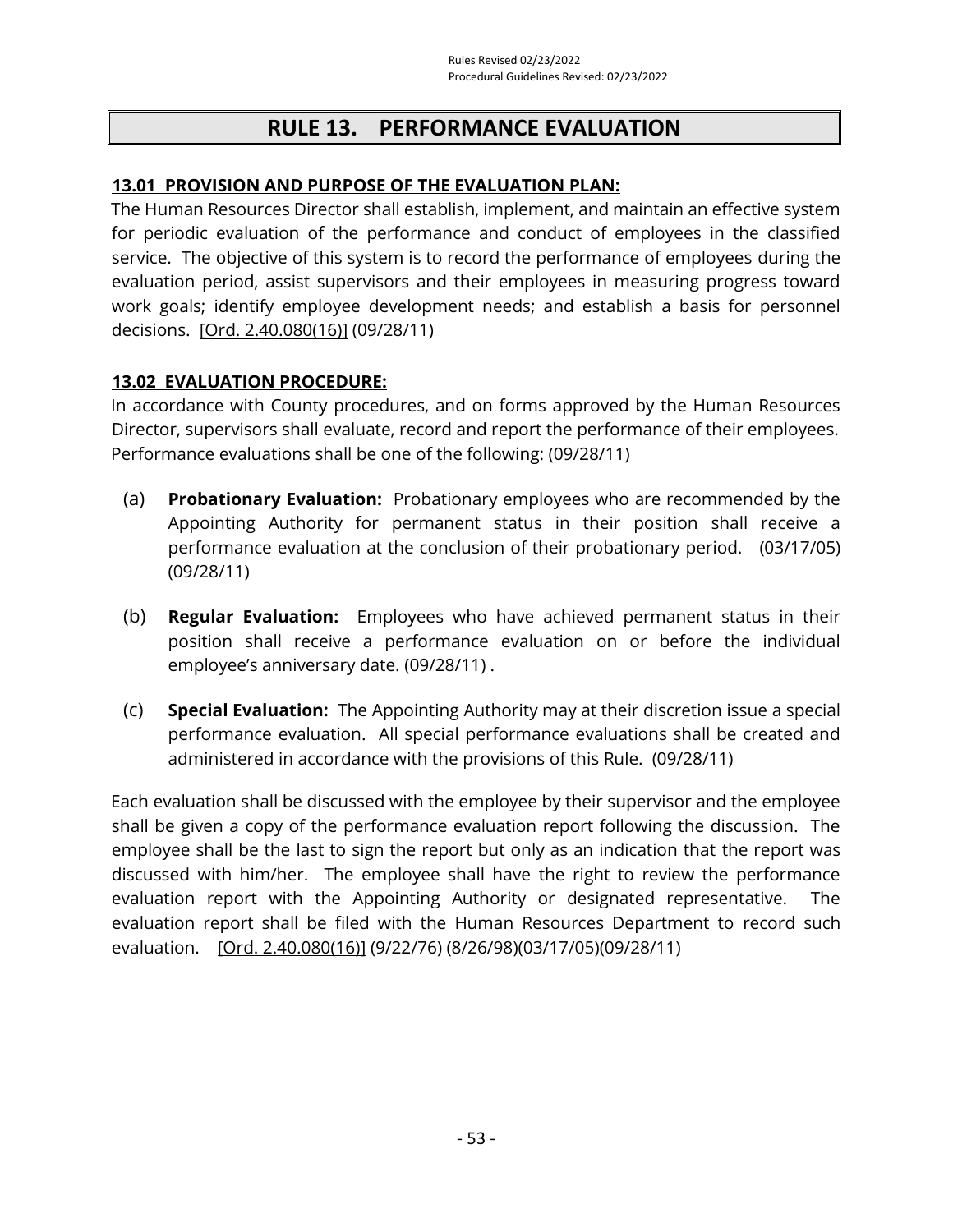## **13.03 PERFORMANCE EVALUATION RATING STANDARDS:**

Performance evaluations shall be made in accordance with the following standards:

(a) Exceptional work performance is consistently and distinctly well above the standard expected of a competent worker in that job; performance is consistently superior. Exceptional ratings must be substantiated in writing by the rater. (09/28/11) (06/27/18)

**(**b**)** Successful work performance consistently meets the standard expected of a competent worker in that job. (09/28/11) (06/27/18)

**(**c**)** Needs Improvement work performance is frequently less than the standard expected of a competent worker in that job. Needs Improvement ratings must be substantiated in writing by the rater (09/28/11) (06/27/18)

## **13.04 OVERALL RATING OF NEEDS IMPROVEMENT:**

A Supervisor shall be expected to take appropriate and immediate steps to assist an employee to improve or correct any performance or conduct which has been rated as Needs Improvement: (09/28/11) (06/27/18)

(a) If an employee receives an overall performance evaluation rating of Needs Improvement, the employee's supervisor shall create and communicate to the employee, a written performance improvement plan to improve or correct any performance factors needing improvement. The employee's supervisor shall objectively document the steps taken to assist an employee to achieve a Successful work performance rating and the results of those actions. (09/28/11) (06/27/18)

(b) If the employee fails to demonstrate improvement upon completion of the performance improvement plan timeline, the employee s13.05 hall be subject to discipline. (09/28/11) (06/27/18)

#### **13.05 APPEAL:**

If, after discussing a performance evaluation with the evaluator and reviewing the report with the Appointing Authority, an employee disagrees with a Needs Improvement overall rating received in a Regular or Special performance evaluation report, the employee may request review of the performance evaluation by the Human Resources Director. Such a request shall be in writing and filed within ten business days after the employee's receipt of the performance evaluation. Failing to achieve satisfaction through the Human Resources Director, the employee may then appeal the matter to the Commission in accordance with the provisions of Rule 4.04 [\[Ord. 2.40.080\(17\)\]](https://library.municode.com/ca/san_luis_obispo_county/codes/county_code?nodeId=TIT2ADPE_CH2.40CISESY_2.40.080CORU) (03/17/05) (09/28/11) (06/27/18)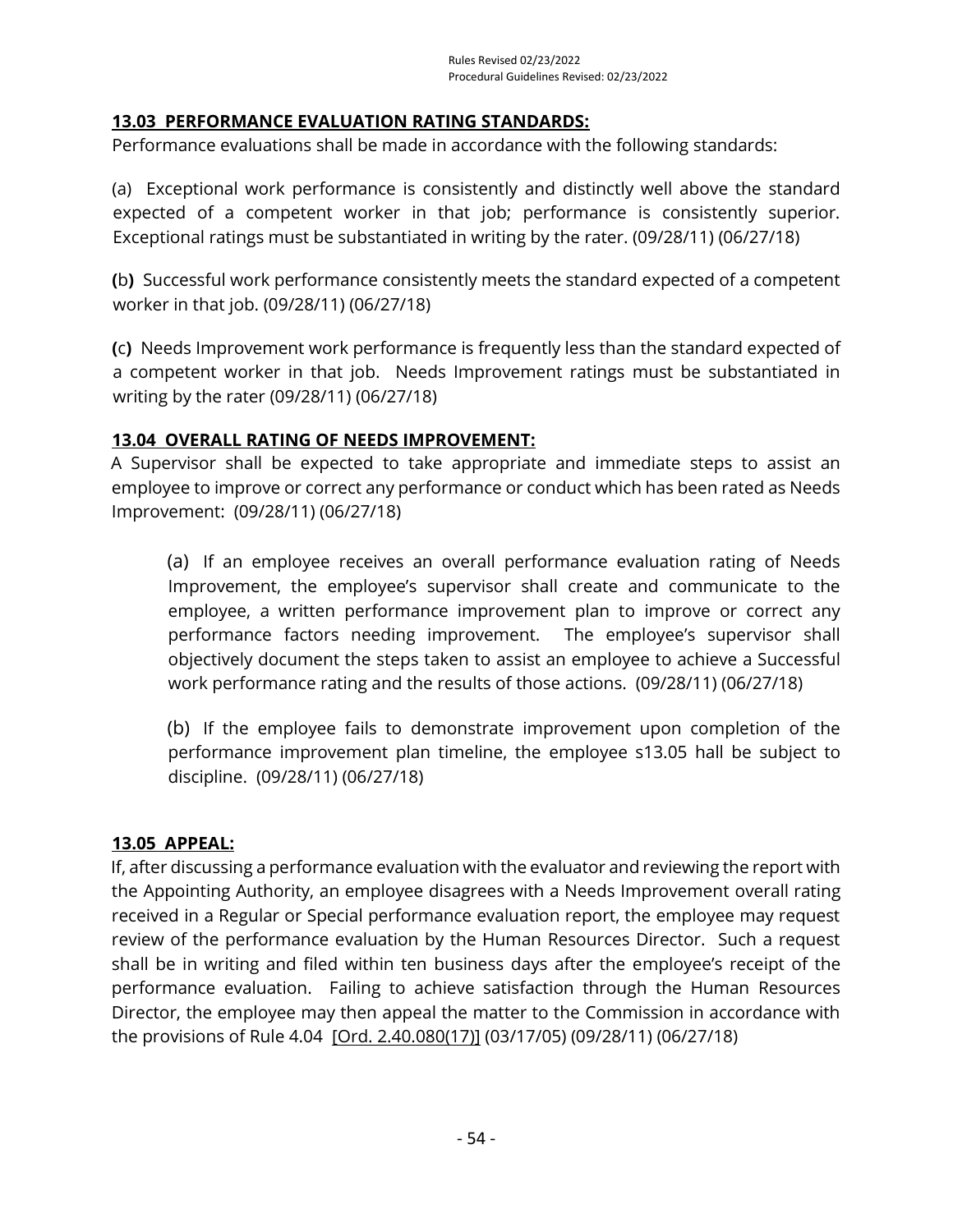# **13.06 RETENTION OF PERFORMANCE EVALUATION REPORTS:**

The performance evaluation report and its attachments shall become a part of the official record of the employee and shall be placed in the employee's personnel file maintained by the County Human Resources Department. Performance ratings shall be considered confidential, only subject to review by persons appropriately authorized by the Human Resources Director and the Commission, or as requested by the employee. (9/28/88) (09/28/11)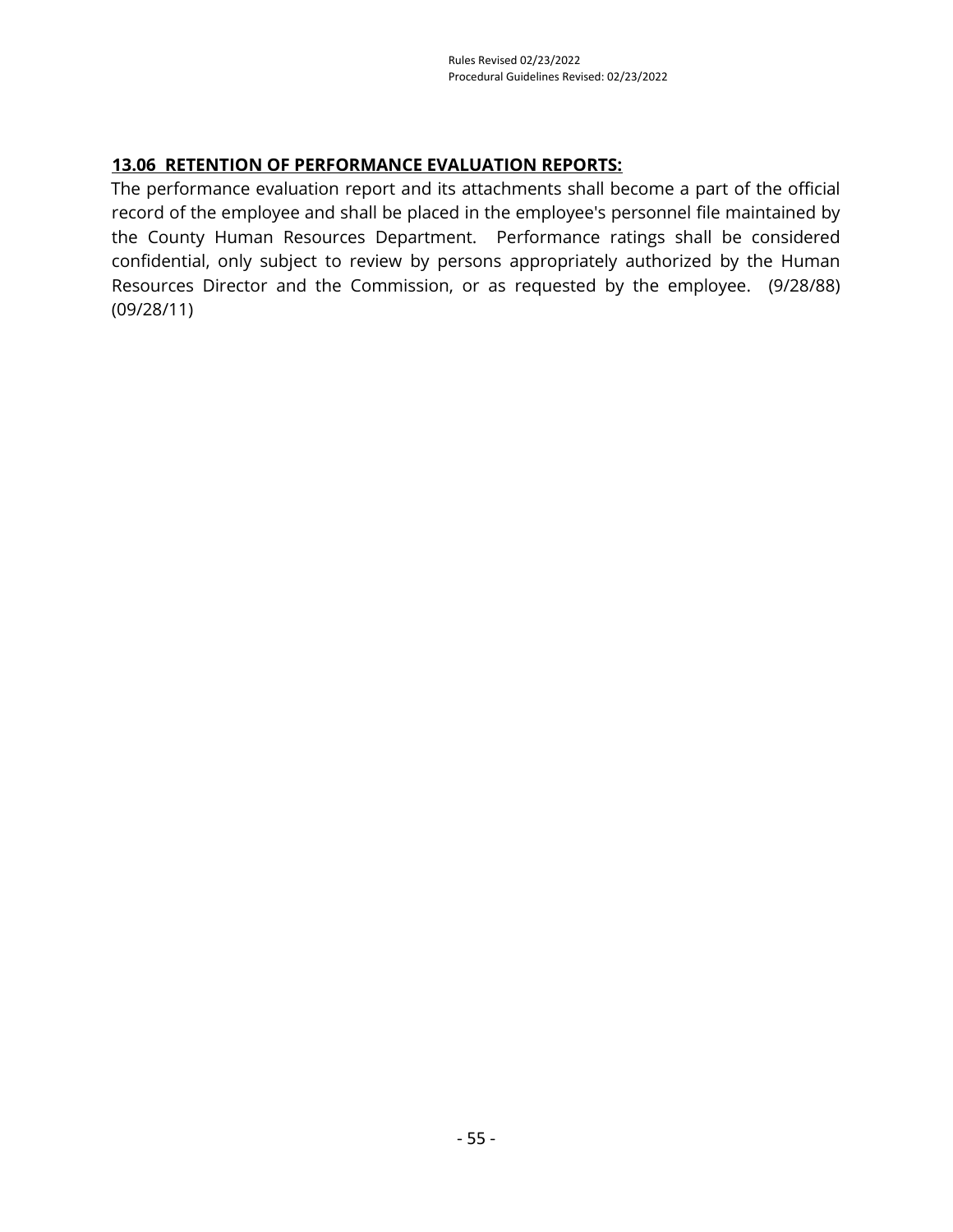# **RULE 14. DISCIPLINARY ACTIONS**

#### **14.01 DEMOTIONS, SUSPENSIONS AND DISMISSALS:**

Demotions, suspensions, dismissals, or reductions in the compensation of officers and employees in the classified service who have attained permanent status through completion of the prescribed probationary period shall be made pursuant to the provisions of Section 2.40.120 of the County Code and Rule 4 hereof. All appointing authorities are required to consult with the Human Resources Department and County Counsel prior to imposing any final disciplinary action. (9/28/88)(03/17/05)(09/28/11)

#### **14.02 REASONS FOR DISCIPLINARY ACTIONS:**

An employee who has completed his/her probationary period and attained permanent status in the classified service may be reprimanded, suspended, demoted, or dismissed for any of the following reasons:

- (a) Any of the reasons specified in Rule 6.03;
- (b) Incompetence; (03/17/05)
- (c) Inefficiency;
- (d) Inexcusable neglect of duty;
- (e) Insubordination;
- (f) Dishonesty;
- (g) Inexcusable absence without leave;
- (h) Discourteous treatment of the public or other employees;
- (i) Improper political activity;
- (j) Willful disobedience;
- (k) Misuse of County property;
- (l) Violations of County or departmental rules or policies;
- (m) Conduct unbecoming an employee in the public service;
- (n) Negligence; (09/28/11)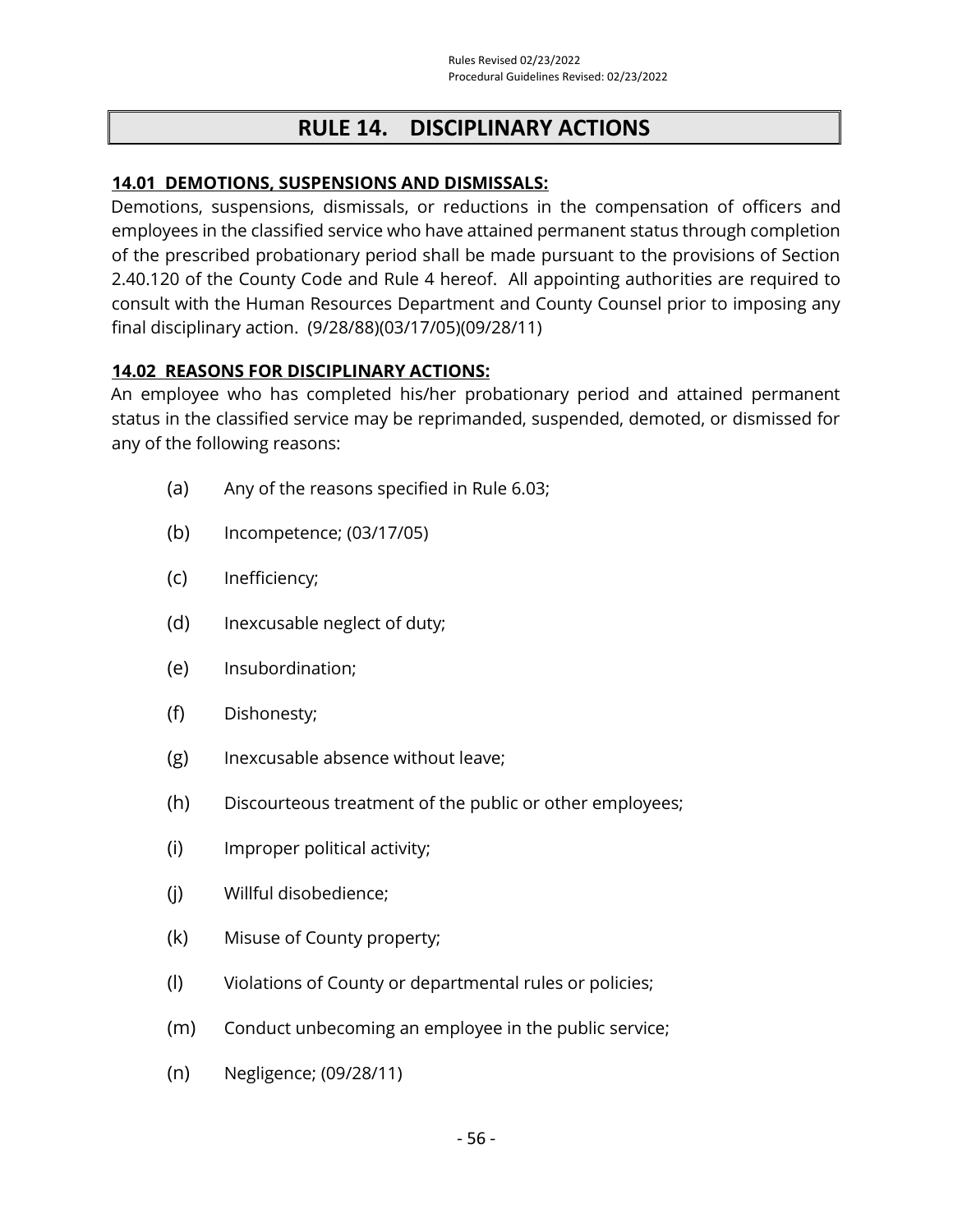(o) Unauthorized release of confidential information from official records; (09/28/11)

(p) Overall Needs Improvement performance evaluation as defined in Rule 13.04 (b); (09/28/11) (06/27/18)

# **14.03 NOTIFICATION OF DEMOTION, SUSPENSION, REDUCTION IN PAY OR DISMISSAL:**

- **(a)** Any employee with permanent status in the classified service may be demoted, suspended, dismissed or reduced in compensation by the Appointing Authority by a written order. A written order of the intended action shall be served upon the employee either personally or by certified mail, return receipt required, within five business days prior to the effective date of the disciplinary action. Service of a written order shall be deemed complete upon personal service of the order on the employee or, in the case of certified mail, upon mailing. The written order of intent shall include: (03/17/05) (09/28/11)
	- **(1)** A statement of the intended action; (09/28/11)
	- **(2)** The effective date of the intended action; (09/28/11)
	- **(3)** A statement of the reasons for the intended action; (09/28/11)
	- **(4)** A statement in ordinary and concise language of the acts or omissions upon which the action is based;
	- **(5)** A copy of the charges and materials upon which the action is based; (5/23/79)
	- **(6)** A statement that the employee has a right to respond to the Appointing Authority prior to the effective date of the discipline; (5/23/79) (09/28/11) and
	- **(7)** A copy of Rules 4 and 14. (03/17/05)
- **(b)** Prior to the effective date of the intended disciplinary action, the employee being disciplined shall have the opportunity to provide a response, verbally or in writing, to the Appointing Authority, relative to the validity of the basis of the action(s) to be taken, and the nature of the action(s). If the employee exercises his/her right to respond, the Appointing Authority will evaluate the response and shall serve on the employee a final written order, affirming, modifying or revoking the written order of intended discipline. Service shall be effective and deemed complete in accordance with Rule 14.03(a). If the employee does not exercise his/her right to respond, the initial order notifying the employee of the intended disciplinary action shall be deemed the final written order. (03/17/05) (09/28/11)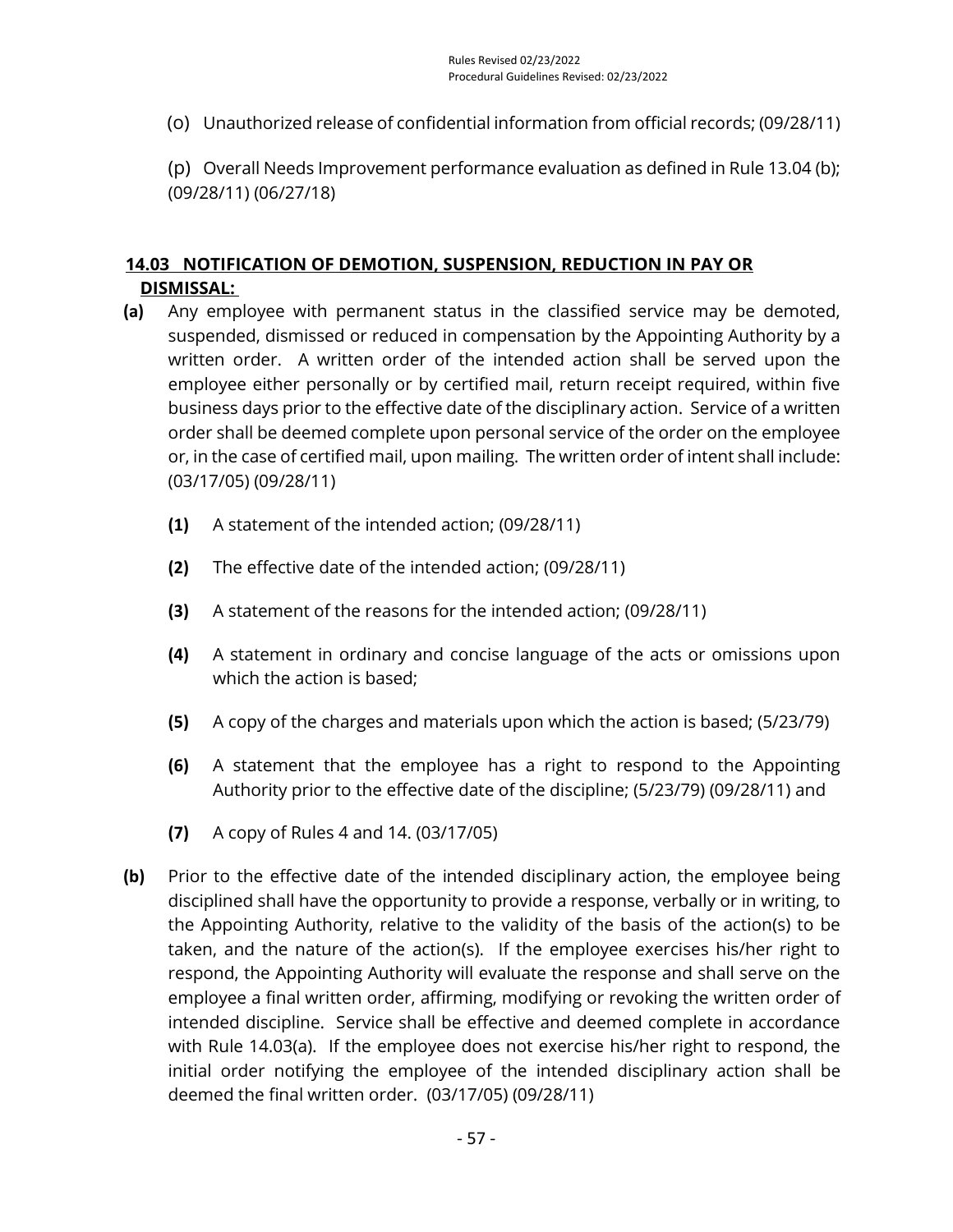**(c)** The employee may, within ten business days, appeal the final written order in accordance with Rule 4.04. In addition to, or in the alternative to serving an Appeal, the employee may reply in writing to a final order within ten business days from the date of its service upon with the Human Resources Director [\[Ord. 2.40.120\(3\)\]](https://library.municode.com/ca/san_luis_obispo_county/codes/county_code?nodeId=TIT2ADPE_CH2.40CISESY_2.40.120RESUDI) (06/03/09)(5/23/79)(03/17/05) (09/28/11)

# **14.04 LETTERS OF REPRIMAND:**

When an Appointing Authority has determined informal corrective action to be ineffective in altering the unsatisfactory performance or conduct of an employee, the Appointing Authority may issue a formal letter of reprimand to the employee. Such reprimand letters should follow an official discussion of the problem between the Appointing Authority or his/her designee and the employee and should contain: (03/17/05) (09/28/11)

- **(a)** A general statement of the problem, specifying with factual statements what the employee has done wrong; (03/17/05)
- **(b)** The specific policies, rules, or legal provisions violated;
- **(c)** Constructive assistance toward correction of conduct;
- **(d)** An indication that more serious disciplinary action shall occur should unsatisfactory conduct continue or recur.

When issued, reprimand letters shall be copied and become a part of the employee's official personnel record and as with other forms of formal discipline the employee shall have the right to appeal the issuance action in accordance with the provisions of Rule 4.04. (5/23/79)(03/17/05)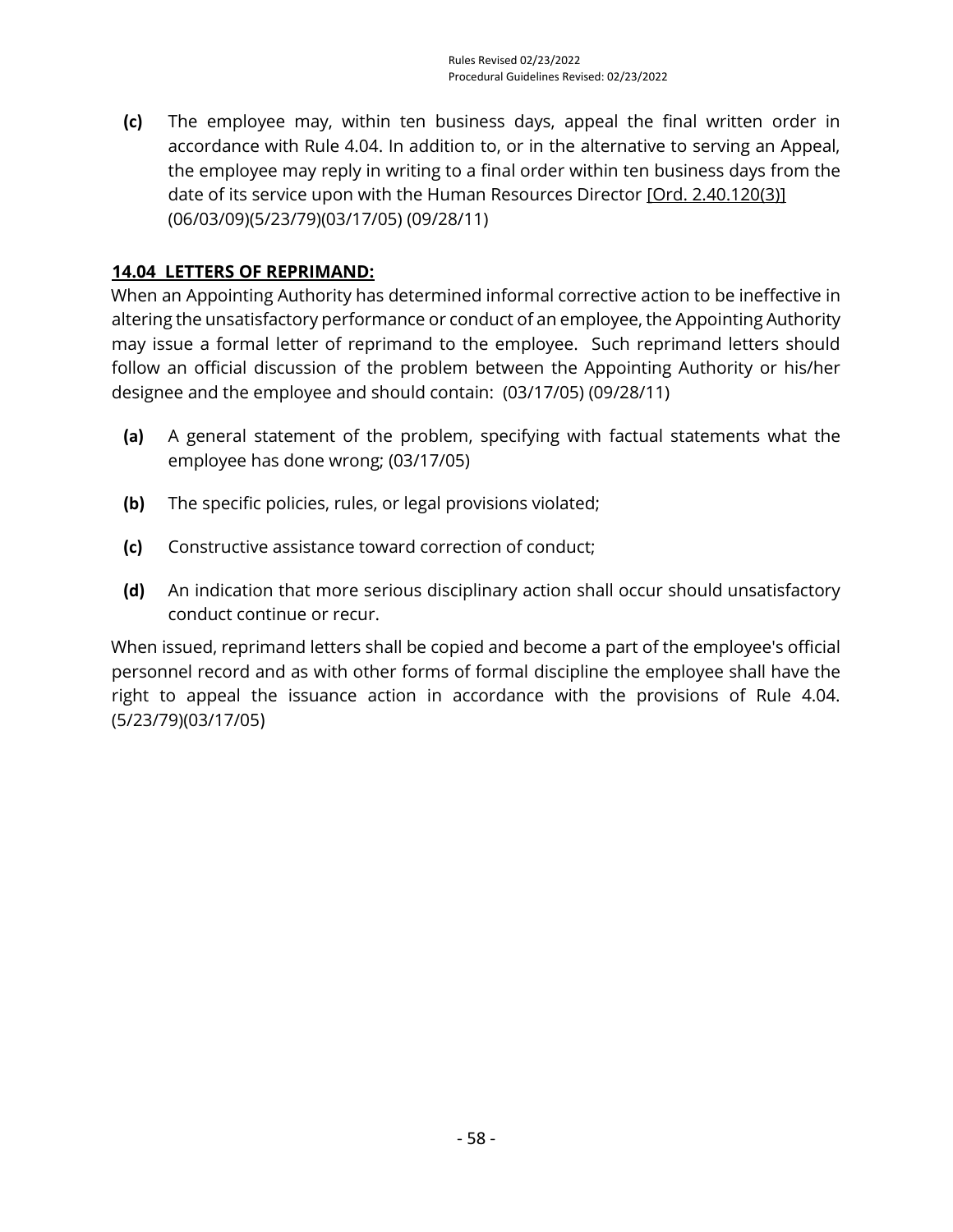# **RULE 15. EMPLOYEE RECORDS AND PAYROLL CERTIFICATION**

# **15.01 CERTIFICATION OF SALARY ACCOUNTS:**

Except as otherwise required by law, the County Auditor shall not approve any salary or compensation for services for any person holding or performing the duties of a position in the classified service or serving in a provisional or temporary appointment, unless the Human Resources Director, on behalf of the Commission, has certified that the name, title, and salary of the person to be paid are in accordance with the provisions of Section 2.40.140 of the County Code and these Rules. (9/28/88)(03/17/05)

#### **15.02 EMPLOYEE ROSTER:**

The Human Resources Director shall maintain the official roster of employees and supporting documents, which contain the names and employment record of all employees in the classified and unclassified service. The employment record files shall include such information as records of sick leave usage, leaves of absence, disciplinary actions, performance evaluations, and the transactions, which have taken place during the period of employment which have impacted the employee's salary and/or status. [\[Ord. 2.40.070\(f\)\]](https://library.municode.com/ca/san_luis_obispo_county/codes/county_code?nodeId=TIT2ADPE_CH2.40CISESY_2.40.070DUCOPEDI)

#### **15.03 CONFIDENTIALITY OF PERSONNEL RECORDS:**

Except as otherwise provided under law, the material contained in the employee's individual personnel files, the employment application files, the examination and certification files, and similar records are not public information. It shall be the responsibility of the Human Resources Director to preserve the confidentiality of all records placed under the custodianship of the Commission and the Human Resources Department and to limit exposure of such records to persons who have a legitimate need to review the information contained therein. [\[Ord. 2.40.070\(b\)\]](https://library.municode.com/ca/san_luis_obispo_county/codes/county_code?nodeId=TIT2ADPE_CH2.40CISESY_2.40.070DUCOPEDI)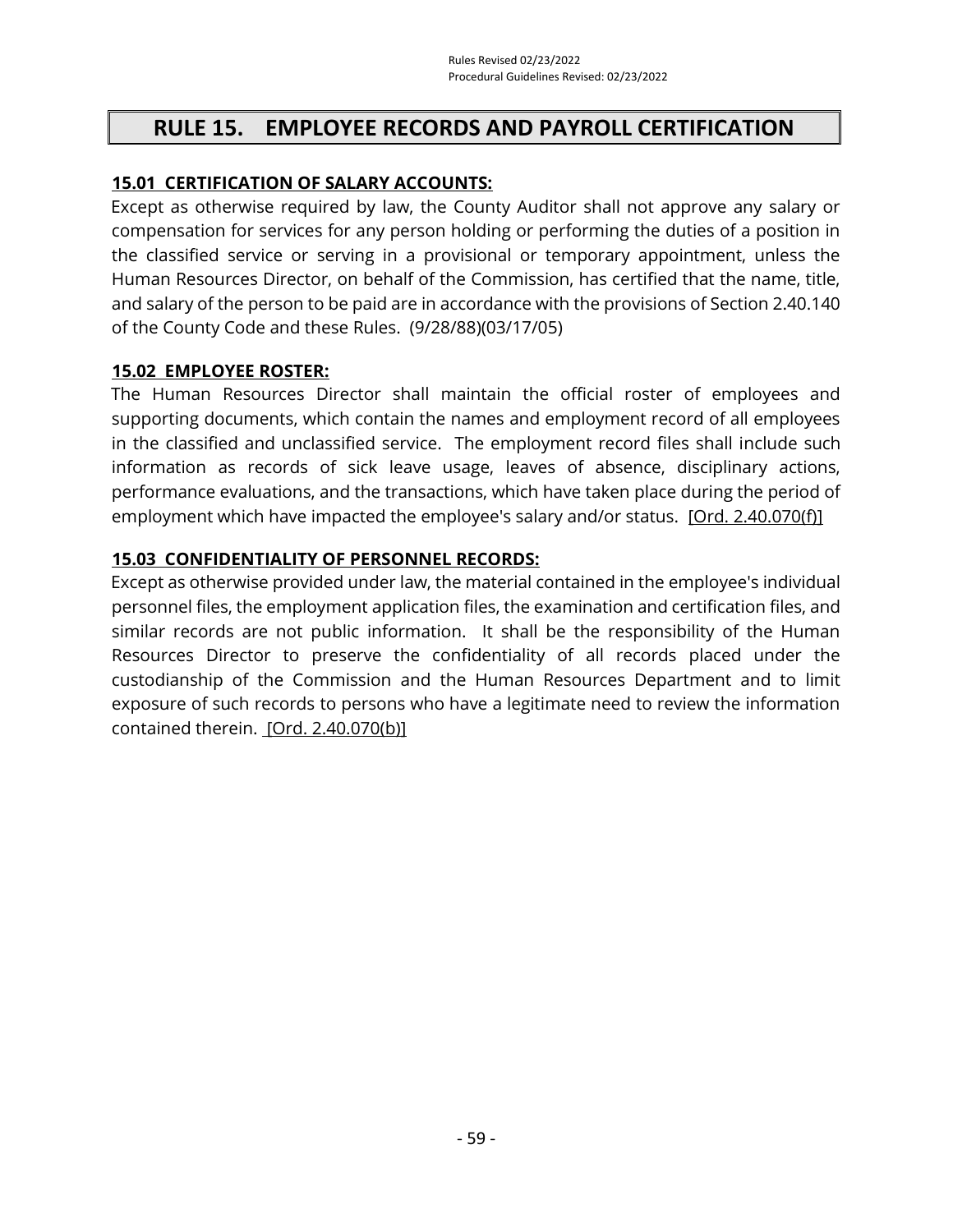# **RULE 16. EQUAL EMPLOYMENT OPPORTUNITY**

#### **16.01 PURPOSE:**

The purpose of these rules is to assure equal employment opportunity in the County employment system and provide affirmative action in its administration in accordance with the objective of fair and impartial treatment of all employees and applicants for employment in the classified service as set forth in Rule 1.02. [\[Ord. 2.40.110\]](https://library.municode.com/ca/san_luis_obispo_county/codes/county_code?nodeId=TIT2ADPE_CH2.40CISESY_2.40.110DIPR) (9/28/88)(03/17/05)

## **16.02 DISCRIMINATION PROHIBITED:**

Discrimination against any person in recruitment, examination, appointment, training, promotion, retention, discipline, or any other aspect of personnel administration because of political or religious opinions or affiliations or because of age, sex, race, color, national origin, marital status, disability, sexual orientation, union activity or association or other similar nonmerit factors as identified in Federal or State law is prohibited. [\[Ord. 2.40.110\]](https://library.municode.com/ca/san_luis_obispo_county/codes/county_code?nodeId=TIT2ADPE_CH2.40CISESY_2.40.110DIPR) (03/17/05) (09/28/11)

## **16. 03 EXCEPTIONS:**

Discrimination on the basis of age, sex or physical disability is prohibited except where specific age, sex, or physical requirements constitute a bona fide occupational qualification necessary to proper and efficient administration of County business. Such exceptions may only be made with the approval of the Human Resources Director and are appealable to the Commission in accordance with the provisions of this Rule. (9/28/88)(03/17/05)

# **16.04 REDRESS FOR DISCRIMINATION ACTS:**

Any employee in the classified service or any applicant for employment therein who believes that he or she has been discriminated against because of any non-merit consideration or factor may appeal to the Commission in accordance with Rule 4, except claims of discrimination of union activity or association shall be filed as a Grievance. Otherwise, any person alleging discrimination must, on the Appeal Form, name the specific factor(s) on which the discrimination is based. (09/28/11)

#### **16.05 HEARINGS:**

Notwithstanding the provisions of Rule 11.07, the Commission shall hold a hearing in every case where discrimination as defined in Rule 16.02 is the basis alleged in the appeal to the Commission, unless the Appellant waives the hearing. (03/17/05)

\* \* \*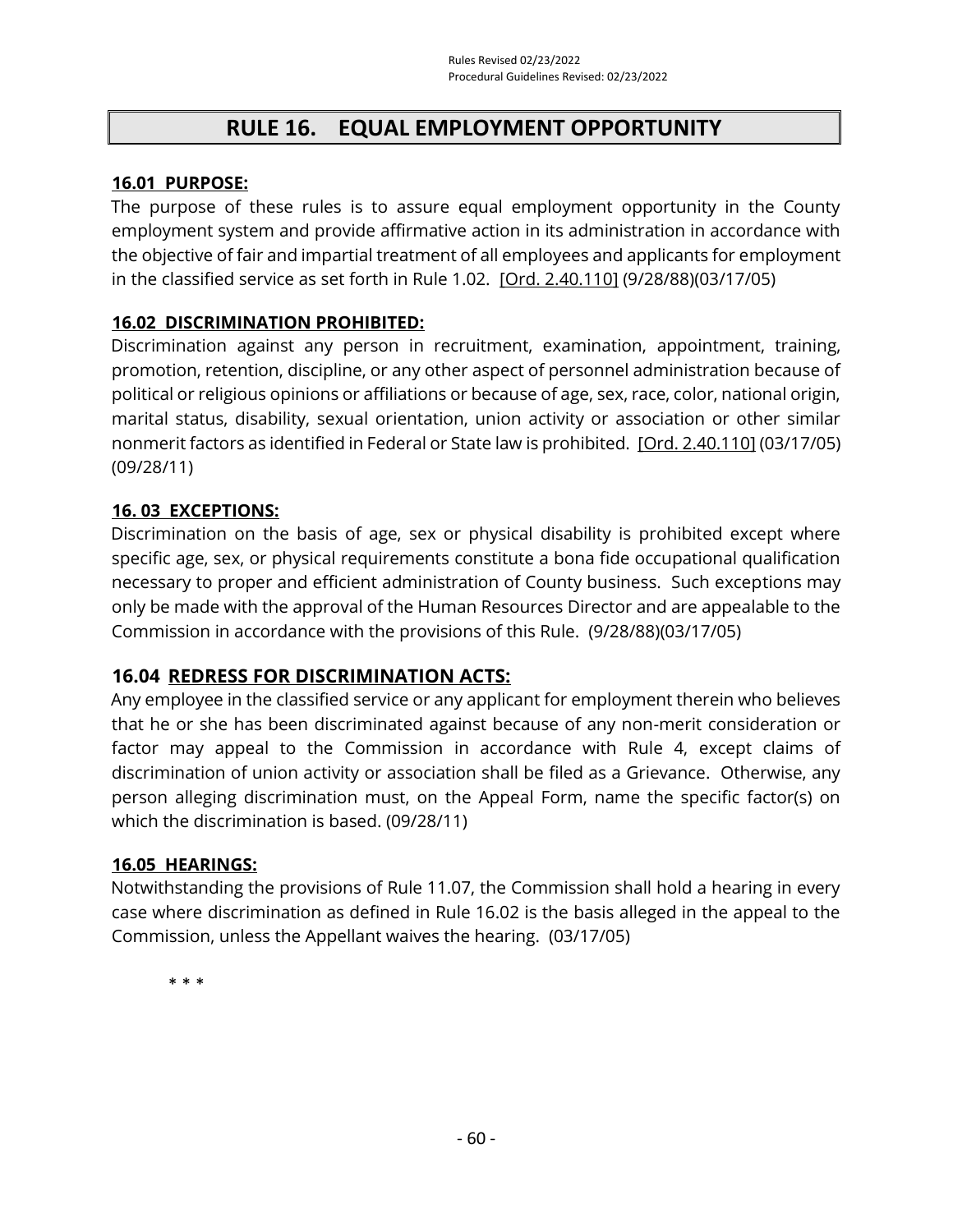

**COUNTY OF SAN LUIS OBISPO**

# **Civil Service Commission**

**Ordinances**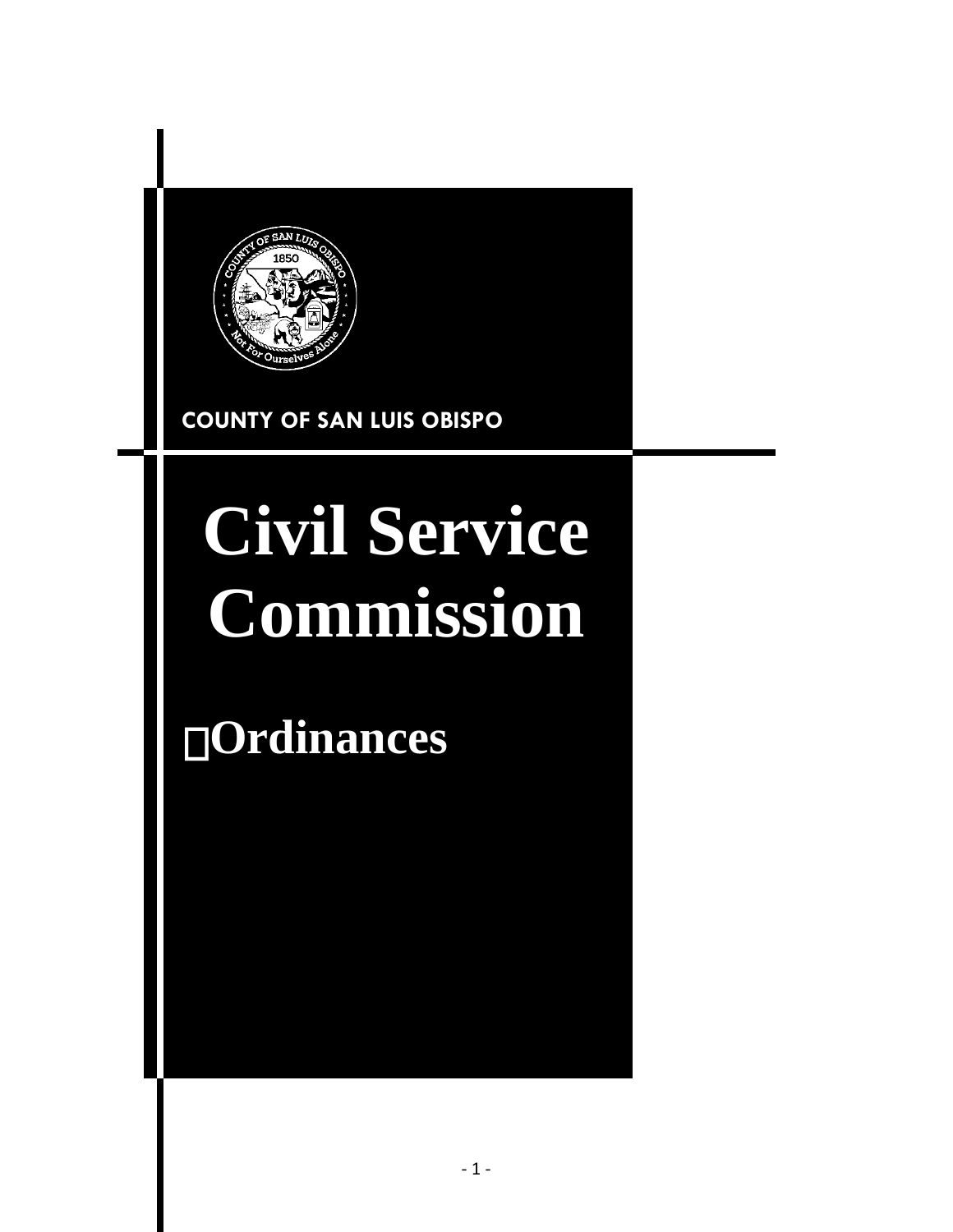# **SAN LUIS OBISPO COUNTY ORDINANCE CODE \* Title 2 ADMINISTRATION AND PERSONNEL Chapter 2.40 CIVIL SERVICE SYSTEM \*\***

#### **Sections:**

2.40.010 Adoption.

2.40.020 Commission--Creation--Membership.

- 2.40.030 Compensation for commission members.
- 2.40.040 Operating funds.
- 2.40.050 Contracting for examinations.
- 2.40.060 Classified and unclassified service.
- 2.40.070 Duties of commission and personnel director.
- 2.40.080 Commission rules.
- 2.40.090 Vacancies in peculiar positions.
- 2.40.100 Examination requirements.
- 2.40.110 Discrimination prohibited.
- 2.40.120 Reductions, suspensions and dismissals.
- 2.40.130 Employee status.
- 2.40.140 Prerequisites to salary payment.
- 2.40.150 Veterans' preference.

# **Section 2.40.010 Adoption.**

There is established in the county a civil service system to be governed by the provisions set forth in this chapter and in the county civil service enabling law.

# **Section 2.40.020 Commission--Creation--Membership.**

There is created a civil service commission of five members which shall be appointed by the county board of supervisors. The members of this commission shall be selected from among the qualified electors of the county and each of them shall hold office for a term of four years and until his successor is appointed and qualified. Vacancies occurring in the commission shall be filled by appointment by the board of supervisors for the remainder of the unexpired term only. The terms of office of two members of the first civil service commission shall be one year. The terms of office of the other members of the commission shall be two, three and four years, respectively. The members thereof shall determine by lot the relative order of the expiration of their terms. No member of the commission shall hold any other salaried county office, nor shall he have been, within the year next preceding his appointment, an active executive officer in any political organization. Each member shall have been a resident of the county for one year next preceding his appointment. The board of supervisors, by a four-fifths vote of all the members, may remove a member of the commission during his term of office, but only upon stating in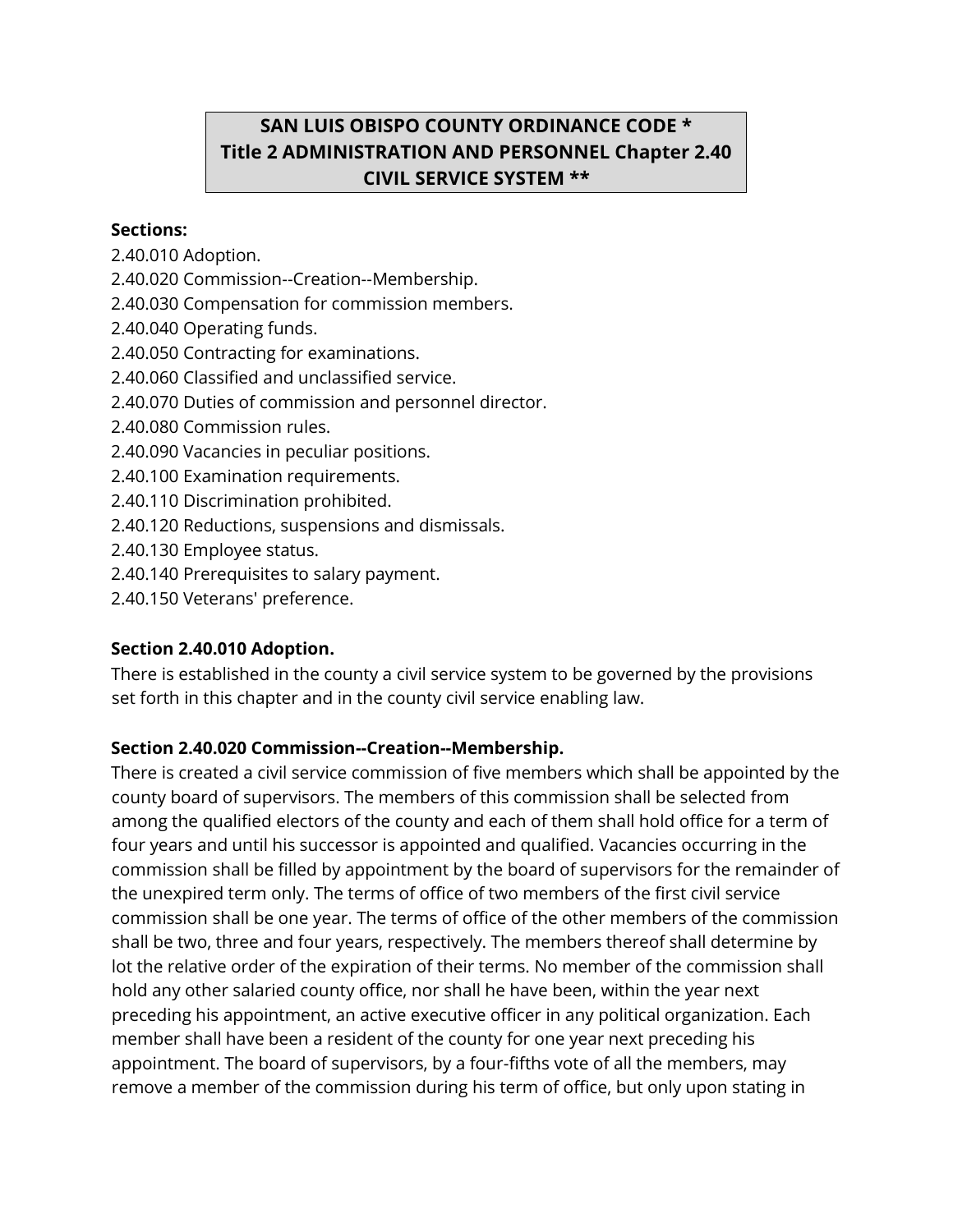writing the reasons for such removal and allowing him an opportunity to be publicly heard in his own defense. The commission shall elect one of its members president.

# **Section 2.40.030 Compensation for commission members.**

The members of the civil service commission shall each receive as compensation the sum of one hundred and fifty dollars for their attendance at each full-day meeting of the commission or seventy-five dollars for each half-day meeting of the commission. A half-day meeting of the commission is defined as a meeting which lasts less than four hours from call to order to adjournment. In addition, the members of the commission shall receive reimbursement for mileage traveled as provided elsewhere by the county code from their place of residence to the place of the meeting of the commission and return.

# **Section 2.40.040 Operating funds.**

The board of supervisors of the county shall appropriate funds to defray the expenses necessary and incident to the operation of the civil service system as herein provided for.

# **Section 2.40.050 Contracting for examinations.**

The board of supervisors of the county may contract with any other county or city, any state department, or any competent person or agency for the conducting of competitive examinations to ascertain the fitness of applicants for employment and for the performance of any other service in connection with personnel selection and administration.

# **Section 2.40.060 Classified and unclassified service.**

**(a)** The civil service system of the county is divided into the unclassified and classified service. The unclassified service shall comprise:

- (1) All officers elected by the people;
- (2) The assistant district attorney;
- (3) The county administrative officer;

(4) The undersheriff;

(5) Members of all boards and commissions;

(6) All persons serving the county without compensation;

(7) All persons serving the county pursuant to contracts entered into by the board of supervisors for a specified period of time or special projects;

(8) All officers who, by reasons of state law, serve at the will and pleasure of the board of supervisors;

(9) Legislative assistant;

- (10) Director of planning and building;
- (11) Assistant county administrative officer;
- (12) Personnel director;

(13) Director of public works;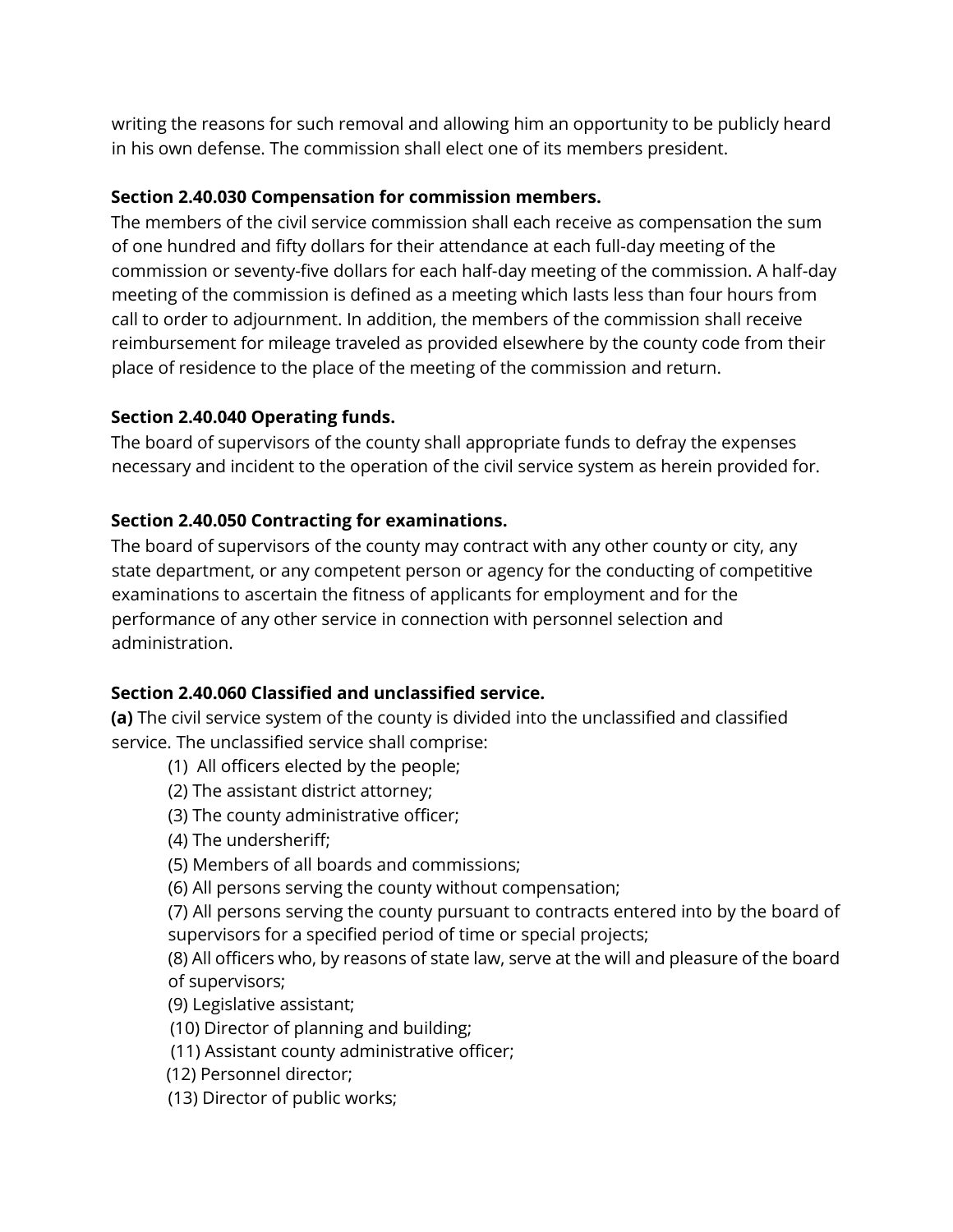- (14) Director of behavioral health services;
- (15) Chief probation officer;
- (16) Director of child support services;
- (17) Chief information officer;
- (18) Veteran's services officer;
- (19) All persons serving as temporary help employees;
- (20) Nacimiento project manager.

(b) The classified service shall include all other county jobs hereafter created regardless of the method or manner of payment of compensation whether monthly per diem, per folio or otherwise.

# **Section 2.40.070 Duties of commission and personnel director.**

(a) The commission shall prescribe, amend, repeal and enforce rules for the classified service, which shall have the force and effect of law, shall keep minutes of its proceedings and records of its examinations and shall, as a board or through a single commissioner, make investigations concerning the enforcement and effect thereof and of the rules and efficiency of the service. It shall make an annual report to the board of supervisors. (b) The personnel director, under general supervision of the commission, shall administer the civil service system pursuant to the rules adopted by the commission, advise the commission upon civil service matters, furnish a secretary to the commission, the appointment of the secretary to be approved by the commission, prepare the budget for the operation of the civil service commission, and maintain all records necessary to the foregoing.

# **Section 2.40.080 Commission rules.**

The rules of the civil service commission shall provide:

- (1) For the classification of all positions in the classified service;
- (2) For open competitive examinations to test the relative fitness of applicants for such positions;
- (3) For the creation of eligible lists resulting from competitive examinations upon which shall be entered the names of successful candidates in order of their standing and examinations. The lists shall remain in force not longer than two years;
- (4) For the appointment of one of the ten persons standing highest on the appropriate competitive eligible list; provided that an appointing authority may elect to request certification and make an appointment where there are less than ten persons on an appropriate existing eligible list;
- (5) For noncompetitive examinations for minor positions in the county institutions when competition is found by the civil service commission to be impractical;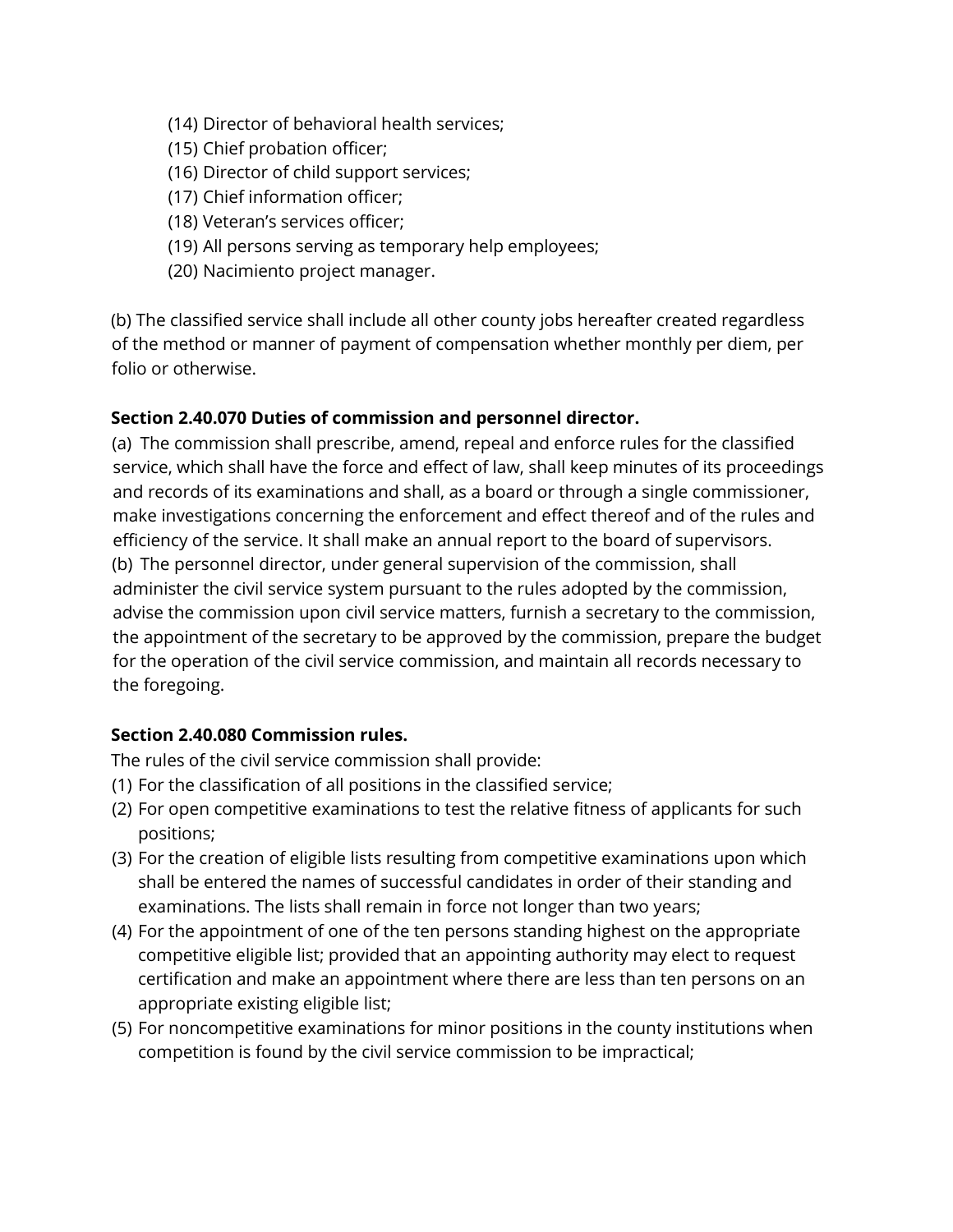- (6) For the creation of eligible lists resulting from noncompetitive examinations upon which shall be entered the names of all successful candidates. The lists shall remain in force not longer than two years;
- (7) For the appointment of any eligible from a non-competitive eligible list;
- (8) For public advertisement of all examinations;

(9) For the rejection of candidates or eligibles who fail to comply with the reasonable requirements of the commission or of the law with regard to job requirements, age, residence, sex and physical condition, or who have been guilty of crime or infamous or disgraceful conduct, or who have attempted any deception or fraud in connection with an examination, or who have refused to take the oath prescribed by law;

(10) For a period of probation not to exceed the equivalent of six months of full time service before appointment or promotion is complete, except in the case of Deputy Sheriff, and Sheriff's Dispatcher, Juvenile Services Officer I, Juvenile Services Officer II (lateral transfer), Deputy Probation Officer I, and Deputy Probation Officer II (lateral transfer) whose probation shall be the equivalent of one year of full time service, during which period a probationer may be discharged or reduced without a hearing. Service shall mean all paid hours in a permanent position, provided however that the probationary period shall not include any period of leave with pay exceeding 20 days;

(11) For the provisional appointment of persons to permanent positions without examination when no eligible list exists for the class or when the eligible list contains insufficient names to permit complete certification. The provisional appointments shall only be made with the prior consent of the personnel director. No provisional appointment shall continue beyond the date of promulgation of an appropriate eligible list for the class of employment, and in no event shall continue longer than six months. Successive provisional appointments are prohibited. Acceptance or refusal to accept a provisional appointment on the part of a person on the eligible list shall not be a bar to a permanent appointment from the eligible list;

(12) For the temporary appointment of persons to nonpermanent positions from the appropriate eligible list where such exists and the eligible thereon are willing to accept the appointment. Where no appropriate eligible list exists or where it contains insufficient names to permit complete certification, the temporary appointments may be made without examinations with the consent of the personnel director. In case of emergency where no eligible list exists, consent may be granted retroactively, provided the fact is reported to the personnel director no later than the end of the pay period within which the temporary appointment occurred. Temporary appointments to nonpermanent positions shall not continue for longer than nine hundred sixty hours within any fiscal year. Acceptance or refusal to accept a temporary appointment on the part of a person on an eligible list shall not be a bar to a permanent or provisional appointment from the eligible list;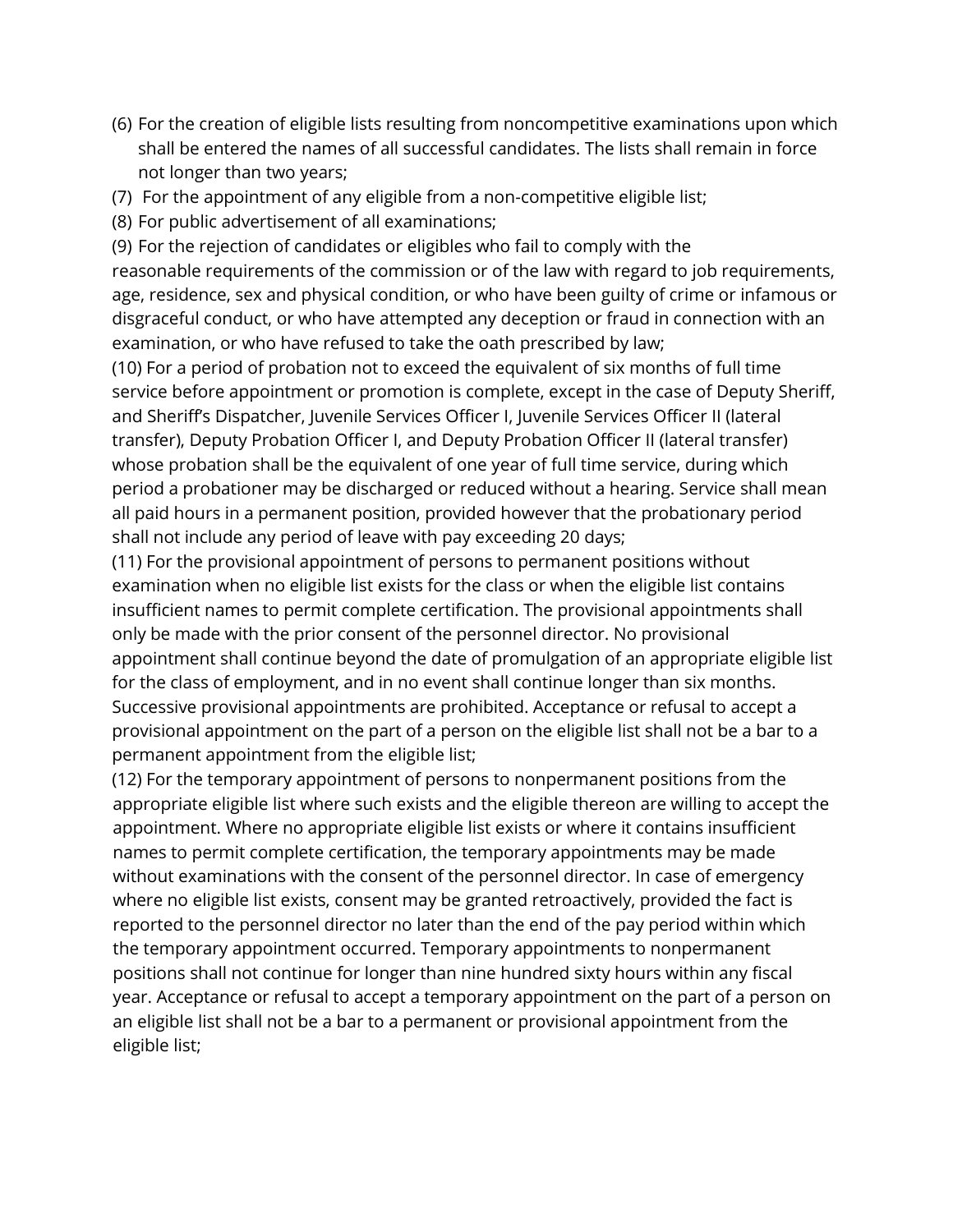(13) For transfer from one position to a similar position in the same class and salary range or to a position in another class with the same salary range, either within the same department or in another department, provided that the employee meets the minimum qualifications for the classification. The transfers shall be with the consent of the personnel director. In case of denial, the employee may appeal to the civil service commission.

(14) For reinstatement of permanent employees within one year, provided such persons have been separated from or reduced within the county civil service without fault or delinquency on their part; provided, however, that persons employed by the county, holding positions subject to the provisions hereof, who have entered the armed forces of the United States during a national emergency proclaimed by the President or the Congress of the United States, or an Act of Congress providing for peacetime induction or conscription, and who have been honorably discharged or on the inactive or reserved list, or relieved from such military service with a certificate of satisfactory service, shall be reinstated without loss of status, seniority or efficiency ratings to the position held by them prior to entry into such federal service, or to positions of like seniority and status, unless in the meantime such positions have been abolished, on condition that application for reinstatement is made within ninety days after release from the armed forces, and on the further condition that such persons are still qualified to perform the duties of the positions previously held by them or of such like positions. All persons appointed or transferred to fill the positions and all other persons appointed or transferred to other positions by reason thereof shall be termed to be substitute employees, and the substitute employee may be separated from such positions at any time, unless they held positions subject to the provisions of the ordinance immediately prior to the appointment or transfer as substitute employees. In any event, and notwithstanding any other provisions hereof, they shall be reinstated without loss of status or seniority to the permanent positions which they held immediately prior to their first appointment or transfer as such substitute employees to positions of like seniority and status unless, in the meantime, such positions have been abolished.

Any permanent position which remains continuously unfilled for twenty or more calendar days, due to the incumbent's approved leave of absence, may be filled by a substitute employee pursuant to a request made by the appointing authority and with the prior approval of the personnel director. Substitute employee appointments shall occur on, or at any time after, the effective date of the leave of absence; provided, that the incumbent employee is medically qualified to return to his/her former position, the appointment of the substitute employee shall be terminated prior to the return of the incumbent from the leave of absence. If the incumbent employee is not medically qualified to return to his/her former position, the substitute employee shall assume the position.

Incumbent employees have an absolute right to return to a position in their original class of employment subject only to the requirement that the position or class has not been abolished, and subject further to the medical examination requirement of civil service rule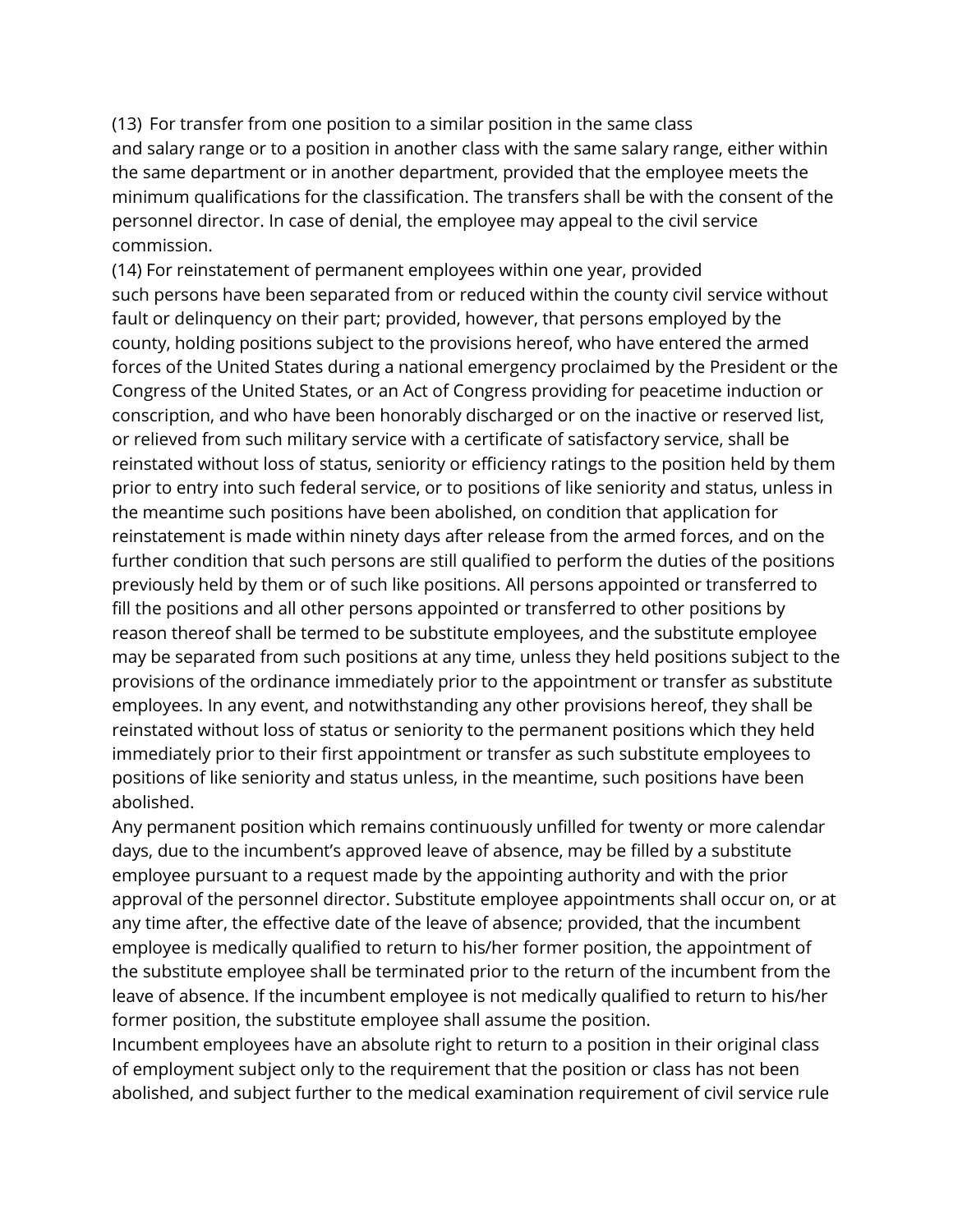8.02(b). A new probationary employee, who is laid off due to the return of the incumbent, shall be rejected and terminated from employment in the classified service. A substitute employee who achieved permanent status in any lower level position prior to the substitute appointment, and who is laid off due to the return of the incumbent, shall be permitted to return, without loss of status or seniority, to that permanent position, unless in the meantime such position has been abolished. A substitute employee who achieves permanent status in the substitute appointment position, and who is laid off due to the return of the incumbent, may also have bumping rights as to similar allocated positions. Any other employee displaced due to the exercise of layoff rights by a substitute employee shall have those layoff rights as provided for in the civil service rules.

A substitute employee must meet the minimum qualifications for the class to which he/she is appointed as a substitute employee. All substitute appointments will be from appropriate eligible lists. Substitute employees shall serve a probationary period, shall receive time in service for purposes of layoff while serving as a substitute employee, and shall be subject to all provisions of the civil service rules, including especially those dealing with probation and disciplinary action;

(15) For promotions based on competitive examinations and records of efficiency, character, conduct and seniority. The provisions of subsection (4) of this section shall apply with respect to promotions. An advancement in rank or an increase in salary beyond the range fixed for class shall constitute promotion;

(16) For a systematic manner of reporting upon the performance of employees in the classified service;

(17) For the adoption and amendment of rules only after public notice and hearing. The commission shall adopt such other rules not inconsistent with the foregoing provisions hereof as the commission may consider necessary and proper.

#### **Section 2.40.090 Vacancies in peculiar positions.**

In case of a vacancy in a position requiring peculiar and exceptional qualifications of a scientific, professional or expert character, upon satisfactory evidence that competition is impracticable and that the position can best be filled by the selection of some designated person of recognized attainments, the personnel director, if designated by the rules of the commission, or the commission by affirmative vote of three members of the commission, may suspend competition. No such suspension shall be general in its application to such positions, and all such cases of suspension shall be reported, together with the reasons therefore, in the annual reports of the commission.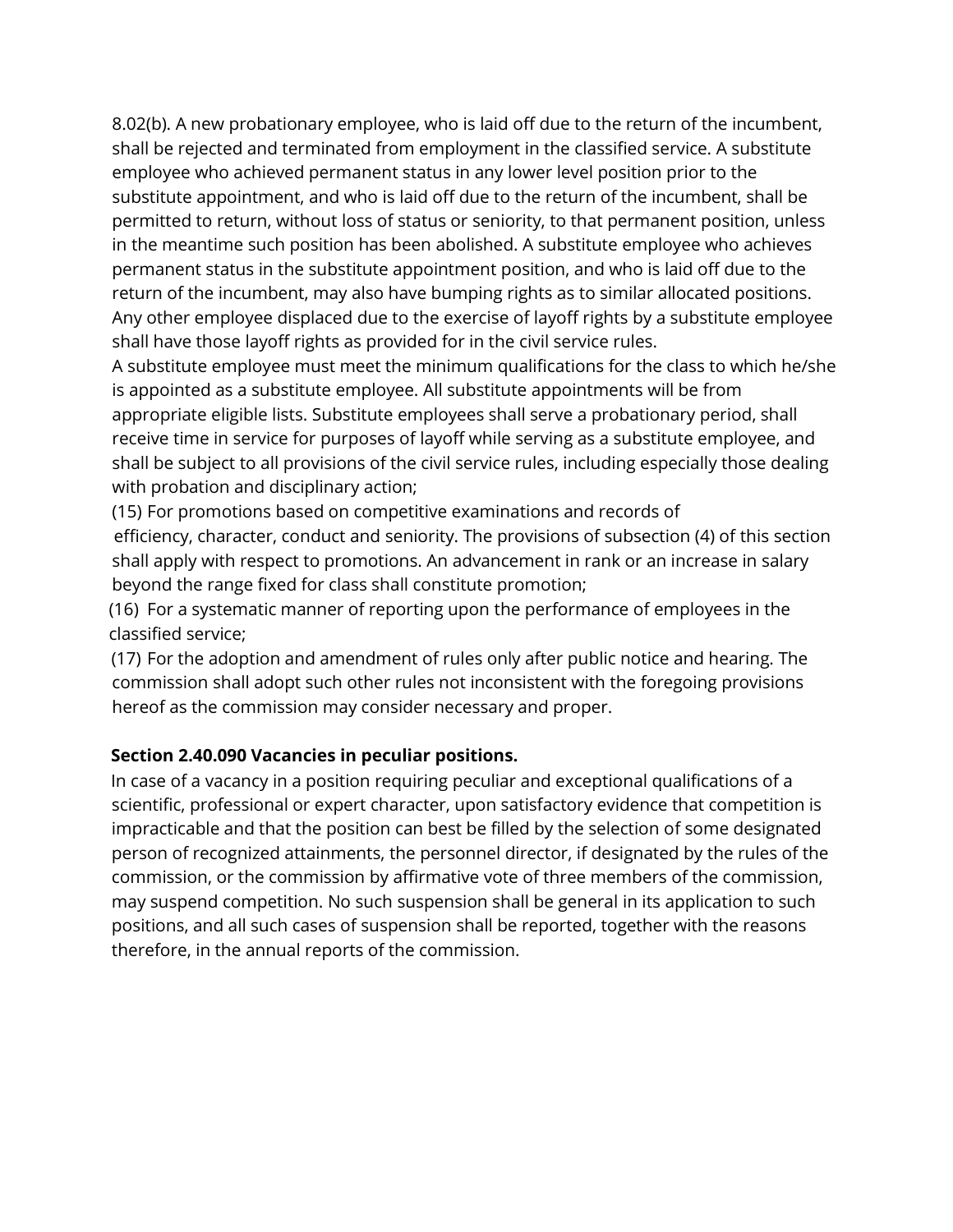### **Section 2.40.100 Examination requirements.**

All examinations shall be impartial and shall deal with the duties and requirements of the class for which they are given. Records of all examinations showing the basis of rating shall be maintained. The examinations shall be administered by the personnel director. The commission may call on other persons to draw up, conduct or grade examinations, and when such persons are county employees, it shall be deemed a part of their official duties to perform such services without extra compensation.

## **Section 2.40.110 Discrimination prohibited.**

No person employed under the system hereby created or seeking admission thereto shall be appointed, reduced, removed or in any way favored or discriminated against because of political or religious opinions or affiliations, or because of age, sex, race, color, national origin, marital status, disability, sexual orientation, or other non-merit factors.

## **Section 2.40.120 Reductions, suspensions and dismissals.**

Reductions, suspensions and dismissals shall be made pursuant to the following provisions: (1) Any officer or employee in the classified service may be dismissed, suspended or reduced in rank or compensation by the appointing authority after appointment or promotion is completed through the prescribed probationary period by a written order, stating specifically the reasons for the action. The order shall be filed with the county personnel director and a copy thereof shall be furnished to the person to be dismissed, suspended or reduced.

(2)Employees designated by the board of supervisors as salary basis employees within the meaning of the Fair Labor Standards Act shall not be subject to any disciplinary actions in the form of reduction in pay for a workweek or less except where the penalty is imposed for infractions in safety rules of major significance.

(3) The officer or employee may reply in writing to the order within ten days from its filing with the county personnel director. The officer or employee may, within ten days after presentation to him of the order, appeal through the county personnel director to the civil service commission from the order. Upon the filing of the appeal, the county personnel director shall forthwith transmit the order and appeal to the civil service commission for hearing.

(4) Whenever possible, within twenty days from the filing of the appeal the commission shall commence the hearing, and either affirm, modify or revoke the order. The appellant may appear personally, produce evidence and have counsel and a public hearing as prescribed by law.

(5)The findings and decision of the commission shall be certified to the appointing authority whose action was the subject of the hearing and forthwith be enforced and followed by him.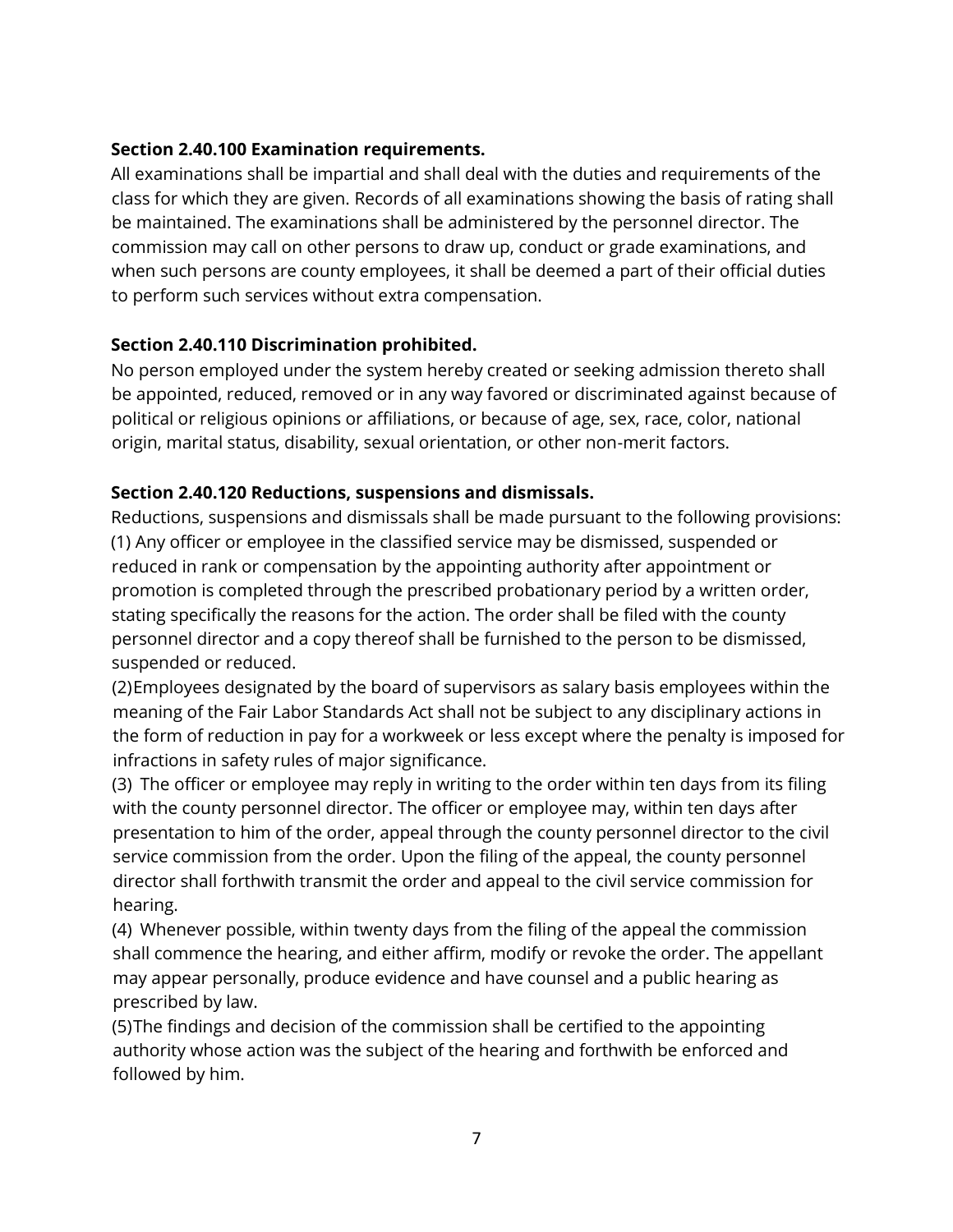#### **Section 2.40.130 Employee status.**

All persons in the county service holding positions in the classified service as established by the ordinance codified herein or any earlier ordinance and who have been in such service for the six months next preceding June 22, 1964, shall hold their positions until discharged, reduced, promoted, resigned, suspended, transferred or terminated in accordance with the provisions hereof.

#### **Section 2.40.140 Prerequisites to salary payment.**

The auditor shall not approve any salary or compensation for services to any person holding or performing the duties of a position in the classified service or serving under a provisional or temporary appointment unless the payroll or account for such salary or compensation shall bear the certificate of the personnel director on behalf of the civil service commission that the person or persons named therein have been appointed or employed and are performing service in accordance with the provisions and the rules established in this chapter.

#### **Section 2.40.150 Veterans' preference.**

Persons found eligible pursuant to the provisions below as to service and type of discharge or separation from the armed forces of the United States, who enter any competitive civil service examination for original appointment in the classified service, and who attain at least the minimum rating established for the examination, shall be given a preferential credit in the amounts set forth below, which when added to his or her actual rating on the examination shall constitute his or her total rating.

(a) A preferential credit of five percent of the maximum rating shall be added to the examination score of an individual who meets any of the following criteria:

(1) Any honorably discharged or separated veteran of the armed forces of United States who has served in such forces during a period of war or armed insurrection as defined by the regulations of the United States Veterans' Administration;

(2) The spouse of any veteran who is found eligible by reason of services indicated above and who because of total disability is prevented from following any remunerative occupation;

(3) The unremarried widow of any veteran whose service and discharge or separation is of a character to establish preference as indicated above.

(b) A preferential credit of ten percent of the maximum rating shall be added to the examination score of an individual who meets all of the following criteria:

(1) Is a veteran as described in subsection (a)(1), above;

(2) Has on file with the County Veterans' Service Office an acceptable Veterans' Preference Certificate; and

(3) Is currently declared by the United States Veterans' Administration to be ten percent or more disabled as a result of his or her military service. Proof of disability shall be deemed conclusive if it is of record with the United States Veterans' Administration.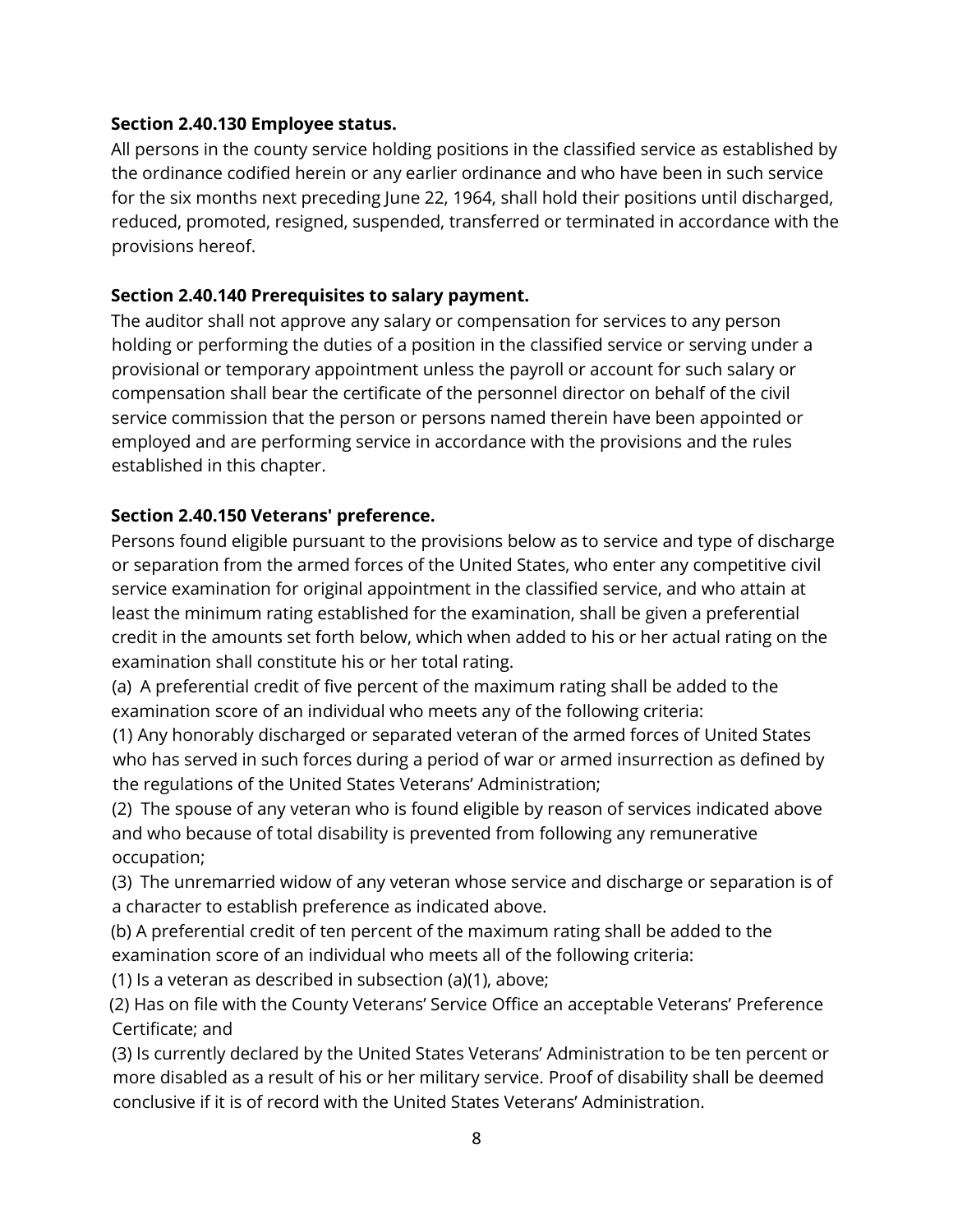Note:

**\*** County Code (http://www.sloclerkrecorder.org) as of 03/03/05

**\*\*** Chapter 2.40 Civil Service Ordinance changes effective 03/17/05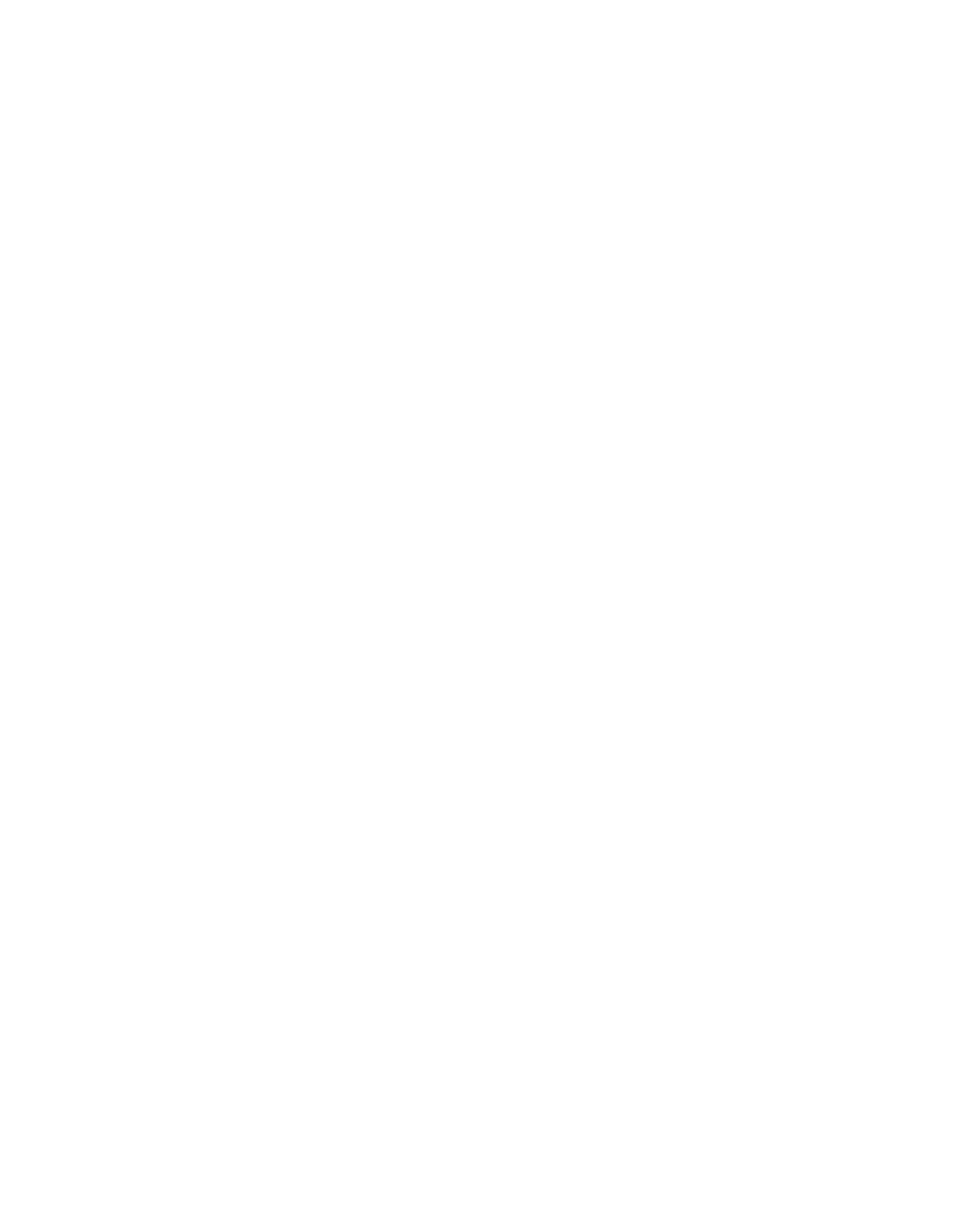

## **COUNTY OF SAN LUIS OBISPO**

# **Civil Service Commission**

## **Procedural Guidelines**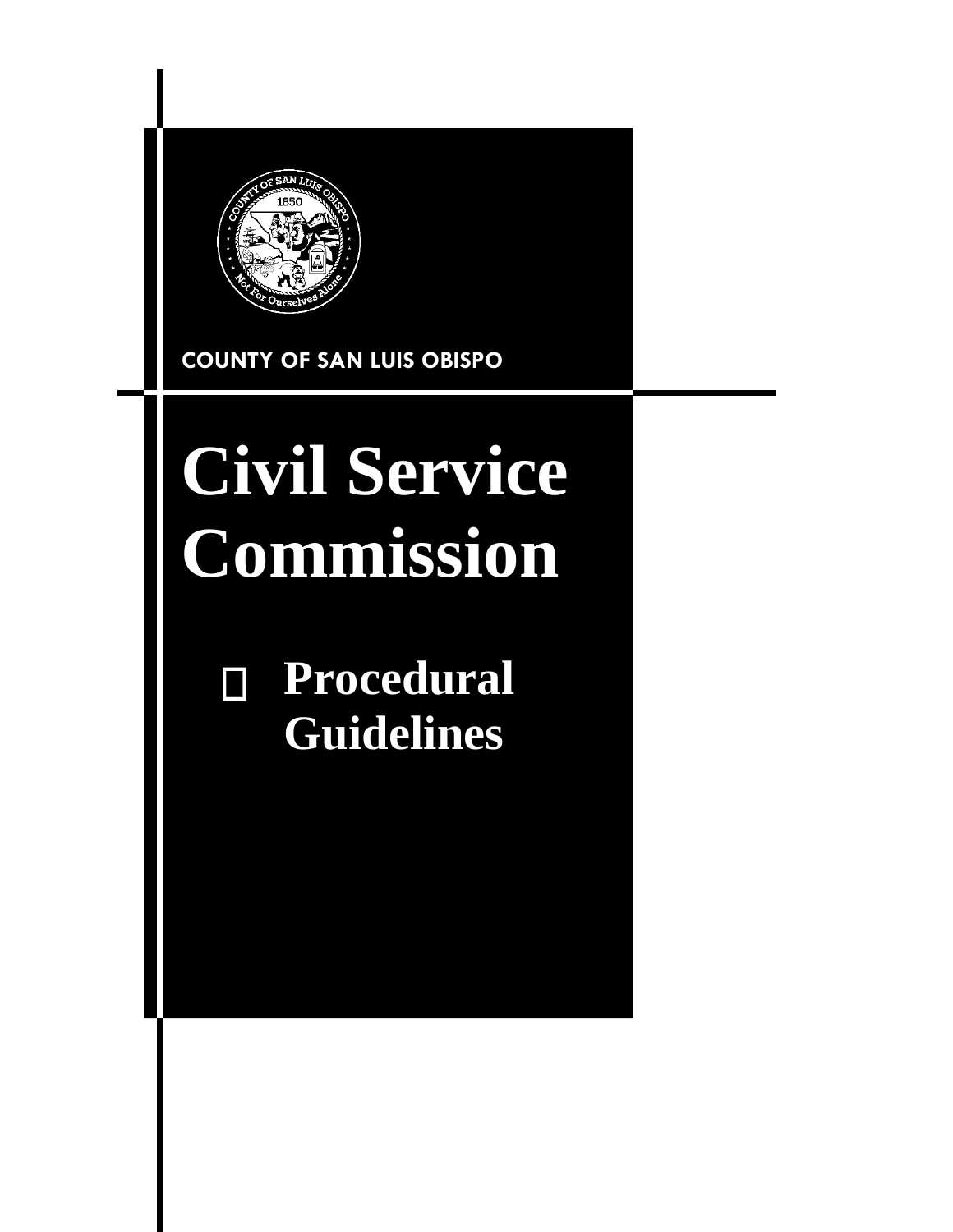## **TABLE OF CONTENTS Civil Service Commission Procedural Guidelines**

| A. HEARING PROCEDURES:                         | 4              |  |
|------------------------------------------------|----------------|--|
| B. COMMISSION HEARINGS:                        | $\overline{7}$ |  |
|                                                |                |  |
|                                                |                |  |
| SECTION I DEFINITIONS:<br>Α.                   | 9              |  |
| <b>B.</b><br>SECTION II PROCEDURAL GUIDELINES: | 10             |  |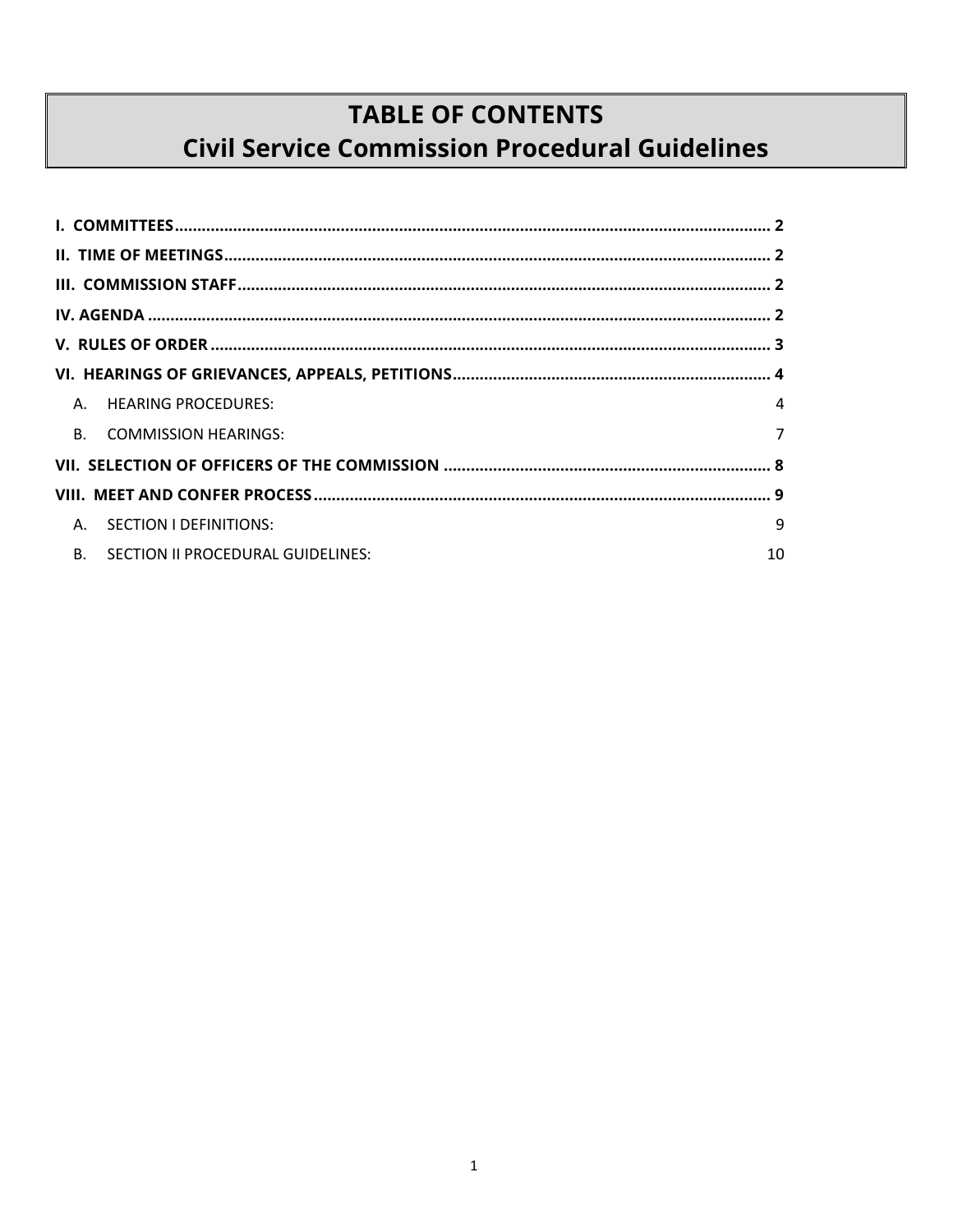## **I. COMMITTEES**

- <span id="page-81-0"></span>**A.** The President, with majority consent of the San Luis Obispo County Civil Service Commission shall appoint committees at such times as he/she deems necessary for the proper conduct of the business of the Commission, provided that no committees shall include in their membership more than two Commissioners.
- **B.** All orders of the Commission relative to committees shall specify the purpose of the committee, the length of time the committee shall serve and the times and methods by which the committee shall report to the Commission.

## <span id="page-81-1"></span>**II. TIME OF MEETINGS**

- **A.** The Commission shall meet in regular session on the fourth Wednesday of each month. Due to holidays, alternative dates may be selected.
- **B.** Business shall be conducted between 9:00 a.m. and 5:00 p.m. only, unless extended by unanimous consent of the Commissioners present. Otherwise, business shall be adjourned to the following day or on a day designated by the Commission.

## <span id="page-81-2"></span>**III. COMMISSION STAFF**

- **A.** The County Counsel of his/her Deputy shall be present at all meetings of the Commission.
- **B.** Human Resources Director or his/her representative and staff shall be present at all meetings of the Commission.
- **C.** The Secretary of the Commission or Secretary pro tem, shall be present at all meetings of the Commission.
- **D.** A Department Head or his/her representative shall be present to represent his/her department on matters before the Commission. The Commission may defer action if no representative is present.

## **IV. AGENDA**

- <span id="page-81-3"></span>**A.** Agendas for the Commission will be prepared by the Secretary of the Commission, who has discretion as to when and what items will be included, except matters set at a specific time by the Commission; matters submitted by the President of the Commission; matters submitted by a majority of the members of the Commission; or matters submitted by less than a majority of the Commission upon approval of the President of the Commission.
- **B.** Items to be included on the agenda of a regular meeting shall be submitted to the Human Resources Director by 5:00 p.m., no later than eight (8) business days prior to the regular meeting, except, matters submitted by the President of the Commission or by a majority of the members of the Commission shall be submitted no later than 1:00 p.m., four(4) business days prior to the regular meeting. (4/25/12)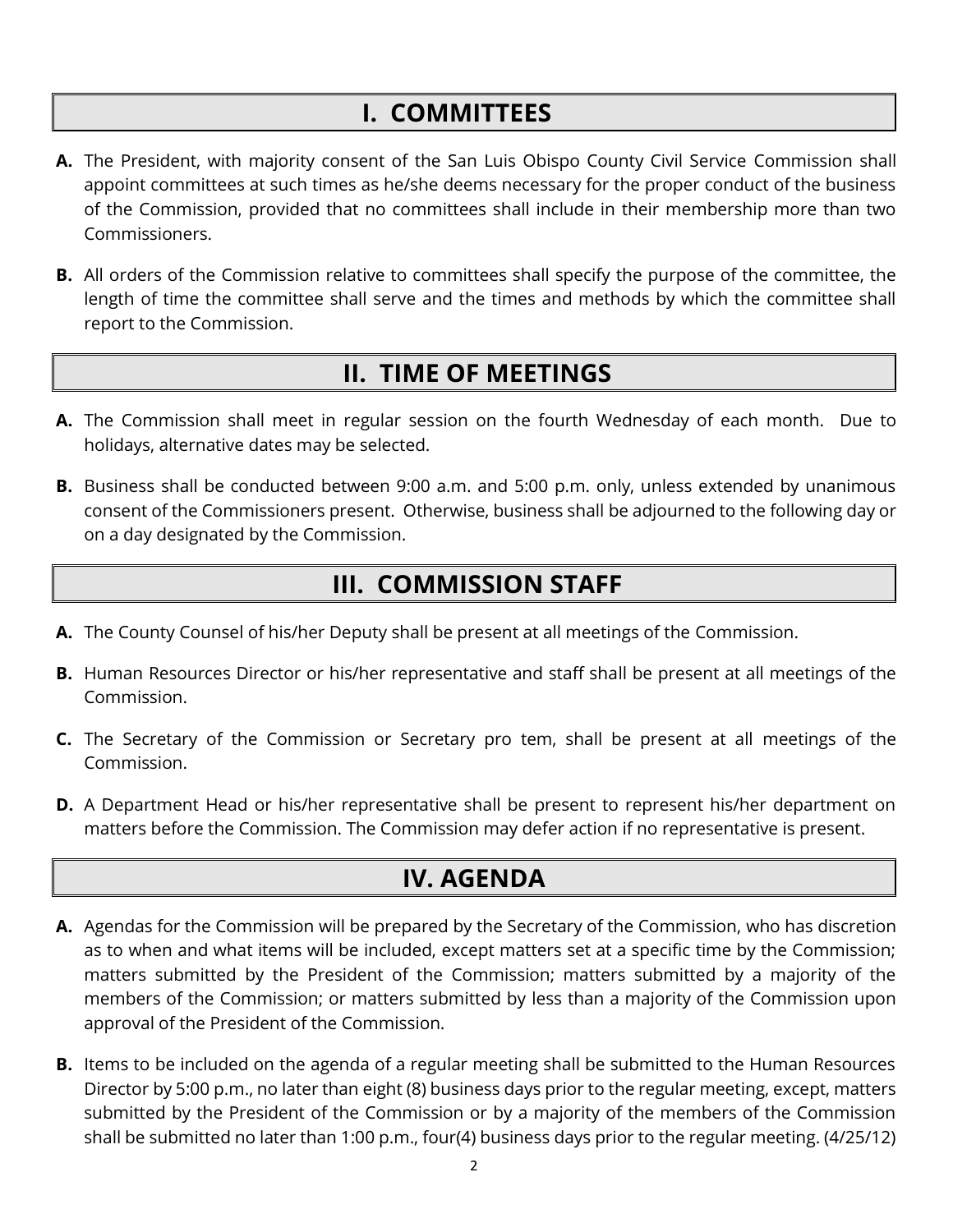- **C.** As a guide for the Human Resources Director, the following general order of business may be as follows:
	- 1. a. Call to Order
		- b. Flag Salute
		- c. Roll Call
	- 2. Public Comment Period
	- 3. Approval of Minutes
	- 4. Monthly Reports
	- 5. Presentation of New, Revised and Deleted Job Specifications
	- 6. Continued Business
	- 7. Future Agendas
	- 8. Time Reserved for Commission President
	- 9. Time Reserved for Commission Counsel
	- 10. Time Reserved for Commission Secretary
	- 11. Findings and Decision
	- 12. Hearing (Closed or Open Session)
	- 13. Adjournment

## **V. RULES OF ORDER**

- <span id="page-82-0"></span>**A.** All persons appearing at meetings of the Commission who desire to speak or make a presentation shall first be recognized by the President and identify themselves.
- **B.** When motions are made by Commissioners, the motion shall be stated to the President of the Commission by the moving Commissioner.
- **C.** No question on a motion shall be debated or put unless the same be seconded. When a motion is seconded, it shall be stated by the President before debate.
- **D.** A motion having been stated by the President shall be deemed to be in possession by the Commission, but may be withdrawn at any time before decision or amendment with the assent of the second.
- **E.** When a question is under debate, no motion shall be received unless:
	- 1. To Table
	- 2. To Adjourn
	- 3. To Recess
	- 4. To Postpone to a Certain Date
	- 5. To Commit to a Committee
	- 6. To Amend
	- 7. To Postpone Indefinitely

These motions shall have preference in the above order.

**F.** A motion to adjourn or to fix time of adjournment or to recess shall be decided without debate.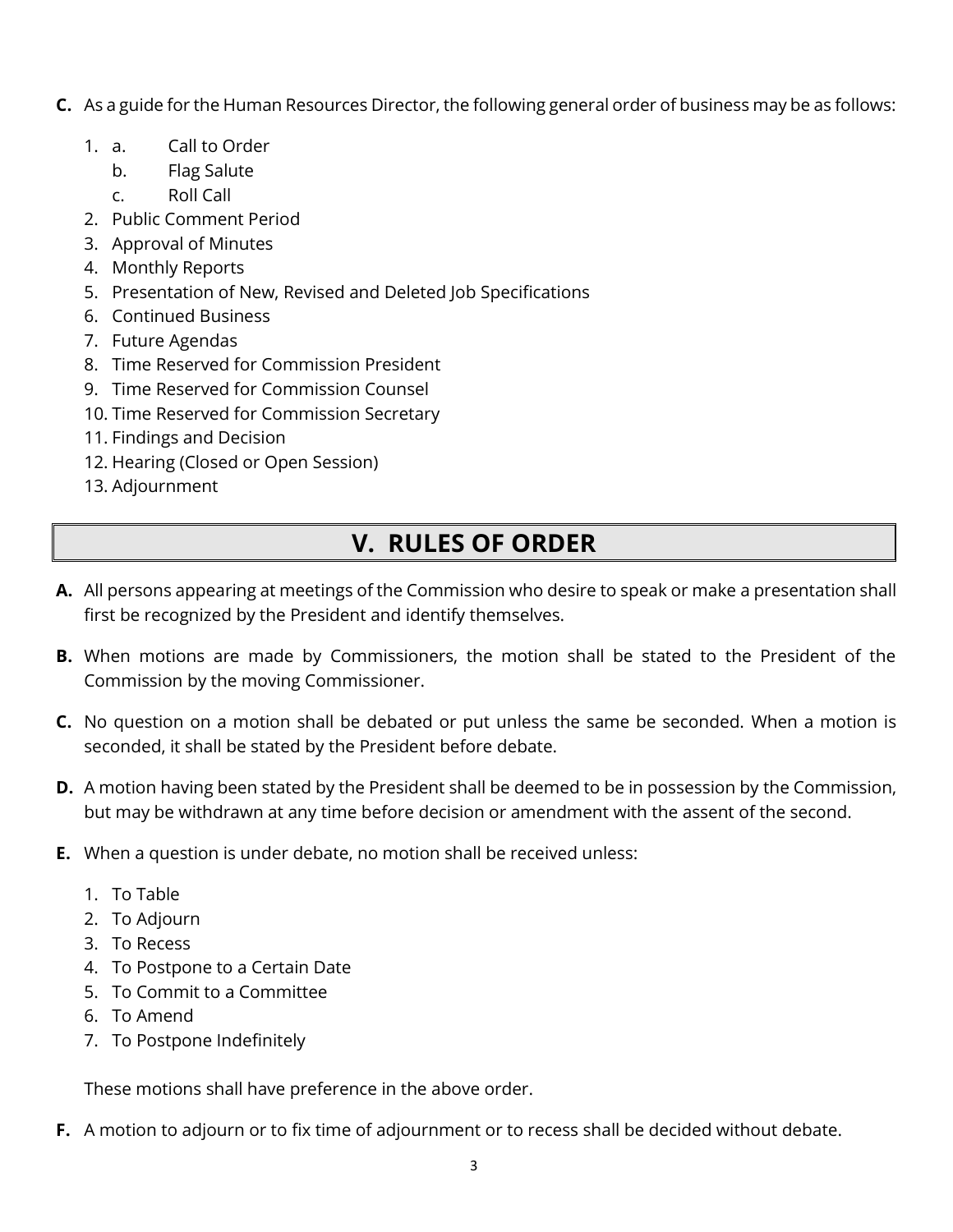**G.** Upon demand of any Commissioner, or at the discretion of the President, the vote shall be by roll call, except that the vote on all matters involving discharge, suspension or reduction shall be by roll call.

## **VI. HEARINGS OF GRIEVANCES, APPEALS, PETITIONS**

### <span id="page-83-1"></span><span id="page-83-0"></span>**A. HEARING PROCEDURES:**

Civil Service Commission Rule 4.05 provides for the production of evidence at the hearing of a grievance or appeal for the taking of testimony from witnesses. Evidence may be in the form of affidavits, or exhibits, or other writings. Documentary evidence is sometimes extensive, and the Commission has in the past experienced significant delays in the conduct of the hearings because sufficient quantities of the documents submitted by a party were not available or were not marked for identification in order that they could be efficiently and accurately accounted for and referred to. In addition, Commission hearings have been delayed by the failure or inability of the parties to have witnesses available at the hearing in a timely fashion. Therefore, the following procedures shall be followed to facilitate an efficient process for the submission and production of documentary evidence and witness testimony. (09/28/11)

- 1. Stipulations: The appellant and the respondent may meet with the Commission Secretary prior to the commencement of the hearing of a grievance or appeal (referred to as a pre-hearing meeting) in order to explore the issues, possible settlement of the matter(s), or entering into stipulations. When utilized by the parties, stipulations shall be in writing and should include the following:
	- a. Issues of law that the parties deem to be not in dispute.
	- b. Issues of law that the parties deem to be in dispute and which the parties desire the Commission to resolve.
	- c. Issues of fact that the parties deem to be not in dispute.
	- d. Issues of fact that the parties deem to be in dispute and which the parties desire the Commission to resolve.

Before the taking of evidence in a grievance or appeal, the parties shall deliver to the Commission Secretary one copy of the stipulations.

- 2. Documentary Evidence: If either party desires to produce documentary evidence for the hearing of a grievance or appeal, each party shall make every effort to provide the Commission Secretary with the documents intended to be introduced no later than 9:00 a.m. seven (7) business days prior to the hearing.
	- a. All documentary evidence shall be submitted in accordance with the following requirements:
		- (1) The documents shall be in true and legible form for the purpose of reproduction (e.g. "Camera-ready documents") and shall be submitted in the preferred reference order.
		- (2) There shall be one (1) set of originals, printed on one side of paper.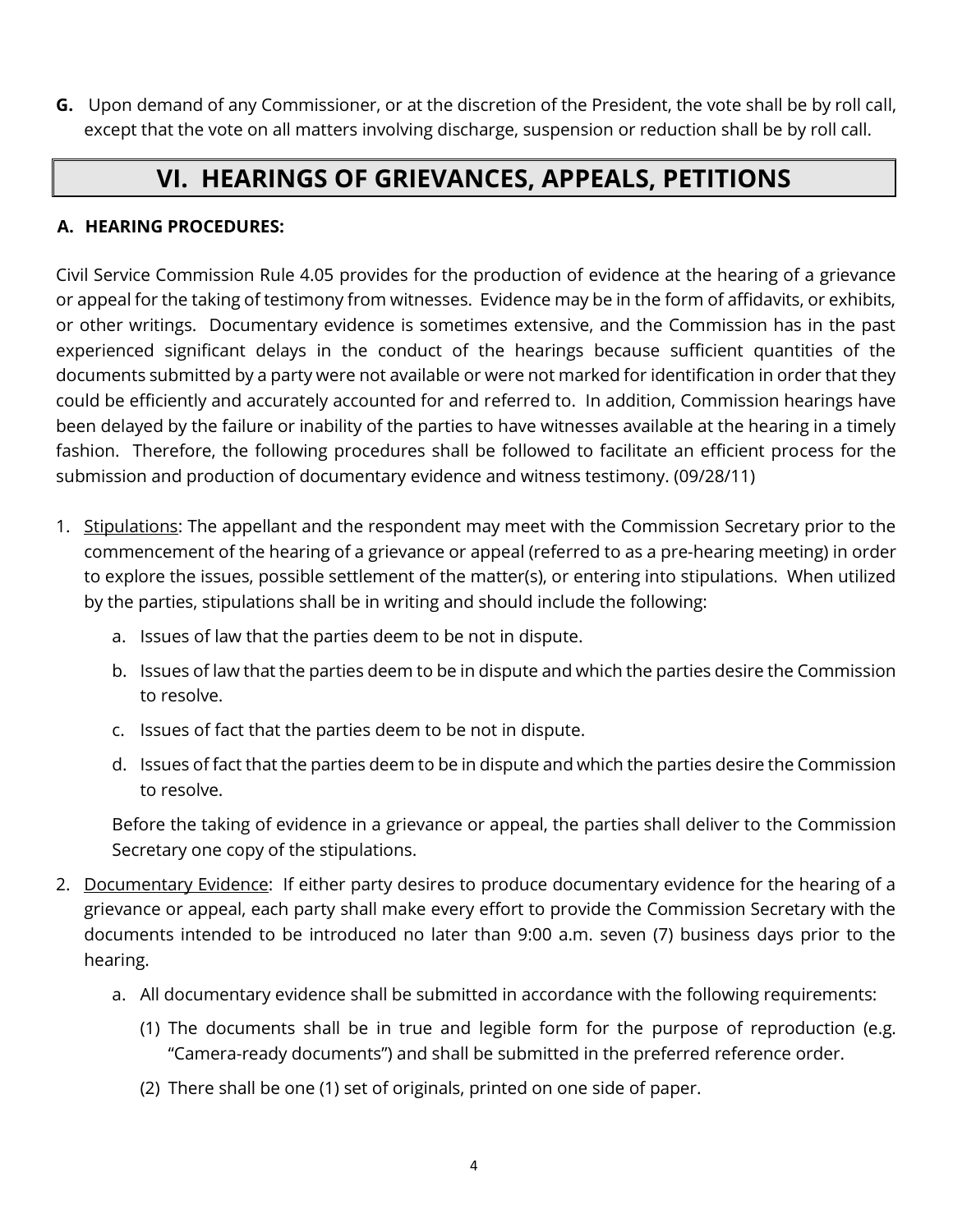- (3) Any party desiring to introduce documentary evidence in colored text shall provide eight (8) copies of such evidence.
- (4) Where required by law, all documents which identify an individual by name shall be submitted with the names in redacted form (e.g., an individual with the name "Margaret Smith" shall appear as "Margaret S."); similarly documents which contain other information of a confidential nature (such as, social security numbers or medical information) that is, in itself, not relevant to a matter at issue, shall be submitted with the confidential information redacted.
- b. The Commission Secretary will number evidence exhibits, duplicate copies (except as provided in 2.a.(3), above), and shall distribute hearing packets no later than five (5) business days prior to the actual hearing. The Secretary shall mark each document in numerical order for identification in the record. The documents shall be marked as follows:
	- (1) Appellant's exhibits with the initial "A";
	- (2) Respondent's exhibits with the initial "R"; (09/28/11)
	- (3) Commission exhibits (if any) with the initial "C".
	- (4) Joint exhibits (if any) with the initial "J"; (09/28/11)
- 3. Witnesses:
	- a. Requesting Assistance of Commission Secretary: If a party anticipates difficulty in obtaining the presence of a witness at the hearing of a grievance or appeal and the witness is an officer or employee of the County, the party may request assistance from the Commission Secretary. The Secretary shall contact the officer and employee and apprise the officer and employee in lieu of issuing a subpoena, the Secretary is requesting the officer or employee's attendance at the hearing for the purpose of providing testimony to the Commission. In the event that the Secretary is unable to secure the attendance of a witness informally, if the party does not desire to utilize the services of the Secretary, or if the proposed witness is not a County officer or employee, the party may have the witness subpoenaed in accordance with Rule 4.07(l).
	- b. Subpoena of Witnesses and Production of Records:
		- (1) Authority: The Commission's subpoena powers derive from the following enactments:
			- (a) California Government Code Section 31110.2.
			- (b) San Luis Obispo County Code Section 2.41.010, which provides:

*"2.41.010 Subpoenas. (a) The Civil Service Commission shall have the power to issue subpoenas and subpoenas duces tecum. This power shall be exercised and enforced in the same manner as a similar power granted the Board of Supervisors in Article IX (commencing with Section 25170) of Chapter 1 of Part 2 of Division 2 of Title 3 of the Government Code of the State is exercised and enforced; except that such power shall extend only to matters within the Commission's lawful jurisdiction, and that committees of the Commission shall not have this power.*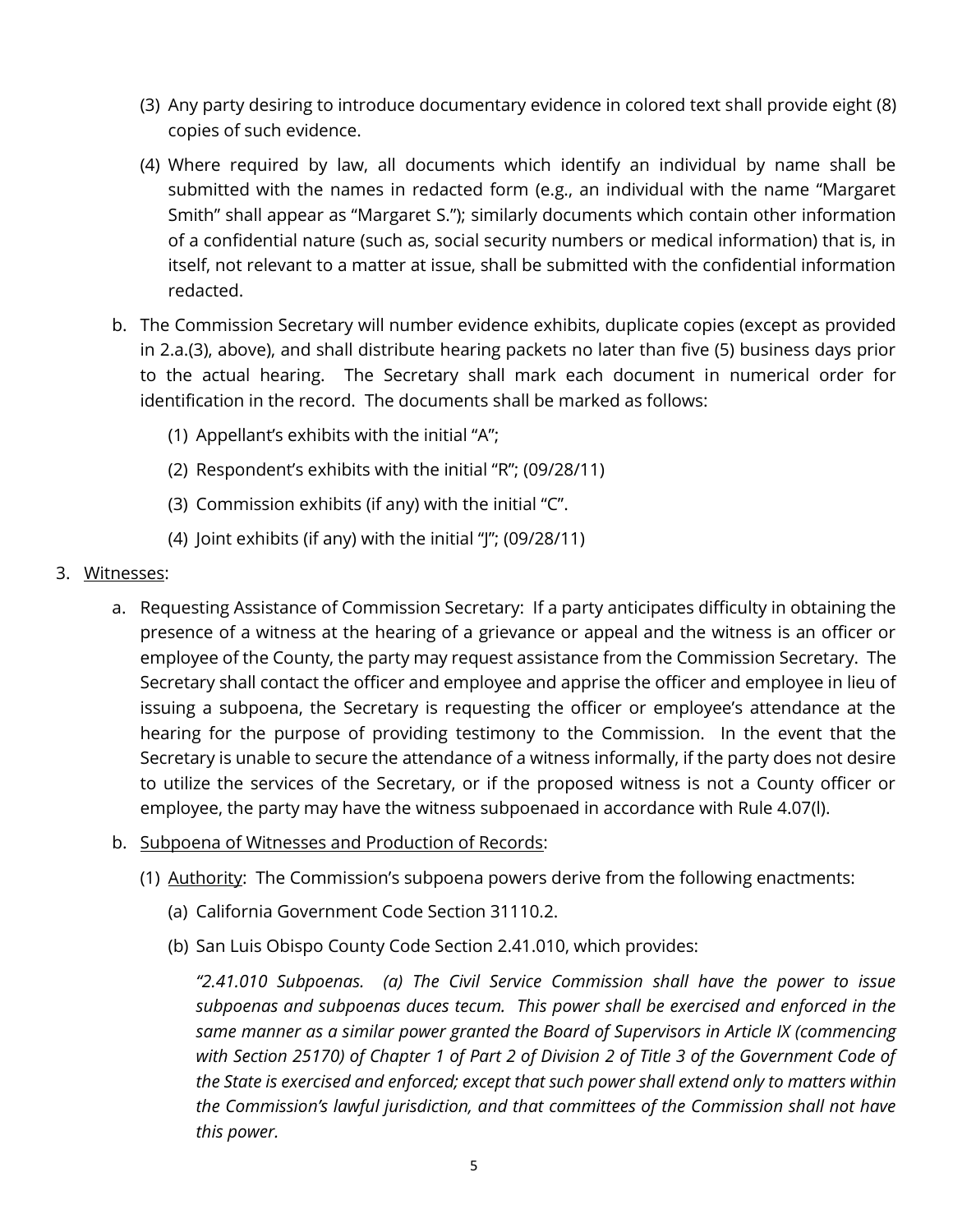*(b) Any and all fees and/or expenses connected with the subpoena of any witnesses shall be paid by the person or entity requesting the subpoena. The Civil Service Commission shall have the power to issue subpoenas and subpoenas duces tecum on its own behalf and to compensate those persons subpoenaed on the behalf of the Commission.* 

*(c ) Not more than ten subpoenas shall be issued to each person or entity requesting that subpoenas be issued, unless said person or entity shall have first a showing to the Civil Service Commission that each witness, for which a subpoena is requested, is reasonably necessary for presentation of the case of the person or entity and that the testimony of each such witness will not be merely cumulative in nature.* 

*(d) Subpoenas shall be signed by the President or Secretary of the Commission. Any member of the Commission, or any other person so empowered may administer oaths to, or take affirmations from, witnesses before the Commission. (Ord. 1214, Section 1, 1762)."* 

- (c) Civil Service Commission Rule 4.05(k).(09/28/11)
- (2) Procedure: The procedure for issuing and serving Commission subpoenas and/or subpoenas duces tecum shall be as follows:
	- (a) For each witness desired to be subpoenaed by a party to a proceeding before the Commission, the party shall:
		- (1) Obtain from the Human Resources Director the Commission's subpoena form, fill out the form and deliver the completed form to the Human Resources Director,
		- (2) Obtain from the Human Resources Director a San Luis Obispo County Sheriff's form of "Instructions for Service", fill out the form and deliver the completed form to the Human Resources Director; and
		- (3) Pay to the Human Resources Director the fees required by the Sheriff of the County of San Luis Obispo for service of the subpoena.
	- (b) Upon receipt of the above forms and fees, the Human Resources Director shall review the forms for completeness and shall review the record of the proceedings to ascertain the number of subpoenas that have been issued for the requesting party.
	- (c) If the party requesting the issuance of subpoenas has issued, or is requesting to be issued, a total of more than ten subpoenas, then the Human Resources Director shall:
		- (1) Issue the subpoenas requested, but only so many of them as will result in a total of ten subpoenas being issued for any one party, and
		- (2) As to the rest of the subpoenas requested in excess of ten, inform the Commission at the Commission's next meeting of the request. The Commission shall issue for the requesting party any subpoenas in excess of ten provided that the requesting party can show: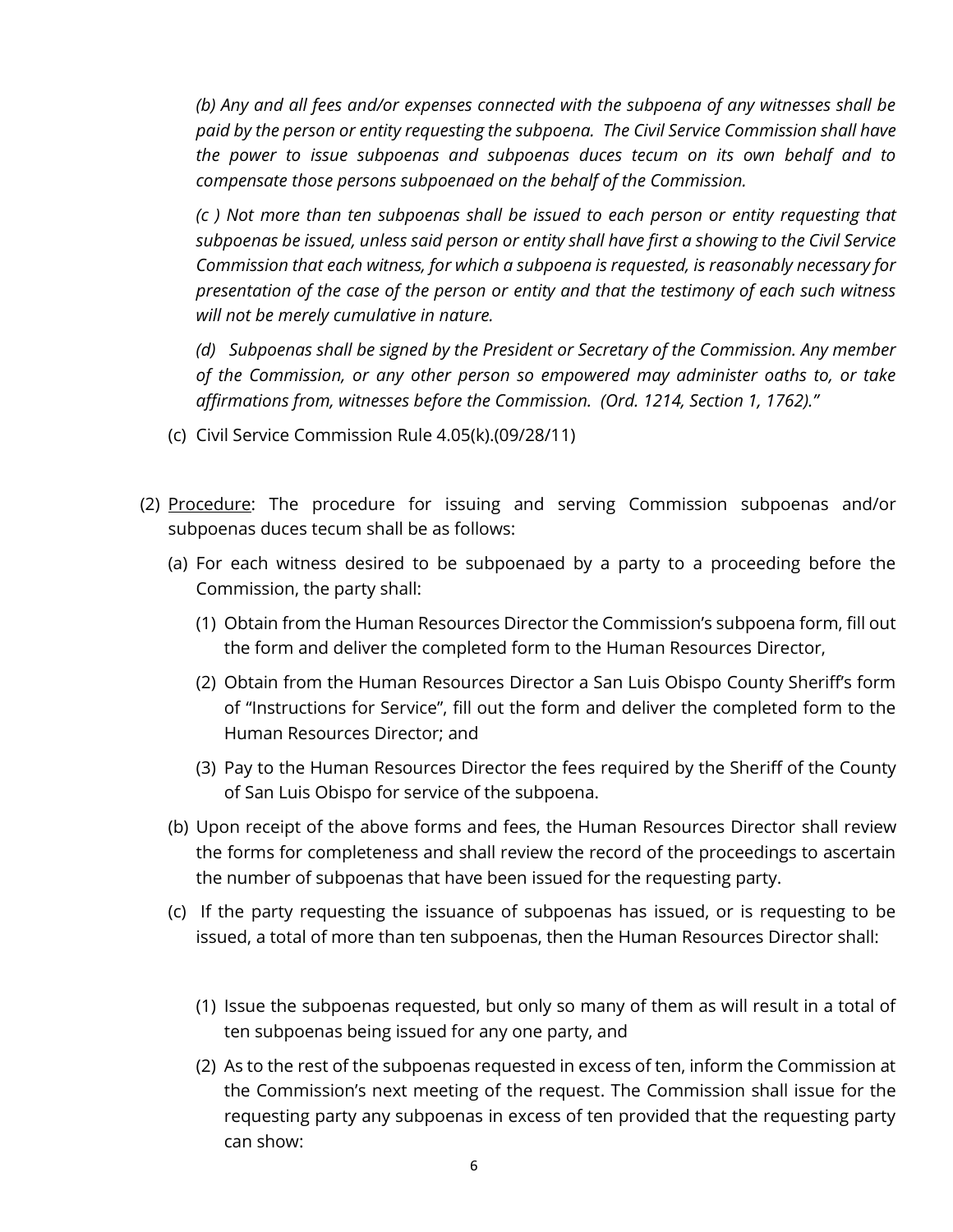- (i) The subpoena is for a witness whose testimony is reasonably necessary for the presentation of the party's case, and,
- (ii) The testimony of each such witness will not be merely cumulative in nature.
- (d) After a subpoena has been issued, it, together with its "Instructions for Service" and its fees for service, shall remain in the custody of the Human Resources Director who shall deliver them to the Sheriff of the County of San Luis Obispo for service in accordance with California Government Code Section 25173.
- (3) Maintenance of Subpoena Records: The Human Resources Director shall keep a record of each subpoena requested of, and each subpoena issued by, the Commission. These records shall be available to the public unless otherwise ordered by the Commission.
- (4) Pre-hearing Meeting of the Parties: When an appeal or grievance is set for hearing the Human Resources Director shall schedule a pre-hearing meeting, at a time mutually acceptable to the parties and the Human Resources Director. The purpose of the prehearing meeting is to inform the parties of their pre-hearing obligations and to assist the parties in carrying out their responsibilities as set forth in these Procedural Guidelines. If either party refuses or is unable to meet with the Human Resources Director, the Human Resources Director shall inform the Commission.

#### <span id="page-86-0"></span>**B. COMMISSION HEARINGS:**

- 1. With the understanding that the President of the Commission shall have final authority on the order and length of time of presentations, the following order of hearing presentation shall be followed where applicable:
	- a. President:
		- (1) States name of appellant, classification and appointing authority.
		- (2) Reads nature of grievance and appeal, rule(s) alleged not followed, and relief requested.
		- (3) Orders swearing of all witnesses present.
		- (4) States the issues.
		- (5) Appellant and respondent affirm/amend/add to statement of issues.
	- b. The Commission receives stipulations theretofore agreed to.
	- c. President begins hearing: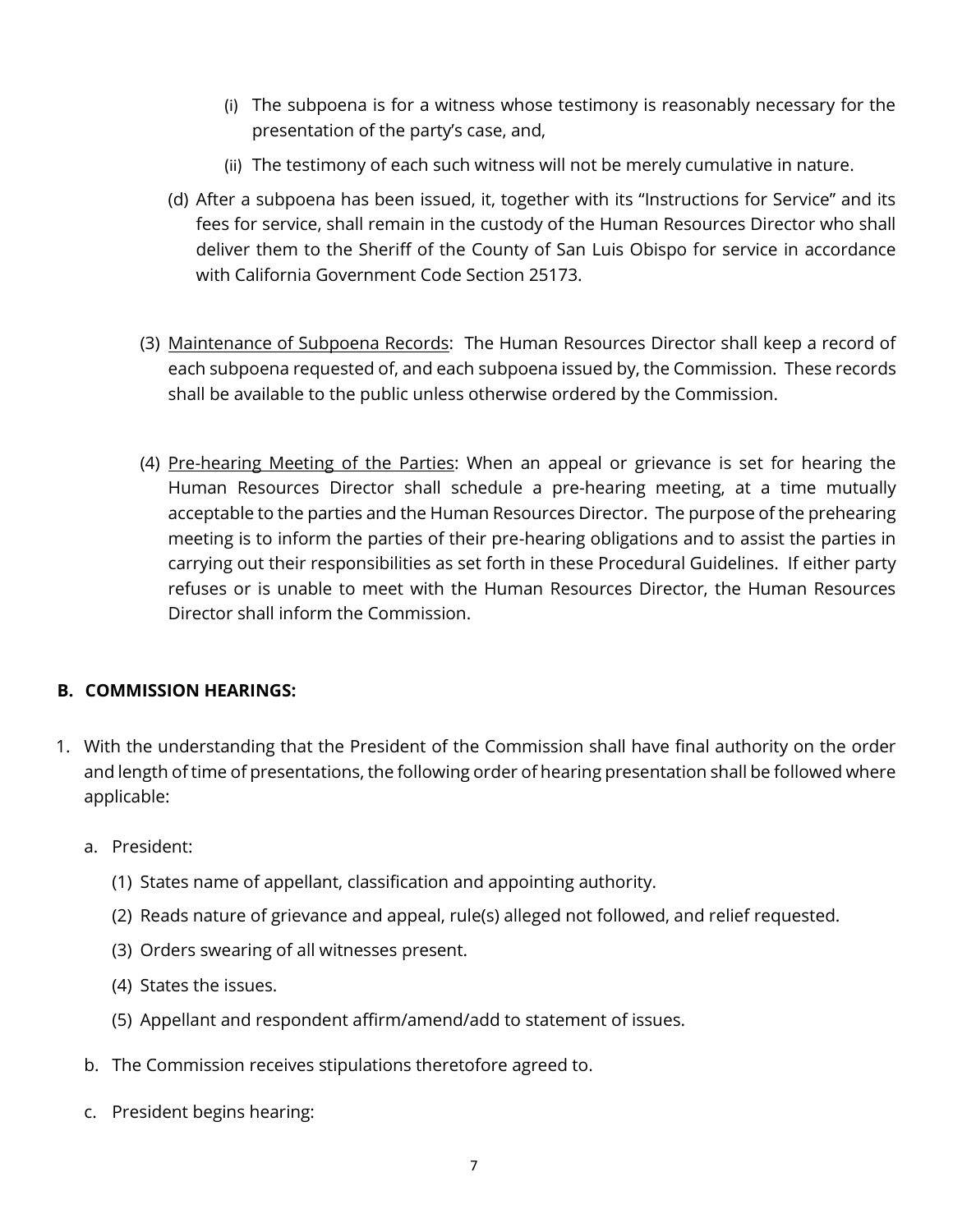- (1) States issues agreed upon.
- (2) States stipulations agreed upon.
- d. Presentation of case by party with initial burden of proof under Civil Service Commission Rule 4.05(h). (09/28/11)
	- (1) Cross-Examination
	- (2) Questions from Commissioners.
	- (3) Follow-up questions by both parties (4/25/12)
- e. Presentation of case by party not having the initial burden of proof.
	- (1) Cross-Examination.
	- (2) Questions from Commissioners.
	- (3) Follow-up questions by both parties (4/25/12)
- f. Rebuttal witnesses if good cause shown.
- g. Summation by party with initial burden of proof.
- h. Summation by party not having initial burden of proof.
- i. Commission adjourns to closed session to determine Findings & Decision.
- j. Open session to announce Findings & Decision.

## **VII. SELECTION OF OFFICERS OF THE COMMISSION**

<span id="page-87-0"></span>The Commission shall select and appoint a President and Vice President at the first regular meeting in January of each year, and may do so according to rotation of those positions in the order of the Supervisorial District number which the members represent. The President and Vice President of the Commission shall each hold office for a one-year term. No member shall be eligible to serve as President or Vice President until he or she has served at least eleven months on the Commission. The President and Vice President positions rotate annually among the members of the Commission with the President appointed from Supervisorial District 5 and the Vice President appointed from Supervisorial District 1 beginning in 2013.

In the event a member of the Commission opts not to serve as the President or Vice President during his or her rotation, the Commission may select the member who is next in order to be President and/or Vice President; OR the Commission may exercise its discretion to select and appoint another member as President and/or Vice President. (2/22/12)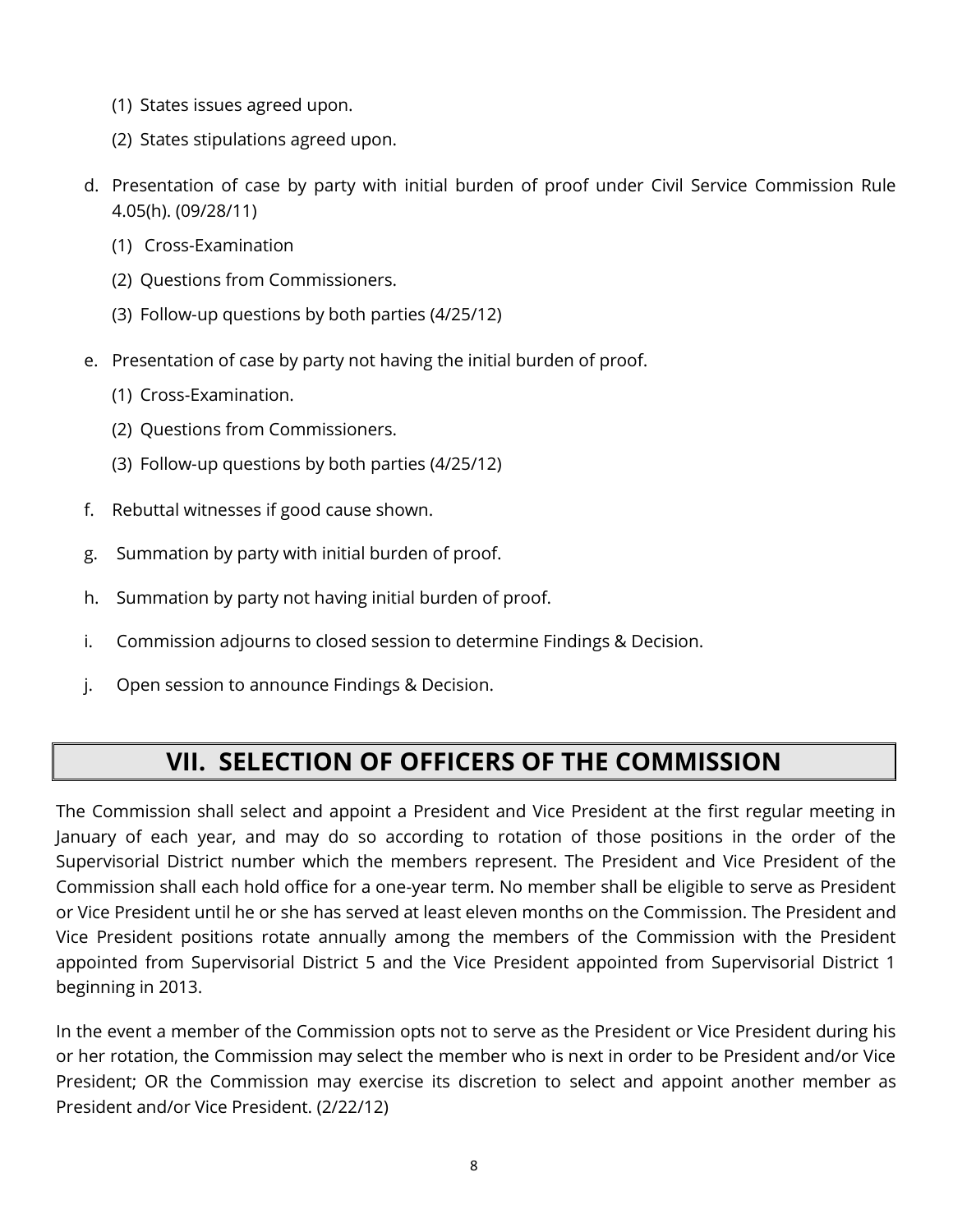## **VIII. MEET AND CONFER PROCESS**

<span id="page-88-0"></span>This policy establishes procedures for meeting and conferring in good faith with recognized employee organizations regarding matters within the scope of representation that directly affect and primarily involve administration of the County's Civil Service Ordinances. It is the established policy of the Commission to conduct joint meet and confer sessions with all employee organizations which have been accorded "exclusive representative" status by San Luis Obispo County Board of Supervisors and County Management.

## <span id="page-88-1"></span>**A. SECTION I DEFINITIONS:**

In addition to the definitions contained in Rule 2 of the San Luis Obispo County Civil Service Commission Rules, the following definitions shall apply:

- 1. EXCLUSIVE REPRESENTATIVE: The employee organization formally recognized by San Luis Obispo County Board of Supervisors by resolution as the sole bargaining representative of an appropriate unit of County employees for the purpose of meeting and conferring with the County.
- 2. IMPASSE: Point at which the representatives of the Commission and the recognized employee organization(s) have reached in their meet and confer process where the differences on matters to be included in a Memorandum of Understanding remain so substantial or prolonged that further meeting and conferring would be futile.
- 3. COMMISSION REPRESENTATIVE: Person(s), corporation, firm or partnership designated by the Commission which represents the Commission in negotiation during the meet and confer process regarding proposed Civil Service rule changes.
- 4. MEDIATION: Efforts by an impartial third party mutually requested to assist in reconciling an impasse between the representative of the Commission and the exclusively recognized employee organization(s) regarding proposed Civil Service Commission rule changes, through interpretation, suggestion and advice.
- 5. MEET AND CONFER OR MEET AND CONFER IN GOOD FAITH: The Commission and/or its designated representative and the representatives of employee organization(s) which have been accorded "exclusive representative" status by San Luis Obispo County Board of Supervisors' resolution shall have the mutual obligation to meet and confer promptly and in person upon request by either party and to continue for a reasonable period of time in order to exchange freely information, opinions, and proposals, and to endeavor to reach an agreement on matters within the scope of representation.
- 6. RULE CHANGE: The process of changing present rules or making new rules consistent with the County's Civil Service Ordinances.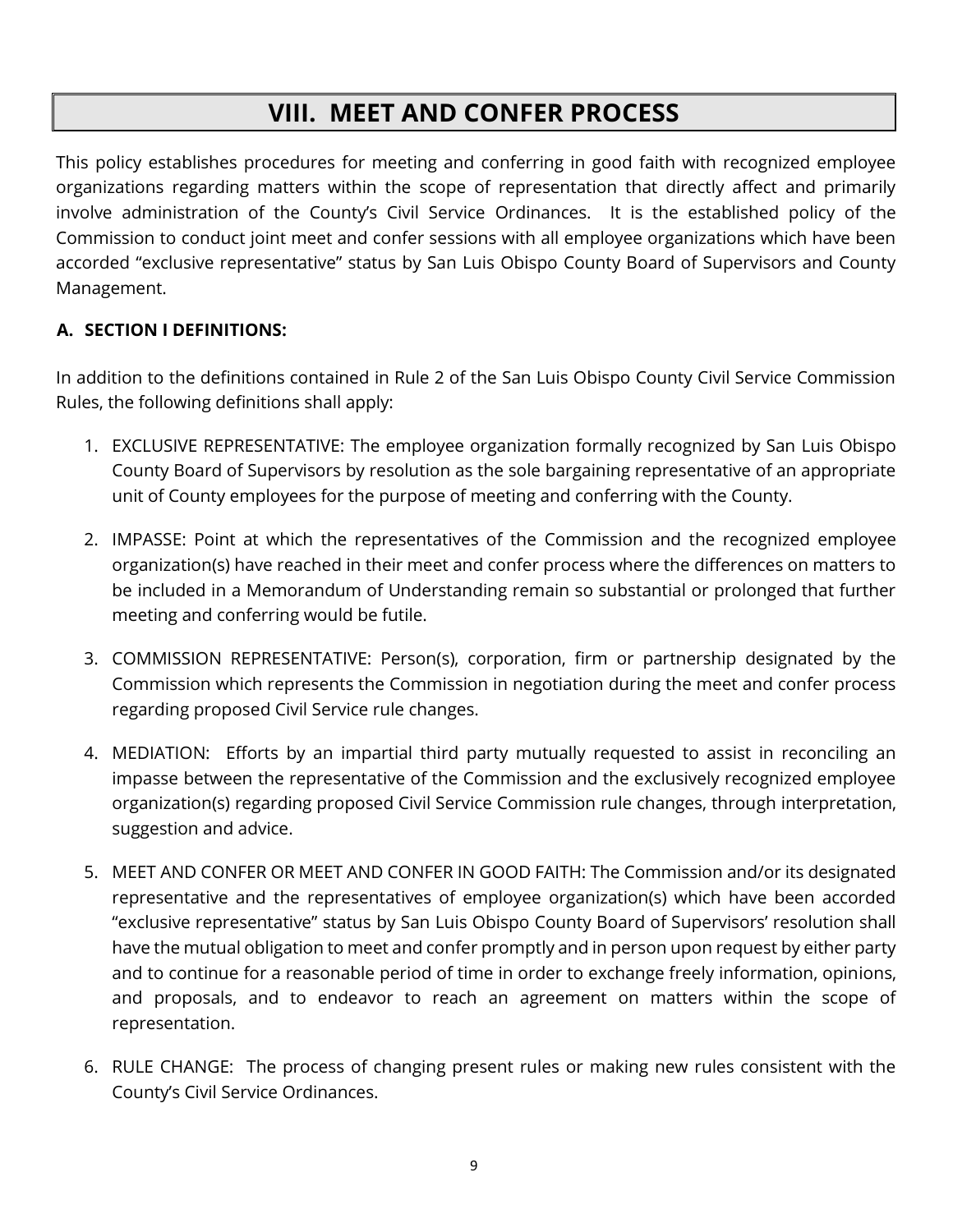#### <span id="page-89-0"></span>**B. SECTION II PROCEDURAL GUIDELINES:**

- 1. ROUTINE RULE CHANGES: The following procedure shall be followed with respect to any proposed rule change of a routine non-emergency, non-priority nature.
	- a. Requests for civil service rule changes, together with rationale for such changes, shall be submitted in writing to the Commission prior to September 30 of each year.
	- b. If a proposed rule change is appropriate for the meet and confer process the Commission's representative shall notify all recognized employee organization(s) and the County Administrative Officer within seven (7) days to indicate in writing whether that organization or management desires to meet and confer with the Commission's Representative regarding the proposed change.
		- (1) If no employee organization or management indicates its desire to negotiate on the proposed rule change within the allotted time period, the Commission shall proceed to consider the change without regard to the meet and confer process.
		- (2) If any employee organization or management indicates a desire to meet and confer on the proposed rule change, such proposed rule change shall be scheduled for an annual meet and confer process with all organizations.
- 2. PRIORITY RULE CHANGES: When it is determined that there is an immediate need for a rule change, and upon four- fifths vote of the Commission, a priority rule change procedure may be ordered by the Commission. The priority rule change procedure shall be subject to all provisions of Section II of the Commission's Meet and Confer Process Policy, excepting only Part 1.a. and 1.b.
- 3. EMERGENCY RULE CHANGES: The Commission may make emergency rule changes consistent with County Ordinances and in harmony with the procedures set forth in the Government Code, Section 3504.5, paragraph 2:

*"In cases of emergency when the governing body or such boards and commissions determine that an ordinance, rule, resolution or regulation must be adopted immediately without prior notice or meeting with a recognized employee organization, the governing body or such boards and commissions shall provide such notice and opportunity to meet at the earliest practicable time following the adoption of such ordinance, rule, resolution, or regulation."* 

- 4. MEET AND CONFER PROCEDURE: Since it is the policy of the Commission to have only joint bargaining, the Commission's representative will attempt to reach a single Memorandum of Understanding (MOU). Such Memorandum of Understanding shall not be binding unless approved by the Commission.
	- a. If agreement is reached, the negotiated MOU shall be submitted to the Commission for scheduling of a noticed public hearing. Based on testimony submitted during the noticed public hearing, the Commission can either: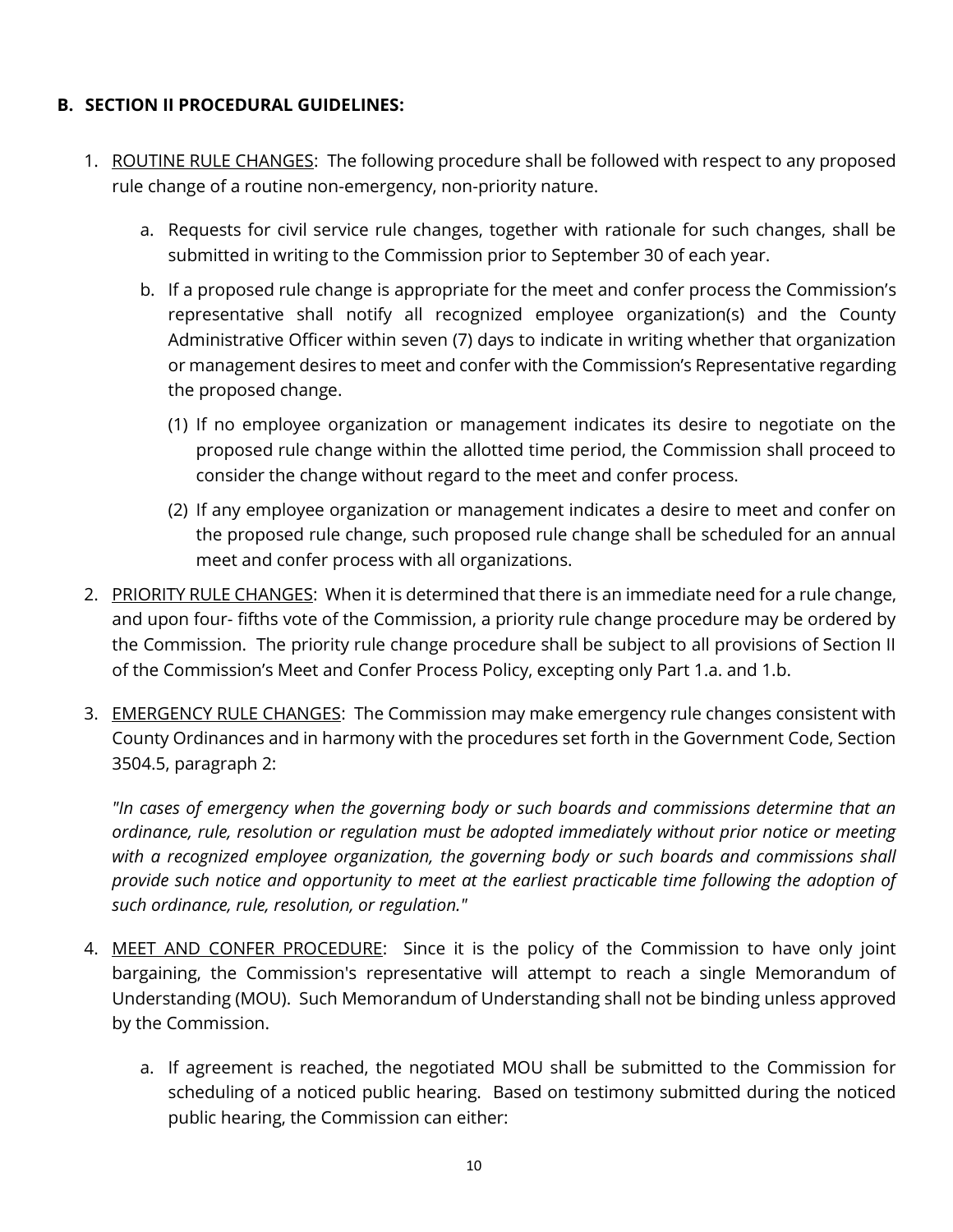- (1) Ratify the MOU and adopt the negotiated rule change;
- (2) Defer action on the proposed rule change;
- (3) Or, refer the proposed rule change back to the Commission representative and other original negotiating parties for further meet and confer sessions.
- b. If the meet and confer process has reached impasse, any party may initiate the impasse procedures, by filing with the other parties a written request for an impasse meeting, together with a statement of its position on all disputed issues. An impasse meeting shall then be scheduled by the Commission's representative. The purpose of such impasse meeting shall be:
	- (1) To identify and specify in writing the issue or issues that remain in dispute;
	- (2) To review the position of the parties in a final effort to resolve all such disputed issue or issues; and
	- (3) If the dispute is not resolved, to discuss arrangements for the utilization of an impasse procedure.
- 5. IMPASSE RESOLUTION: The parties may decide that the disputed issues be submitted to mediation by mutual agreement and/or to other impasse processes allowable under applicable law, or that the disputed issues be submitted directly to and resolved by the Commission after a noticed public hearing.
	- a. If submitted to mediation the following procedure shall be followed:
		- (1) The mediator shall be provided by the State Conciliation Service or shall be some other mediator mutually agreed to by the parties. The mediator shall render services at no cost to the County;
		- (2) The role of the mediator shall be to assist the parties in reaching a voluntary resolution on those matters submitted to the impasse procedure;
		- (3) All mediation proceedings shall be private. The mediator shall neither make public recommendation nor make any public statement of position at any time concerning the issue;
		- (4) Mediation efforts shall continue until agreement is reached or the mediator notifies the Commission that further mediation would be futile;
		- (5) If the parties reach an agreement on all issues in mediation, said agreement shall be placed in an MOU and submitted to the Commission for its determination according to paragraph 7.a. of this section;
		- (6) If the parties fail to resolve the dispute through mediation, the dispute shall be submitted to the Commission for further action;
		- (7) In submitting the dispute to the Commission, the Commission's representative shall present: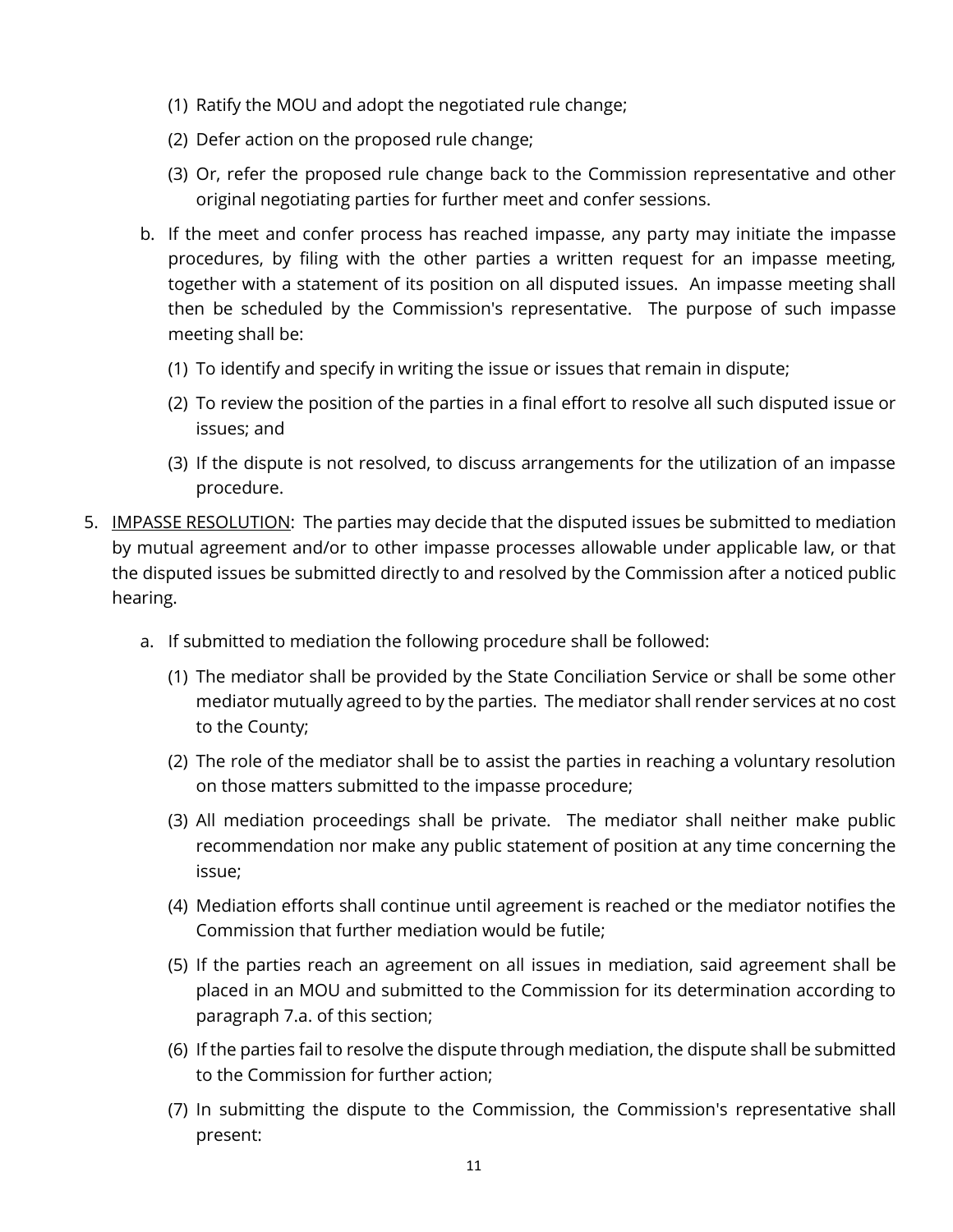- (a) Those rules and positions on which agreement has been reached with all of the employee representatives;
- (b) Those rules and positions on which agreement has been reached with any of the employee representatives;
- (c) Those rules and positions on which the parties are unable to agree and a summary of the positions held by each party at impasse.
- (8) The employee organization(s) and any other interested parties shall have an opportunity to further amplify or restate their position(s) on the items at impasse at the impasse hearing held before the Commission.
- b. When disputed issues are submitted to the Commission, the Commission shall consider one of four alternatives after a noticed public hearing:
	- (1) Send the proposals back for further meet and confer sessions;
	- (2) Adopt a rule(s) acceptable to the Commission;
	- (3) Defer action on the rule change;
	- (4) Reject adoption of rules(s) unacceptable to Commission.

\*\*\*\*\*\*

#### **Procedural Guidelines**

| (Adopted | 11-21-73)     |
|----------|---------------|
| (Revised | $10-25-78$    |
| (Revised | 12-20-78)     |
| (Revised | 3-29-79)      |
| (Revised | 4-23-80)      |
| (Revised | 5-28-80)      |
| (Revised | 6-26-85)      |
| (Revised | 11-19-86)     |
| (Revised | 3-28-90)      |
| (Revised | $2 - 23 - 05$ |
| (Revised | 6-27-07)      |
| (Revised | 3-25-09)      |
| (Revised | $9 - 28 - 11$ |
| (Revised | 2-22-12)      |
| (Revised | $4 - 25 - 12$ |
| (Revised | $2 - 23 - 22$ |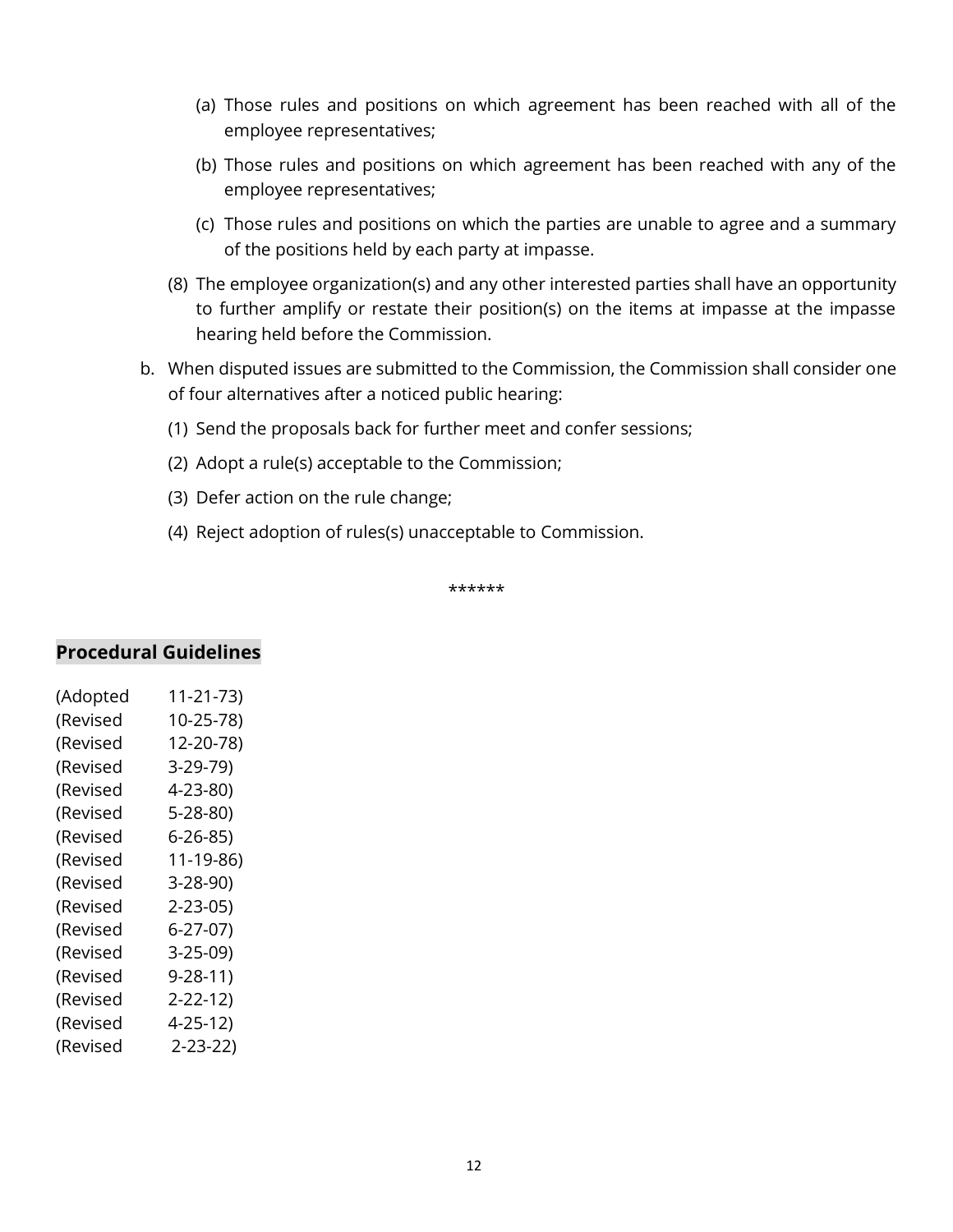

# **Civil Service Commission**

• **Enabling Legislation**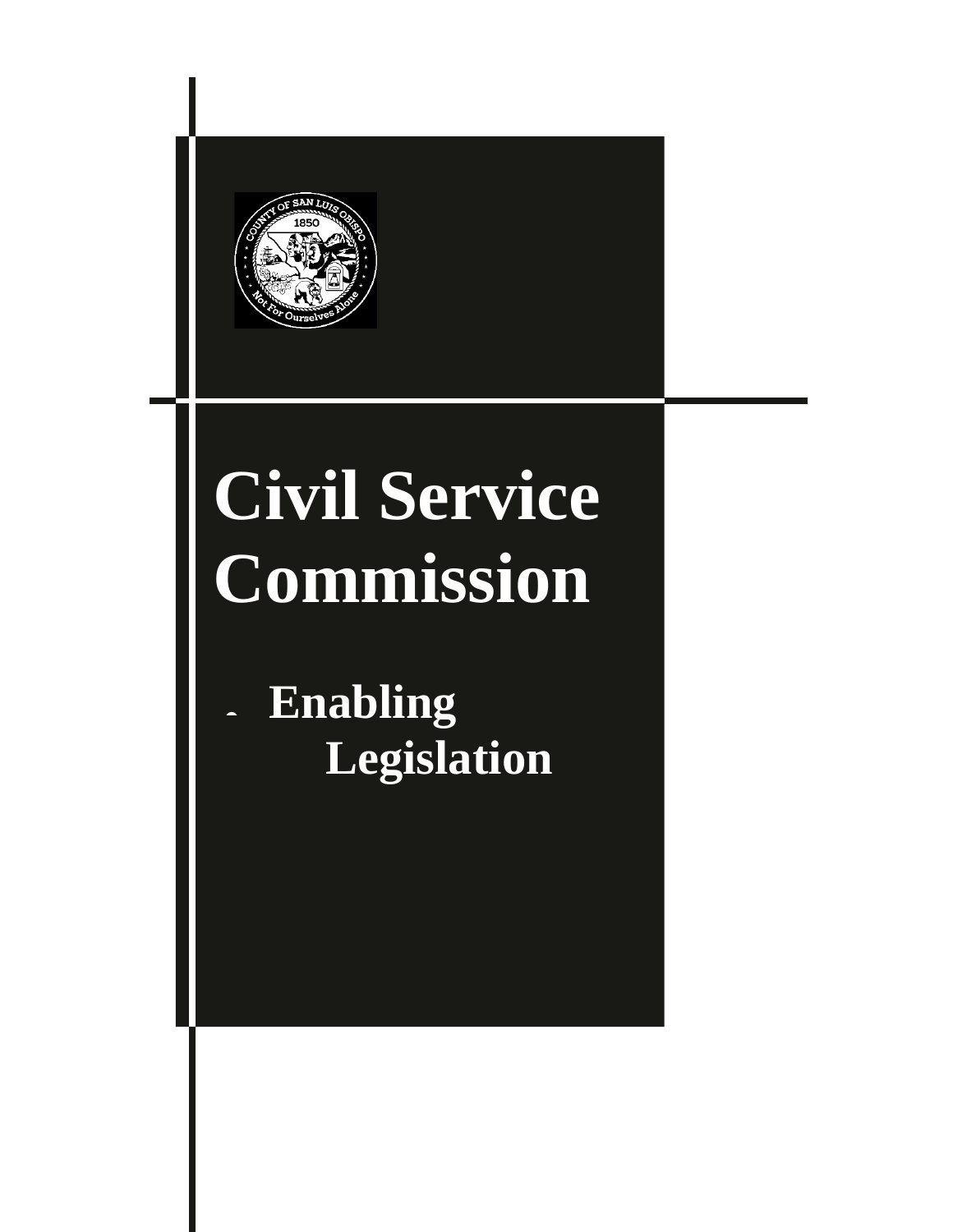## **CALIFORNIA GOVERNMENT CODE SECTIONS 31100-31117**

31100. This part may be cited as the County Civil Service Enabling Law.

31101. This part does not limit any powers conferred on any county by charter or any powers conferred on boards of supervisors of counties by subdivision (b) of Section 1 or Section 4 of Article XI of the California Constitution.

31102. It is the intent of this part to enable any county to adopt such a limited civil service system as is adaptable to its size and type.

31103. The board of supervisors of any county may contract with any other county or city, any state department, or any competent person or agency for the conducting of competitive examinations to ascertain the fitness of applicants for employment and for the performance of any other service in connection with personnel selection and administration.

31104. Any county may by ordinance adopt a limited civil service system for any or all county officers and employees, except elective officers.

31105. The ordinance adopting a civil service system shall not go into effect until the proposition of its approval has been submitted to a vote of the qualified electors of the county at a general or special election and has received the affirmative vote of a majority of the electors voting on the proposition. The proposition of approval shall call for a "yes" or "no" vote and shall read in substance as follows:

"Shall the resolution of the board of supervisors adopting a limited civil service system under the county civil service enabling law be approved?"

31105.1. Any ordinance adopting a civil service system which was, prior to the effective date of this section, submitted to a vote of the qualified electors of the county at a general or special election and received the affirmative vote of a majority of the electors voting on the proposition for the approval of the ordinance, and all ordinances amending such ordinance, are hereby validated and confirmed and shall have the full legal effect of ordinances adopted by the board of supervisors and approved by the electors in the manner required by law and complying in every respect with laws relating to the adoption and approval of such ordinances, notwithstanding any defect, irregularity, omission or ministerial error in the adoption or approval thereof.

31105.2. (a) Any ordinance adopting a civil service system that was, prior to the effective date of this section, submitted to a vote of the qualified electors of the county at a general or special election and received the affirmative vote of a majority of the electors voting on the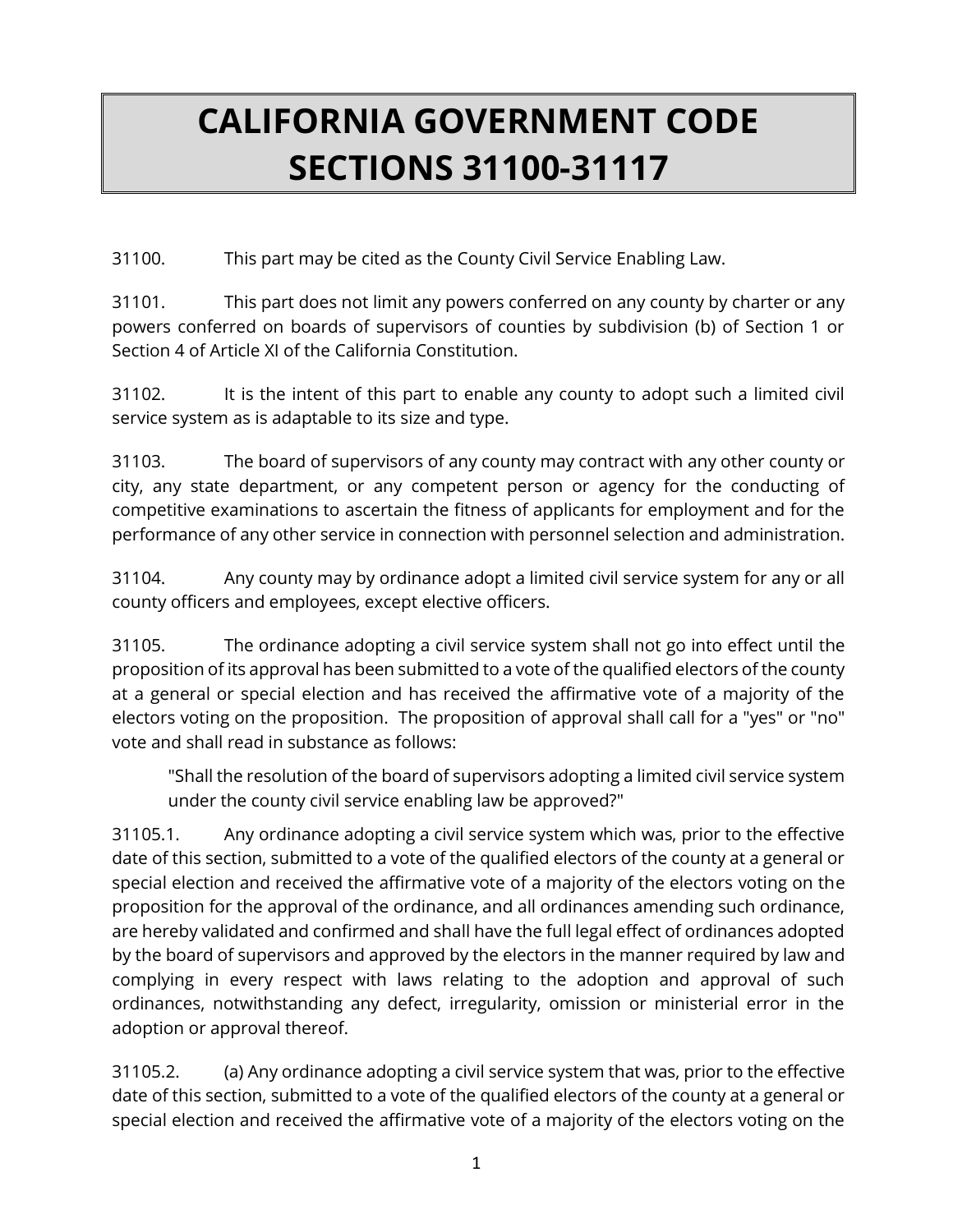proposition for the approval of the ordinance, and all ordinances amending the ordinance, are hereby validated and confirmed and shall have the full legal effect of ordinances adopted by the board of supervisors and approved by the electors in the manner required by law and complying in every respect with laws relating to the adoption and approval of those ordinances, notwithstanding any defect, irregularity, omission or ministerial error in the adoption or approval thereof.

(b) Any ordinance or ordinances repealing and adopting a civil service system that was, prior to the effective date of this subdivision, submitted to a vote of the qualified electors of the county at a general or special election and received the affirmative vote of a majority of the electors voting on the proposition for the approval of the ordinance or ordinances, and all ordinances amending that ordinance, are hereby validated and confirmed and shall have the full legal effect of ordinances adopted by the board of supervisors and approved by the electors in the manner required by law and complying in every respect with laws relating to the adoption, and approval of those ordinances, notwithstanding any defect, irregularity, omission or ministerial error in the adoption or approval thereof, including, but not limited to, the failure of the county elections official to mail to the voters official matter prescribed in Chapter 2 (commencing with Section 9100) of Division 9 of the Elections Code.

31106. The ordinance creating the civil service system shall designate the appointive officers and employees to be placed in the system.

31107. The minimum qualifications or standards prescribed for any class or grade of employment shall not be less than those prescribed for the class or grade of county officers and employees by the Legislature.

31108. (a) Any ordinance adopted pursuant to this part shall include substantially the following provisions:

- (1) Any officer or employee in the classified civil service may be dismissed, suspended, or reduced in rank or compensation by the appointing authority after appointment or promotion is complete by a written order, stating specifically the reasons for the action. The order shall be filed with the clerk of the board of supervisors or, if there is a county personnel officer, the order shall be filed with the county personnel officer and a copy thereof shall be furnished to the person to be dismissed, suspended, or reduced.
- (2) The officer or employee may reply in writing to the order within 10 days from the date of its filing with the clerk of the board of supervisors or county personnel officer. The officer or employee may within seven days after presentation to him or her of the order appeal through the clerk of the board of supervisors or county personnel officer to the civil service commission from the order. Upon the filing of the appeal, the clerk of the board of supervisors or county personnel officer shall forthwith transmit the order and appeal to the civil service commission for hearing.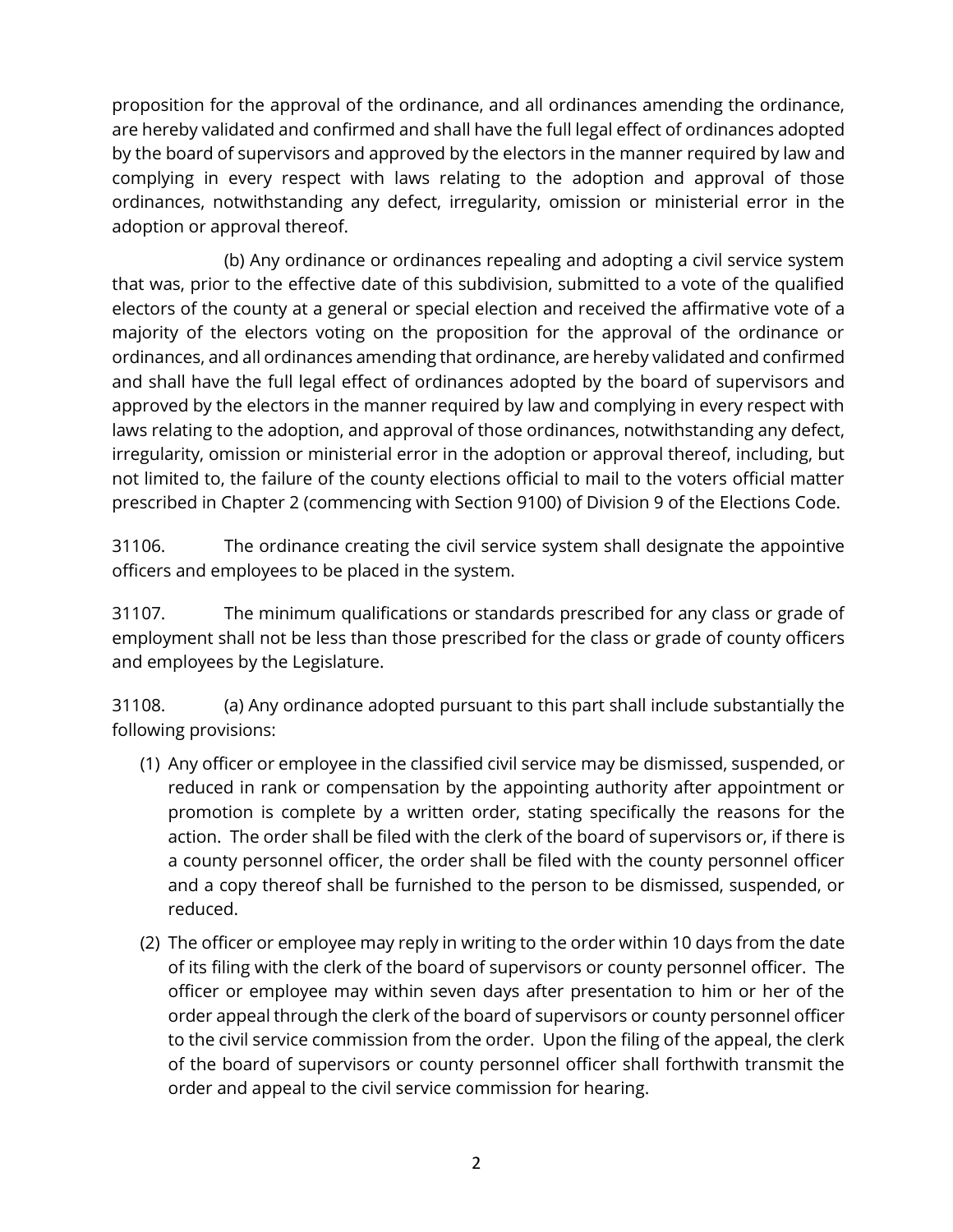- (3) Within 20 days from the filing of the appeal the commission shall commence a hearing, and either affirm, modify, or revoke the order. The appellant may appear personally, produce evidence, and have counsel and a public hearing.
- (4) The findings and decision of the commission shall be certified to the department head or officer whose action was the subject of the hearing and forthwith enforced and followed by him or her.

 (b) Alternatively, the board of supervisors may provide by ordinance or resolution by simple majority vote that an officer or employee who is dismissed, suspended, or reduced in rank or compensation may elect in writing to appeal under the terms of any grievance procedure established pursuant to a legally binding memorandum of understanding between the local agency governing board and an employee organization recognized pursuant to applicable law, which may include final binding arbitration.

31110. Upon the adoption of the civil service system, the board of supervisors shall appoint a civil service commission to assist in administering the system.

31110.1 A county by ordinance may provide that the members of the civil service commission may be paid compensation for their attendance at each meeting of the commission in an amount to be fixed by the ordinance. In addition, the ordinance may provide that the members of the commission may also receive reasonable traveling expenses from their place of residence to the place of meeting of the commission and return. No payment of traveling expenses shall be made pursuant to this section for meetings of the commission held outside of the county.

31110.2. A county may by ordinance provide that its civil service commission or equivalent body shall have the power to issue subpoenas and subpoenas duces tecum, and compensate persons subpoenaed. This power shall be exercised and enforced in the same manner as a similar power granted the board of supervisors in Article 9 (commencing with Section 25170) of Chapter 1 of Part 2 of Division 2 of this title is exercised and enforced; except that such power shall extend only to matters within the commission's lawful jurisdiction, and that committees of the commission shall not have this power, and that reasonable fees or expenses or both may be provided for by commission regulation for any or all such witnesses regardless of which party subpoenaed them. Subpoenas shall be signed by the chairman or secretary of the commission. Any member of the commission, or any person otherwise so empowered, may administer oaths to, or take affirmations from, witnesses before the commission.

31111. The civil service commission shall consist of five members or, if so resolved by the board of supervisors, seven members, each of whom shall hold office for a term of four years and until his successor is appointed and qualified. The members shall be selected from among the qualified electors of the county. Vacancies occurring in the commission shall be filled by appointment by the board of supervisors for the remainder of the unexpired term only. The civil service commission may be designated as a merit board.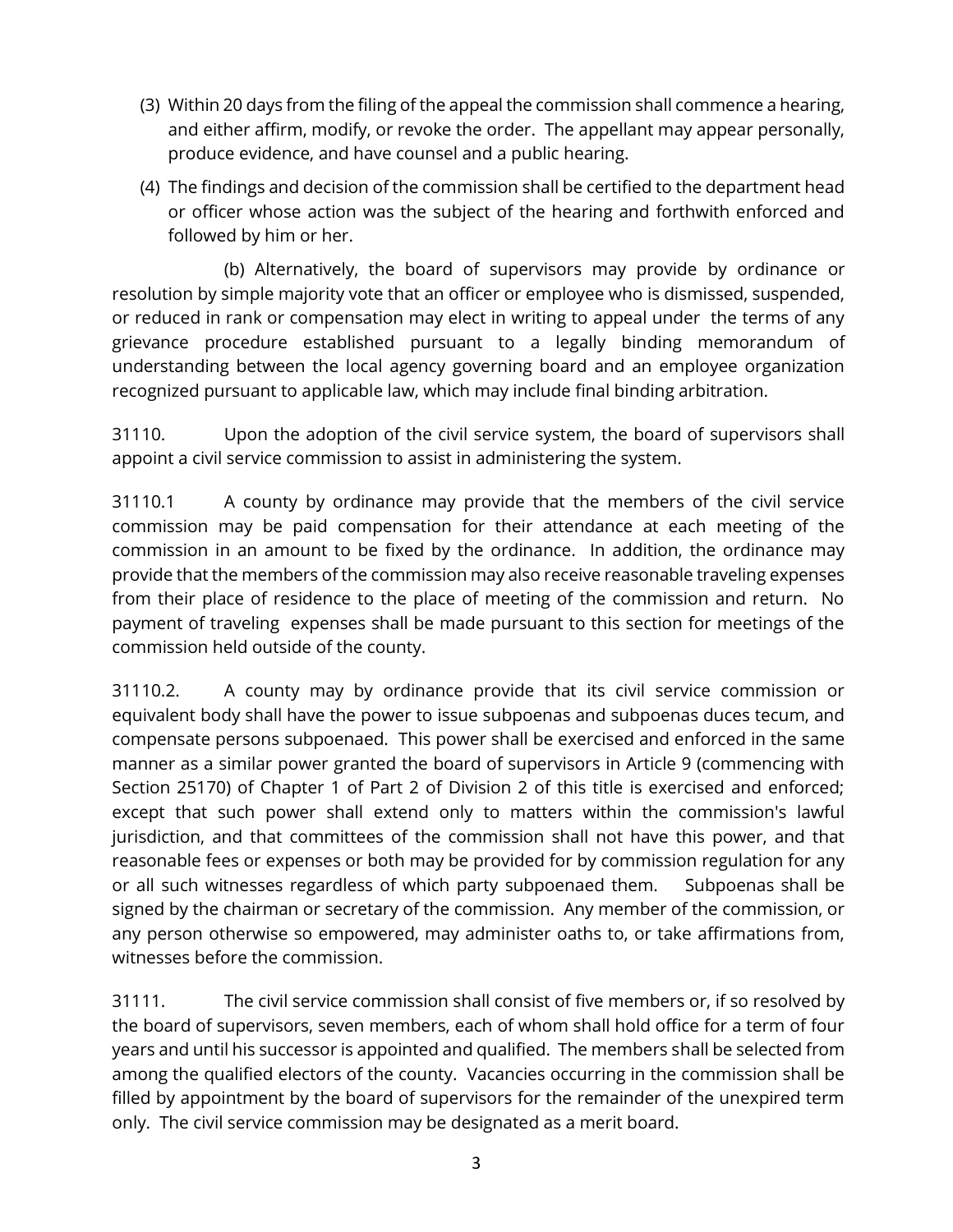31112. The terms of office of two members of the first civil service commission shall be one year. The terms of office of the other members of the first commission shall be two, three, and four years, respectively. If the commission is composed of seven members, the terms of office of all members of the first seven-member commission shall be fixed by lot at one year for two members, two years for two members, three years for two members, and four years for one member. The members shall determine by lot the relative order of the expiration of their terms.

31113. The commission shall perform the duties and exercise the powers provided for in this part, and such additional powers and duties in relation thereto as the board of supervisors delegates to it.

#### 31114. Any person who:

- (1) Willfully by himself or in cooperation with another person defeats, deceives, or obstructs any person with respect to his right of examination, application, or certification for employment under any county civil service system; or
- (2) Willfully and falsely marks, grades, estimates, or reports upon the examination or proper standing of any person examined or certified under any county civil service system, or who aids in so doing, or makes any false representation concerning the same or the person examined; or
- (3) Willfully furnishes to any person any special or secret information for the purpose of either improving or injuring the prospects or chances of any person examined, certified or to be examined or certified under any county civil service system, is guilty of a misdemeanor.

#### 31115. Any person who:

- (1) Impersonates another person or permits or aids in any manner any other person to impersonate him in connection with any examination, application, or request to be examined under any county civil service system; or
- (2) Furnishes or obtains examination questions or other examination material prepared and intended for use in any examination under any county civil service system before such examination; or
- (3) Uses any unfair means to cause or attempt to cause any eligible to waive any rights obtained under the civil service system of any county, is guilty of a misdemeanor.

31115.5. Any county employee, or person whose name appears on any county employment list, who uses during duty hours, for training or target practice, any material which is not authorized therefore by the appointing power, shall be disciplined pursuant to the county civil service system.